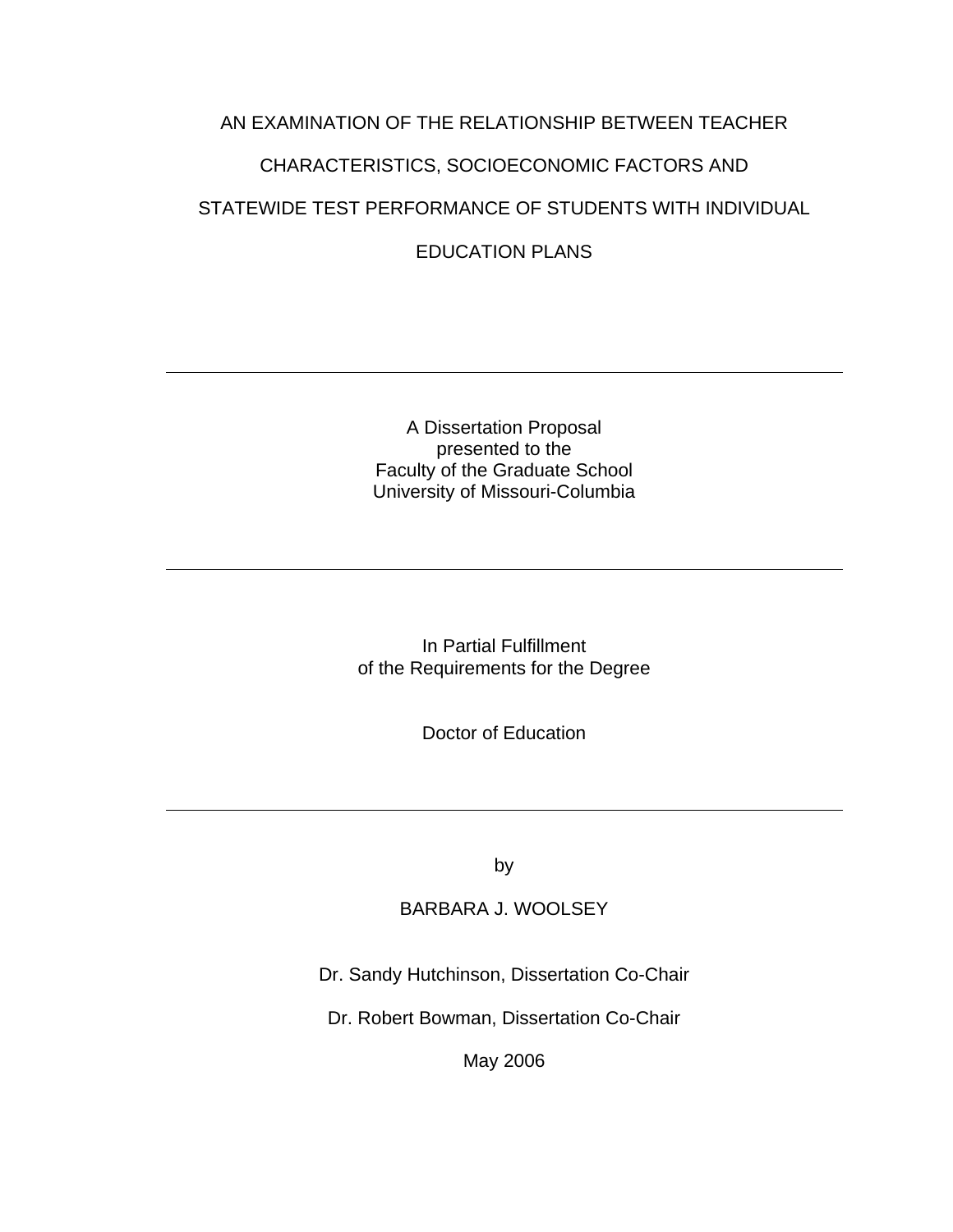The undersigned, appointed by the Dean of the Graduate School, have examined the dissertation titled

# AN EXAMINATION OF THE RELATIONSHIP BETWEEN TEACHER CHARACTERISTICS, SOCIOECONOMIC FACTORS AND STATEWIDE TEST PERFORMANCE OF STUDENTS WITH INDIVIDUAL EDUCATION PLANS

Presented by Barbara J. Woolsey

A candidate for the degree of Doctor of Education

And hereby certify that in their opinion it is worthy of acceptance

Dr. Robert Bowman, Co-Dissertation Supervisor

Dr. Sandy Hutchinson, Co-Dissertation Supervisor

Dr. Linda Bigby

Dr. Clifford Mohn

Dr. Jerry Neal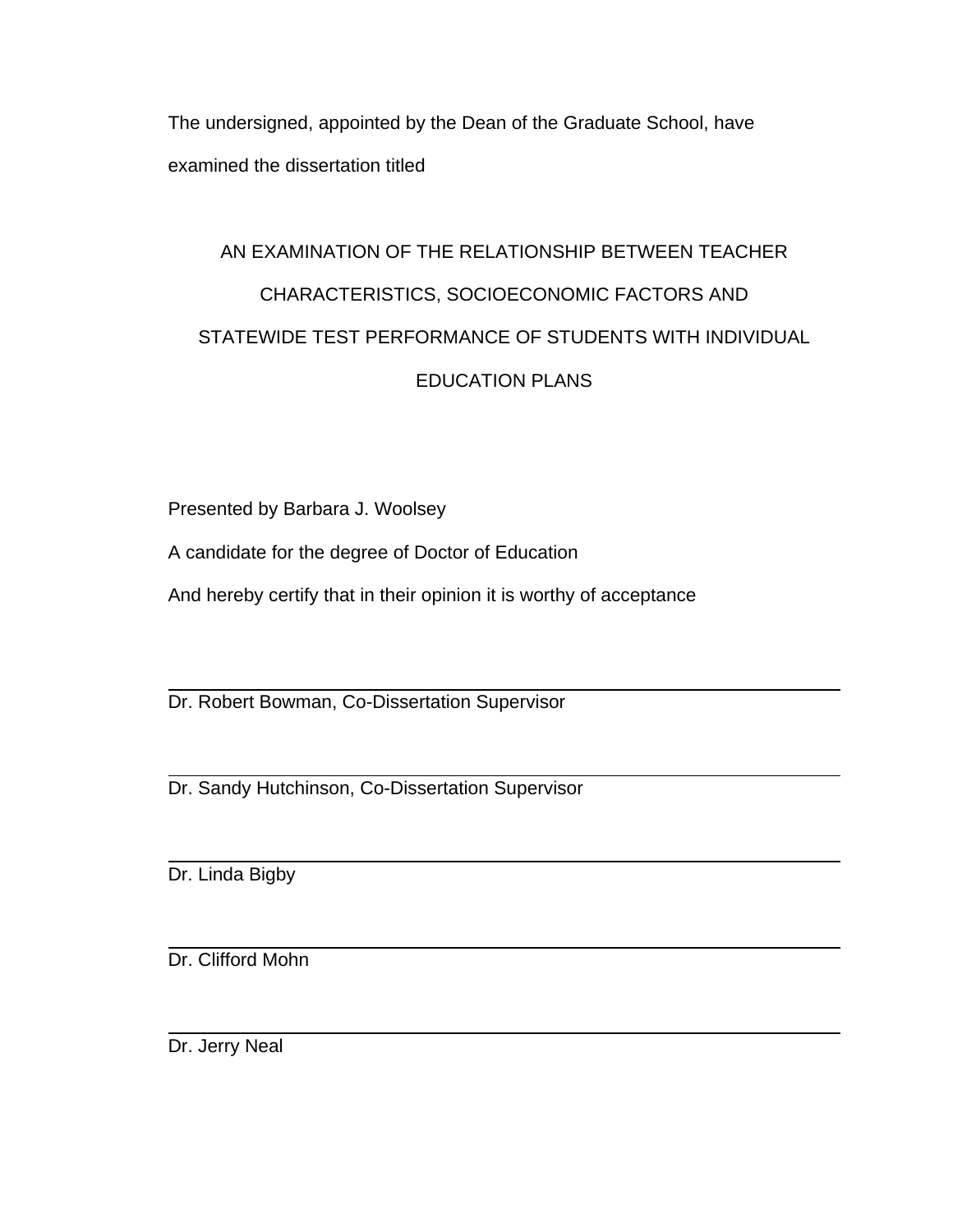### ACKNOWLEDGEMENTS

This project would not have been possible without the support and encouragement of many people. My husband, Ron, has been my rock. He demonstrated belief in my abilities, accepted my idiosyncrasies, and provided the occasional gentle prod when needed. Another significant source of support came from members of my cohort. Cheryl Carpenter-Davis and Kelly Harris provided knowledge, encouragement, and best of all, laughter. This final product would not have been possible without their continued support and encouragement.

I would like to acknowledge the support and help provided by the members of my dissertation committee: Dr. Sandy Hutchinson, Dr. Robert Bowman, Dr. Linda Bigby, Dr. Clifford Mohn and Dr. Jerry Neal. I appreciated the time and attention you gave to my project. Your insights and perspectives helped to strengthen my knowledge and my final product.

Finally, I wish to thank my family for their understanding. To my mother who always offered to do my ironing, my siblings for believing in me, my brother and sister-in-law for being my sounding board - thank you.

ii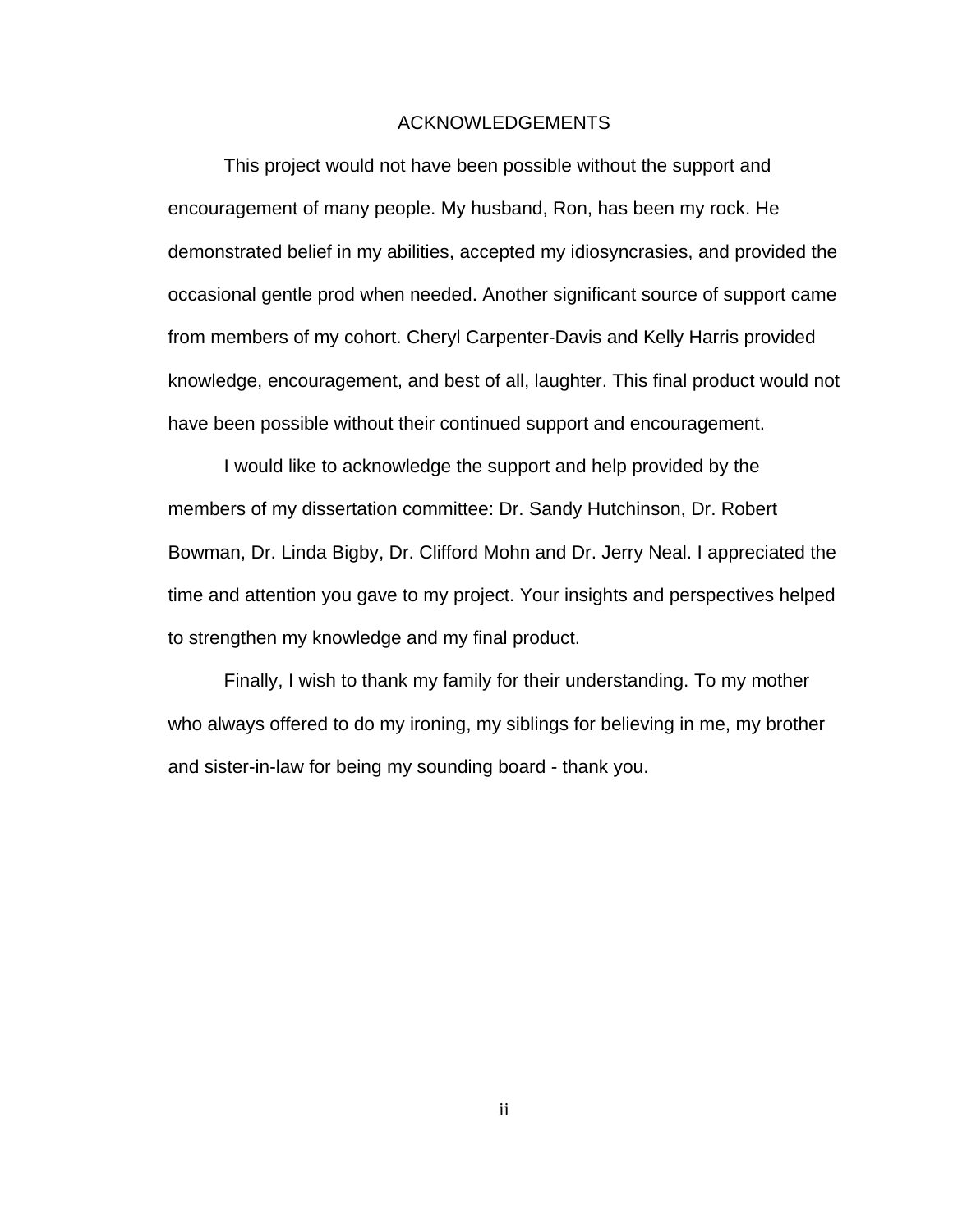# TABLE OF CONTENTS

| Special Education Issues Associated with Statewide Testing 44 |  |
|---------------------------------------------------------------|--|
|                                                               |  |
|                                                               |  |
|                                                               |  |
|                                                               |  |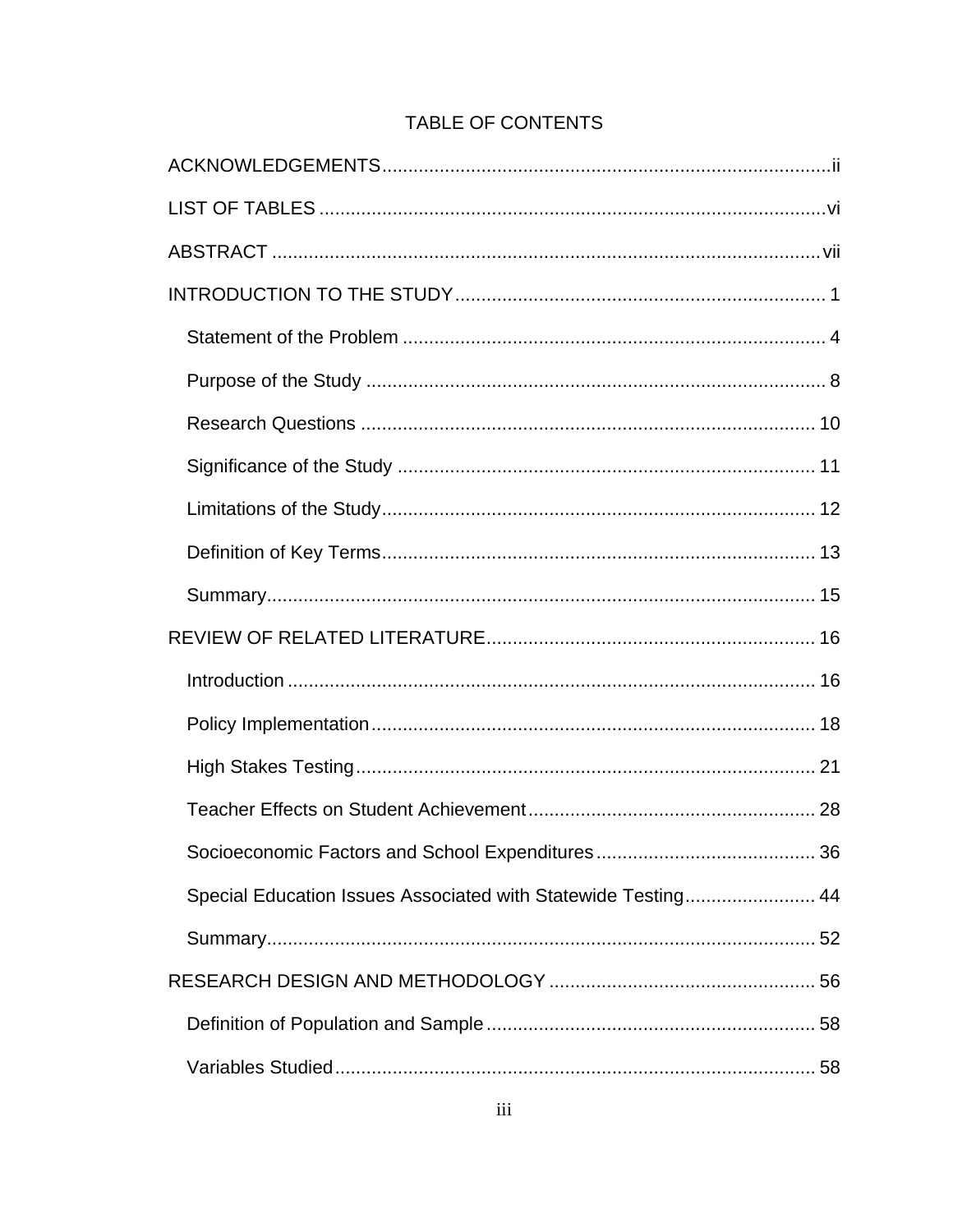| SUMMARY, DISCUSSION, CONCLUSIONS, AND RECOMMENDATIONS  82         |  |
|-------------------------------------------------------------------|--|
|                                                                   |  |
|                                                                   |  |
|                                                                   |  |
|                                                                   |  |
|                                                                   |  |
|                                                                   |  |
| Grade 8 Mathematics Abbreviated Achievement-Level Descriptors  92 |  |
|                                                                   |  |
|                                                                   |  |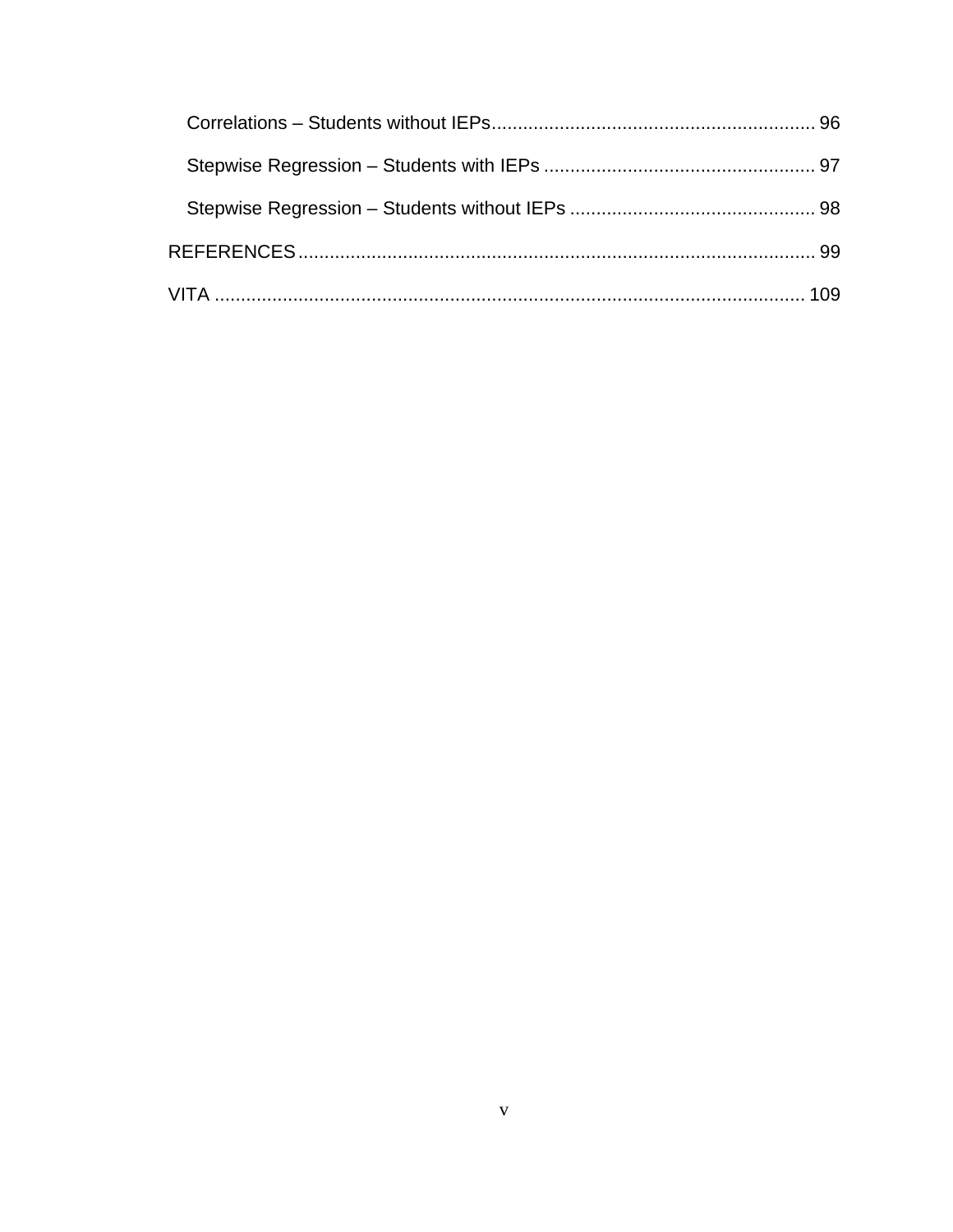# LIST OF TABLES

| Table 5 Regression Model, Excluded Variables - IEP Index Scores 78 |  |
|--------------------------------------------------------------------|--|
|                                                                    |  |
| Table 7 Regression Model, Excluded Variables - NonIEP Students 80  |  |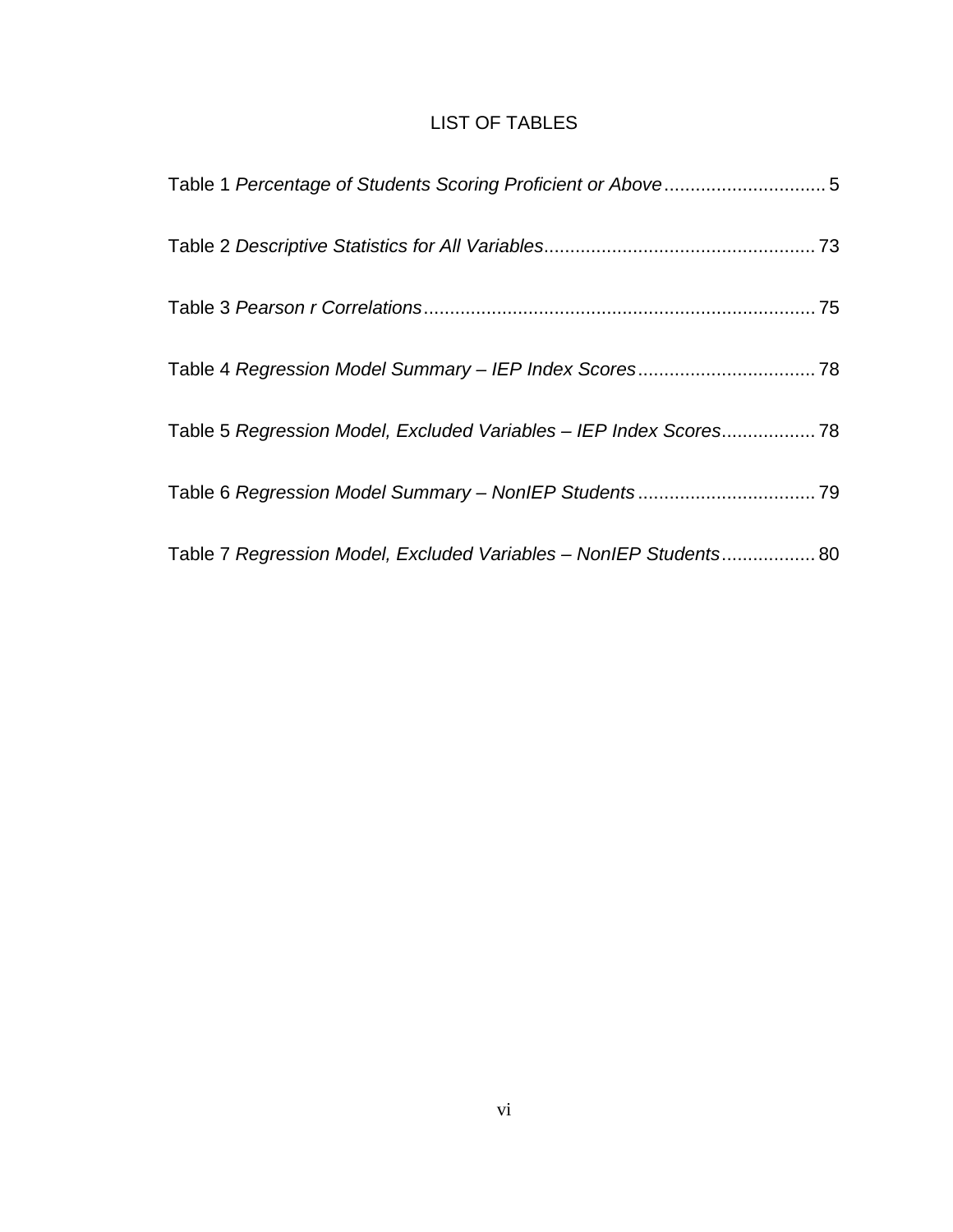### ABSTRACT

Testing results from 2004 indicated that two of Missouri's 96 middle schools with a reportable number of students with IEPs met the math proficiency goal for adequate yearly progress. The purpose of this study was to examine the relationship between the performance of students with and without IEPs on the MAP mathematics examinations, socioeconomic factors, and teacher characteristics.

Findings indicated that teachers' average years of experience and mean household income failed to demonstrate a significant correlation to student achievement. Correlations demonstrated a significantly negative correlation between achievement for students with IEPs and per pupil expenditures for students with and without IEPs. There was a significantly negative correlation between the percent of student receiving free or reduced-price lunch and achievement for students both with and without IEPs. Findings indicated a significantly positive relationship between the percent of teachers with advanced degrees and achievement for students both with and without IEPs.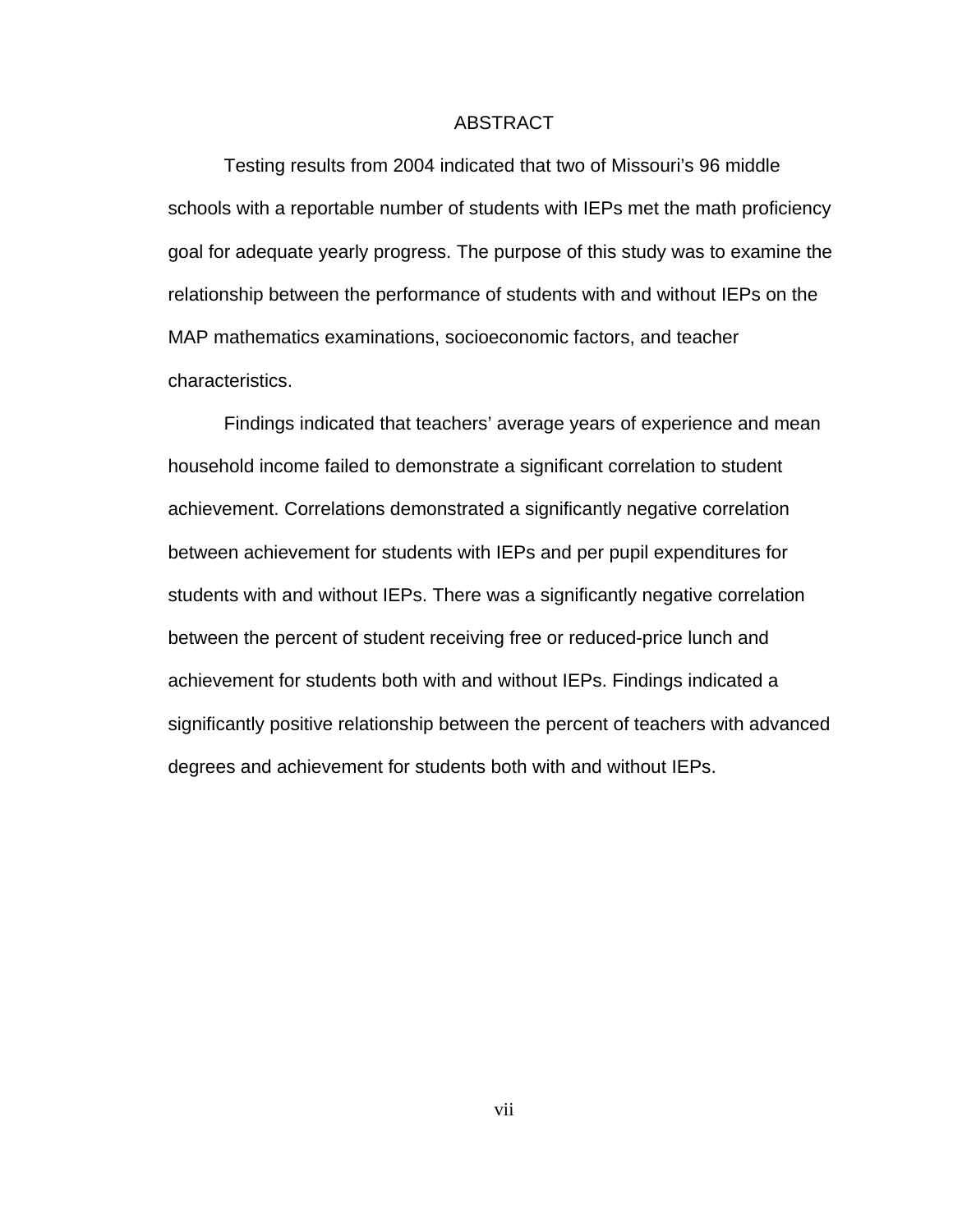### CHAPTER ONE

# INTRODUCTION TO THE STUDY

One of the earliest records of the use of testing as a tool for education reform in the United States dates to 1845 in Boston (Abrams & Madaus, 2003). While serving as Secretary of Massachusetts State Board of Education, Horace Mann replaced the traditional oral exam with a standardized written essay test. Sloane and Kelly (2003) believed the present emphasis on high-stakes testing emerged during an era of American education known as learning through standards and accountability. The authors stated that what makes this era different is a political climate at the national level that views the apparently poor academic performance of American students as a national problem appropriate for federal intervention. Mandates established when President George W. Bush signed No Child Left Behind (NCLB) into law in January 2002 required a shift in the paradigm of determining the adequacy of public education. Basic principles of NCLB included greater accountability for student performance, the use of scientifically based practices by highly qualified teachers, increased local control and flexibility related to funding, and expanded options for parents of students attending low performing schools.

In a letter to chief state school officers, dated July 23, 2002, Secretary of Education Rod Paige outlined principles for the NCLB accountability systems for each state. The law required the development of a statewide accountability system that included all public school students. Under NCLB, states determined the level of achievement of all public schools on an annual basis. Student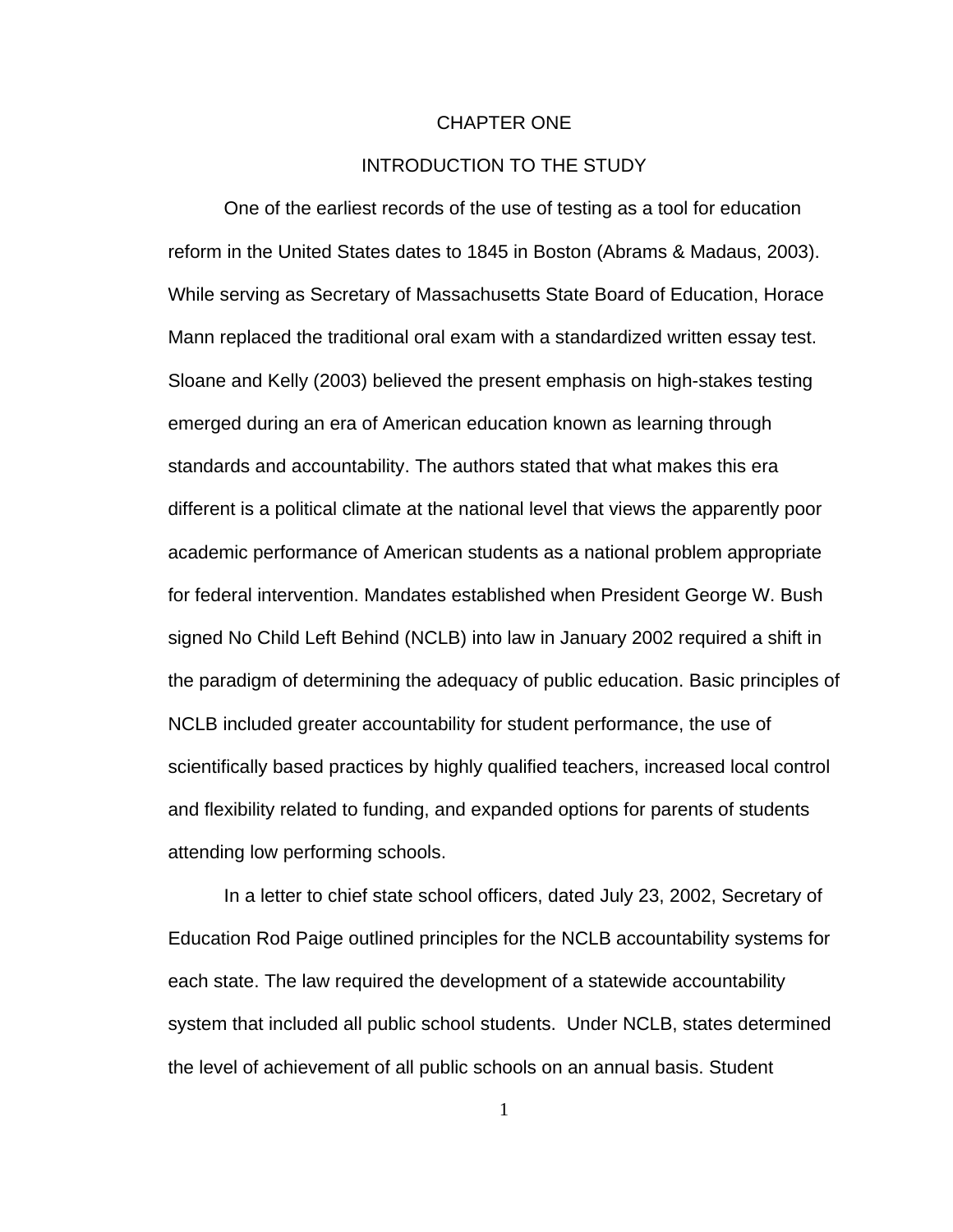achievement that was both continuous and substantial formed the basis for determining Adequate Yearly Progress (AYP) with all students demonstrating proficiency in reading and mathematics by the 2013-2014 school year (Beck, 2003). Figure 1 identifies the percentage of students that must score at the proficient level or above on communication arts and mathematics examinations established by the state of Missouri.

*Figure 1.* Missouri Annual Proficiency Goals



While the law established expectations for all students, NCLB also required specific subgroups to meet adequate yearly progress goals. Disaggregated test results indicated the performance of students by ethnic background, including Asian, Black, Hispanic, Indian, and White. In addition, disaggregated test results identified the performance for students receiving free or reduced-price lunch, students with an individual education program (IEP), and students with limited English proficiency (LEP). Students with IEPs included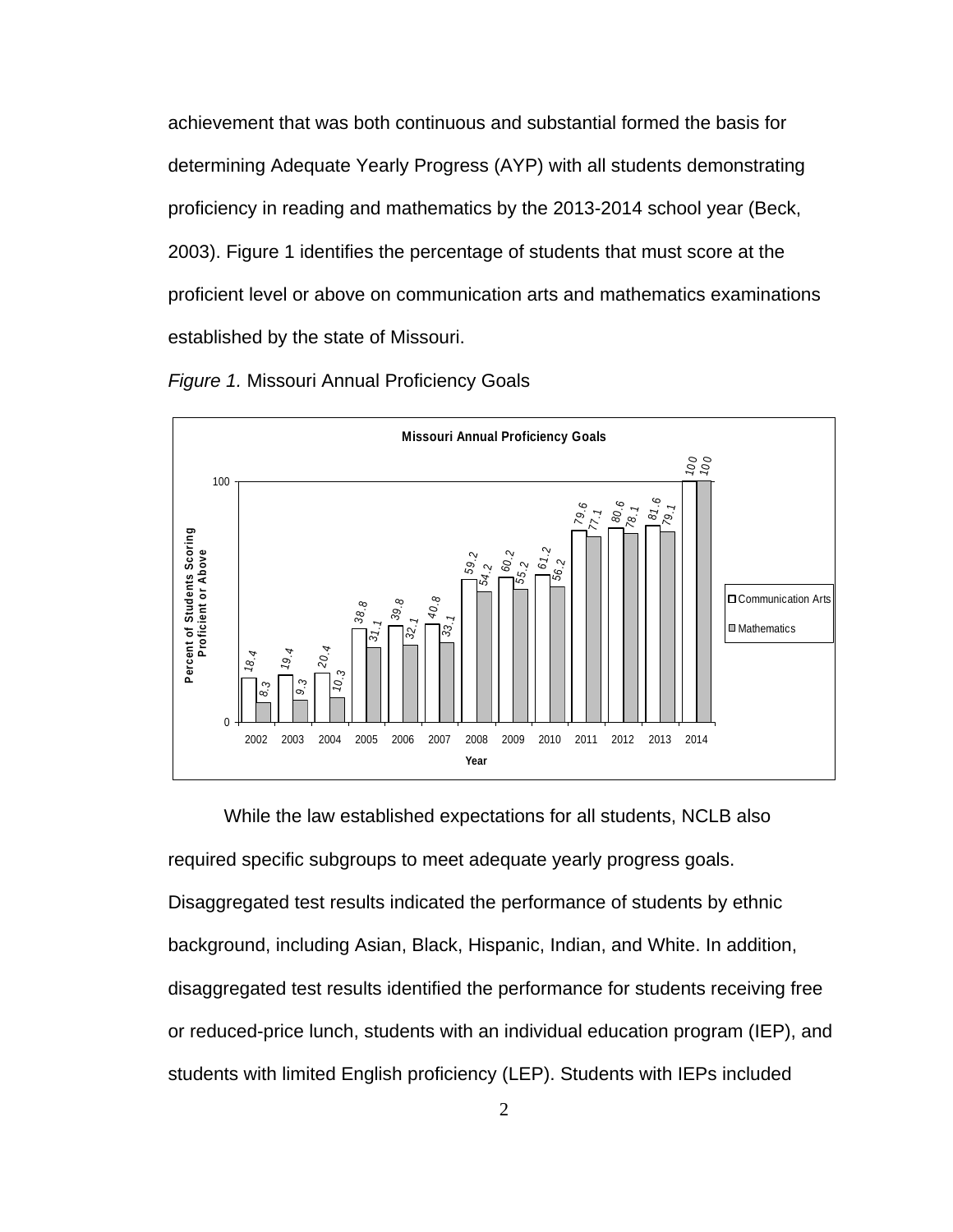students identified with a disabling condition as defined by the Individuals with Disabilities Education Act. Areas of disability identified by the Missouri Department of Elementary and Secondary Education Compliance Plan included autism, deaf/blind, emotionally disturbed, hearing impaired/deafness, mental retardation, multiple disabilities, orthopedic impairments, other health impairments, specific learning disability, speech and language impairments, traumatic brain injury, and vision impairment. In an effort to ensure confidentiality and maintain privacy rights, NCLB guidelines allowed states to determine the number of students needed for reporting disaggregated data. Other AYP accountability measures determined by each state included data such as graduation rates for high schools and attendance rates for middle schools. The law included provisions that required each state to develop an accountability system that is statistically valid and reliable.

The Missouri Department of Elementary and Secondary Education (DESE) elected to utilize the Missouri Assessment Program (MAP) examinations given to third, seventh, and eleventh grade students in the area of communication arts and to fourth, eighth, and tenth grade students in mathematics to meet the assessment requirements of NCLB. Five levels defined student performance on the examinations, including Step 1, Progressing, Nearing Proficient, Proficient, and Advanced. A MAP Index Score is also calculated by first multiplying the percent of students scoring at each achievement level for each subject and each year by the following values: Advanced by 3, Proficient by 2.5, Nearing Proficient by 2, Progressing by 1.5,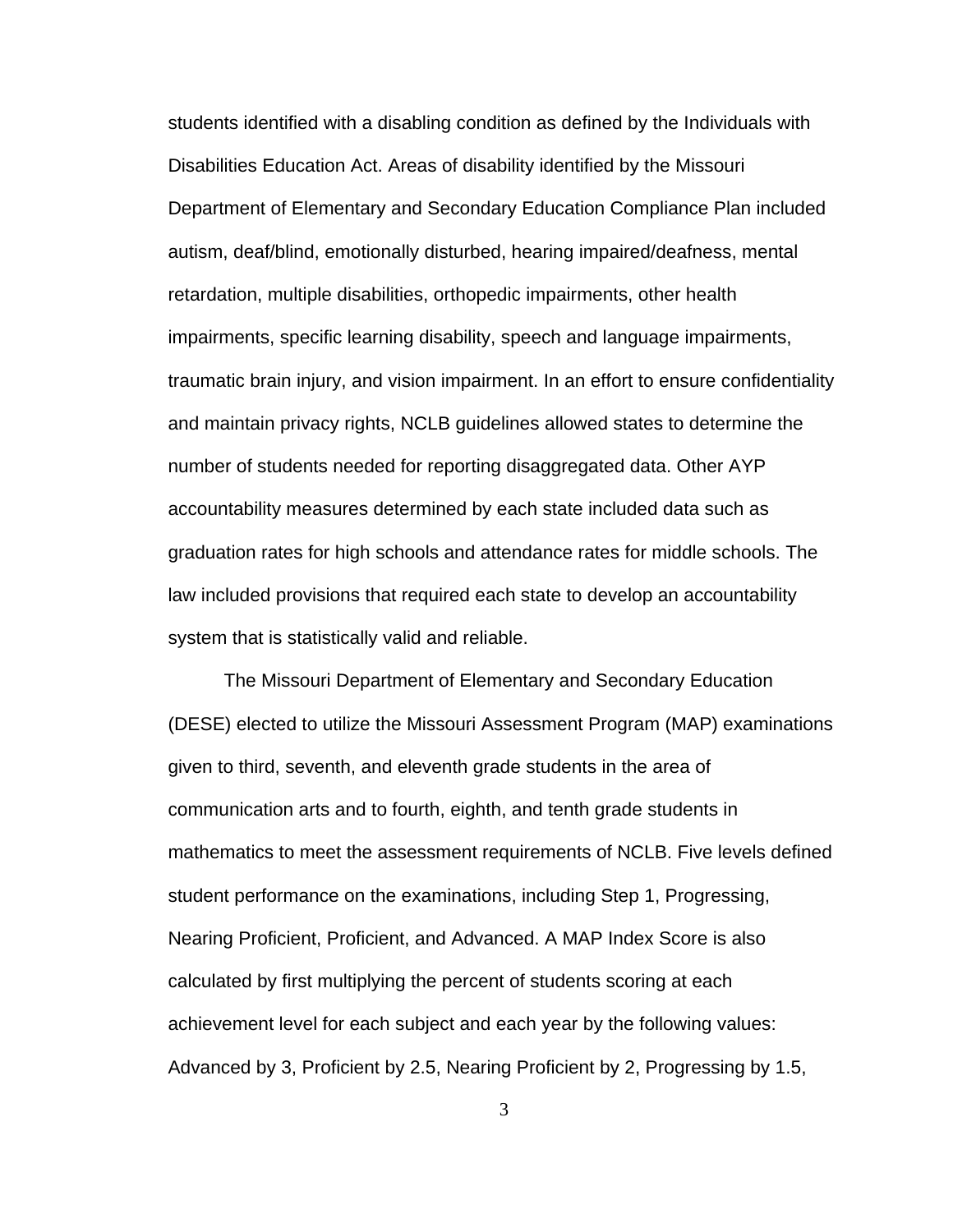and Step 1 by 1. The sum of the products produces the MAP Index Score, which could range from 100 to 300.

# Statement of the Problem

As reported in the *Kansas City Star,* 1,033 of the 2,055 or 50.2% of the schools in Missouri failed to meet the adequate yearly progress requirement based on the spring 2003 MAP examination results (Robertson, 2003). These numbers included 80% of Missouri high schools and 78% of Missouri middle schools. Results of the MAP examinations posted on the Department of Elementary and Secondary Education (DESE) website indicated that in the area of communication arts, students in the Black, Hispanic, Free/Reduced Lunch, IEP, and LEP subgroups failed to meet the state proficiency goals in years 2002, 2003, and 2004. In the area of mathematics, students in the Black and IEP subgroups failed to meet the state proficiency goal for adequate yearly progress in 2002 and 2003. Students in the IEP subgroup also failed to meet the state proficiency goal in 2004 (Missouri Department of Elementary and Secondary Education).

Following publication of the 2003 results, the Department of Elementary and Secondary Education re-evaluated the number of students required in a subgroup for reporting disaggregated data related to adequate yearly progress at the school and district levels and subsequently raised the number from 30 to 50 for the Students with IEPs subgroup. Changing the number required for reporting reduced the number of schools required to demonstrate adequate yearly progress for students with IEPs. Table 1 identifies the percentage of students in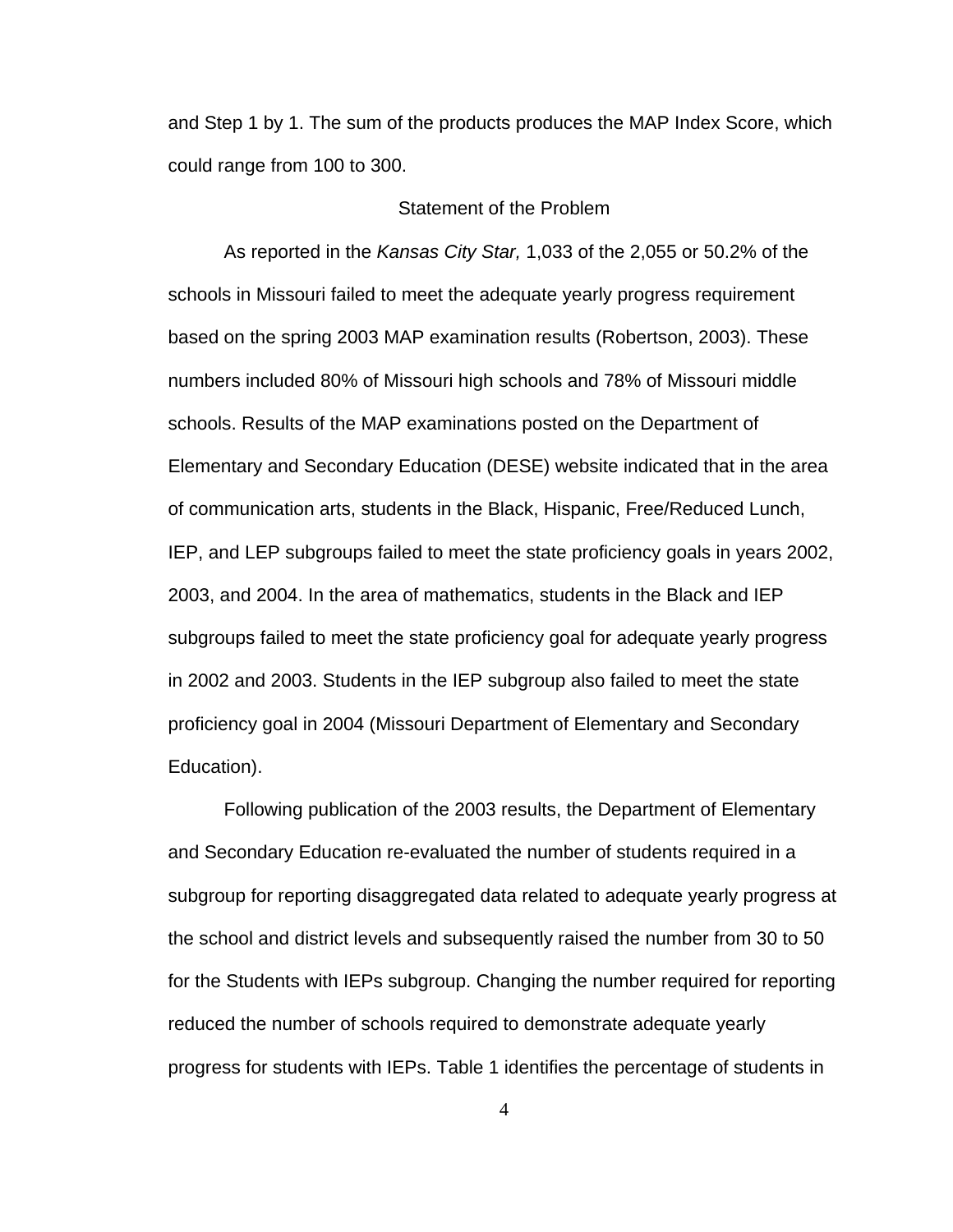Missouri scoring in the proficient or above range on the mathematics examinations in all grades tested.

Table 1

*Percentage of Students Scoring Proficient or Above* 

| <b>Mathematics MAP Results</b> |       |       |             |  |
|--------------------------------|-------|-------|-------------|--|
|                                | 2002  | 2003  | <u>2004</u> |  |
| <b>State Proficiency Goal</b>  | 8.3   | 9.3   | 10.3        |  |
| Total                          | 21.1% | 21.3% | 22.9%       |  |
| Asian                          | 37.2% | 42.1% | 41.1%       |  |
| <b>Black</b>                   | 7.4%  | 8.3%  | 10.3%       |  |
| Hispanic                       | 13.5% | 14.8% | 15.6%       |  |
| Indian                         | 13.6% | 13.0% | 14.3%       |  |
| Pacific Islander               | 16.1% | 16.3% | $\star$     |  |
| White                          | 24.2% | 24.4% | 25.9%       |  |
| Other/Non-Response             | 15.6% | 14.9% | 14.3%       |  |
| Free/Reduced Lunch             | 13.3% | 13.3% | 14.8%       |  |
| <b>IEP</b>                     | 7.3%  | 8.3%  | 9.0%        |  |
| LEP                            | 9.6%  | 14.8% | 18.5%       |  |

\*Pacific Islander subgroup combined with Asian in 2004

 Amrein and Berliner (2002) examined data from 18 states to determine whether high-stakes testing programs affected student learning. The authors hypothesized that test preparation programs, narrow curricular focus, and exclusion of certain students, such as those identified by NCLB, confounded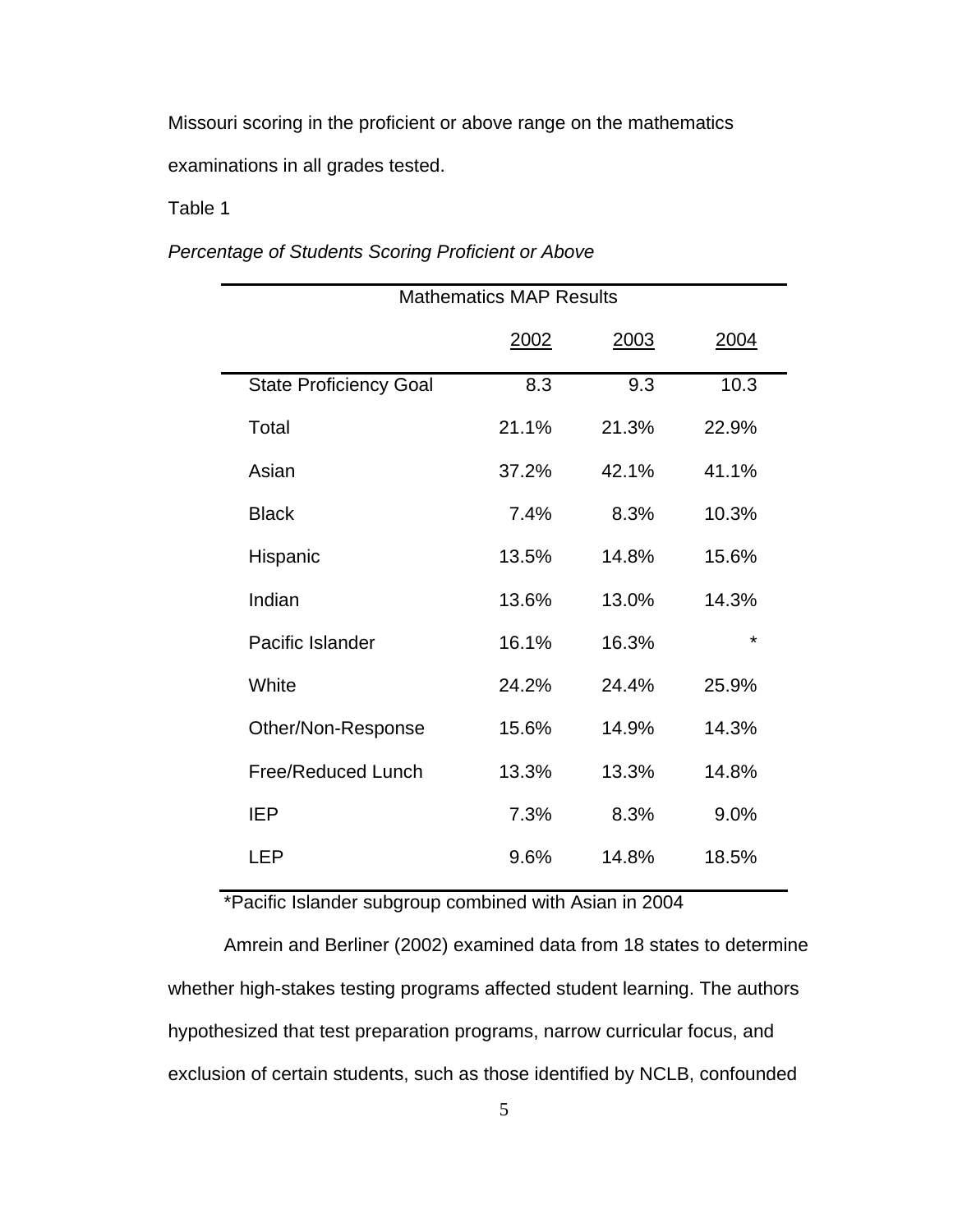interpretation of test results. In all but one analysis, results indicated that student learning was indeterminate, remained at the same level, or decreased following the implementation of high stakes testing policies. When comparing state results with results on the National Assessment of Educational Progress (NAEP), the authors found that students from states with high-stakes testing did not achieve as well on the NAEP mathematics test at the eighth grade level. The authors concluded that increases in scores were the result of test preparation and exclusion of specific groups of students, including students with IEPs or classified as Limited English Proficient.

 Maylone (2002) forwarded the idea that policymakers operated under a false assumption that student scores on standardized tests provided both a valid and reliable indicator for the quality of schools. The author examined the correlation between Michigan public school district socioeconomic factors and aggregate student achievement test scores. Socioeconomic factors demonstrating high correlation to achievement scores included the percent of students receiving free or reduced-price lunches, annual mean district household income, and percentage of single-parent households. Maylone suggested that policies focused on decreasing child poverty held greater potential for increasing student achievement than did accountability plans and high stakes testing.

 Research results related to the impact of teacher experience or training on student achievement have been inconsistent. Greenwald, Hedges and Laine (1996) examined 68 studies in a meta-analysis on the relationship between student achievement and teacher factors. Forty-six of the studies found no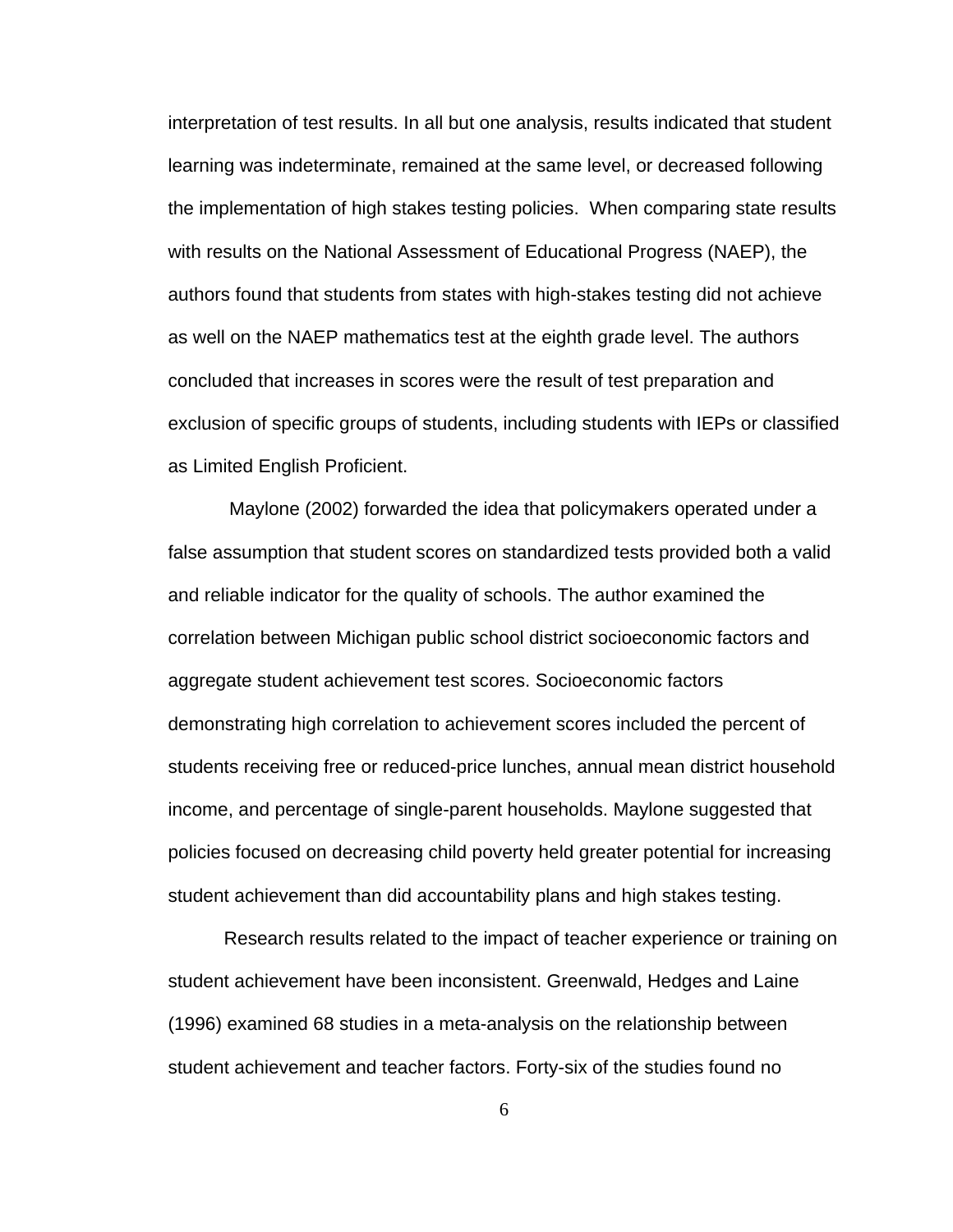significant results when examining teacher experience as a factor in student achievement. Kirkpatrick (2002) reviewed research on the impact of teachers' advanced study on student achievement and found no evidence of consistent results yielding a positive relationship. Ponders (2001) cited a National Commission on Teaching and America's Future report on studies of more than 1,000 school districts and concluded that spending school resources on highly qualified teachers resulted in increased student achievement. Additional studies cited by the commission attributed more than 90% of variance in student achievement in reading and mathematics to differences in teacher qualifications when comparing high-achieving and low-achieving elementary schools. *The Secretary's Annual Report on Teacher Quality* (Paige, 2002) suggested a lack of scientific evidence demonstrating the relationship between student achievement and the knowledge of pedagogy, degrees in education versus an alternative certification process, and time spent in clinical placements prior to entering the profession.

The reauthorization of the Individuals with Disabilities Education Act in 1997 established the expectation for testing students with disabilities and that test results be included in a school's measure of accountability at some level. However, passage of NCLB took the level of accountability one step further, requiring students with disabilities to meet the same standards and goals as other students in the school and at the same time (Schwartzbeck, 2003). In a report from the Mid-Continent Research for Education and Learning Diversity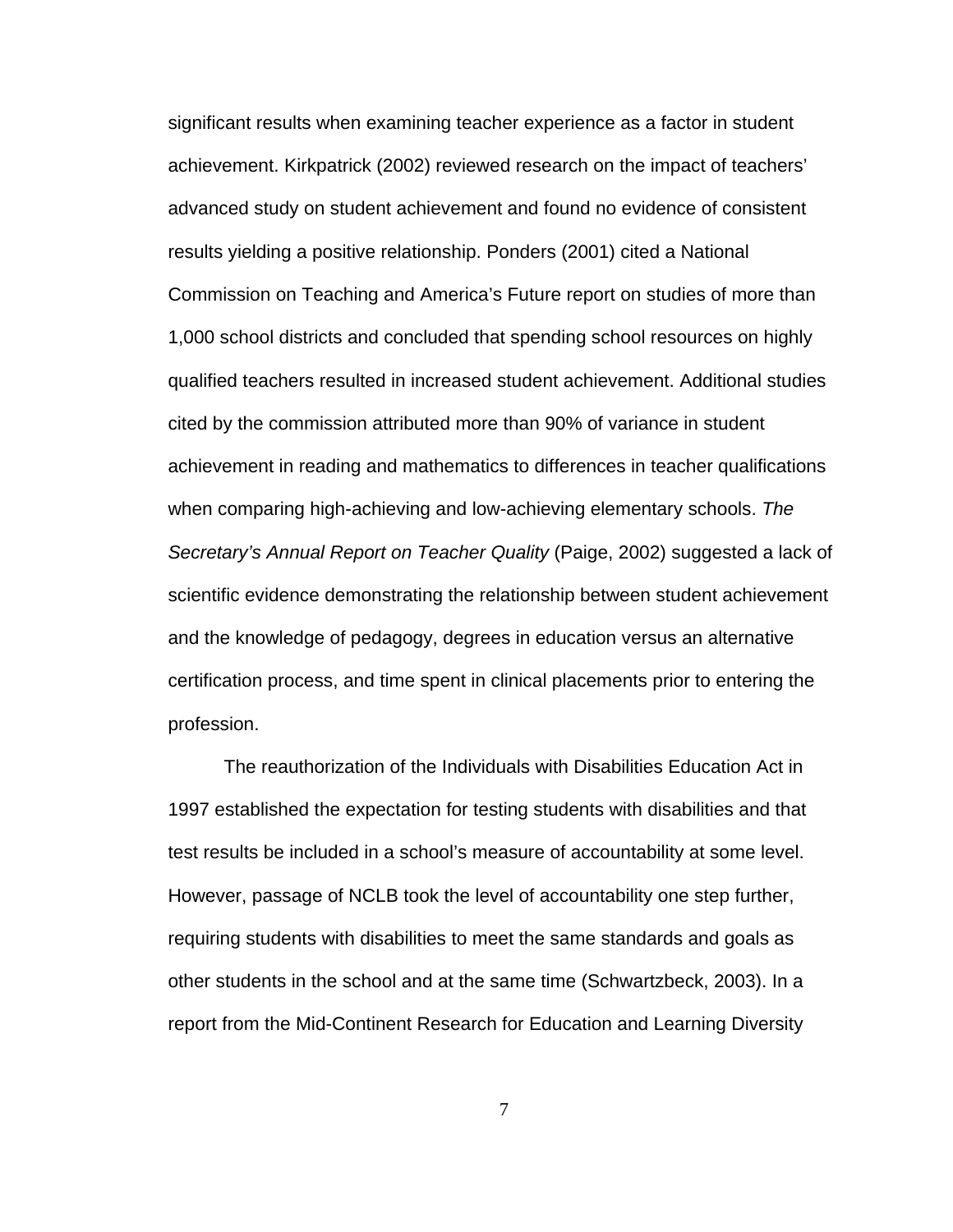Roundtable III, Thurlow (2000) summarized the potential impact of including special needs students in standards-based reform with the following statement:

 Including students with disabilities in standards-based assessments may be the best thing that has happened to these students since the introduction of Public Law 94-142. The inclusion of these students must be taken seriously by the entire system. When that happens, we will have reached a new era in maximizing the potential of all individuals in our school systems today. (p. 33)

However, administrators, teachers, and parents question the validity of holding students with disabilities to the same level of accountability as other students. The 2003 Phi Delta Kappa poll of public attitudes (Rose & Gallup, 2003) stated that 66% of non-parents and 68% of parents opposed holding students with disabilities to the same standard as other students. In a report from the Center on Education Policy, state and district officials indicated that the accountability requirements for students with disabilities and English-language learners could create negative consequences (Robelen, 2004).

### Purpose of the Study

 The present study was designed to investigate factors that may lead to differential achievement of students with and without IEPs in mathematics, as measured by the MAP assessments. Research by McCall, Kingsbury, and Olson, (2004) cited limitations of the current method, which may reflect demographics more than effectiveness of instruction or student progress. Therefore, the current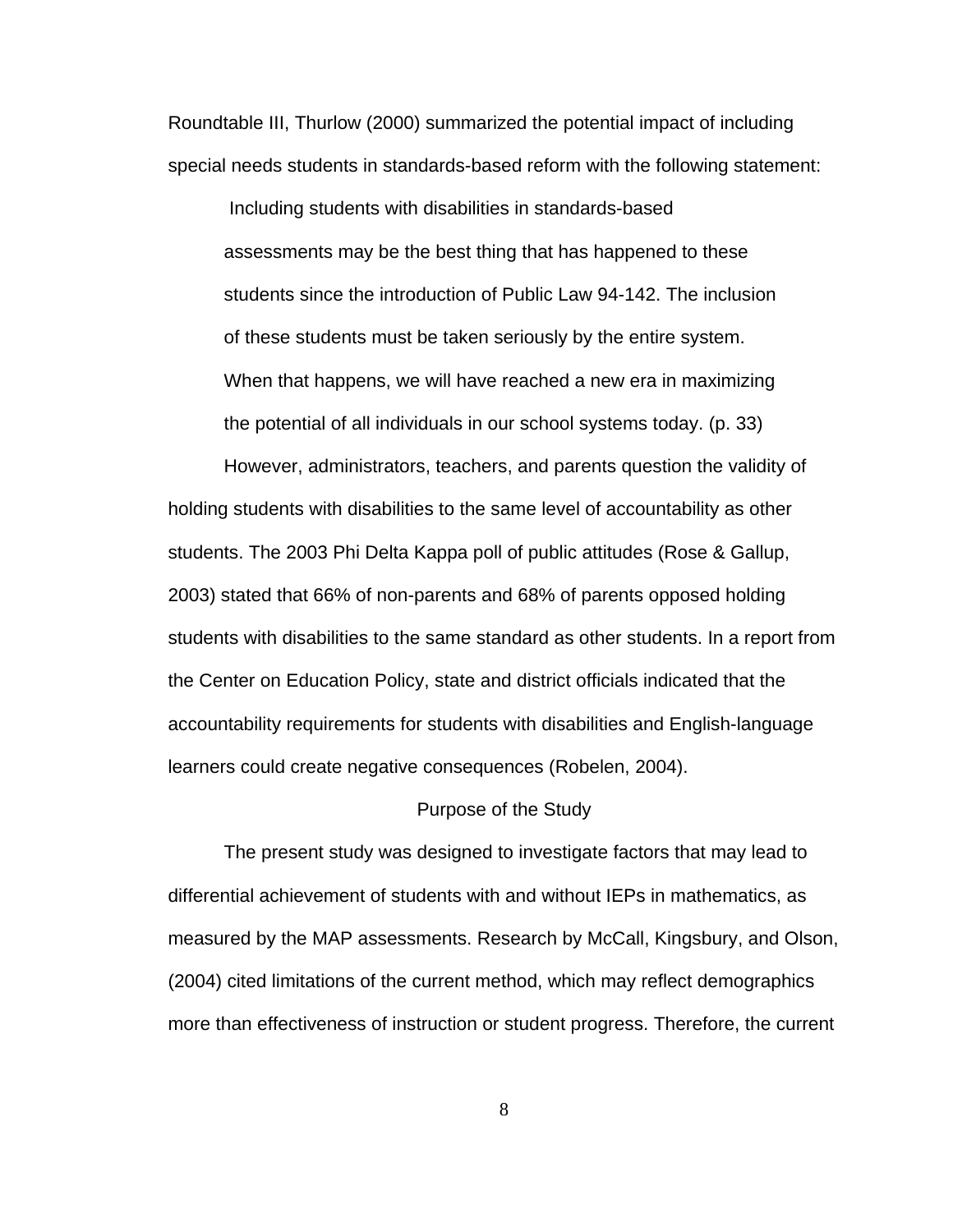study examined teacher characteristic and socioeconomic factors that contributed the mathematics success of students with and without IEPs.

In a letter to the director of the Student Achievement and School Accountability Programs of the federal government, Ziegler (2002) voiced support for most of the principles embodied in the No Child Left Behind Act. The current official position of the Council for Exceptional Children supports the inclusion of special education students in statewide accountability systems. The Council for Exceptional Children agrees that AYP definitions must apply the same standards of achievement to all public school children. In addition, Ziegler supported the inclusion of separate annual measurable goals for several groups of children, including those with disabilities, within the definition. However, Linn (2003) projected that reaching 100% proficiency by the year 2014 would be highly unlikely and that accountability systems should set ambitious, yet attainable, goals that are realistically obtainable with sufficient effort.

 Testing results from 2004 indicated that of Missouri's 96 middle schools with 30 or more eighth grade students with IEPs, only two schools met the state proficiency goal in math. Additionally, the subgroup of students with IEPs demonstrated lower MAP Index scores than any other disaggregated subgroup. The purpose of this study was to examine the relationship between the performance of students with and without IEPs on the MAP mathematics examinations, socioeconomic factors, and teacher characteristics. Variables examined included teacher characteristics (level of education and years of teaching experience), and socioeconomic factors (per pupil expenditures,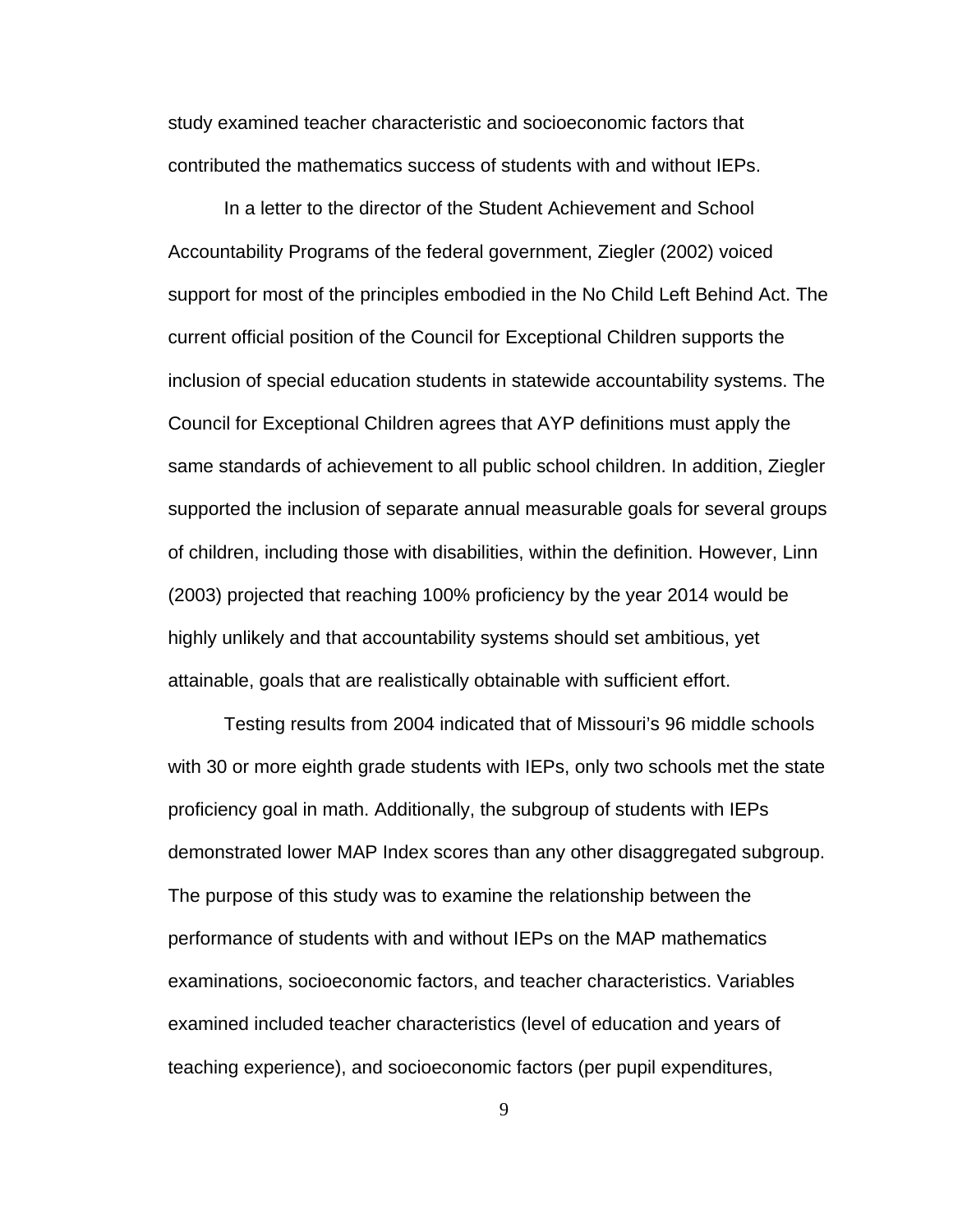number of students on free or reduced-price lunch, and annual mean district household income).

# Research Questions

In this study, the researcher examined variables that may be correlated to eighth grade mathematics MAP Index scores for students with and without IEPs. Students with IEPs include those students qualifying or having a disability under the Individuals with Disabilities Education Act and receiving special education services. Questions addressed in this study include:

- 1. What is the relationship between teacher experience and mathematics achievement for students with and without IEPs as measured by eighth grade mathematics MAP Index scores for the IEP subgroup?
- 2. What is the relationship between teacher level of education and mathematics achievement for students with and without IEPs as measured by eighth grade mathematics MAP Index score?
- 3. What is the relationship between per pupil expenditures and mathematics achievement for students with and without IEPs as measured by eighth grade mathematics MAP Index score?
- 4. What is the relationship between average annual household income and mathematics achievement for students with and without IEPs as measured by eighth grade mathematics MAP Index score?
- 5. What is the relationship between the percentage of students on free or reduced-price lunch and mathematics achievement for students with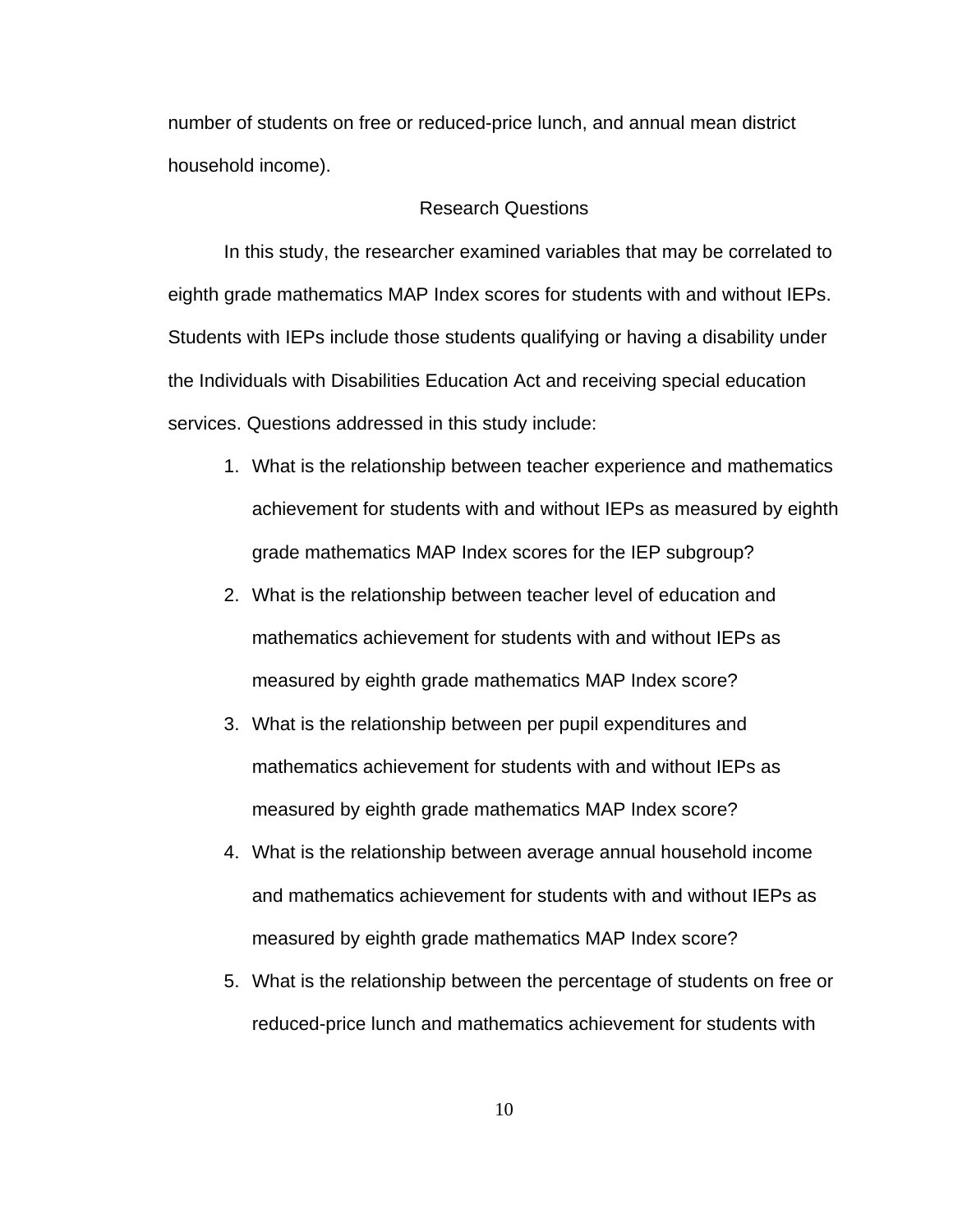and without IEPs as measured by eighth grade mathematics MAP Index score?

6. What combination of the five variables (teacher experience, teacher level of education, per pupil expenditure, average annual household income, and the percentage of free or reduced-price lunch), predict achievement for students with and without IEPs as measured by eighth grade mathematics index score?

## Significance of the Study

 Adequate Yearly Progress expectations of NCLB required all students, including those with disabilities, to demonstrate proficiency in reading and math by the 2013-2014 school year. Proficiency requirements of No Child Left Behind represented a particularly difficult impediment for students receiving special education services (Simpson, LaCava, & Graner, 2004). The approximately 6.6 million students nation-wide with disabilities and the educators responsible for their learning faced the challenge of meeting rigorous expectations for achievement. The percentage of students with IEPs that met the Missouri proficiency goal in mathematics (grades 4, 8, and 10) for years 2002, 2003, and 2004 are 7.3, 8.3 and 9.0, respectively. Results from the eighth grade level for the years 2002, 2003, and 2004 indicated that the percentage of eighth grade students with IEPs that met the state proficiency goals are 1.3, 1.6, and 1.8, respectively. The MAP Index score of eighth grade students with IEPs was 133.4 in 2003 and 134.5 in 2004. Additionally, these MAP Index scores are lower than results for all other disaggregated subgroups. This failure to meet the state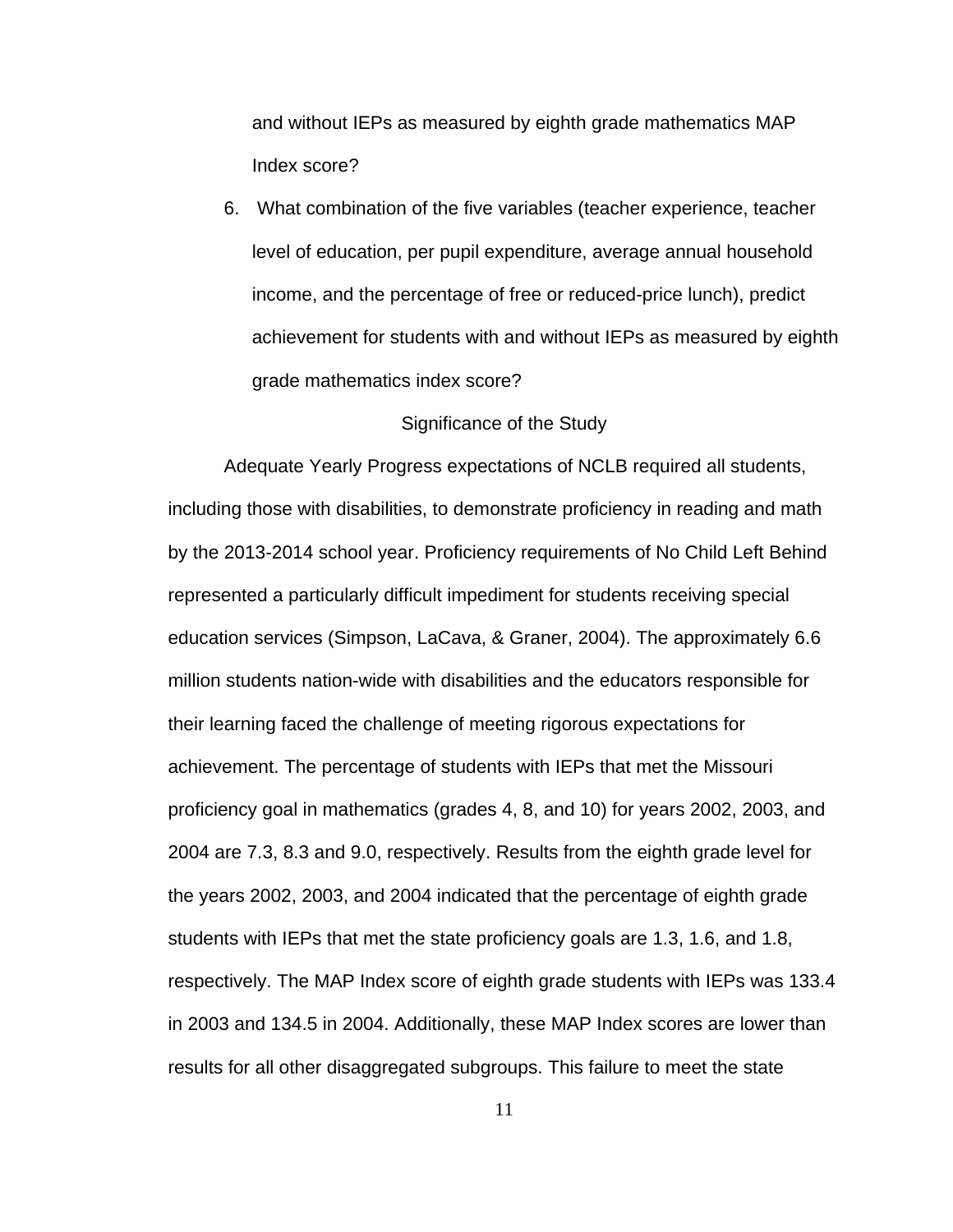proficiency goal demonstrates the need for research in this area, as well as the importance of findings on future practice. While several studies examined the impact on students in general, few studies focused on possible correlations for students with IEPs as a specific group. This research seeks to provide insight into the influence of teacher characteristics and socioeconomic factors on the achievement of students with and without IEPs as measured by the eighth grade mathematics scores.

# Limitations of the Study

 Limitations of this study included the number of subject areas, grade levels examined and the availability of current data related to socioeconomic factors. The examination of only the students with IEPs subgroup also limited the scope of the study.

- 1. The population and sample for the study included public school students within the state of Missouri.
- 2. Mathematics MAP examinations are administered to students in the fourth, eighth, and tenth grades. Only results of student performance in eighth grade were included in the study.
- 3. The only available census data identifying annual household income is from the 2000 census. The next update of census data is not available until 2010.
- 4. MAP results are disaggregated into ten different subgroups; however, the scope of this study was limited to the performance of students in the subgroup referred to as Students with IEPs.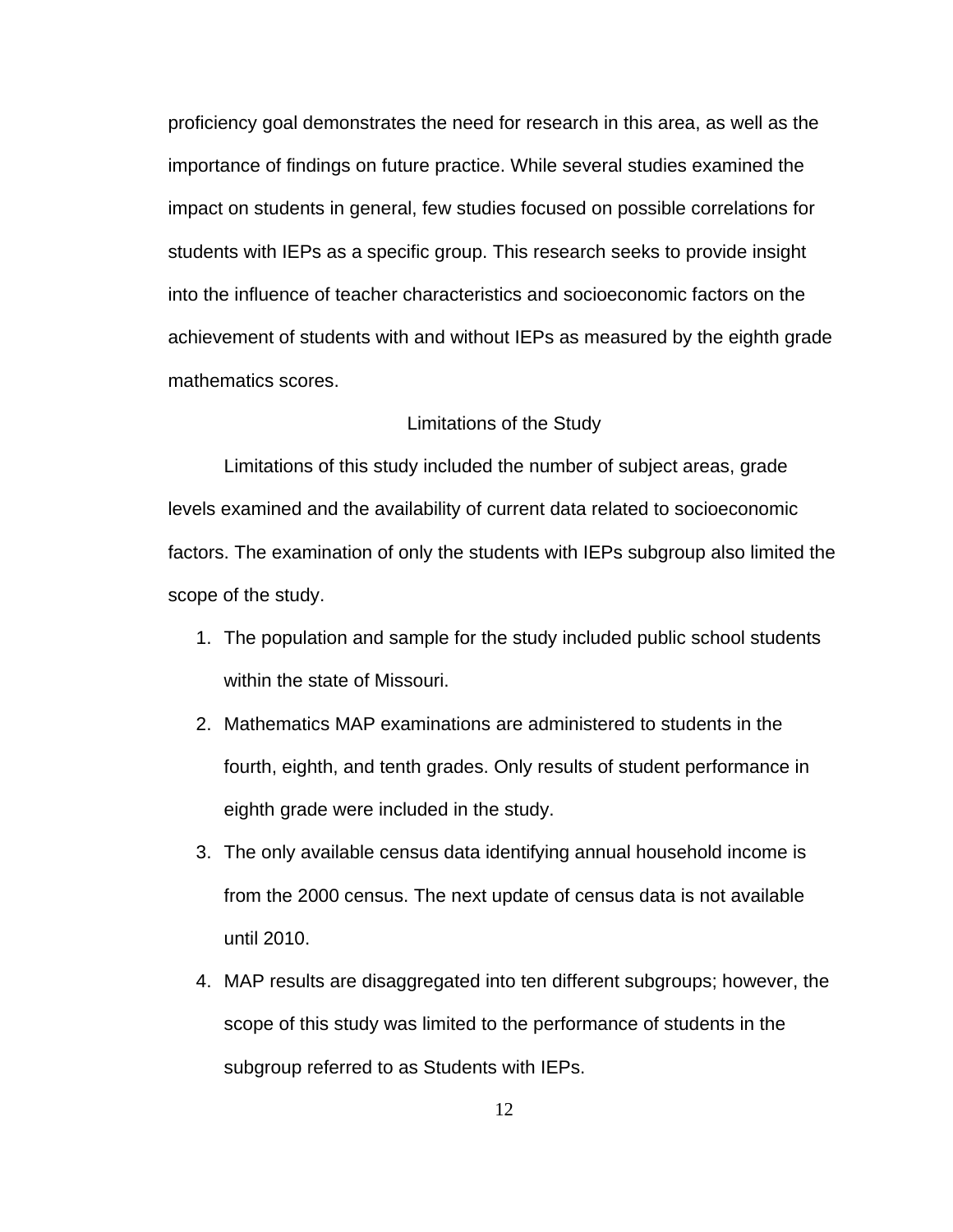5. Results from 244 schools were not included based on the state identified criteria for reporting subgroup scores. Schools with fewer than 30 students in a subgroup were not reported based on confidentiality standards established by DESE.

## Definition of Key Terms

*Adequate Yearly Progress (AYP)*: Requirements of NCLB required districts and schools to demonstrate continuous and substantial academic improvement using statistically reliable and valid methods for all students, including separate measurable annual objectives for achievement for all students, racial or ethnic groups, economically disadvantaged students, students with disabilities, and students with limited English proficiency (NCLB Accountability and AYP, 2003).

*High Stakes Testing*: Mandatory standardized testing programs for the purpose of determining student performance levels. Schools face specific rewards and/or sanctions based on the results of such testing.

*Individual Education Program (IEP)*: According to federal statute the term `individualized education program' or `IEP' means a written statement for each child with a disability that is developed, reviewed, and revised in accordance with section 614(d) (Individuals with Disabilities Education Improvement Act of 2004).

*Least Restrictive Environment (LRE):* According to federal statute, to the maximum extent appropriate, children with disabilities, including children in public or private institutions or other care facilities, are educated with children who are not disabled, and special classes, separate schooling, or other removal of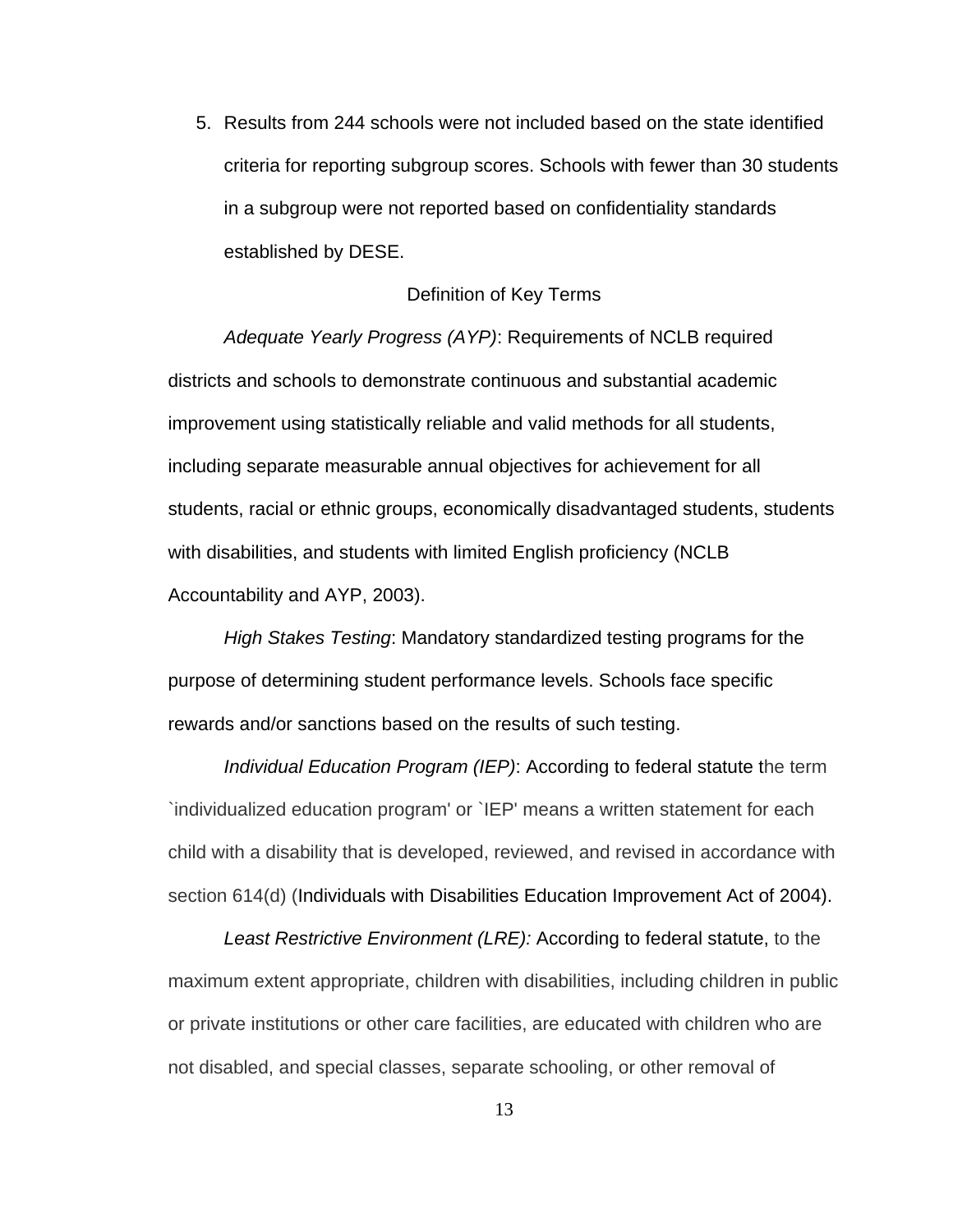children with disabilities from the regular educational environment occurs only when the nature or severity of the disability of a child is such that education in regular classes with the use of supplementary aids and services cannot be achieved satisfactorily (Individuals with Disabilities Education Improvement Act of 2004).

*Limited English Proficient (LEP)*: Students demonstrating a limited ability to read, write or speak English based on the fact that English is not the primary language.

*MAP Index Scores*: Index points are calculated by first multiplying the percent of students scoring at each achievement level for each subject and each year by the following values: Advanced by 3, Proficient by 2.5, Nearing Proficient by 2, Progressing by 1.5, and Step 1 by 1. These products are then summed to produce the index.

*Middle School:* Schools typically including students in grades six, seven, and eight or a configuration of these grade levels.

*Per Pupil Expenditures*: The quotient of each districts' current expenditures and average daily attendance for 2004 as reported by the Department of Elementary and Secondary Education.

*State Proficiency Goal*: The percentage of students required to score at the Advanced or Proficient levels of the MAP for a district or school to demonstrate adequate yearly progress toward 100% of the students being proficient by the year 2014.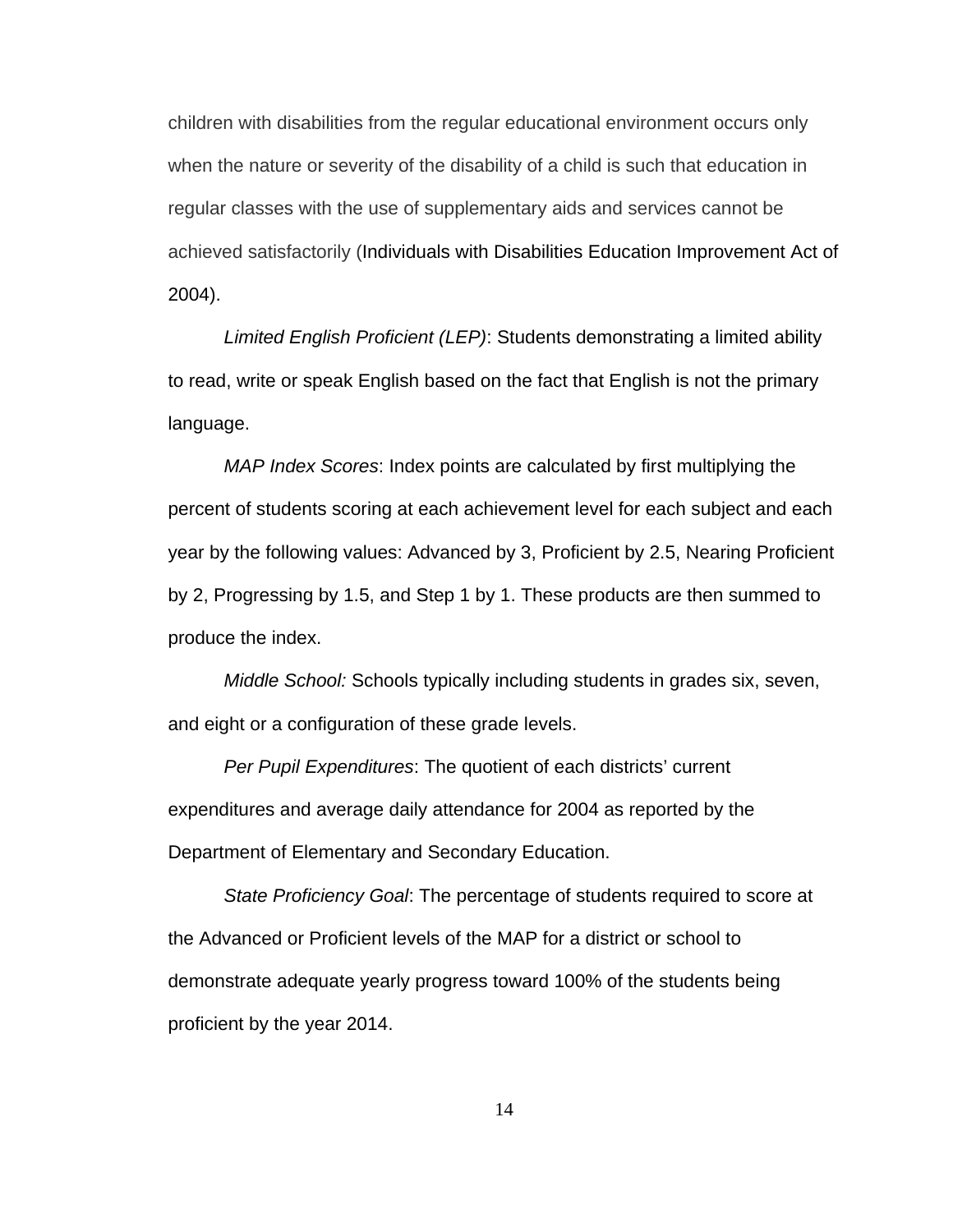*Students with Disabilities*: According to federal statute the term *child with a disability* means a child with mental retardation, hearing impairments, speech or language impairments, visual impairments, serious emotional disturbance, orthopedic impairments, autism, traumatic brain injury, other health impairments, or specific learning disabilities and who, by reason thereof, needs special education and related services (Individuals with Disabilities Education Improvement Act of 2004).

*Teacher Experience*: The average number of years of teaching experience as reported by the Department of Elementary and Secondary Education.

*Teacher Level of Education*: The percentage of teachers in a given building holding advanced degrees including masters and above.

#### Summary

 Chapter One contained an introduction to the proposed study including background information pertaining to the implementation of No Child Left Behind legislation as related to achievement testing of special education students; statement of the problem, purpose of the study, research questions, significance of the study, assumptions and limitations, and definition of key terms. Chapter Two presents a review of literature related to the proposed study including research on policy implementation, high-stakes testing and accountability, factors affecting achievement, and special education issues associated with achievement testing. Chapter Three presents the methodology proposed for the study. Chapter Four contains the findings for the study while Chapter Five provides a discussion of those findings.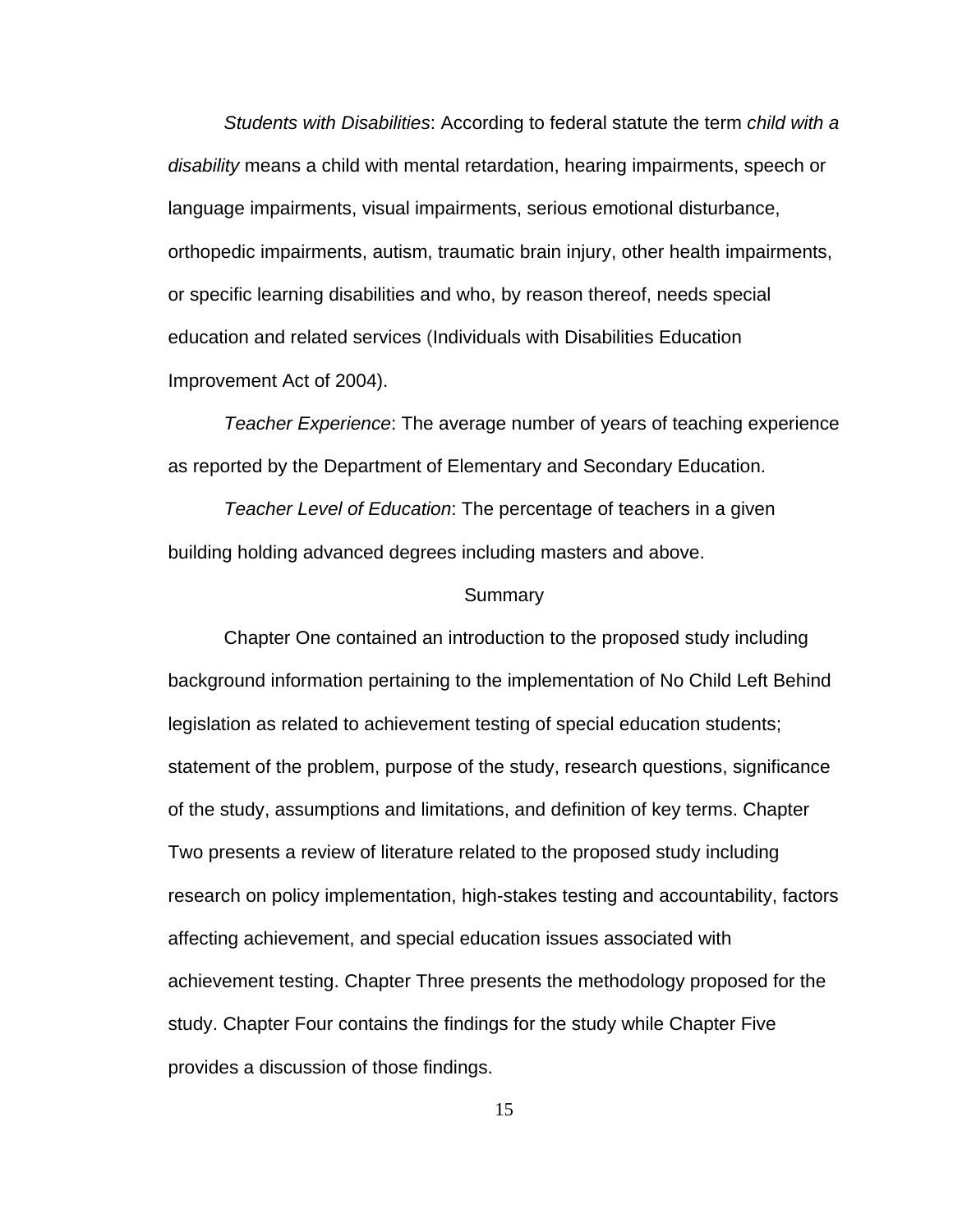#### CHAPTER TWO

# REVIEW OF RELATED LITERATURE

# **Introduction**

Mandates established when President Bush signed No Child Left Behind (NCLB) into law January 8, 2002, required a shift in the paradigm of determining the adequacy of public education. Basic principles of NCLB included the use of scientifically based practices by highly qualified teachers, increased local control and flexibility related to funding, expanded options for parents of students attending low performing schools, and greater accountability for student performance or achievement. The law represented an assertive congressional attempt to create major reform in the American education system. Goals established by NCLB included holding every student accountable for meeting state-identified standards by the 2013-2014 school year. To this end, each state established benchmarks by which to measure progress at the school and school district level. The law required the development of a statewide accountability system that included all public school students (No Child Left Behind, n.d.).

Under NCLB, states must determine the level of achievement of all public schools on an annual basis. Student achievement that was both continuous and substantial formed the basis for determining Adequate Yearly Progress (AYP), with all students demonstrating proficiency in reading and mathematics by the 2013-2014 school year. While the law established expectations for all students, specific subgroups must also meet adequate yearly progress goals. Test results must be disaggregated to indicate the performance of students by ethnic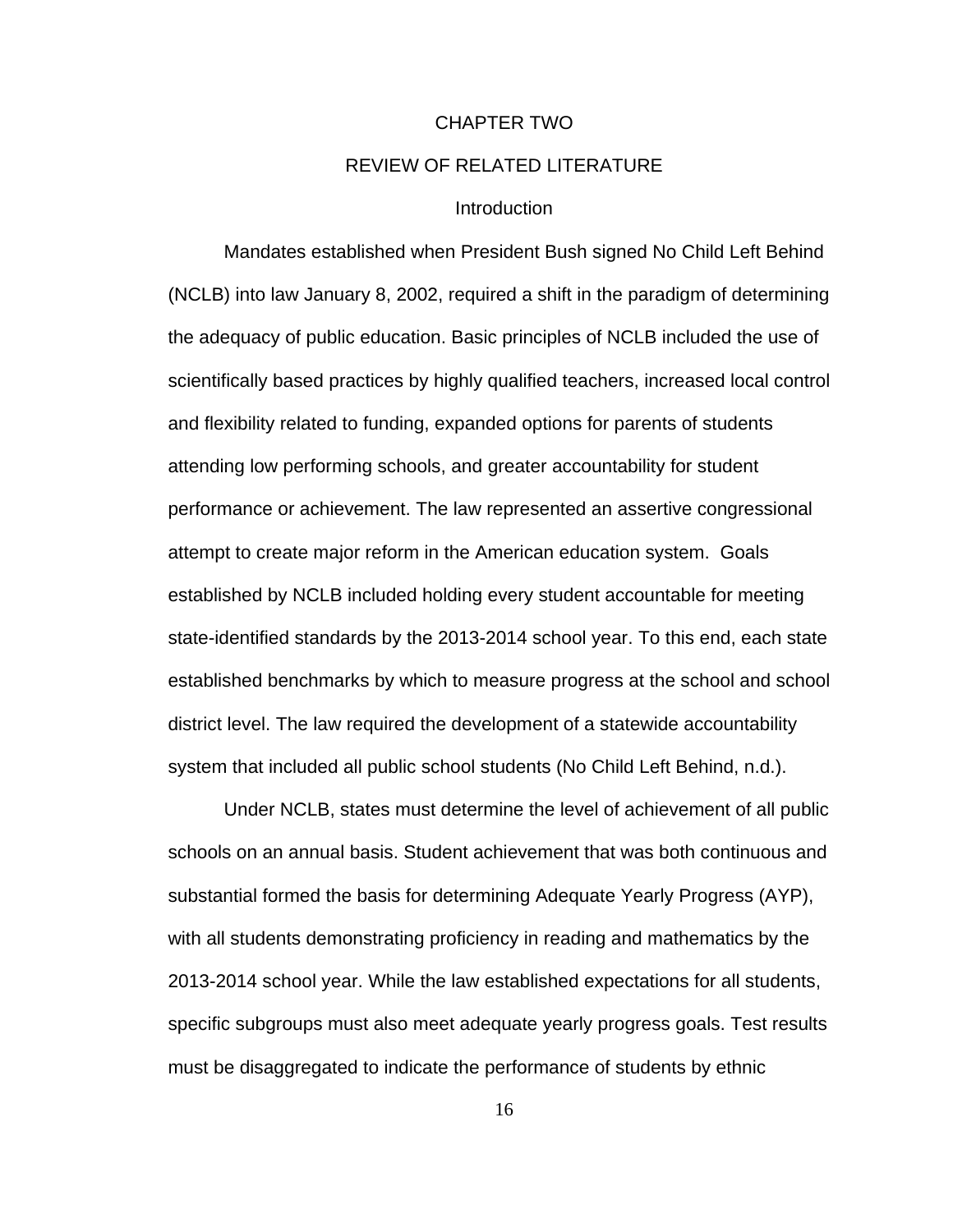background, including Asian, Black, Hispanic, Indian, and White. In addition, performance must be reported for students receiving free or reduced-price lunch and students with an individual education program (IEP) or limited English proficiency (LEP). In an effort to ensure confidentiality and maintain rights to privacy, NCLB guidelines allowed states to determine the number of students needed for reporting disaggregated data. Other AYP accountability measures determined by each state included data such as graduation rates for high schools and attendance rates for middle schools. The law included provisions that required each state to develop an accountability system that is statistically valid and reliable (No Child Left Behind).

 Marzano (2003) categorized factors affecting student achievement according to three areas: school, teacher, and student-related. School-related factors included a guaranteed and viable curriculum, challenging goals and effective feedback, parent and community involvement, safe and orderly environment, and collegiality and professionalism. Teacher-related factors affecting student achievement included instructional strategies, classroom management, and classroom curriculum design. Home atmosphere, learned intelligence and background knowledge, and motivation comprised the studentrelated factors affecting achievement. While the scope of this study did not include school-related factors established by Marzano, the study and subsequently review of related literature included teacher-related factors affecting student achievement, which may be acquired through training and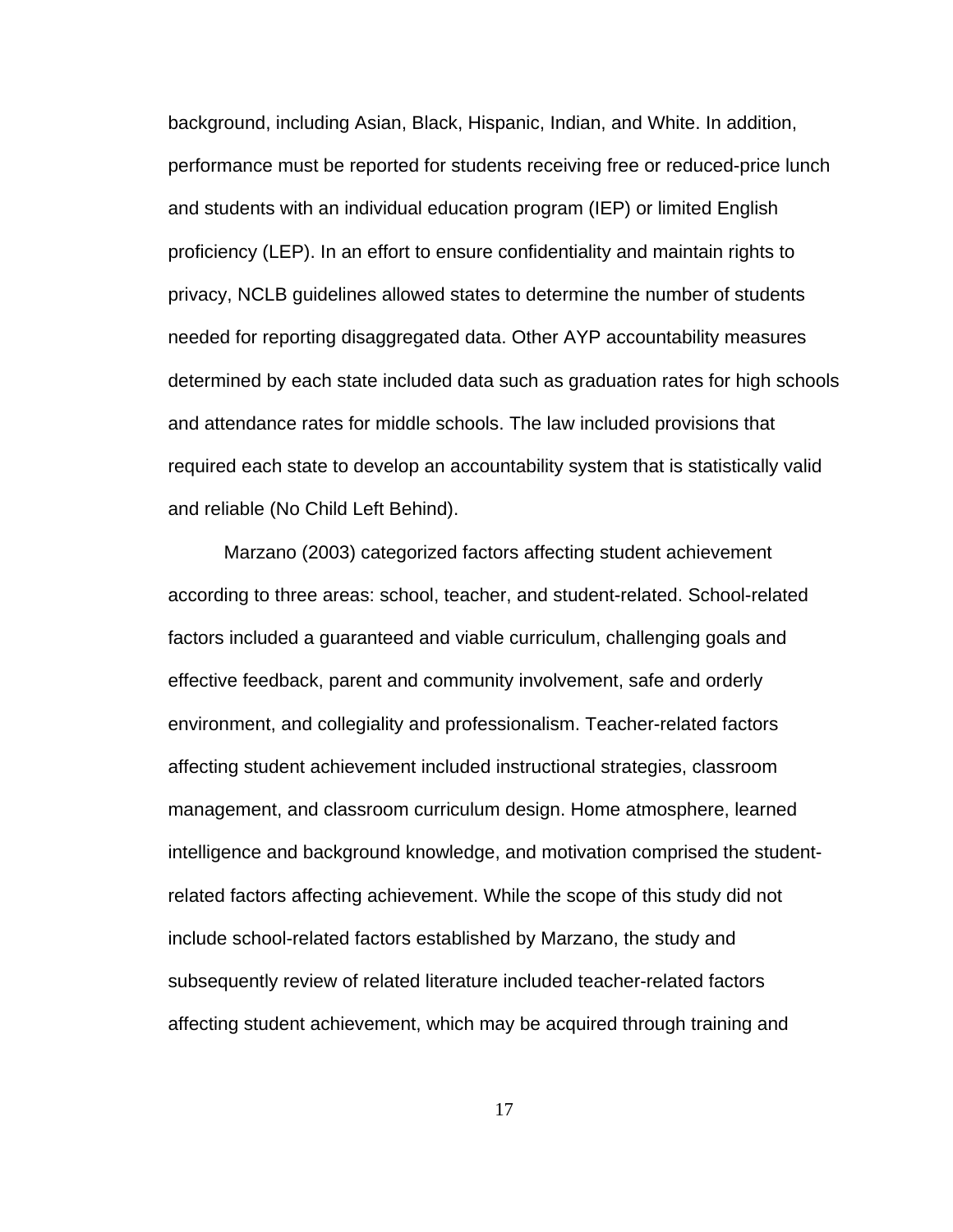experience, as well as student-related factors associated with socioeconomic variables.

 Testing practices and accountability expectations related to the implementation of No Child Left Behind represented a comprehensive change in policy and practice. These changes brought a new level of accountability to public schools with high stakes attached to the results. Therefore, the review of literature for the study will begin with a review of issues associated with policy implementation. The next section examines the impact of high-stakes testing. The review of literature examines research on factors affecting student achievement, including teacher perceptions and teacher characteristics. Socioeconomic factors and school expenditures will comprise the next area of investigation. The final area of review focuses on special education issues associated with statewide testing programs.

#### Policy Implementation

Fowler (2000) defined policy as a dynamic and value-laden process. It is through this process that political systems handle public problems. Included in the definition of policy are governments' expressed intentions, official enactments, and patterns of activity as well as inactivity. Policy analysis involved evaluation of government policies in an attempt to determine the most appropriate policy based on given goals, constraints, and conditions. Fowler identified four types of policy analysis: monitoring, forecasting, evaluation, and prescription. Fowler identified the school leaders' role in policy study as policy makers, policy implementers, followers, and influencers of policy issues.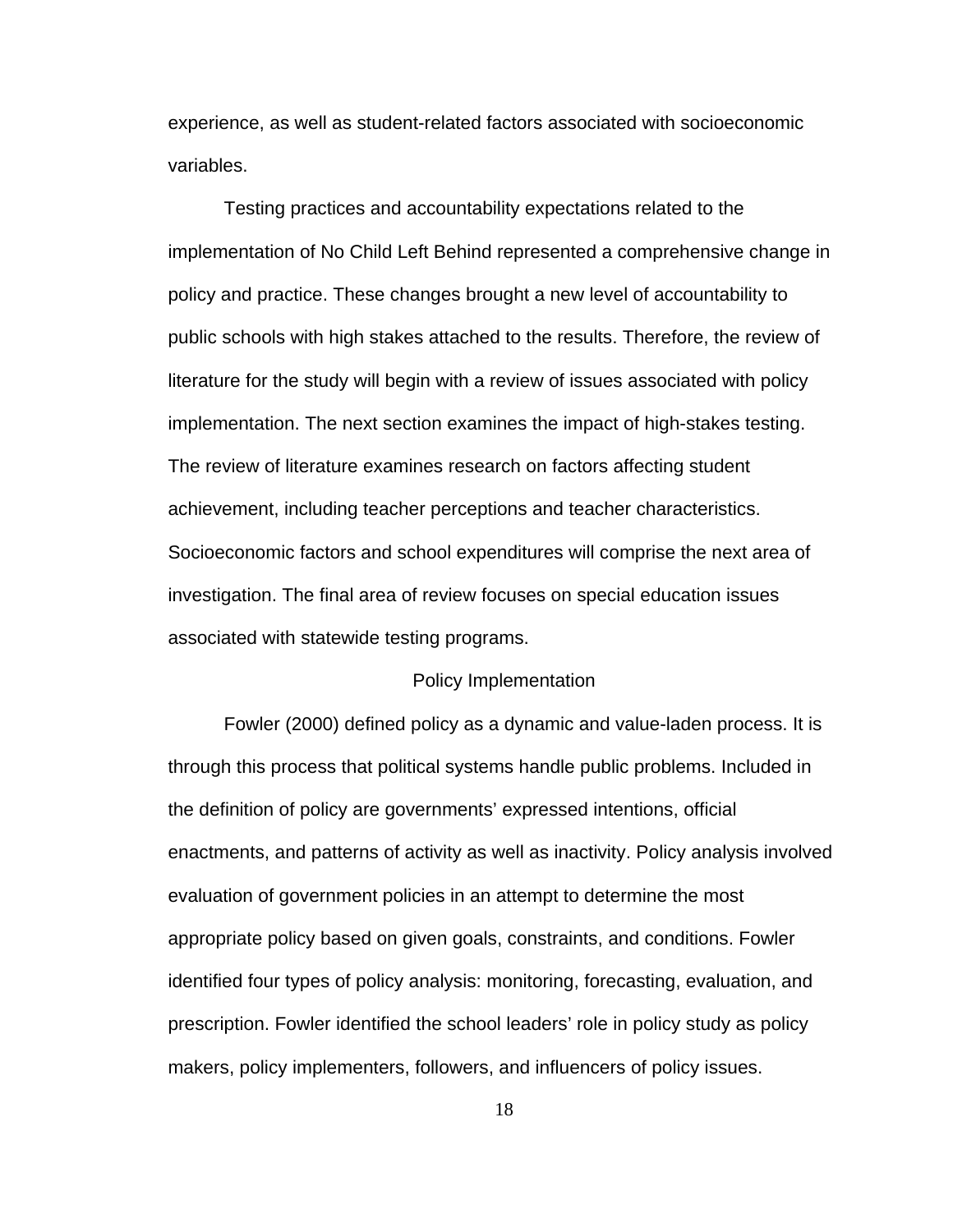Fowler (2000) noted that as followers of policy, leaders should not restrict their awareness to building or district level concerns. To follow or predict policy, leaders must increase their awareness of major changes in the social and economic environment. Fowler also suggested that leaders should watch for issues examined and defined at the university or foundation level. Policy awareness warranted close attention to the legislative process at both the state and federal level. School leaders should stay active in professional organizations in an effort to stay informed. As influencers of policy, school leaders should seek out connections with others and maintain a network with colleagues in their field.

In a study conducted by Louis and Miles (1990), two-thirds of the problems associated with implementing new policy related to resources. Major problems identified in the study included teacher time and energy, money, arranging staff development, on-going communication, limitations of facilities, and teacher morale/resistance. Fowler (2000) further divided resources into the categories of money, time, personnel, space, and equipment and materials. The author supported the concept that the most appropriate expenditures provided ongoing assistance for the implementers. Time is the next critical resource mentioned because new skills or behaviors are usually more time-consuming than established routines. While few projects can afford to hire additional personnel, it is imperative that leaders consider the possibility of hiring project directors or at least take into consideration the availability of personnel for implementing new policy. Space is an often overlooked resource but important nonetheless. Inappropriate or inadequate space can significantly weaken the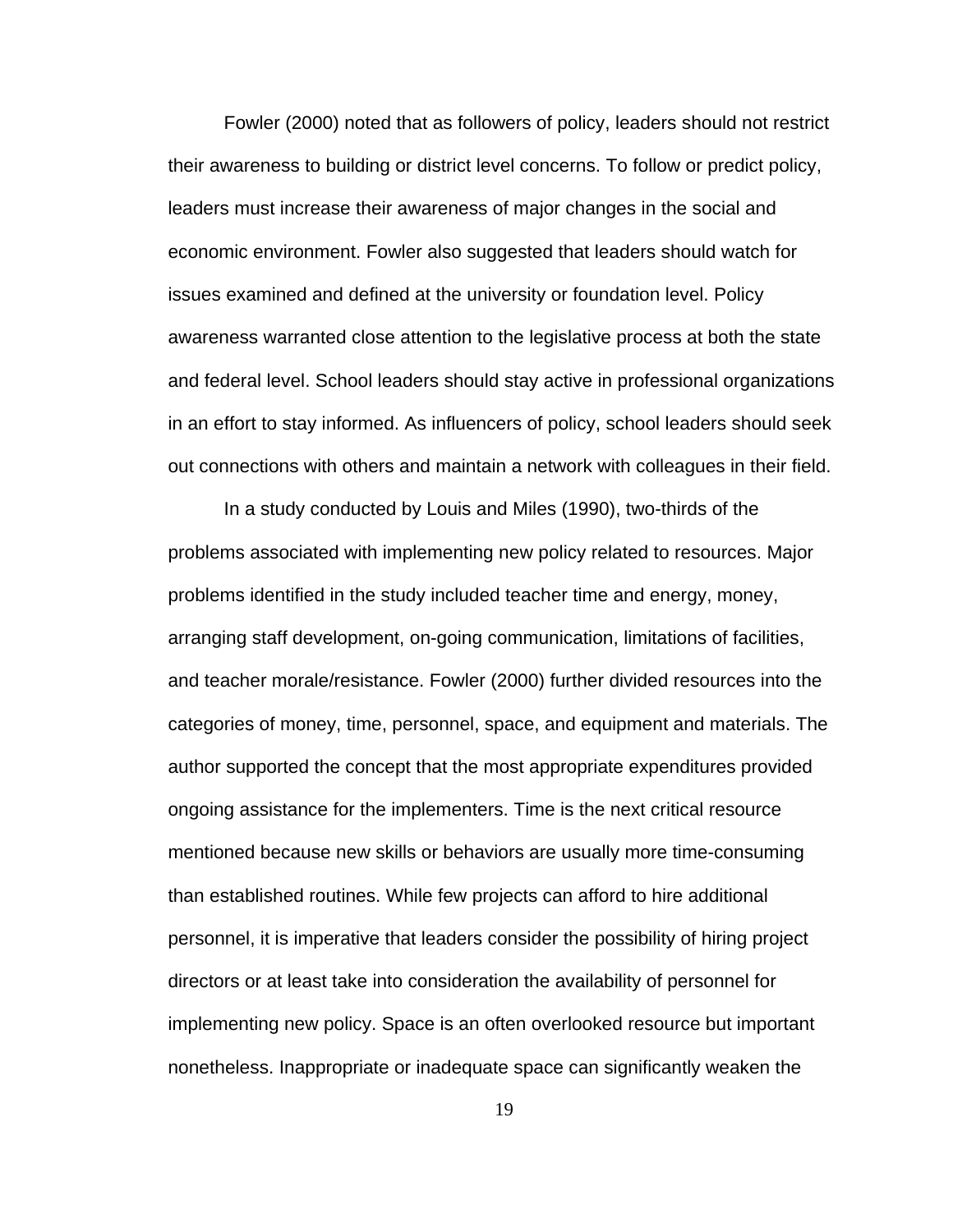quality and success of policy implementation. Although closely tied to available funds, materials or equipment needed to implement the policy were the final resources to consider. To create true policy changes, leaders must determine what resources are necessary and work to secure them before and during implementation.

Fullan and Miles (1992) presented reasons why reforms fail, as well as propositions for success. As change agents, effective leaders were cognizant of the needs of members of the organization throughout the change process and understood that change was a learning process, with the journey being as important as the destination. Implementing change utilized a significant amount of resources and required power to manage it. Leaders needed to realize that change was systemic and that large-scale change usually occurred at the local level.

Bruce Hunter, director of public policy for the American Association of School Administrators (Flanigan & Marion, 2003), suggested that a period of great change in school systems will follow the implementation of federal statutes association with NCLB for up to four to five years. States are concerned about the various consequences associated with failing to demonstrate adequate yearly progress and at least two states, Hawaii and Utah, considered ignoring the law and forfeiting federal funding (Flanigan & Marion). States expanded the size and scope of assessment programs and will continue to do so as NCLB requires testing for third through eighth grades by the 2005 – 2006 school year.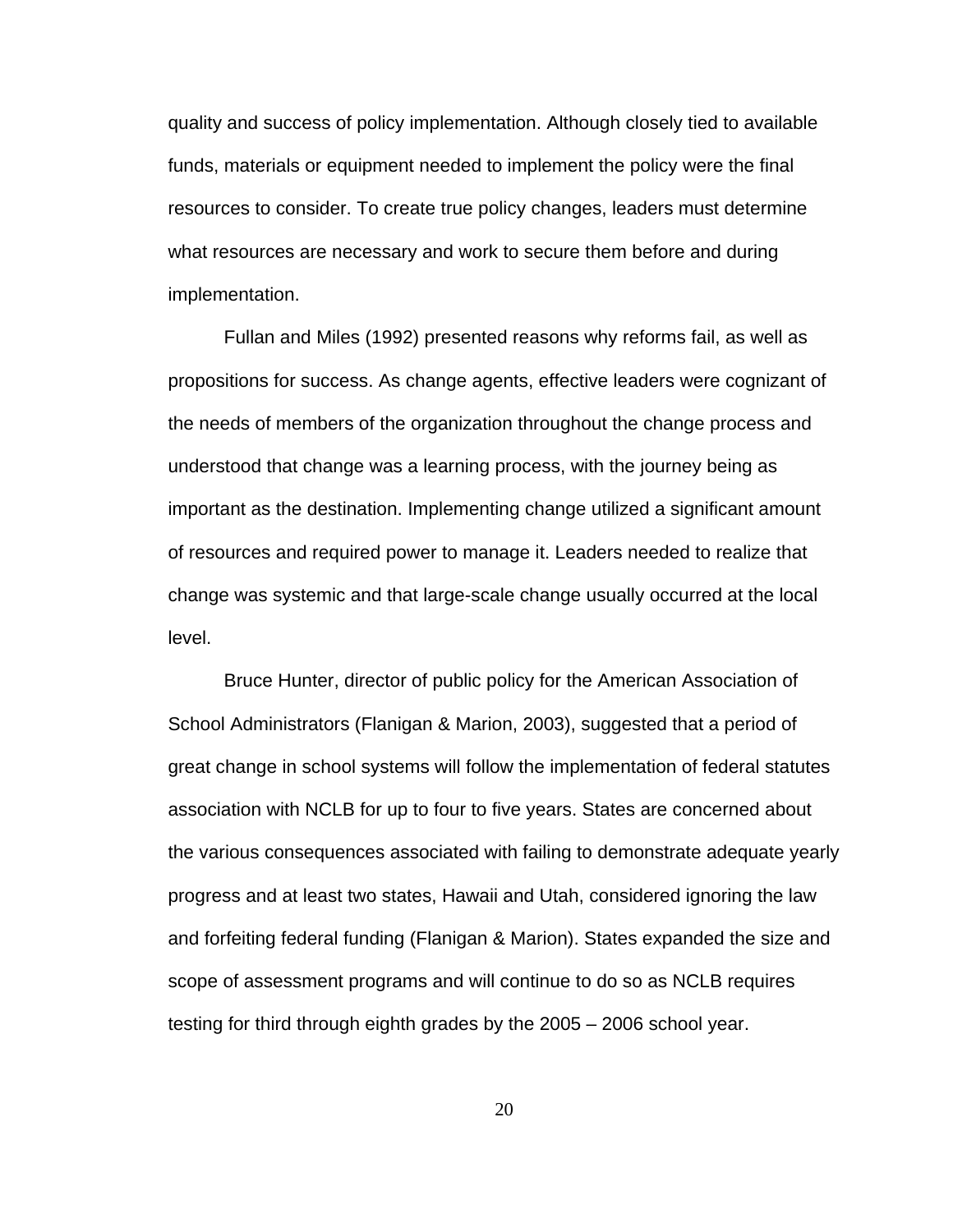## High Stakes Testing

Goertz and Duffy (2003) identified four major implications for state and district accountability and assessment policies. First, provisions of NCLB required states to expand the size and scope of assessment programs, most noticeably by testing in up to six additional grade levels. Several states faced substantial increases in the cost and capacity of existing testing programs. Second, with a growing reliance on a single test, the author questioned the ability of such a test to serve multiple purposes. The ability of a single form of assessment to be a valid indicator of performance, to motivate students and teachers to perform better, to facilitate changes in instructional practice, and to assist in educational decisions about individual students is questionable. Third, there is an unspoken certainty that an increasing number of schools will fail to meet state improvement goals as the 2013-2014 deadline approaches. With the threat of sanctions looming, the author questioned whether teachers and principals attempt to and know how to act upon the right kind of student performance data. The fourth implication suggested by Goertz and Duffy (2003) regards the capacity of the system to support change. Teacher motivation to reach student achievement goals depended on capacity-building conditions such as professional development and teachers' knowledge and skills related to improved instruction. However, federal policies emphasize accountability with insufficient resources to develop meaningful activities necessary to create a capacity for change.

 Abrams and Madaus (2003) reviewed a 1998 examination of the effects of high-stakes testing that identified seven principles regarding the intended and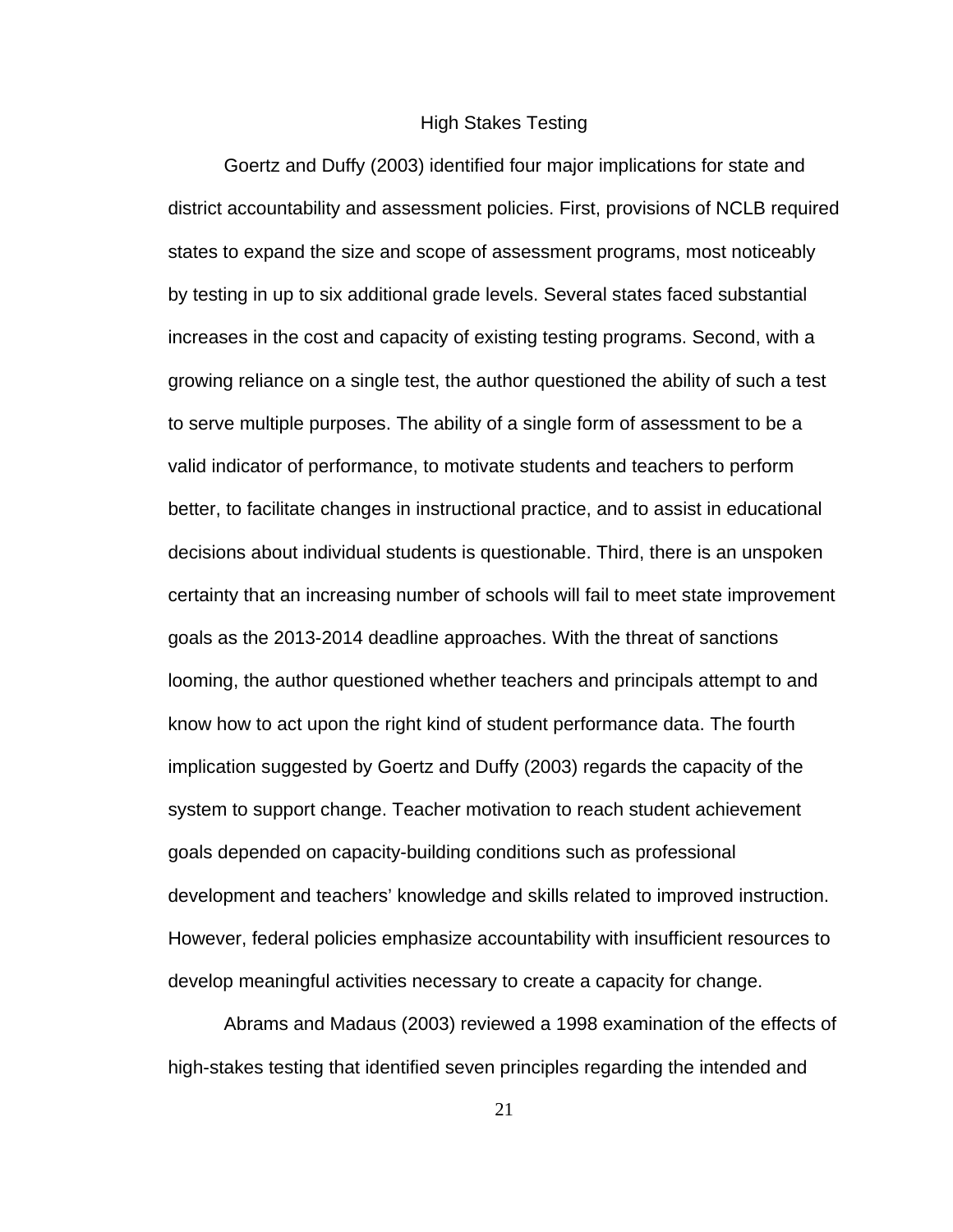unintended consequences of testing programs. First, large effects were dependent on the administrators', teachers', and students' beliefs that the results of such tests were important. Second, improvements in state test scores failed to reflect general gains in achievement, and the quantitative indicators used in decision-making increased the possibility of distorting and corrupting the results. The third principle noted that teachers tended to teach to the test when important decisions depend on test results. Fourth, the use of high-stakes tests led to curriculum defined by test content. Fifth, teachers adjusted methods of instruction based on the form of the questions on tests. The sixth principle suggests that test results became the major goal of schooling rather than an indicator of achievement when used as the sole or even partial judge of future choices. Finally, control over the curriculum unintentionally transferred to the agency that designed the exam.

 Sloane and Kelly (2003) suggested four central themes or issues regarding high-stakes testing programs. First, a great deal of disagreement and variation exists regarding the appropriate type of test used. Given current social goals and limitations presented by testing format, educators should determine whether the test chosen provides useful data to support decision-making. Test results did not relieve the user from the responsibility of interpreting results for the purpose of decision-making. Secondly, the impact of high-stakes testing on student motivation and morale included both positive and negative consequences. The third issue, alignment between the test and curriculum, was imperative, and testing formats used in the classroom must align with those used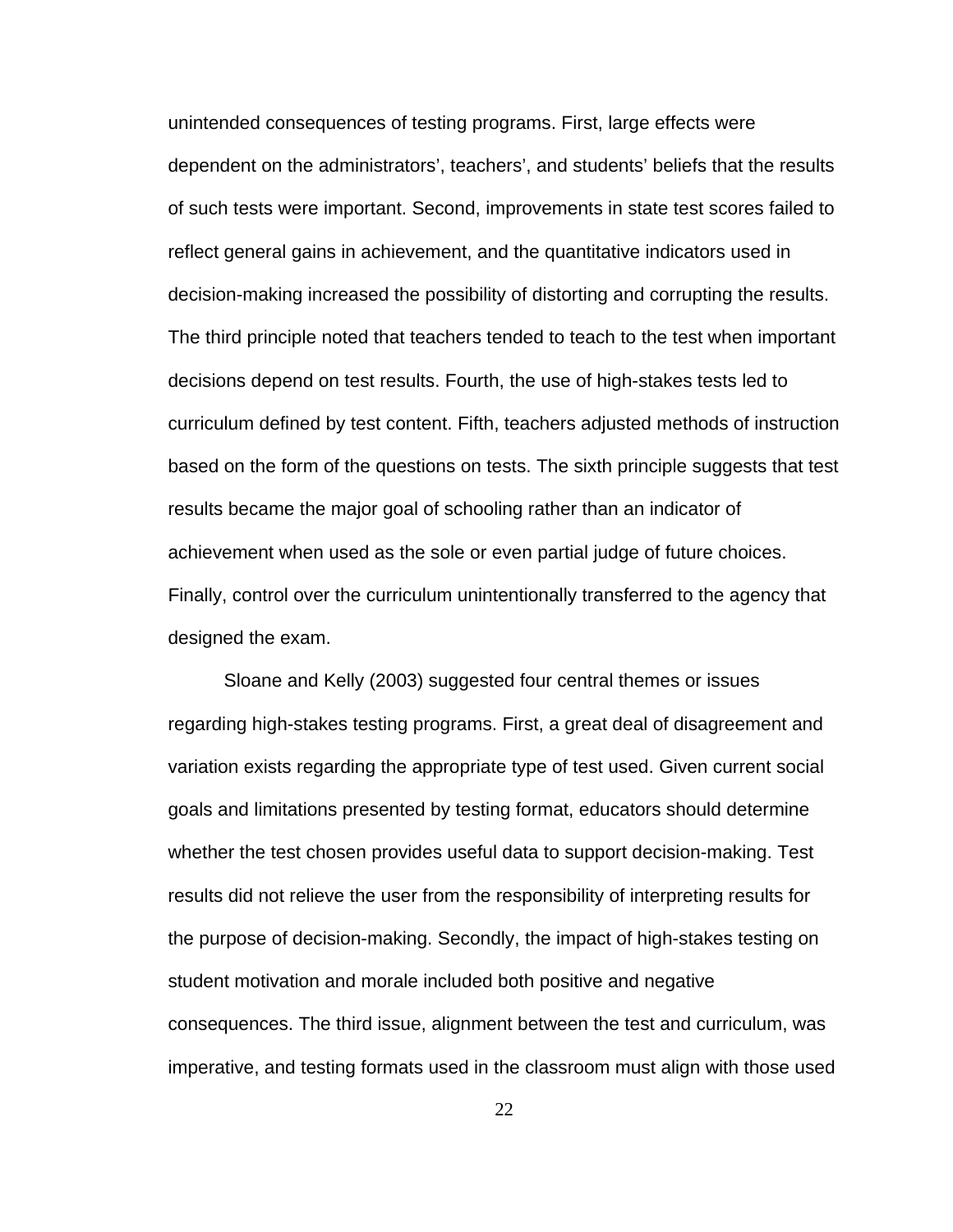in statewide testing programs. The standards-based reforms of the 1990s supported the use of performance type assessments. Sloane and Kelly pointed out that some states, in response to NCLB requirements, opted to change to an objective test that fails to reflect the content and instructional methods associated with the curriculum. This misalignment often created a false impression that students failed to master the curriculum and that schools failed to demonstrate adequate yearly progress. The final issue challenged the purpose of testing and accountability expectations under NCLB. The authors suggested that a distinction exists between assessment of learning and assessment for learning. Current practices in high-stakes testing supported assessment of learning. Sloane and Kelly (2003) believed that,

The fact that a state or the federal government can aggregate a child's score with others and denounce an entire school as failing provides little service to either the child or the school, unless it comes with substantial remedial resources. (p. 15)

A study by Stecher, Hamilton and Gonzalas (2003) showed positive effects, such as providing students with better information about their knowledge and skills, motivating students to work harder, setting clear expectations for what to study, and helping students align effort with rewards. However, some of the negative effects included frustrating students, which discouraged them from trying; making students more competitive; and causing students to devalue grades and school assessments.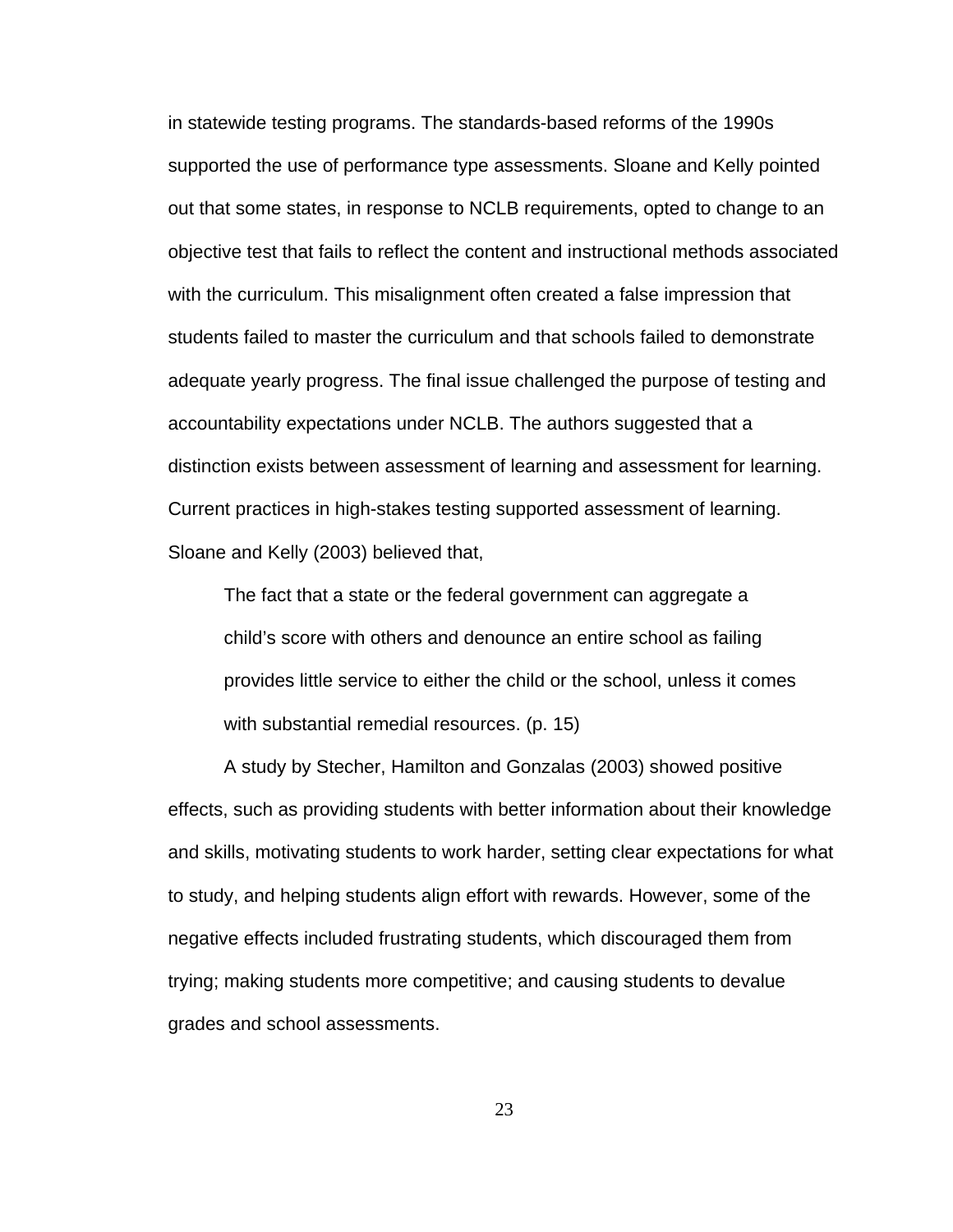Clark, Shore, Rhoades, Abrams, Miao and Li (2003) studied the perceived effects of state-mandated testing programs on teaching and learning. The authors concluded that increasing the stakes attached to the test results does not necessarily bring about improvements in teaching and learning. In addition, the authors found adverse effects on the quality of classroom practice and negative impact on at-risk student populations. The study conducted through interviews with educators in low-, medium-, and high-stakes testing states provided eight recommendations. First, states should invest in high quality professional development for educators related to state standards. Second, instructors need high quality classroom materials and resources aligned with state standards. The third recommendation called for collaboration between state agencies and schools to ensure appropriate alignment of local and state standards with tests. Alignment must include both content and cognitive processes. The fourth recommendation suggested that states employ on-going monitoring and validation of the testing and accountability system in an effort to avoid unintended negative effects. State testing procedures should include a variety of options for students to demonstrate achievement. The authors encouraged educators to incorporate the teaching and learning process into standards-based reform. Finally, the authors warned against using test results to compare teachers and schools unless student demographics and school resources are comparable and the school resources are adequate to produce high student performance.

 The accountability measures established by NCLB allowed each state to determine the level at which a test score would be considered proficient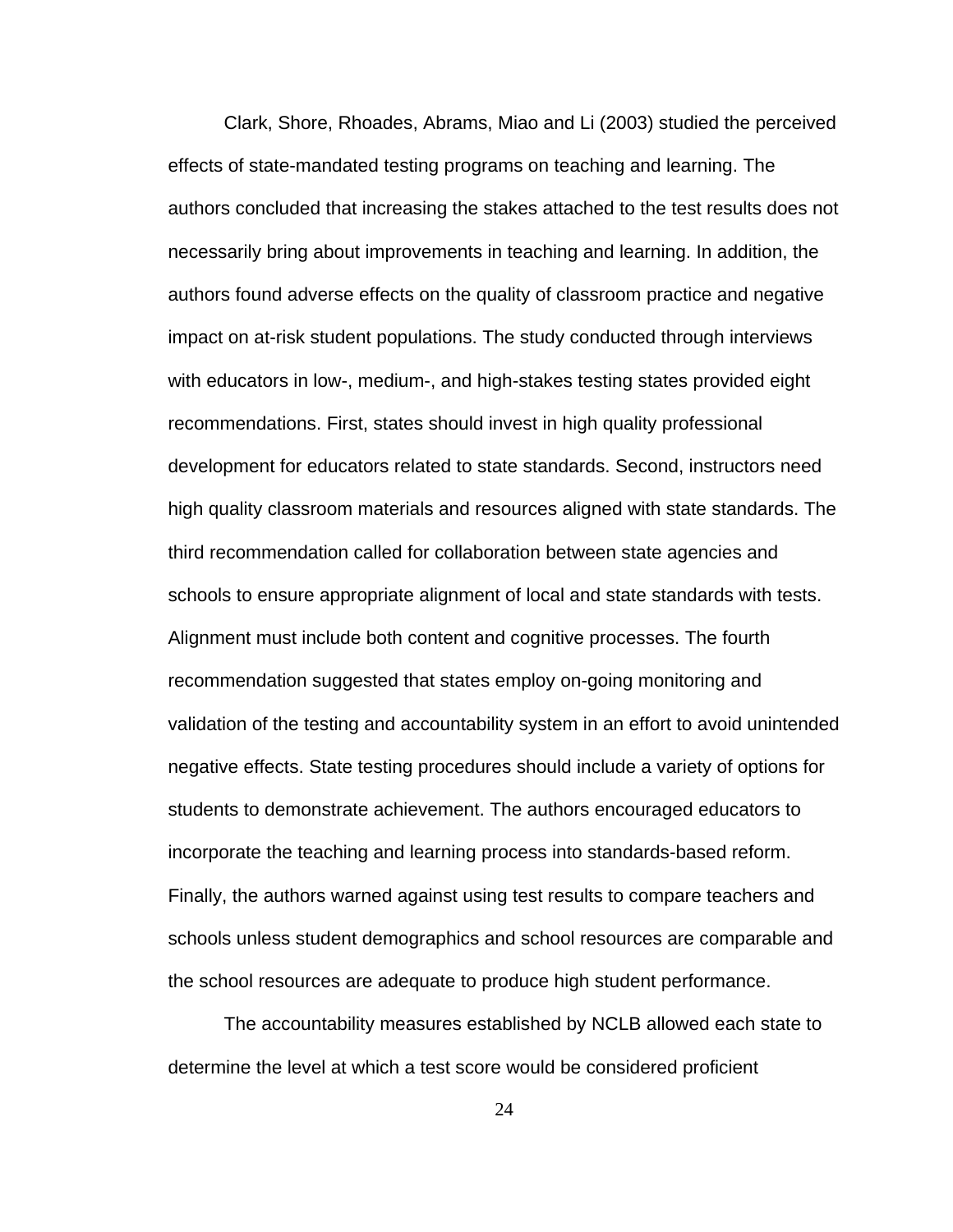performance. Linn, Baker, and Betebenner (2002) found a wide variability in the methods used by states to both define proficient and determine the level of scores needed. Based on information obtained from state department of education websites in 2001, the percentage of eighth grade students proficient in reading ranged from 27% to 91% while the percentage of eighth grade students proficient in mathematics ranged from 31% to 92%. Only 7% of students in Louisiana and 39% of those in Mississippi scored at the proficient level on eighth grade mathematics tests, while 92% of students in Texas met proficiency in this area. Linn, Baker, and Betebenner reviewed available test results against the National Assessment of Education Progress (NAEP) and found that gains demonstrated on state level tests exceeded those found on the NAEP. The authors noted concern regarding the variability between states in the rigor of tests used, content standards, and levels established for determining proficiency. These differences meant that states were not starting on a level playing field, and making judgments relevant to student progress is therefore questionable. The authors argued that even if educators agree that schools should improve and that holding schools accountable contributes to that improvement, it remained unreasonable to expect 100% of the students to reach the proficient level.

 Reports from Olson (2004) and Popham (2003) further demonstrated the concerns associated with the accountability expectation for adequate yearly progress. A preliminary list showing results from 14 states recorded as few as 8% of schools that failed to make Adequate Yearly Progress in Minnesota to as many as 87% that failed to make AYP in Florida (Robelen, 2003). States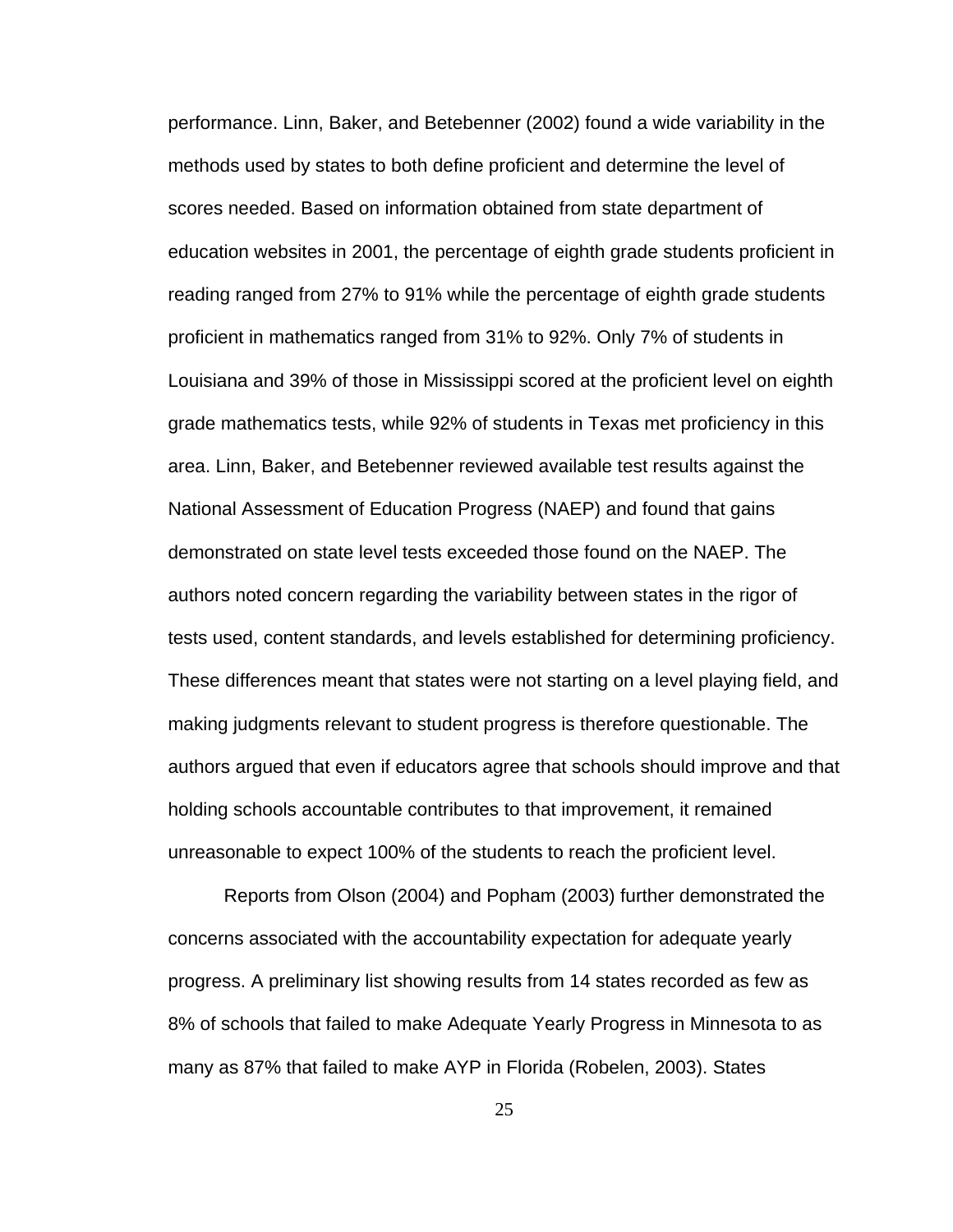interested in adjusting accountability plans after 2003 test results had to do so by April 1, 2004. Many states filed state level appeals such as those in Minnesota, based on the fact that several tests had been coded incorrectly relevant to the disaggregation of data. Districts had 30 days to make necessary changes after the first round of testing. Over 14,000 individual data changes then resulted in the removal of 93 schools from the list of those that failed to demonstrate adequate yearly progress. The authors dubbed the concept of adequate yearly progress as a moving target and identified at least six states in the process of making amendments to accountability plans.

In response to the first publication of schools failing to make adequate yearly progress, Popham (2003) identified a variety of ways states are adjusting accountability plans in an effort to avoid the perception that schools are unsuccessful. First, some states changed the definition of proficient or lowered the test score necessary for a determination of proficient. By lowering the expectation for proficient scores, fewer schools fail. A second short-term adjustment involved the increments toward meeting the 100% proficient by 2013- 2014 goal. While requiring a lower percentage of students to demonstrate proficiency in the early years lessened the pressure on schools, it also created unrealistic annual improvement goals in later years. The author theorized that by employing this method for addressing accountability, states reduced early school failure and hoped that future modifications in the federal law would make it less demanding or eliminate it. A third method for addressing accountability related to the minimum number required for reporting subgroup data. Several states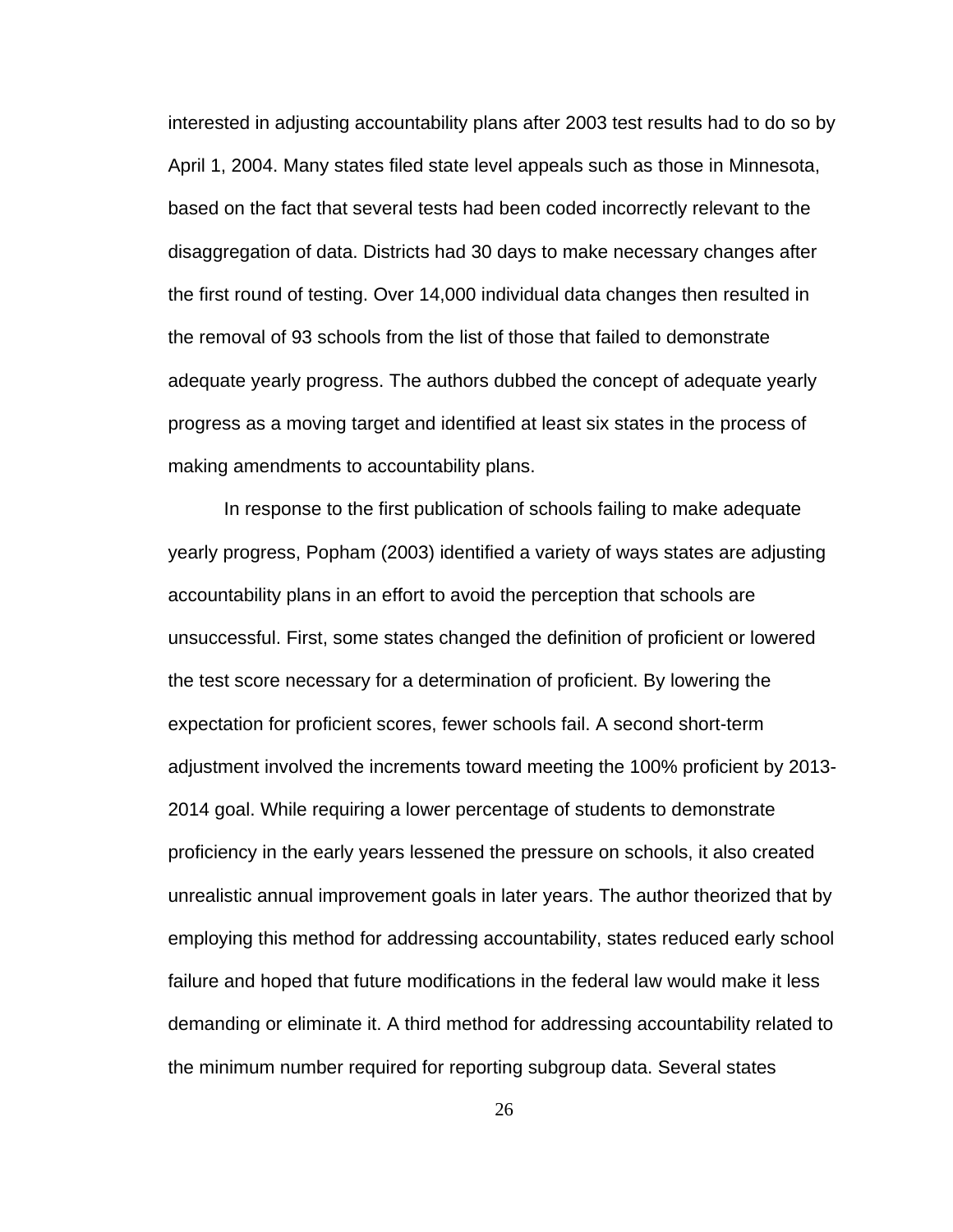established what Popham referred to as outlandishly large numbers of students for determining statistical reliability. Data showing a range from five to 75 in the minimum number established by states supported this observation (Markowitz, 2002).

Chamblin (2003) compared high stakes test results for 52 general education students, 52 remedial students and 52 resource room students. Simple tests of means demonstrated increases in both reading and mathematics scores. The study found no significant differences in pre-test means of the three groups using analysis of variance. The analysis of co-variance identified pre-test scores as the most significant predictor of post-test scores and no significant differences when comparing groups by classification. Walstad (1984) investigated practices associated with increases in student test scores, including pre-testing, curriculum changes, and professional development. The only significant variable found to predict student performance was use of a pre-test that exposed students to test format.

Evidence from a study of 18 states with high stakes testing indicated that student learning was indeterminate, remained at the same level, or decreased after the implementation of high-stakes testing policies (Amrein & Berliner, 2002). For states demonstrating increased test scores, there was little support that it was the result of anything more than test preparation and/or the exclusion of students from the testing process. The authors believed that test scores are easily manipulated through test preparation programs, narrow curricular focus and the possible exclusion of certain students. In addition, the authors supported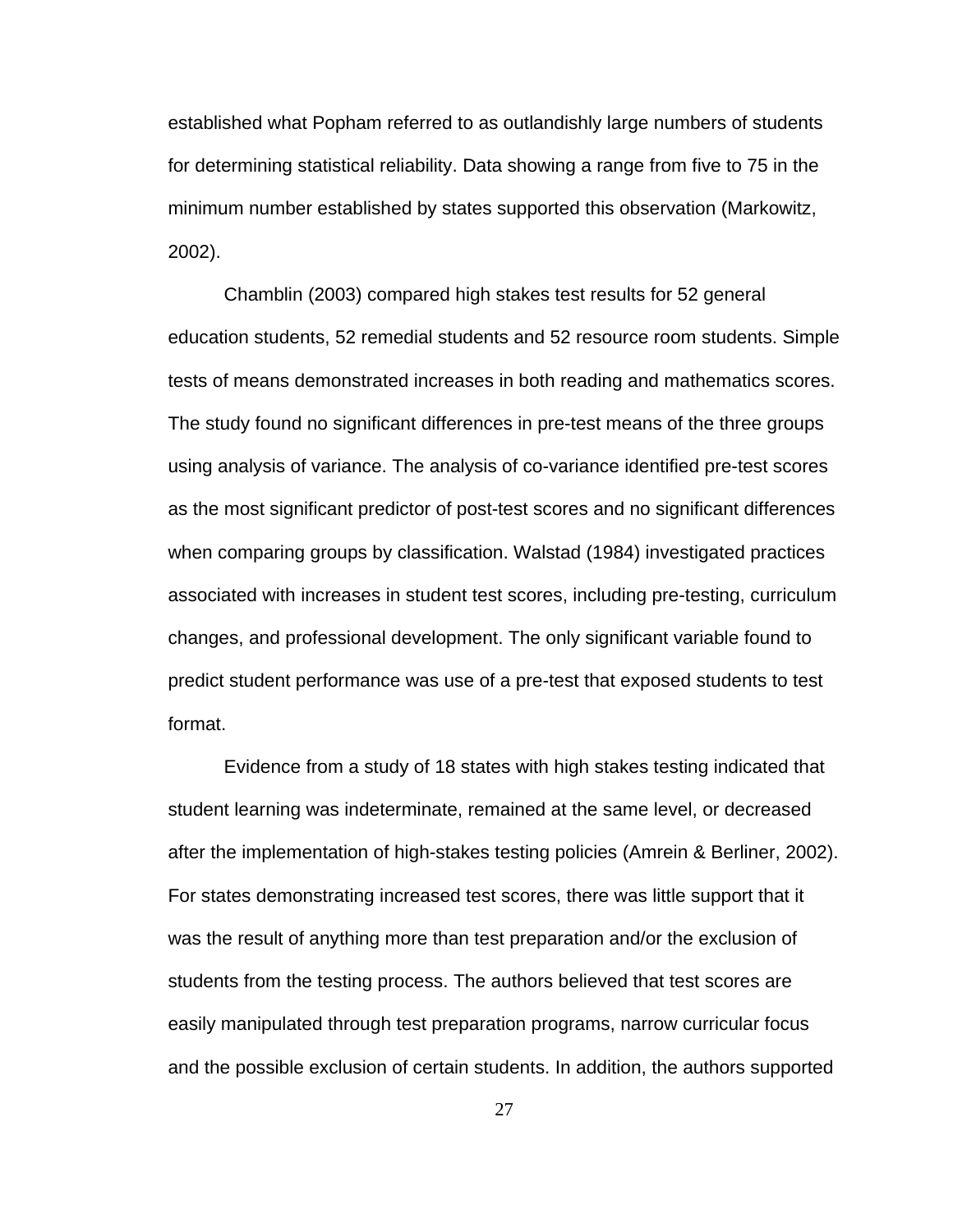the uncertainty principle that states, "the more important any quantitative social indicator becomes in social decision-making, the more likely it will be to distort and corrupt the social process it is intended to monitor" (Amrein & Berliner, p. 2).

Despite the findings cited above, statewide testing to measure student and school progress is a requirement of NCLB. Thurlow (2000) identified several reasons for including students with disabilities in accountability systems. The authors believed including students with disabilities not only provided a more accurate picture of education but that students with disabilities benefited from reforms. Including students with disabilities allowed for more accurate comparisons and avoided the possibility of unintended consequences of exclusion.

# Teacher Effects on Student Achievement

### *Teacher Perceptions*

The National Board on Education Testing and Public Policy conducted a survey in 2001 to assess teachers' perceptions of state-mandated testing programs (Abrams, Pedulla, & Madaus, 2003; Pedulla, 2003). While 75% of the teachers indicated the district curriculum aligned with state-level testing, only 50% felt the same was true for classroom tests. Seventy-five percent felt that school-level curriculum aligned with the state-mandated testing, but again that percent dropped significantly when asked if instruction met those same criteria for alignment. Surveyed teachers believed that state-mandated tests narrowed instruction, and in actuality contradicted teachers' views of good instructional practices. Teachers, feeling a significant amount of pressure for improving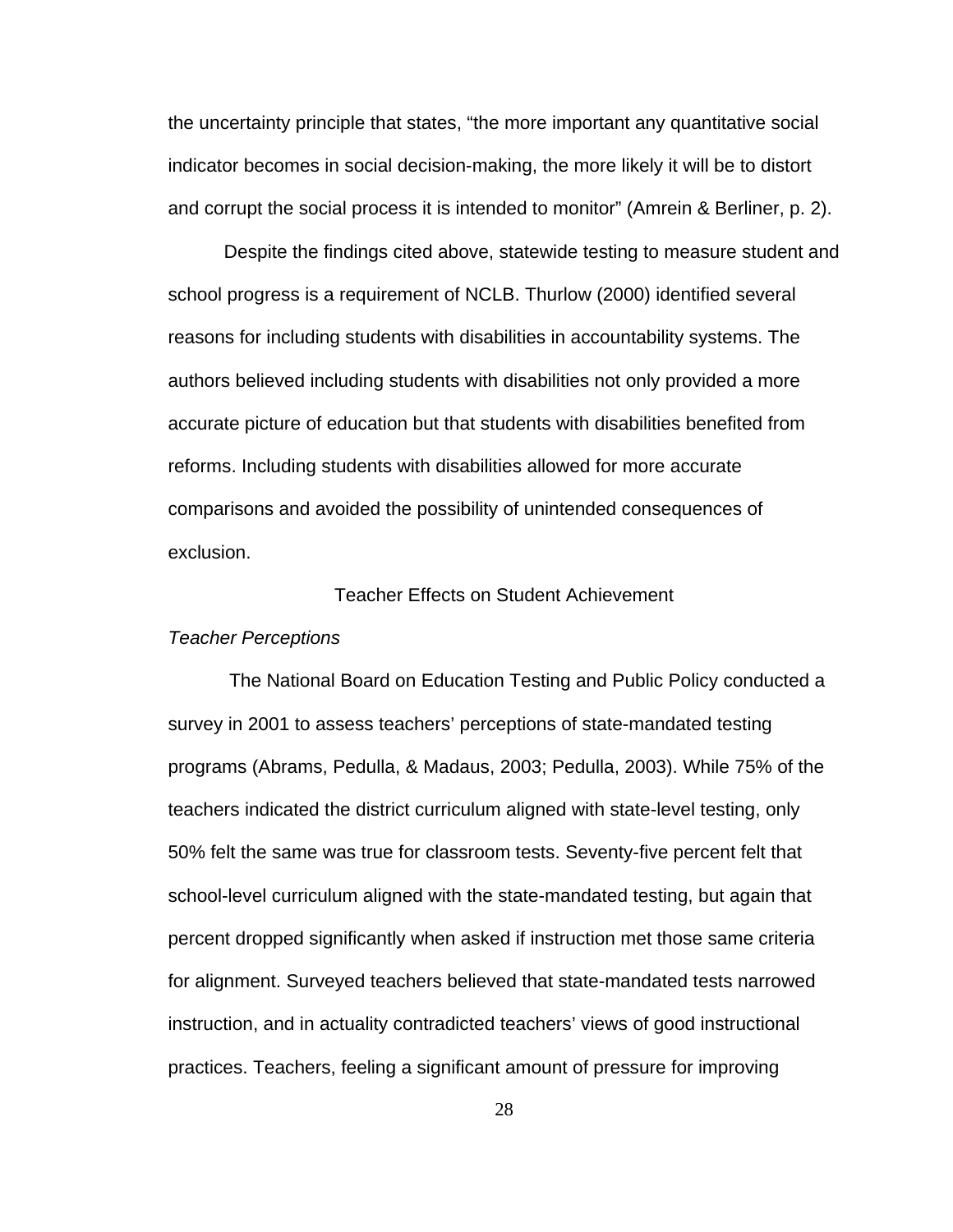student performance from both the superintendent and principal, consequently devoted less time teaching content not on the test.

Abrams, Pedulla, and Madaus (2003) included a variety of sources from states, such as Virginia, Kentucky, and North Carolina, that supported a strong relationship between curriculum and statewide testing. Teachers reported neglecting and de-emphasizing subject areas and content untested at the state level. Teachers felt an increased amount of pressure to improve student performance and spent more than 20% of their total instructional time practicing for end-of-grade tests. The authors expressed concern about the degree to which educators are teaching to the test and the extent to which that knowledge fails to transfer to other test formats. Koretz and Barron (1998) found that mathematics scores on the Kentucky state mandated test were substantially greater than scores on the math portion of the National Assessment of Education Progress (NAEP). Further, Abrams, Pedulla, and Madaus' review of the national survey suggested that, overall, high-stakes testing policies contributed to increased frustration, diminished student learning experiences, low morale, and restricted curricular options.

Kubow and Debard (2000) conducted a survey in an Ohio suburban school district and found that proficiency testing had a significant impact on the environment, curriculum, learning behavior, student learning needs, and community relations. School climate suffered when implementation of proficiency testing failed to consider school district opinion during the policy development process. The researchers found that the tests helped schools align their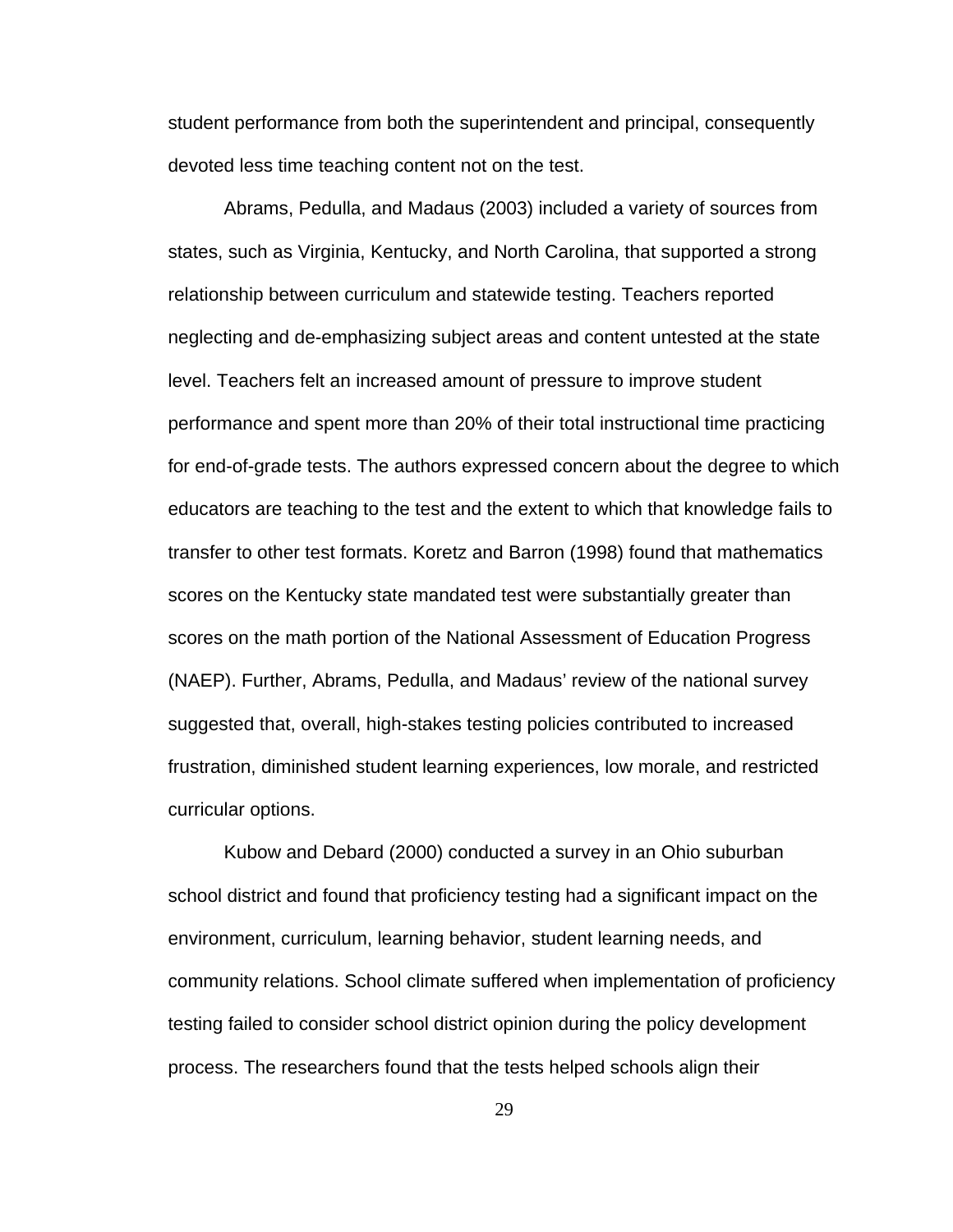curriculum and increased teacher awareness of educational outcomes. However, this increased student anxiety, resulting in little or no effect on student motivation. The proficiency testing created levels of social stigma, distracted students and teachers from the purpose of schooling, and raised concerns regarding the impact on students' views on learning. The only impact noted in relation to community relations was an increased level of competition among school districts.

# *Teacher Characteristics*

The 1998 reauthorization of Title II of the Higher Education Act required the Secretary of Education to issue annual reports on the state of teacher quality. The report identified highly qualified teachers as those holding full state certification or licensure and demonstrating competence based on an objective state standard for evaluation (Paige, 2002). Secretary Paige also outlined new certification requirements associated with No Child Left Behind legislation. Elementary school teachers must pass subject skill knowledge as well as teaching skills tests in the areas of mathematics, reading, and writing. Middle and high school teachers must either pass subject-matter tests or possess the equivalent of an undergraduate major, advanced certification or graduate degree in the necessary subject area.

Paige (2002) described research in Tennessee that found the effects of students' exposure to highly qualified teachers to be additive and cumulative. The study utilized student performance to categorize teachers into quintiles representing levels of effectiveness. After tracking the progress of third grade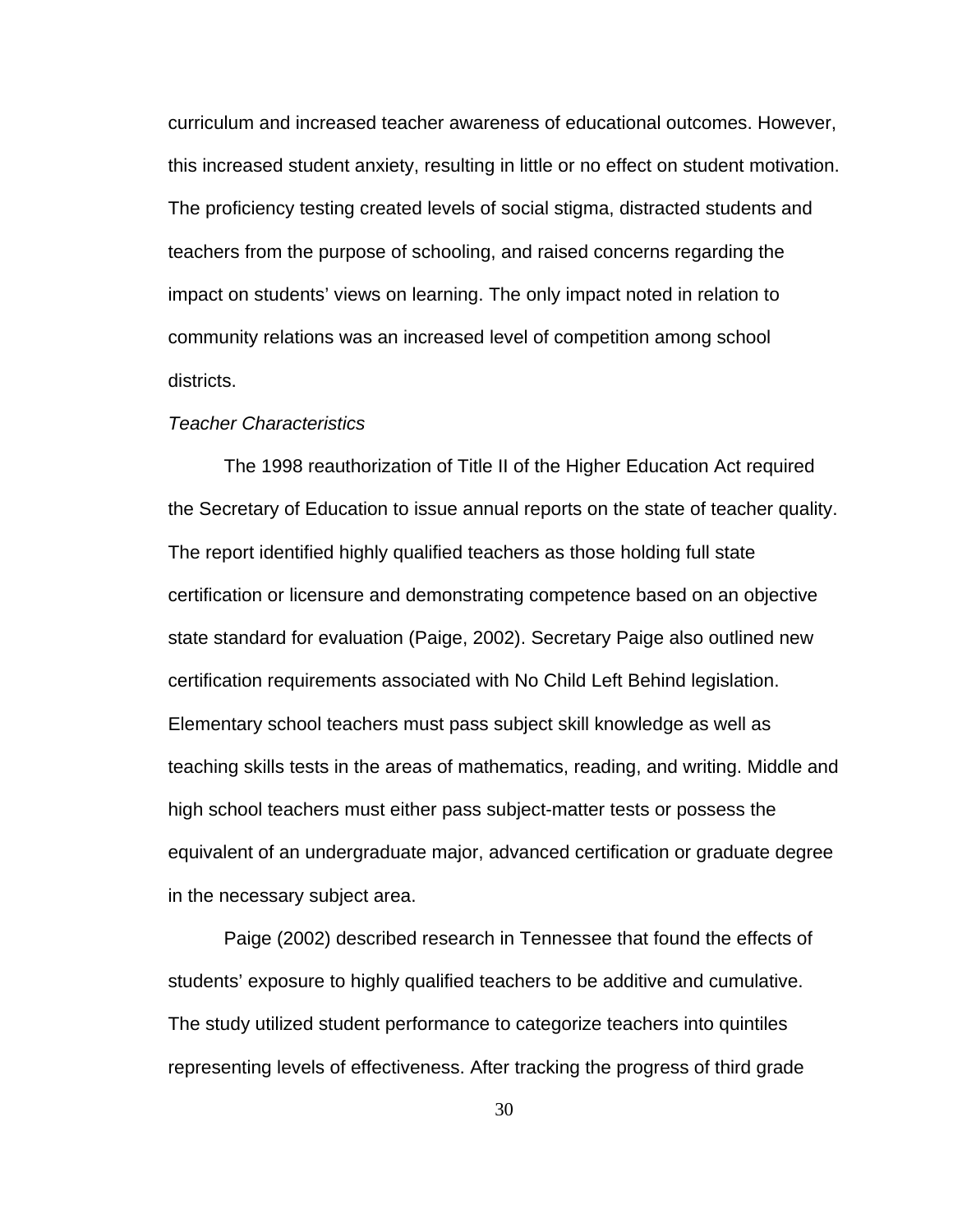students, the study found achievement gains of 83% for students assigned to the most effective teachers while students assigned to less effective teachers demonstrated a 29% gain in learning. Secretary Paige's report cited research on the important connection between student achievement and a teacher's cognitive and verbal abilities. Additionally, students demonstrated greater gains in learning with math and science teachers holding a major in that subject area. Finally, the report indicated a lack of scientific evidence related to knowledge of pedagogy, degrees in education versus an alternative certification process and time spent practice teaching.

Darling-Hammond and Youngs (2002) suggested that definitions of a highly qualified teacher, provided in an annual report by the United States Secretary of Education, were not based on scientific research. The report misrepresented findings from research and included unsupported statements about teacher education programs. The authors believed teacher education and certification are related to teacher effectiveness based on studies showing a negative relationship between student achievement and the percentage of teachers on emergency permits. While there was some evidence in research that verbal or general academic ability is related to student achievement, Darling-Hammond and Youngs pointed out that these studies did not include measures of teacher education or certification, making it impossible to sustain a claim that verbal ability matters more than professional knowledge. Findings in the Secretary's report suggested that fewer than 36% of new teachers felt very well prepared to implement curriculum. The Likert scale in the study cited included the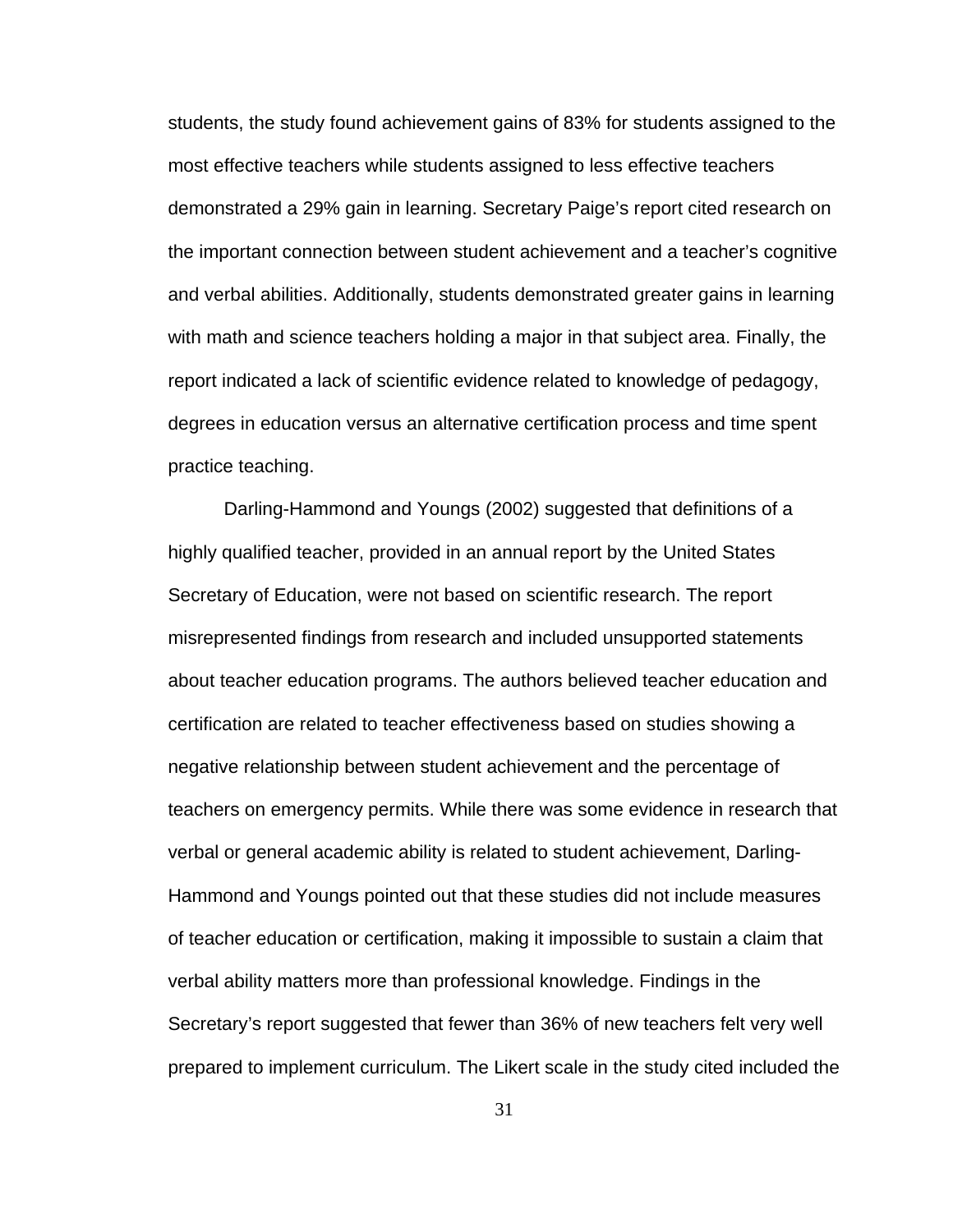following choices, "very well prepared," "moderately well prepared," "somewhat well prepared," and "not at all prepared." Darling-Hammond and Youngs suggested that consideration of the entire Likert scale was more accurate in that data revealed 77 percent of all teachers felt moderately or very well prepared to implement curriculum. The authors suggested that meeting the highly qualified teachers challenge requires states to maintain current direction and focus as opposed to changing the definition proposed by the Secretary's report.

 Gallagher (2002) examined teacher efficacy, defined as one's belief that a teacher's ability to help students achieve high levels of achievement is limited by student characteristics. The research, based on studies, found that teachers with a high sense of efficacy promoted an expectation of achievement by employing a pattern of strategies that minimized negative effect. Teachers with a low sense of efficacy promoted an expectation of failure for low achievers, establishing a pattern of strategies that heightened a negative effect. In addition to teacher efficacy, Gallagher examined the relationship between curriculum alignment and student achievement. Findings of the study suggested that low alignment to state standards influenced the low relationship between teachers and classroom effects in mathematics.

 Kirkpatrick (2002) focused on the teacher as a classroom resource as opposed to the examination of teachers' personal characteristics. The study included 86 teachers in grades three through eight and examined the effects of teachers' educational background, instructional practices, teaching experience, content knowledge, and efficacy beliefs on student performance in mathematics.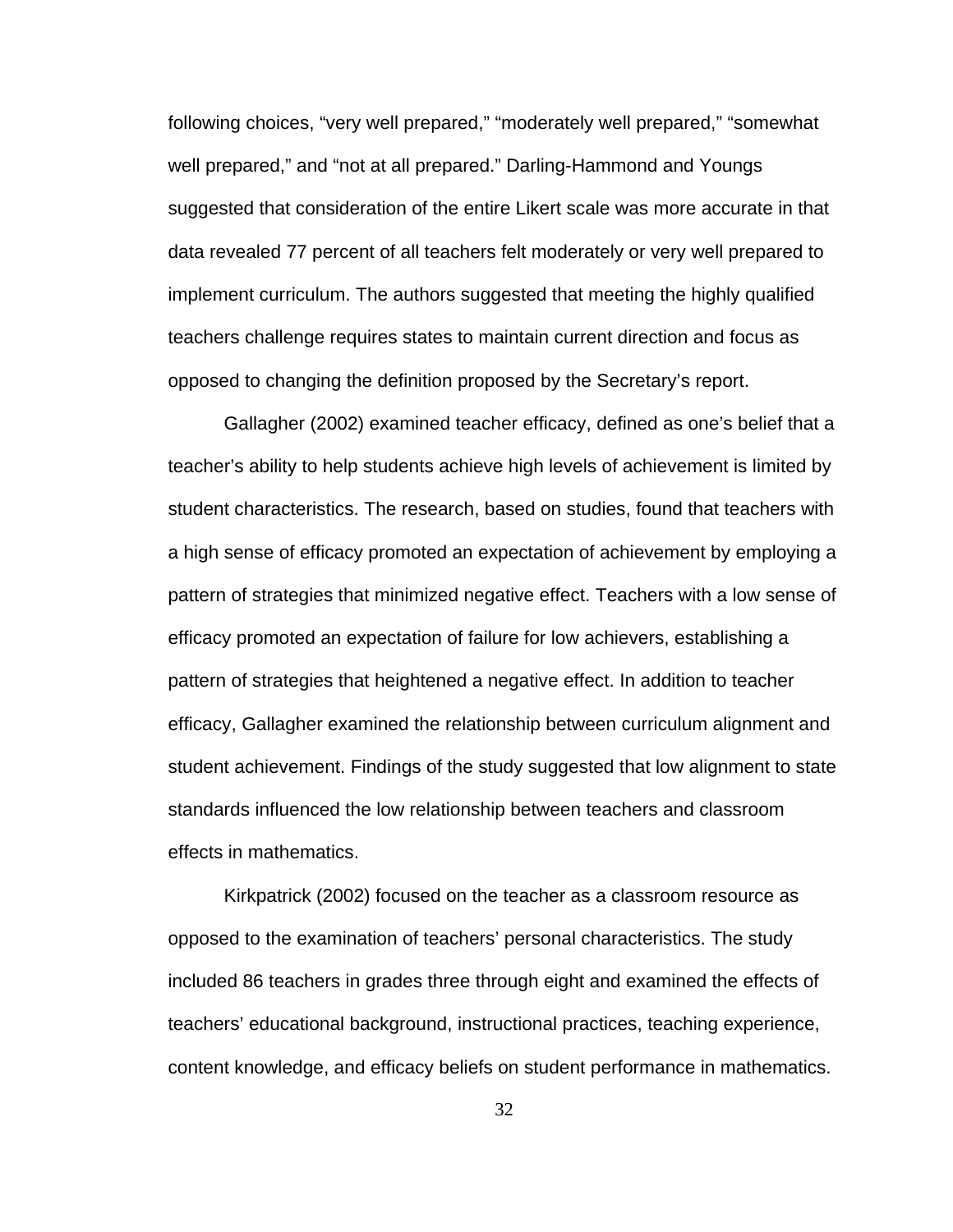The author defined teaching efficacy as the conviction or belief that teaching has a greater influence on student learning than family background and home environment. Self-efficacy was a teacher's belief or conviction about the extent to which he or she individually had a greater influence than family background and home environment on student learning. Kirkpatrick found that prior knowledge had the greatest impact on student outcomes in mathematics achievement. Results demonstrated a positive relationship between student performance and teacher instructional practices and years of experience teaching mathematics. Students of teachers holding bachelor's degrees demonstrated higher achievement than students of teachers with advanced degrees. The remaining teacher quality factors (content knowledge, personal efficacy beliefs, and general efficacy beliefs) had no statistically significant effect on student performance.

 Based on previous research, Ponders (2001) hypothesized that teacher certification, years of experience and educational levels significantly predicted student achievement. However, the researcher believed that findings of national studies did not represent conditions of urban school districts and, therefore, focused on an urban school district to determine whether teacher characteristics and preparation factors predicted student achievement. The study included qualitative factors focused on conditions in the school district as well as quantitative teacher factors, such as race, age, gender, preparation, certification, and educational level. Findings from the quantitative analysis indicated that teacher certification (i.e., provisionally and professionally certified teachers versus non-certified teachers) was a significant predictor of student achievement.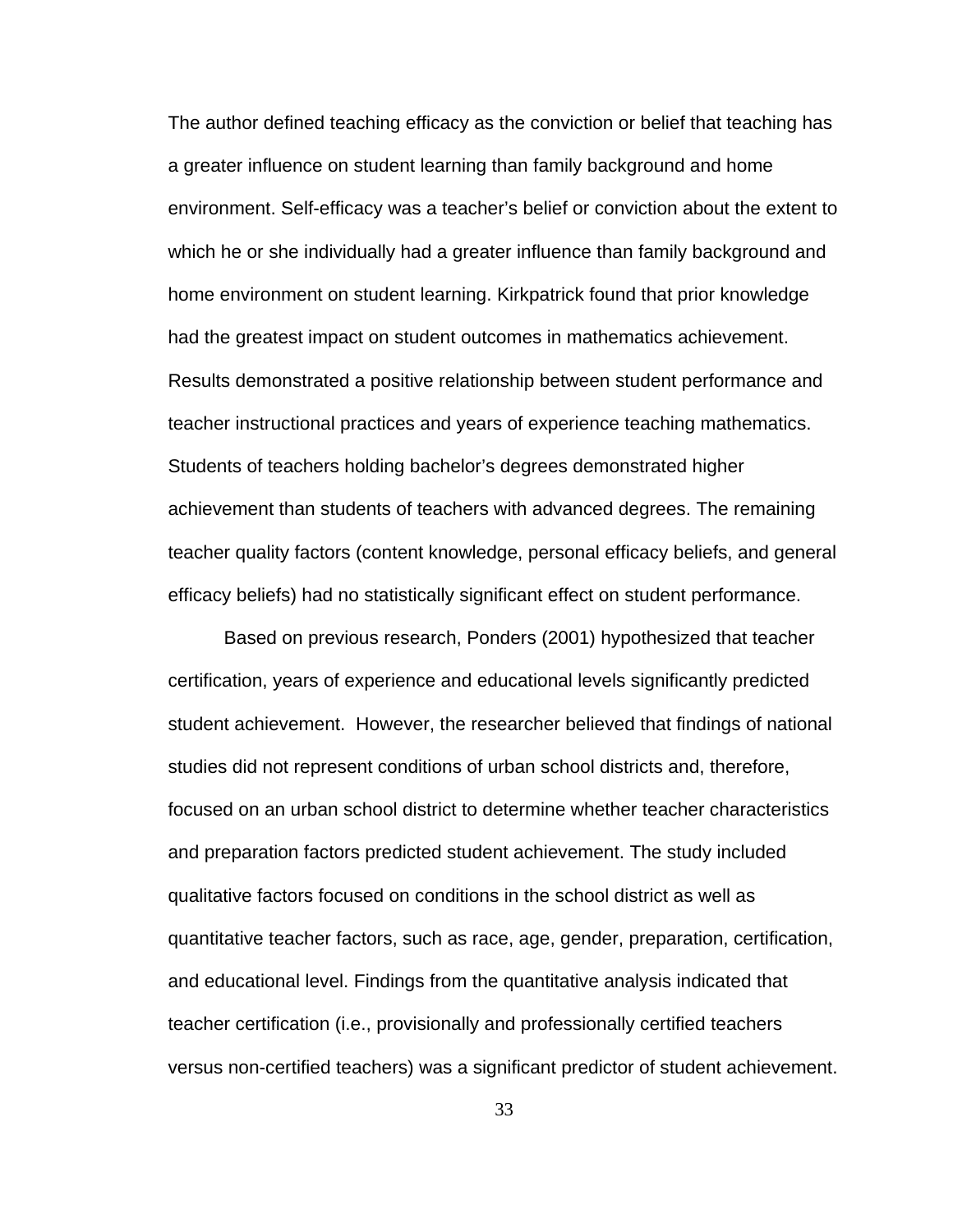The researcher failed to reject the hypothesis that educational experience does not affect student achievement. Findings suggested that teachers with greater experience demonstrated both a significant and negative effect on student achievement. Ponders (2001) believed teachers with a greater number of years of experience became cynical and developed a psychological condition of exhaustion, cynicism, and inefficacy, referred to as burnout, which contributed to this negative effect. For the final hypothesis, Ponders found no statistically significant differences between student achievement and level of teachers' education.

Hanushek (1989, 1994) analyzed previous studies on the effects of student-teacher ratio, teacher education, teacher experience, salaries, per pupil expenditures, quality of facilities, and various administrative inputs on student achievement. Of the 152 studies analyzed, only 14 found a positive relationship between smaller class size and higher student achievement. Eight of the 113 studies on teacher education found a statistically significant positive effect between teacher education and student performance. Furthermore, teacher experience yielded a consistently positive relationship with student performance.

Studies specific to characteristics of special education teachers examined strategies for performance improvement (Schmitz, 2003) and supervisors' perceptions of teachers of exceptional children (Edmission, 1995). Schmitz examined the special education teacher evaluation process in Iowa and found that the selected sites' teacher evaluation criteria did not align with Council for Exceptional Children Standards for All Beginning Teachers. The author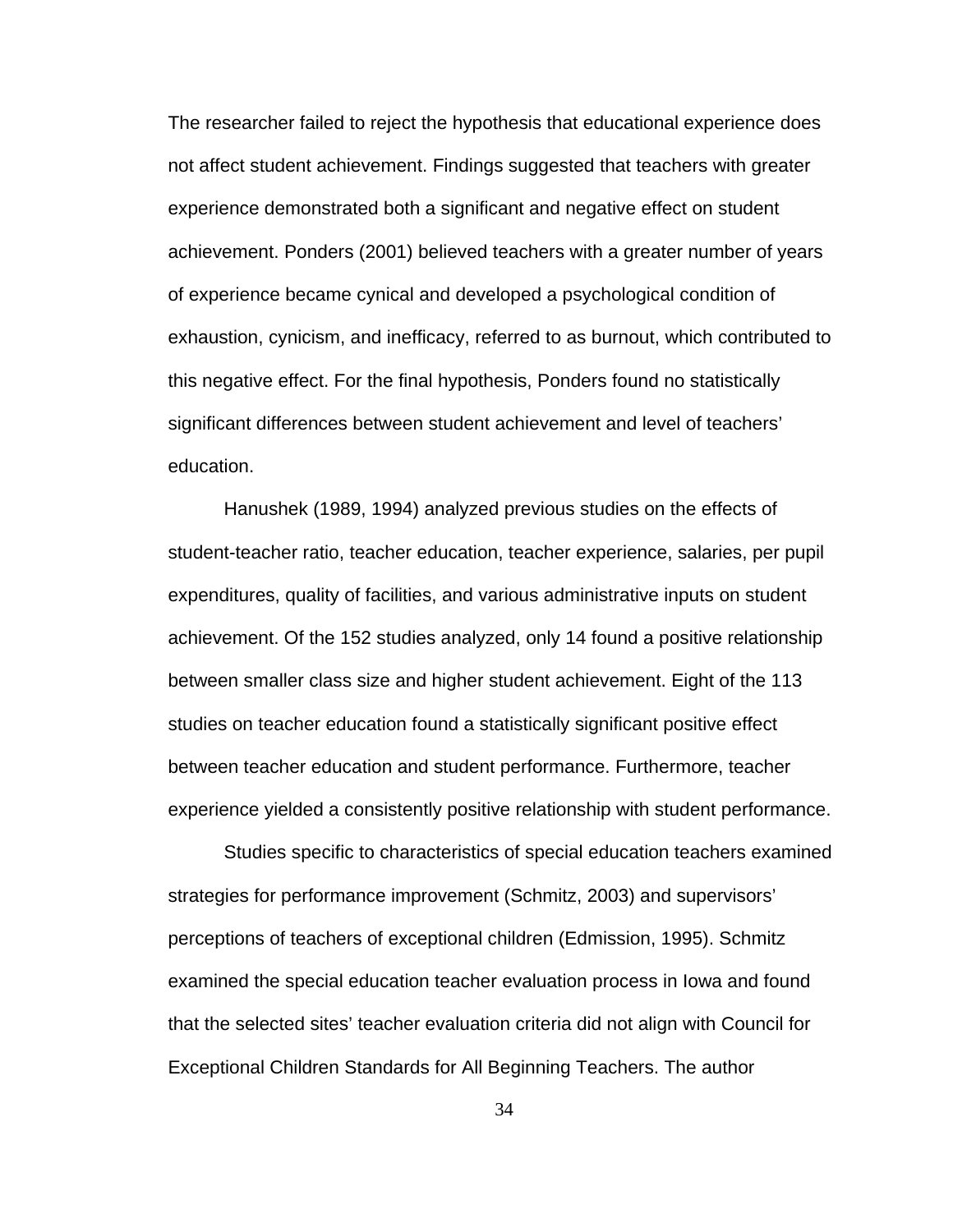recommended revising current teacher evaluation instruments and professional growth plans. Edmission's findings identified the following order of preference for ten characteristics for special education teachers: a genuine caring and concern for children, motivation, organizational skills, behavior management, communication skills, knowledge of content, flexibility, use of alternative instructional methods, holistic approach, and school-family-community relations. However, the perception of supervisors of special education teachers formed the basis for the results of this study without consideration for actual student achievement.

Wayne and Youngs (2003) reviewed 21 studies on the relationship between student achievement and teacher characteristics in four categories: college ratings, test scores, degrees and coursework, and certification status. The authors concluded that it was not possible to discern the relationship between college ratings and subsequent student achievement. Findings related to teachers' scores on tests of verbal skills and other tests indicated that students learn more from teachers with higher test scores. Wayne and Youngs determined that the strongest connection between student achievement and teachers with advanced degrees existed in mathematics at the high school level. Teachers' coursework and areas of certification again demonstrated a strong relationship to student achievement but only in the area of high school mathematics. While the report did not present information pertaining to the impact of years of experience, the authors noted evidence of a positive relationship between student achievement and teachers' years of experience.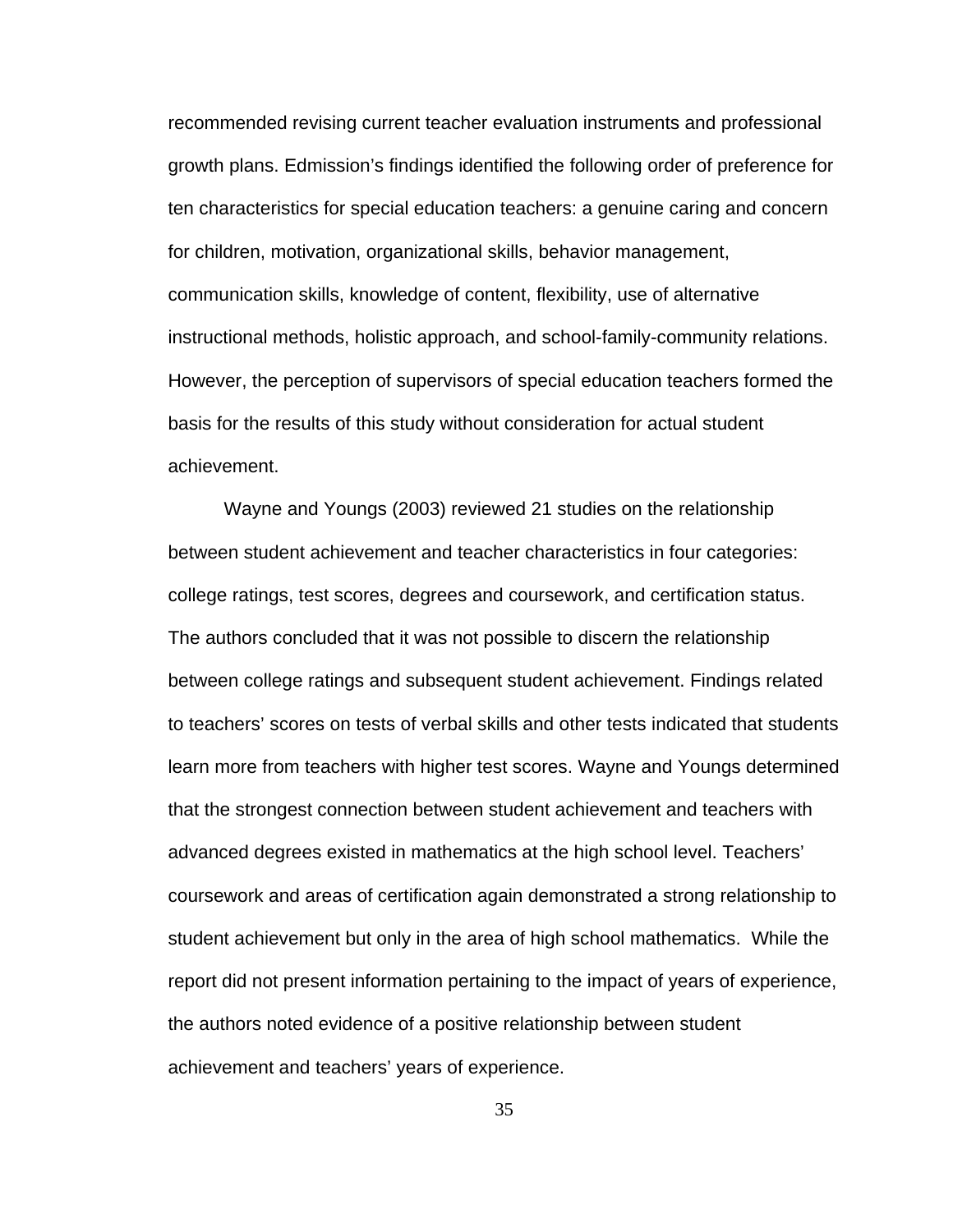Mandates established by No Child Left Behind required schools to demonstrate that all teachers of core academic subjects are highly qualified by the 2005-2006 school year. To be considered highly qualified, teachers must have a bachelor's degree, full state certification or licensure, and prove knowledge of each applicable subject (No Child Left Behind, n.d.). Means for demonstrating competency for middle school and high school teachers included a major in the applicable subject, credits equivalent to a major, passage of a state-developed test, an advanced certification, or graduate degree. No Child Left Behind regulations allowed states to develop an additional means for current teachers to demonstrate competency referred to as High, Objective, Uniform State Standard of Evaluation (HOUSSE). Possible criteria for competency under HOUSSE included a combination of teaching experience, professional development, and knowledge in the subject acquired over time in the profession. Highly qualified standards pertained to special education teachers providing direct instruction in core academic subjects. Special educators not directly instructing students in core academic subjects or who provide only consultation to highly qualified teachers did not need to demonstrate subject matter competency.

Socioeconomic Factors and School Expenditures

Sutton and Soderstrom (1999) sought to identify the relationship between school demographic variables and the Illinois Goal Assessment Program measuring student achievement. The researchers divided variables into two categories: variables that can be controlled (average class size, pupil-teacher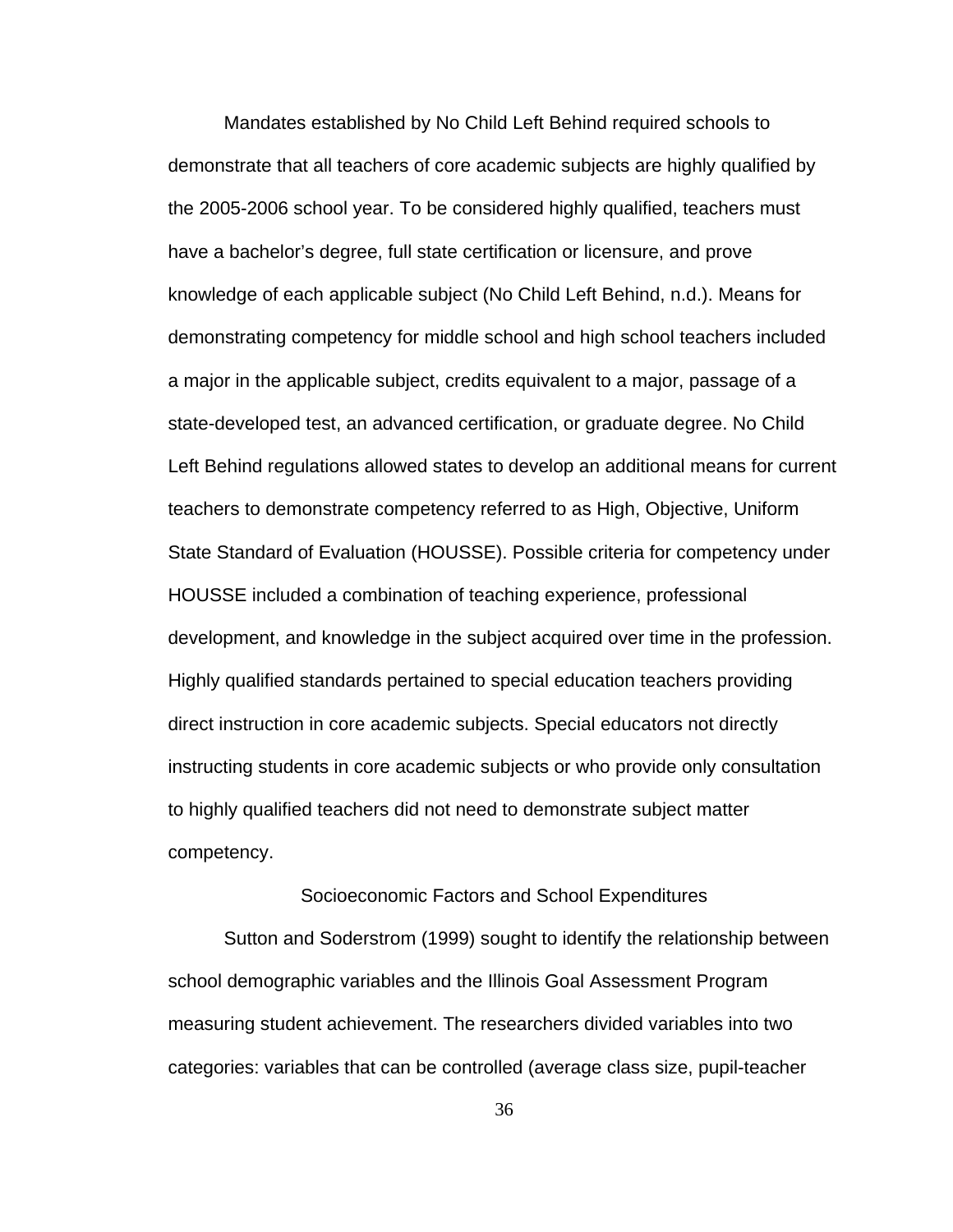ratio, teacher experience, teacher salary, and per pupil expenditures) and variables not under the control of the school district (percentage White, attendance, mobility, low income, and high school dropout rate). Multiple regressions confirmed that variables that could be controlled were statistically significant in accounting for variance in third and tenth grade student achievement. However, multiple regression results yielded much stronger values for variables that could not be controlled. Low income, percentage White, high school graduation rate, and dropout rate yielded the strongest correlation to student achievement. Although some shared variance among the variables existed, results indicated that each variable contributed enough unique variance to remain as school achievement predictor variables. Based on findings from the study, the researchers suggested that using achievement scores to compare schools and school districts adversely affects schools with a population of lowsocioeconomic demographics while favoring schools that serve advantaged students.

# *Socioeconomic Factors*

An underlying assumption of NCLB maintained that student scores on standardized tests provide a reliable, valid measure of school success. However, Maylone (2002) believed socioeconomic factors to be a more reliable predictor of school test scores. Maylone conducted a quantitative study to determine the degree to which Michigan public school district socioeconomic factors predicted state test scores. The author used percent of students receiving free or reducedpriced lunches, percent of district single-parent households, and annual mean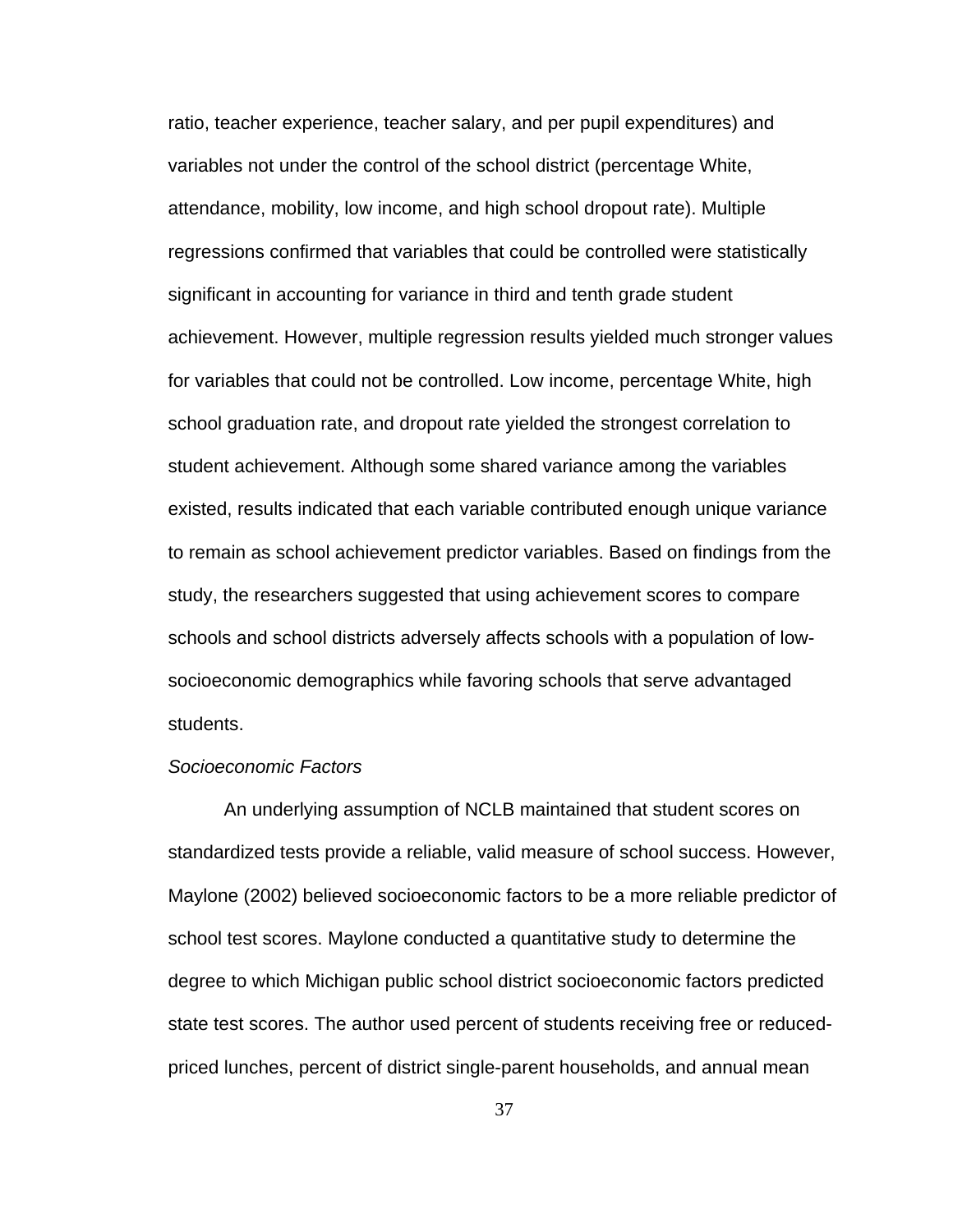district household income as indicators of socioeconomic status. Maylone found the percent of students on free or reduced-price lunch was the strongest predictor of test scores. The combination of factors producing the highest power of prediction included percent of students eligible for free or reduced-price lunch, percent of single-parent households, and mean annual household income. Maylone believed that findings from the study called into question the practice of using test scores to determine school success. Results of the study included what the author referred to as a few outliers or low socioeconomic districts with high test scores. Maylone recommended further study to determine factors that contributed to success in these schools.

Powers (2003) utilized three categories of variables (socioeconomic status, teacher training and teacher experience) and school characteristics in an analysis of performance-based accountability. The study focused on elementary schools and the state measure of performance known as the academic performance index. Powers used the percentage of students eligible for reducedprice or free lunch, the percentage of students attending school for less than one year, and the percentage of students reported as English learners to create a composite indicator of socioeconomic status for each school's population. Findings suggested academic performance scores decreased as the percentage of teachers holding emergency credentials increased. Results indicated that student performance improved as the average number of years teaching and the percentage of teachers with master's degrees increased. However, results of regression modes with each category of variable added incrementally yielded a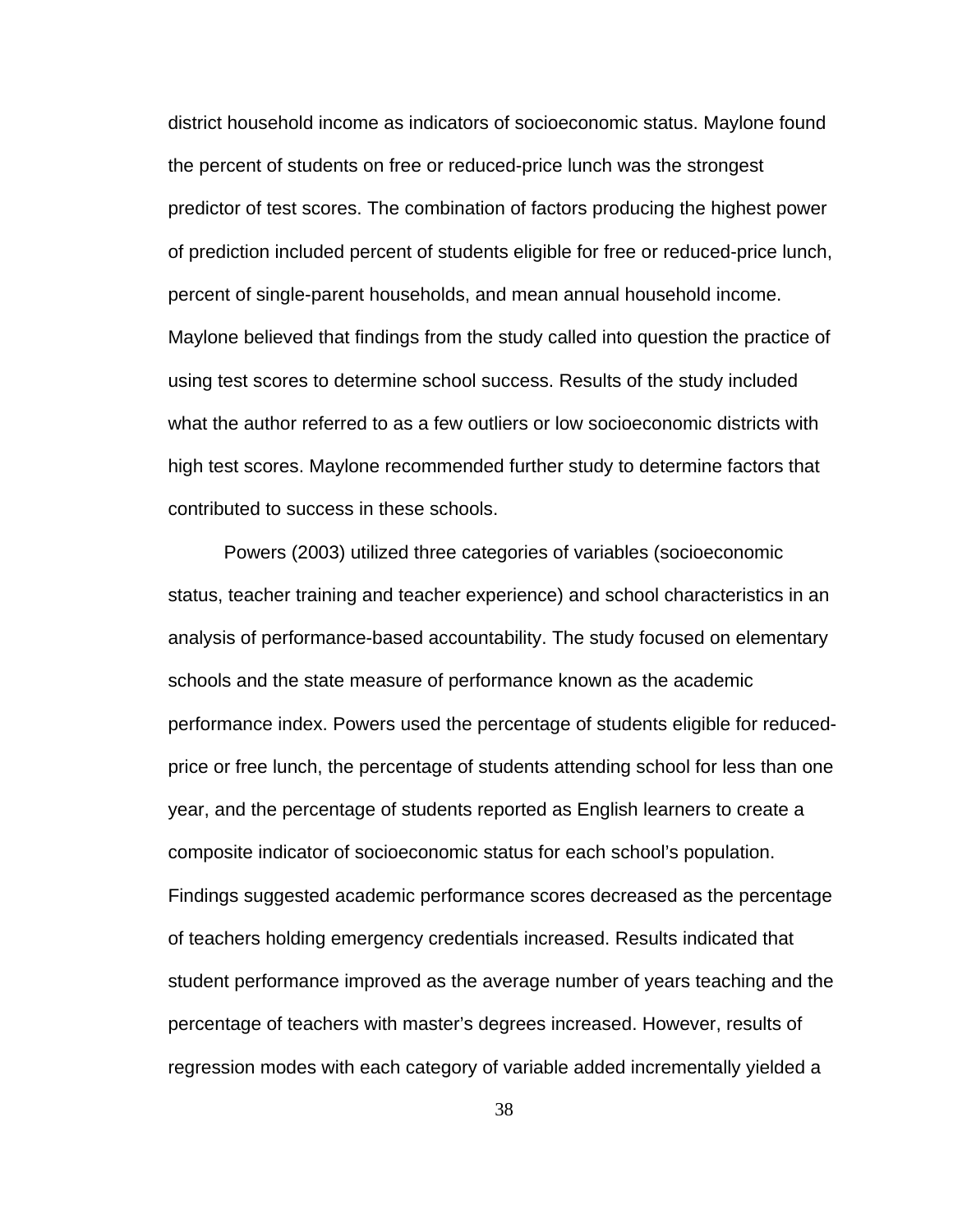model in which the socioeconomic status category accounted for 75% of the variability in student achievement on the state accountability performance index.

 Hedges and Nowell (1999) used data from available research databases to examine the degree to which the distribution of scores on achievement tests differed for Blacks and Whites and the degree to which subsequent differences were attributed to social class differences. Data provided evidence that while group differences have decreased over time, the mean differences between achievement test scores for Black students and White students continue to be significant. The authors, examining the rate of change over the past 30 years, concluded that it would require more than 50 years to close the gap in mean reading achievement between these two groups. Additionally, it would require a century or more to close the achievement gap between Black students and White students when comparing mathematics and science achievement. While the researchers observed some narrowing of group differences at the top of the achievement distribution, it was attributed to relative changes in social class. The study also found that randomly-selected Black students were no more likely to score at the top of the distribution in 1992 than in 1965. The researchers suggested that a more rapid trend toward equality in reading reflected school policies that emphasized early intervention programs for poor readers.

Phillips (2002) studied the relationship of socioeconomic status, computer access, teacher turnover, early learning experiences, and ethnicity to student achievement. The author used free or reduced-price lunch rates as a measure of socioeconomic status. Results from the study found no relationship between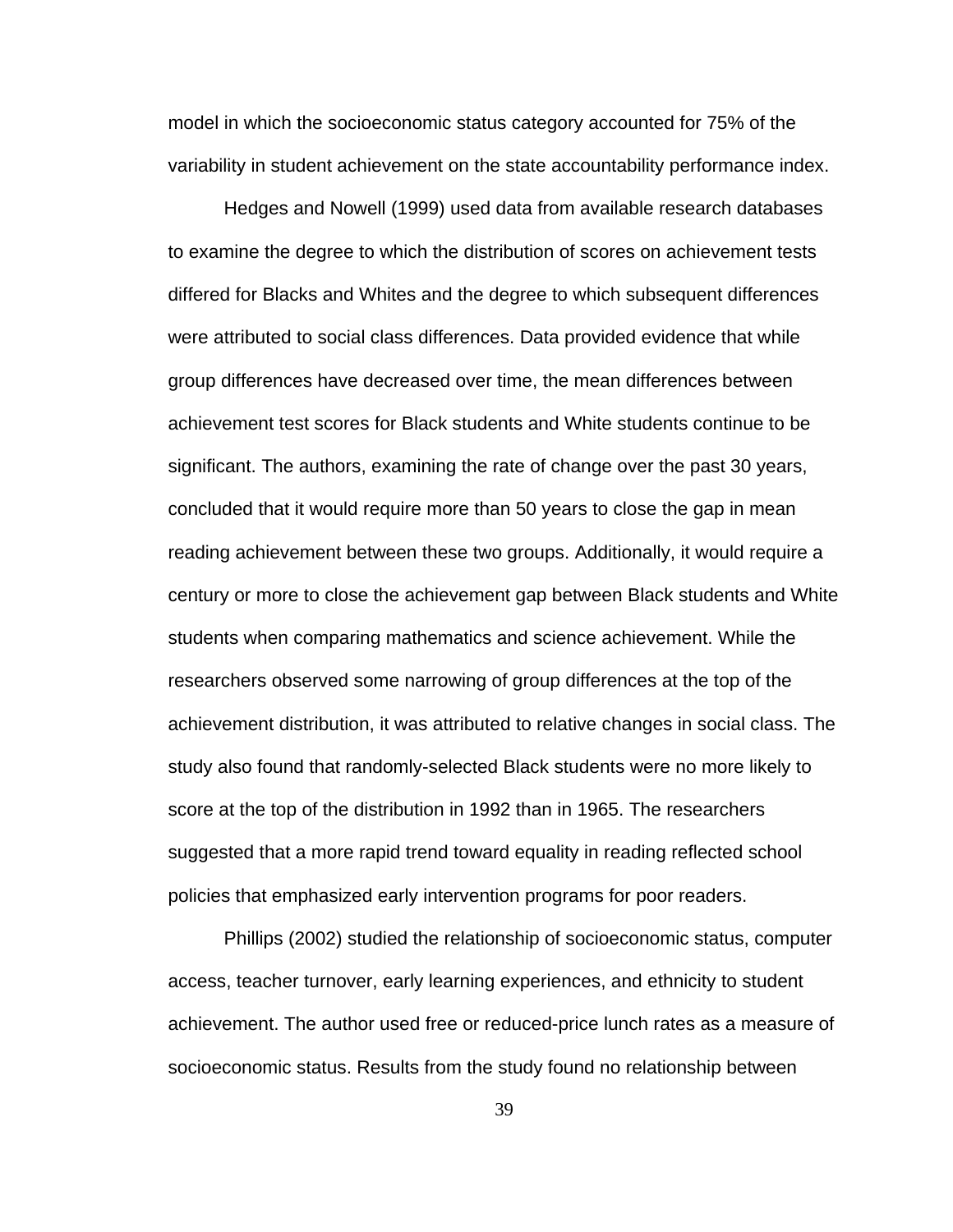student achievement in English and math and the school district's expenditures on technology. While the study, conducted in South Carolina, found a significant relationship between ethnicity and academic achievement, no other significant relationships were found. Researchers suggested that future research efforts focus on understanding differences and needs of specific student groups.

McCoy (2005) also studied the effects of attitude and demographics on student achievement in mathematics. Demographic variables, gathered by questionnaire, included gender, ethnic group, and highest education level of the most educated parent. The researcher used parents' education level to approximate the socioeconomic status for the family based on the belief that it is a less intrusive alternative to salary or other sensitive data. The study included use of the Fennema-Sherman Mathematics Scales as a measure of attitude toward mathematics. The students in the study did not show gender differences in algebra achievement at the eighth grade level. Analysis of variance results showed that ethnicity, socioeconomic status, and students' attitudes toward mathematics significantly affected achievement scores in mathematics.

#### *Per Pupil Expenditures*

Miles and Darling-Hammond (1997) examined the allocation of human resources and identified six basic principles that influenced student achievement. Schools that are more successful created generalized roles for teachers integrating remedial, special education, Title I, and bilingual education into the regular education setting. Restructuring schedules and groupings offered reduced teacher loads and created smaller, contained teacher/student groups.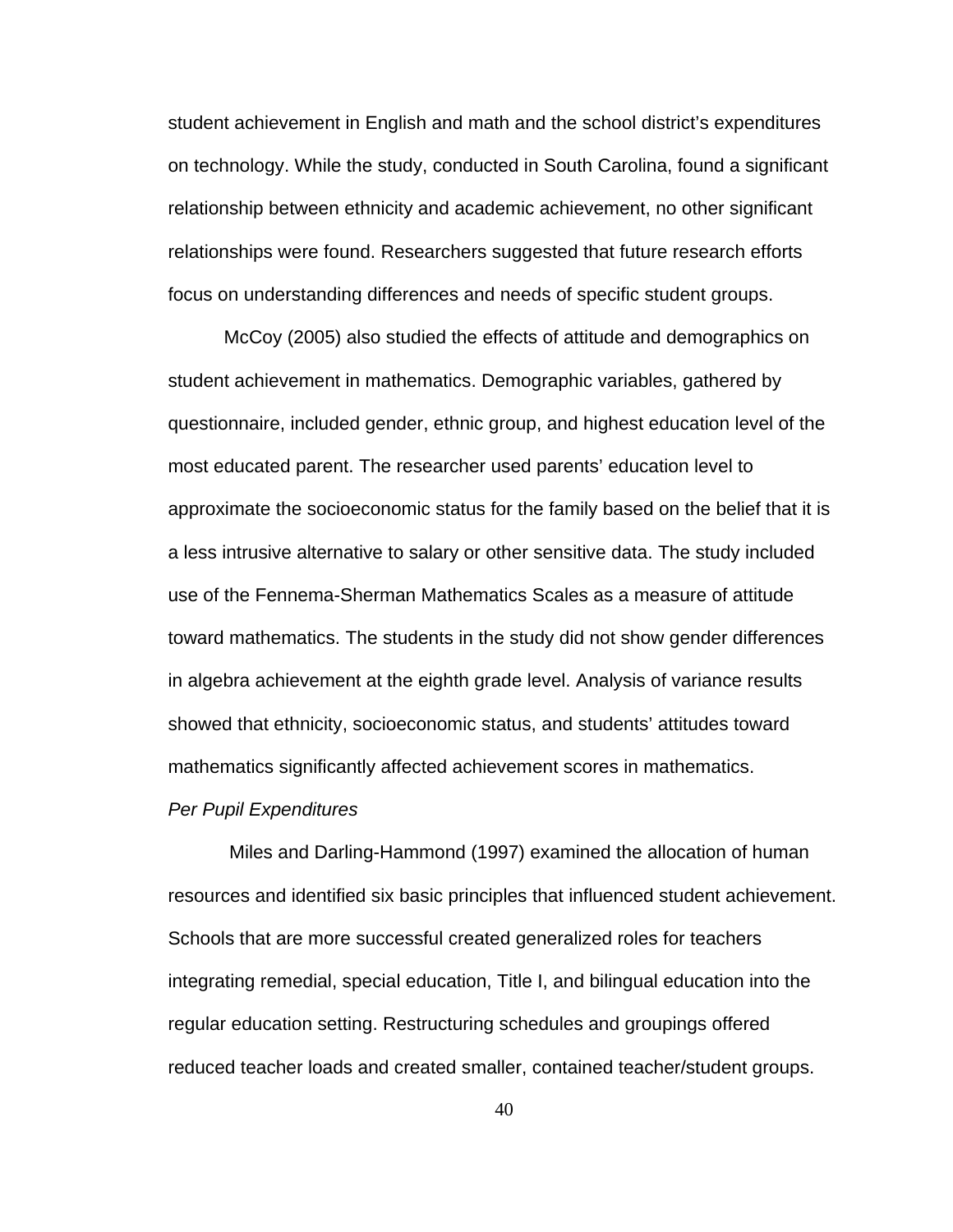Longer and more varied blocks of instructional time provided the flexibility to match daily schedules to learning requirements. Common planning time and professional development time allowed teachers to plan and develop curriculum together. Finally, schools matched resources with greater flexibility for part-time positions and varied job schedules. The researchers found these common principles among successful schools at both the elementary and secondary levels in Ohio, Tennessee, Massachusetts, and New York.

Elliot (1998) examined the relationship between the allocation of school funds and student achievement. The study, which focused on tenth grade students in science and math, measured the change in test performance between eighth and tenth grades. The author hypothesized that when funds are used to hire and train the most qualified teachers, student achievement increases. Secondly, Elliott hypothesized that students' achievement increases when funds are spent on materials and equipment. Variables studied in the research included student background characteristics such as socioeconomic status, racial background, and gender. The researcher determined socioeconomic status by incorporating parents' educational level, occupation, and income. School expenditures were calculated to a per-pupil level for each district based on costs of instruction, including teacher salaries, spending on materials and equipment, and support services for the staff. Findings suggested that per-pupil expenditures indirectly increased students' achievement by providing access to trained teachers who utilized effective instructional methods. Based on results in mathematics, the researcher found that teachers' level of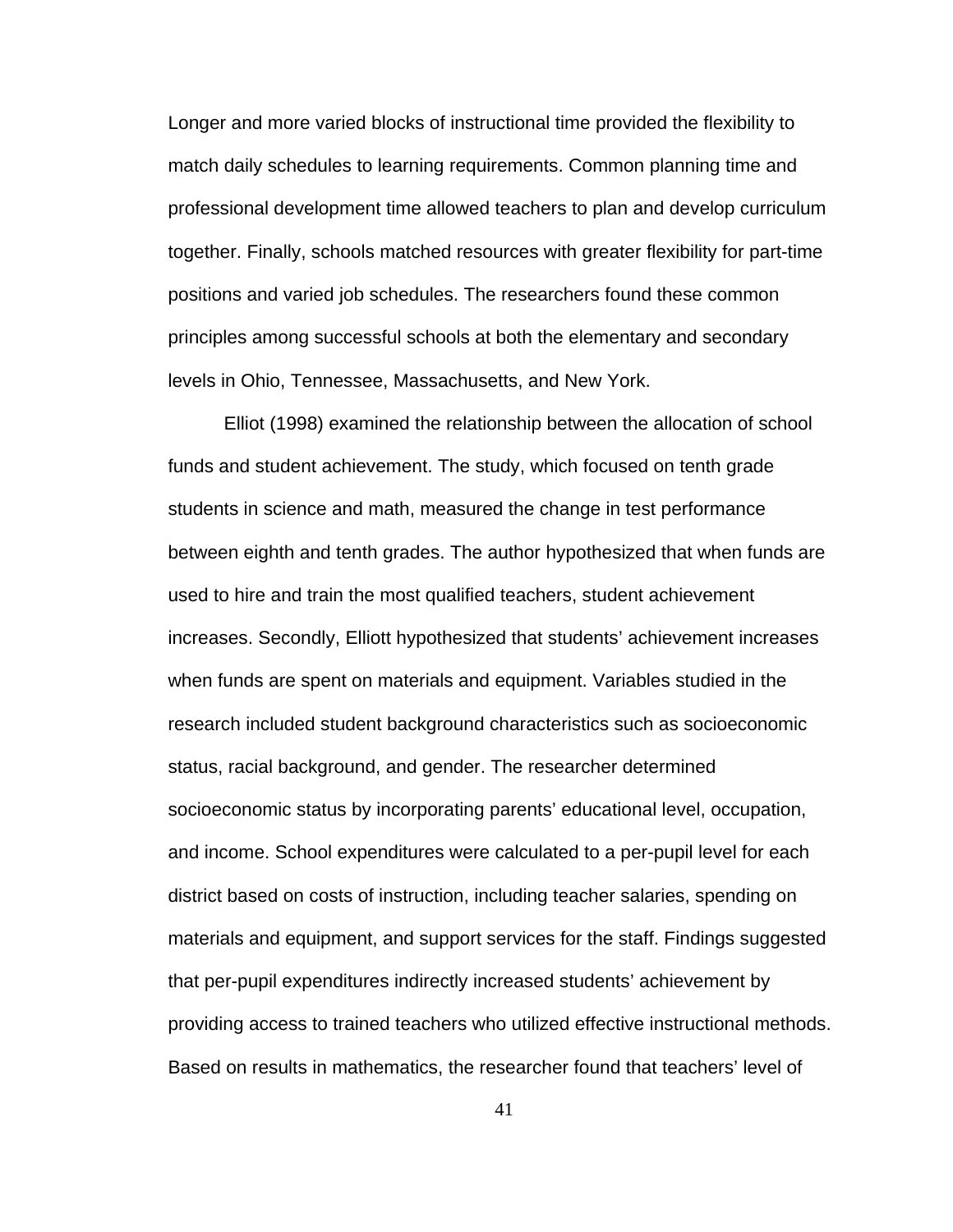education and years of experience accounted for part of the positive effects of expenditures.

Wenglinsky (1997) believed that schools could make a difference when economic resources are allocated in a manner conducive to positive school social environments. The study examined the relationship between student academic achievement and per-pupil expenditures on instruction and central office administration, teacher-student ratios, teachers' education, and school social environment. The researcher found a significant relationship between student achievement and per-pupil expenditures on administration of school districts and instruction. Wenglinsky believed the relationship existed because increases in spending translated to reduced class size which, in turn, led to higher levels of achievement.

Reduced pupil-teacher ratio is a frequently studied factor when examining school success or student achievement. Mosteller (1995) suggested that students in small classes outperformed students in larger classes on both normreferenced and criterion-referenced achievement tests. Benefits of smaller class size were greater for minority students, and the greatest benefits resulted from continuous participation in smaller classes. Even after returning to full-sized classes, pupils who attended small classes in grades K-3 performed significantly better in all academic subjects in subsequent grades and were more likely to graduate from high school and take college admissions tests. Hanushek's (1989, 1994) review found a positive relationship between smaller class size and higher student achievement which, in turn, required increased spending in only 14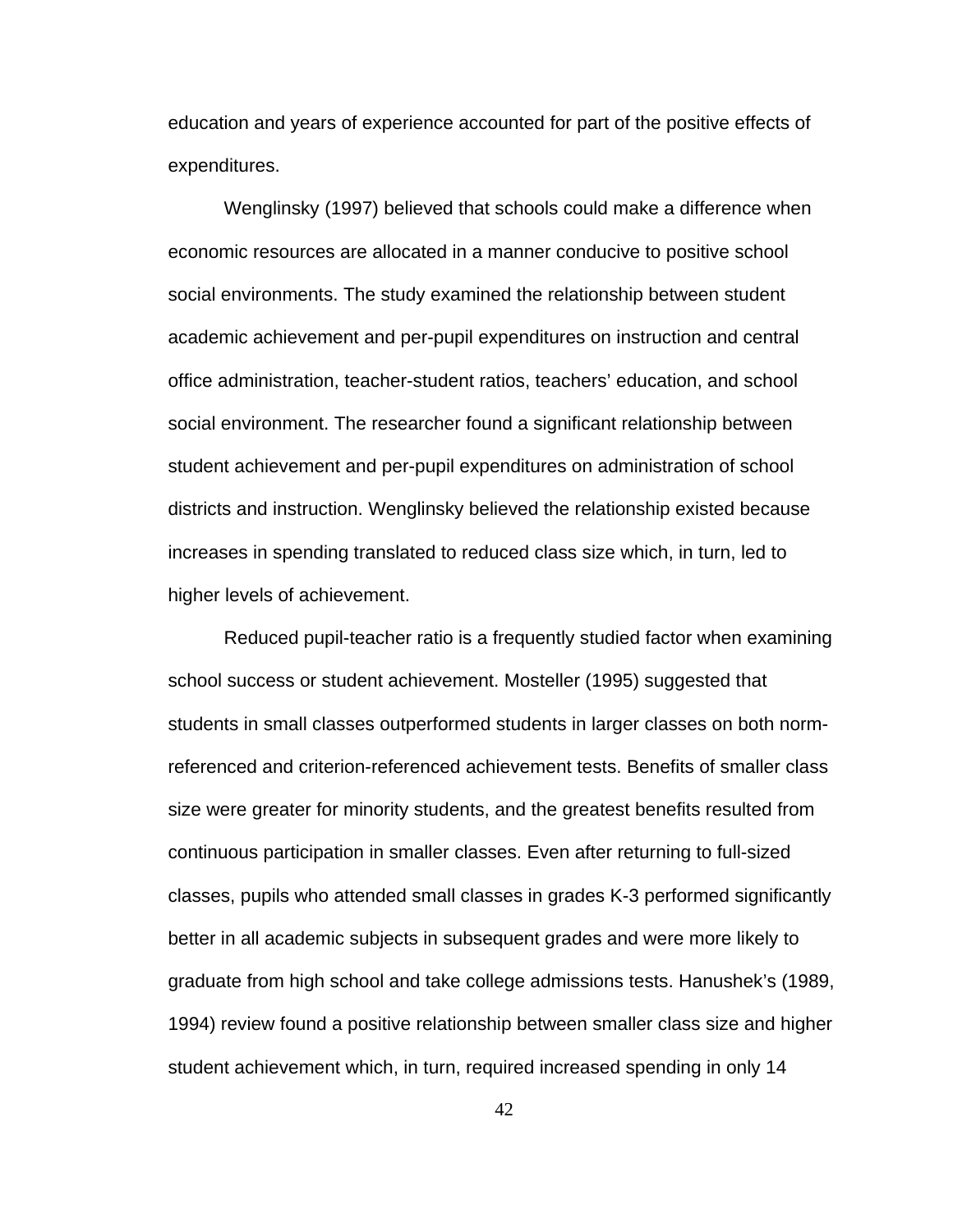studies. Per-pupil expenditures were positively related with student achievement in 13 of 16 studies analyzed.

Okpala, Okpala, and Smith (2001) studied the influence of parental socioeconomic status, parental involvement, and instructional supply expenditures on mathematics achievement at the fourth grade level. The researchers used Pearson product-moment correlation and ordinary least squares regression to examine the strength of each relationship and the variables with the greatest impact on mathematics achievement. Findings demonstrated a significant negative relationship between academic performance in mathematics and the percentage of students in the free or reduced-price lunch program. The study failed to identify a statistically significant relationship between mathematics achievement and instructional supplies expenditures and parent volunteer hours.

Research on the relationship between student achievement and resource allocation yielded mixed results. In addition, many of the factors aimed at increasing student achievement also lead to an increase in per pupil expenditures (Eaton, 2004). While provisions of No Child Left Behind increased the expectations for schools as measured by student achievement, it did not include provisions for additional funding. Therefore, Eaton suggested resource allocation and the subsequent impact on student achievement should continue to be a source of future research.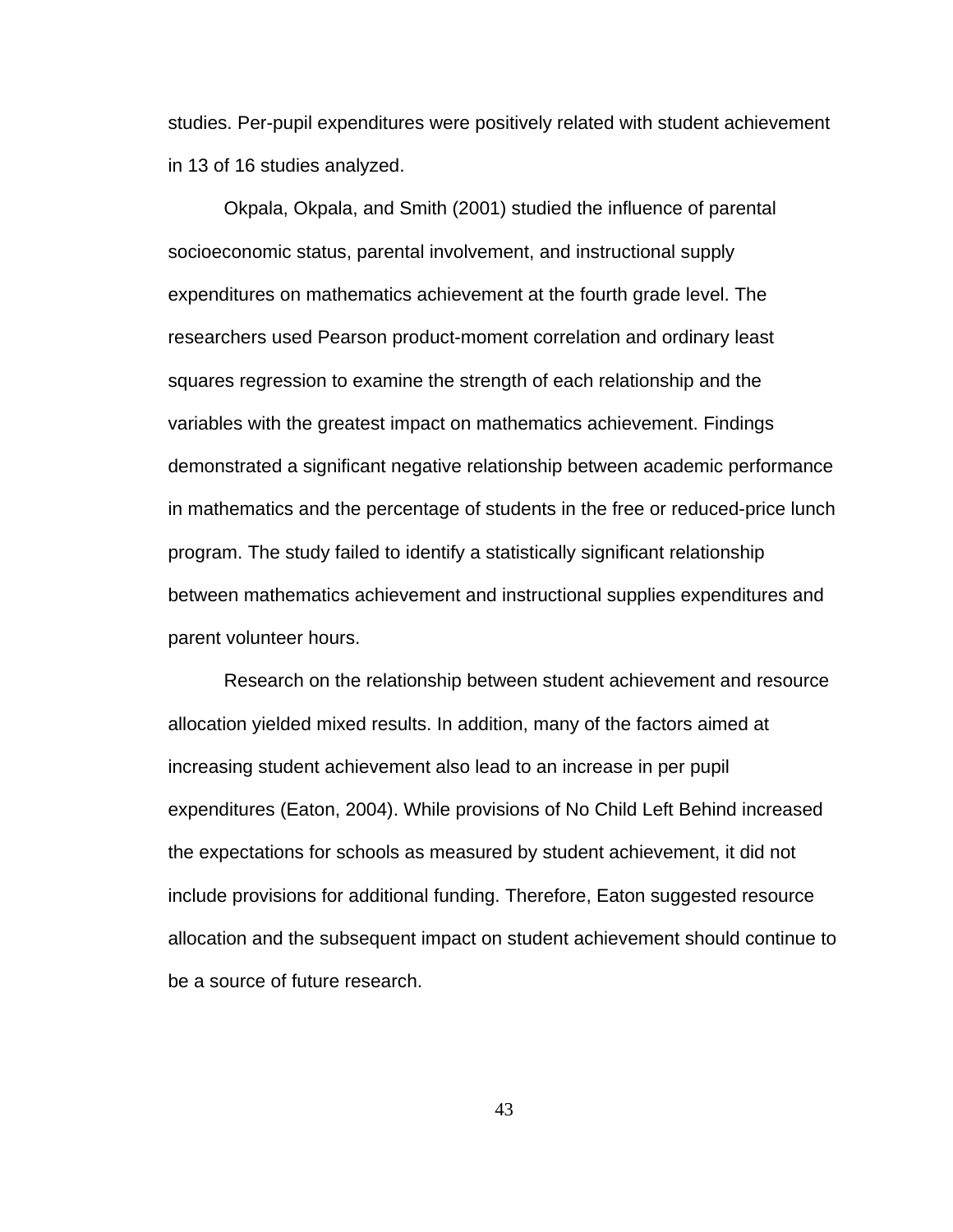Special Education Issues Associated with Statewide Testing

The Education for All Handicapped Children Act (Public Law 94-142), first enacted in 1975, provided guidelines and regulations for the education of special needs students. Programs created during the initial response to the law separated students with special needs in an effort to create specialized instruction. Within 10 years, experts in the field of special education called for more integration with regular education students (Braaten & Gable, 1995). The balance between the amount and location of special education services a student needs and an assurance to provide as much integration in regular education environment/curriculum as possible is described as least restrictive environment. Amendments in 1997 placed a legal responsibility on educators to involve students with disabilities in the general education curriculum. Special education advocates began supporting a higher level of inclusion, with many envisioning a system of public education without a need for separate special education services (known as full inclusion). Supporters asserted that elimination of a separate system of special education would cause general education to become more responsive to special needs students (Braaten & Gable). Prior to the 1997 amendments, students with disabilities were excluded from general state and district-wide standardized assessments. The passage of No Child Left Behind, in conjunction with changes in special education guidelines, increased the attention to inclusion for students with disabilities and an expectation that accountability measures, including state assessments, apply to all students.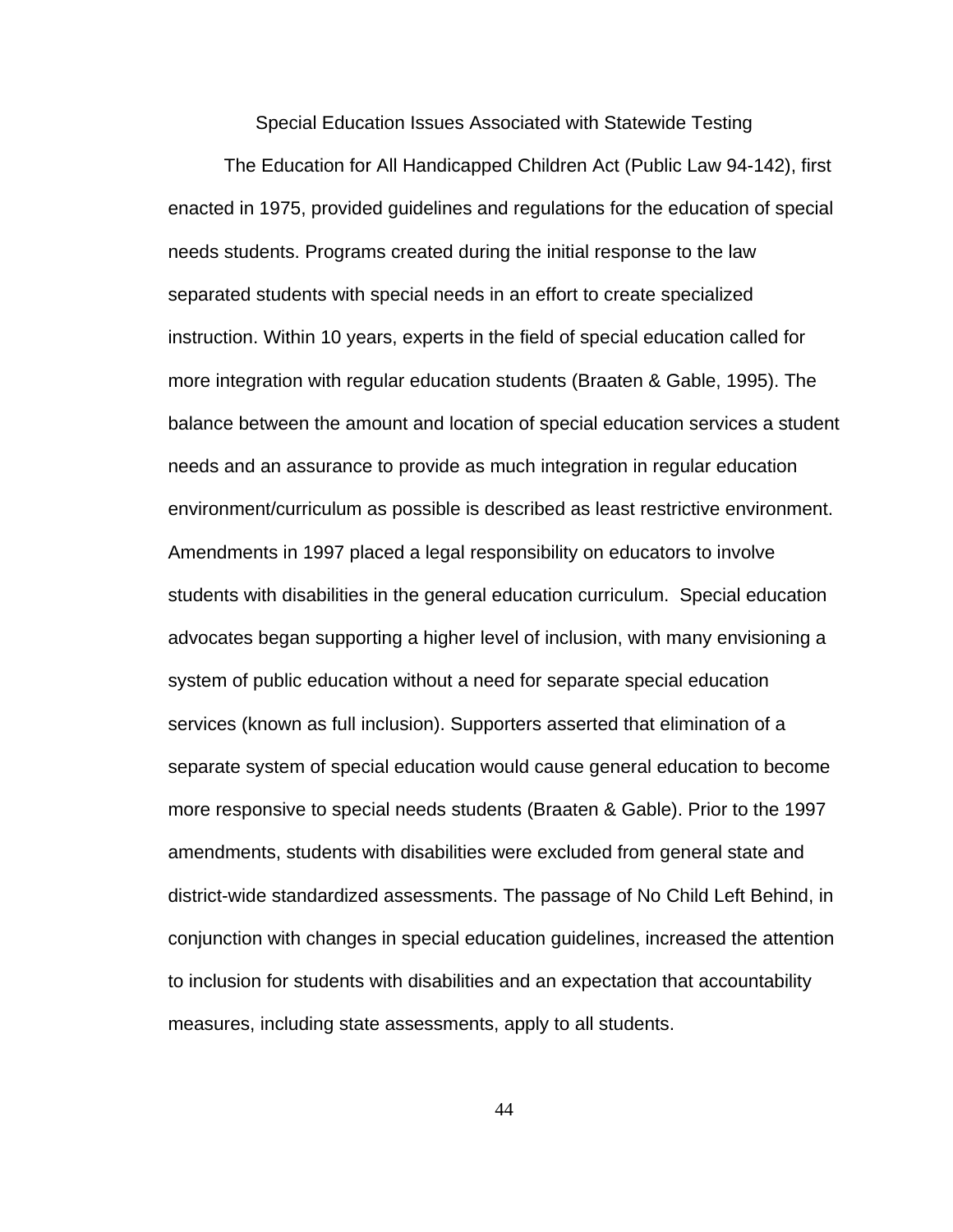In a letter to the Acting Director of Student Achievement and School Accountability Programs, Deborah Ziegler, Assistant Executive Director for Public Policy for the Council for Exceptional Children (CEC), expressed support for the statewide accountability system established by NCLB, as well as the opportunity for alternative assessments for some special education students (Ziegler, 2002). The organization opposed the establishment of an artificial cap on the number of students allowed to participate in alternative assessments and believed that the IEP team should determine the level of participation for each student on an individual basis. Based on the disproportionately high dropout rate for youth with disabilities, the letter suggested that AYP considerations include progress on graduation rates. Ziegler expressed concern for the NCLB requirement for highly qualified teachers. Expectations of NCLB, establishing a highly qualified teacher standard, referred specifically to core academic teachers and did not include special education teachers or related services providers.

In January 2004, the  $108<sup>th</sup>$  Congress voted to reauthorize the Individuals with Disabilities Education Act, subsequently called the Individuals with Disabilities Education Improvement Act of 2004 (Pub. L. No. 108-446, 2004). Felton (2005) described some of the key provisions of the new law which should result in less-adversarial relationship with parents The first major change in the act focused on improving results for students in special education. The act placed an emphasis on substantive aspects of programming and accountability assurance through progress monitoring as well as scientifically based instructional strategies and positive behavior supports. In addition, Yell (2005)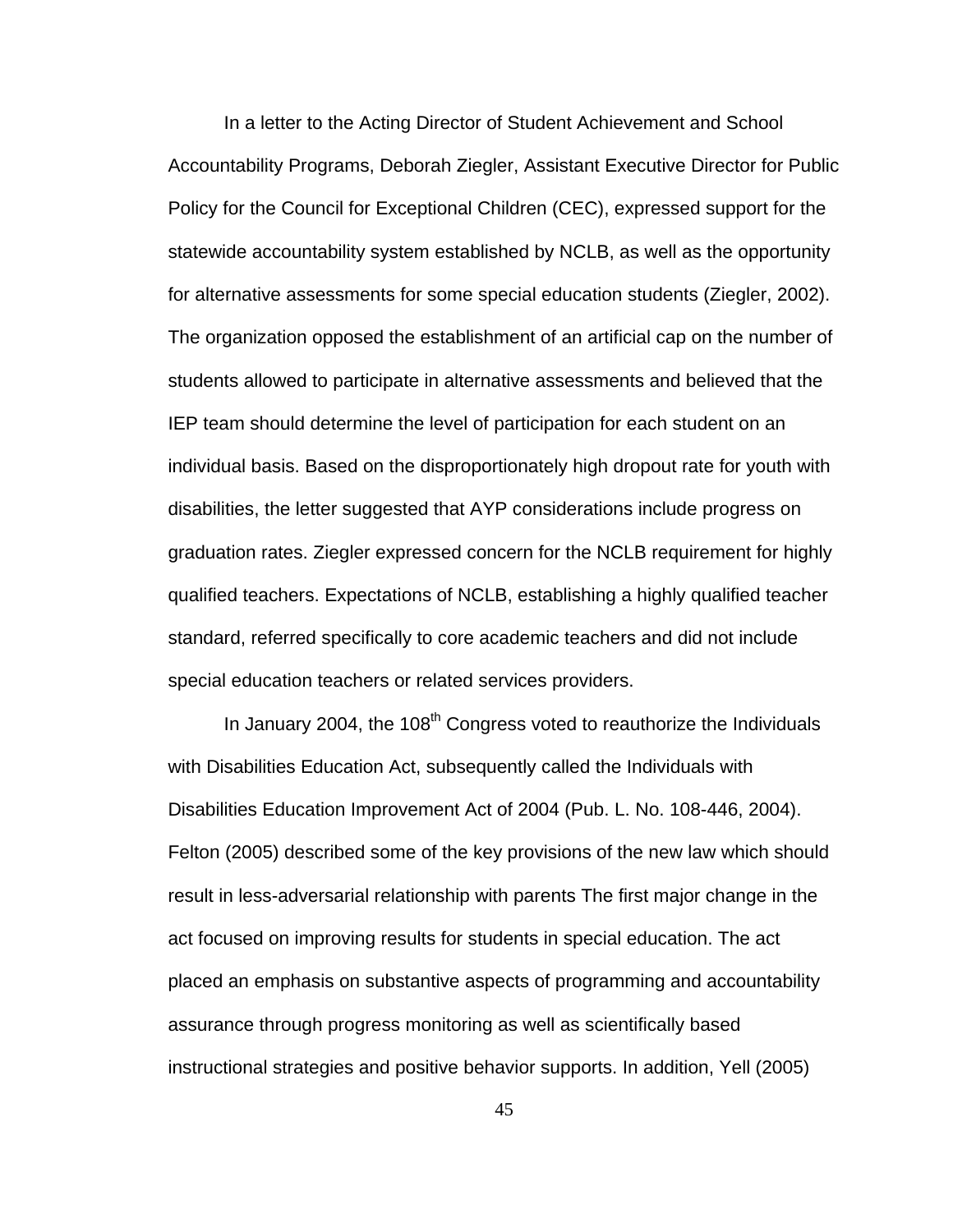suggested that enhancing teacher quality by means of scientifically based professional development activities supported the development of highly qualified teachers. The second impact of the legislation involved streamlining the special education process, thus making it more flexible and less bureaucratic. Finally, the law was designed to enhance the quality of special education programs at the state level.

The Individual with Disabilities Education Improvement Act reinforced and clarified several aspects of the participation of students with IEPs in the accountability measures established by NCLB. The reauthorization of IDEA required the participation of students with IEPs in annual statewide testing as well the inclusion of assessment results in AYP calculations. Each student's IEP identified how the student would participate in state assessments as opposed to whether or not he or she should participate. Regulations established what has become known as the 1% Rule. This ruling allowed schools to assess students with significant cognitive disabilities using an alternate measure to meet AYP goals. Students receiving a score of proficient on the alternate assessment may not exceed 1% of all students in the grade tested. In addition, the US Department of Education proposed a 2% Rule that allowed out of level testing for students with persistent academic difficulties. States must continue to develop and implement effective and rigorous plans designed to increase the academic achievement of students with disabilities.

McDonald (2003) conducted a differential item functioning analysis to compare the performance of students with learning disabilities to the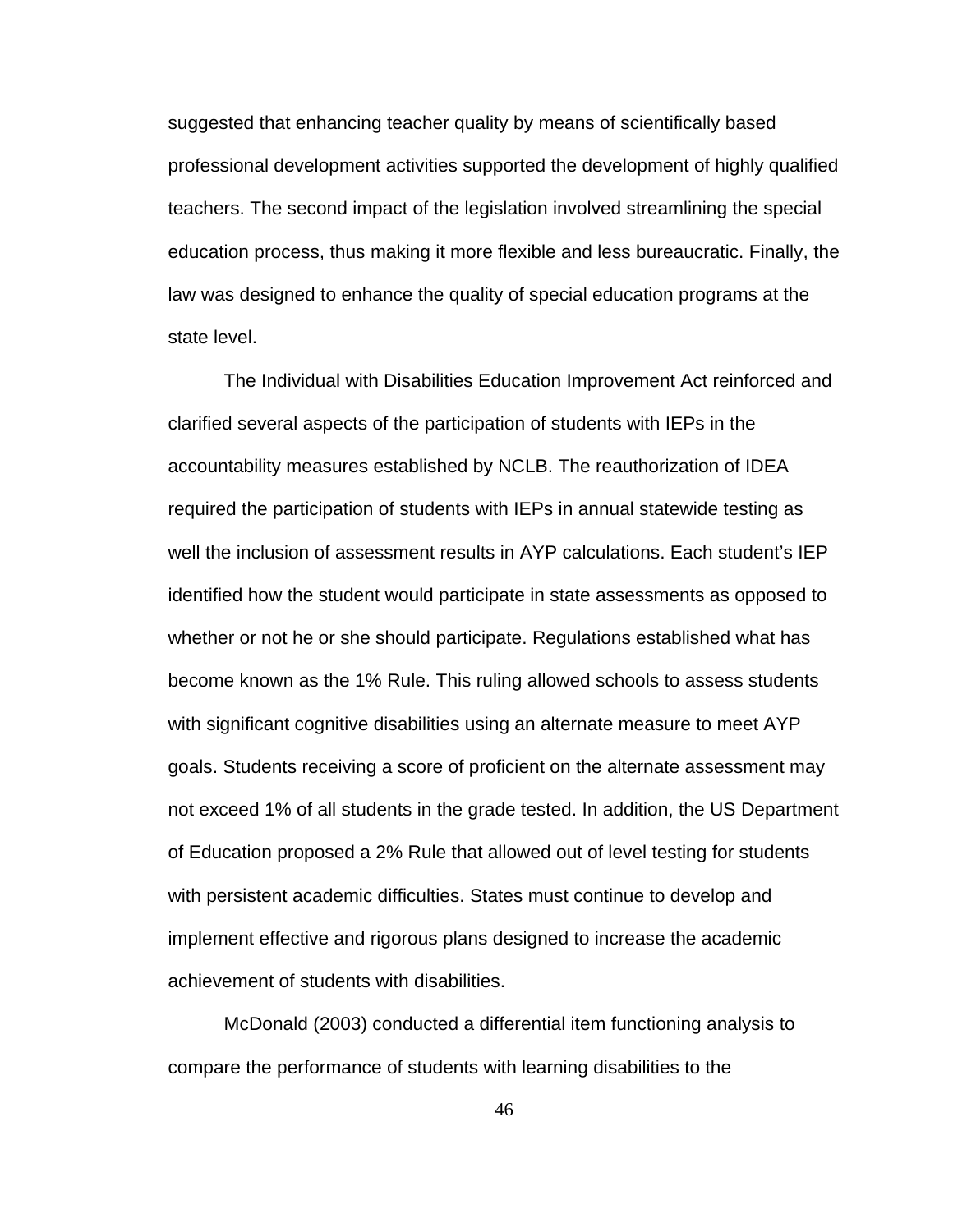performance of non-disabled students on standards-based assessments. While students with learning disabilities scored lower than non-disabled peers in general, the study investigated differences in item performance and included non-disabled students classified as poor performers or low achievers. Results of the study did not support differences between non-disabled and learning disabled students in mathematics when controlling for overall ability.

 Albrecht and Joles (2003) described a number of ramifications regarding the inclusion of students with disabilities in high-stakes testing. The authors quoted an Office of Civil Rights report that stated, "Generally, if a statistical analysis shows that the success rate for a particular group of students is significantly lower than what would be expected from a random distribution, then the test has disproportionate adverse impact" (p. 89). High-stakes testing that significantly determines opportunities and outcomes for test-takers contravenes federal statute that provides access to opportunities without discrimination based on disability. Albrecht and Joles believed that, regardless of use of accommodations, enough variability existed to significantly limit the ability to compare student performance across districts and even states. Finally, the authors proposed that the expectations of NCLB that required students to reach a specific level of performance on a generic assessment directly conflicted with the intent of the process used to develop and implement individualized education programs (IEP). Federal regulations outlined by the Individuals with Disabilities Education Act (IDEA) specifically state decisions related to annual performance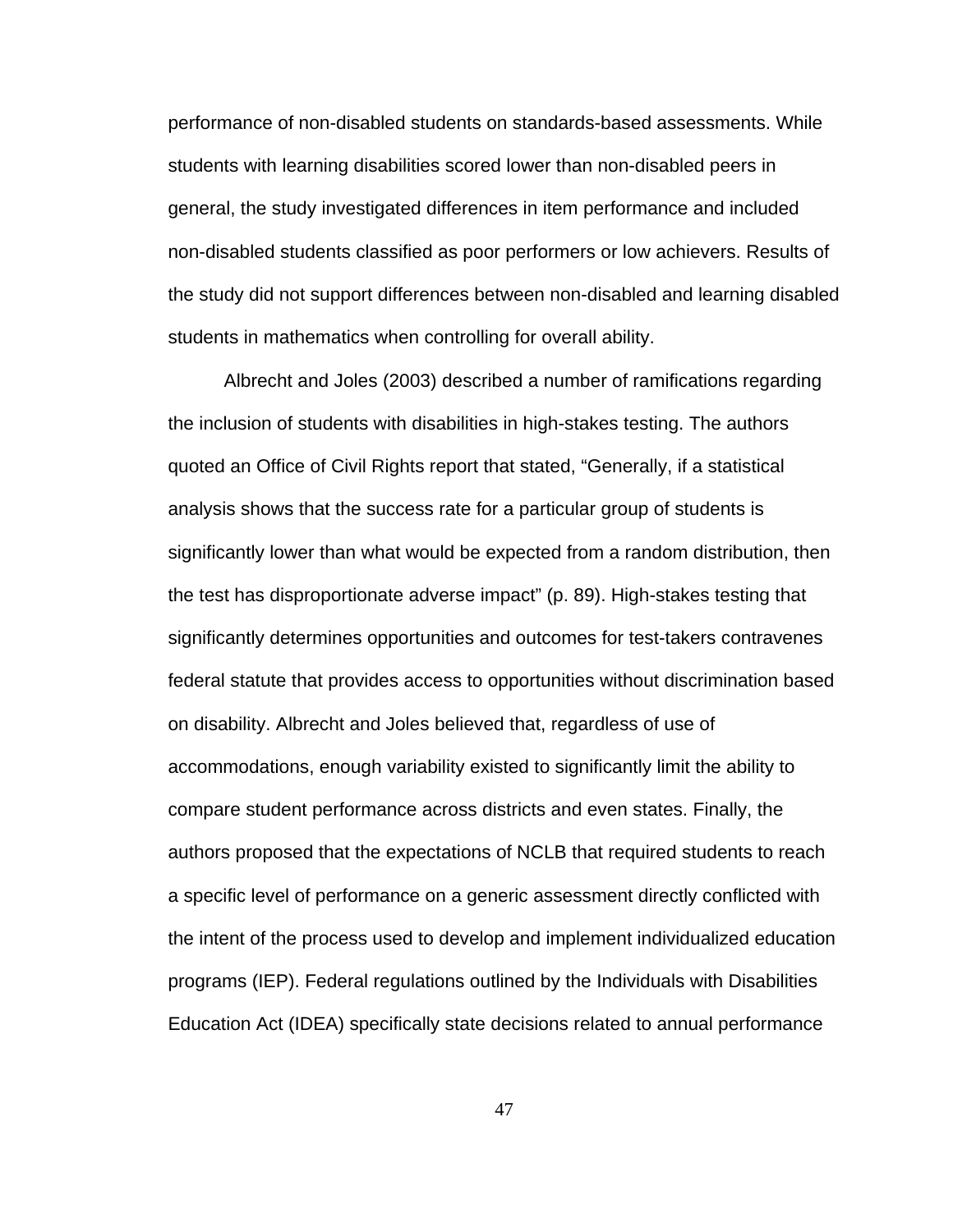goals, inclusion in assessments, and assessment accommodations are made by the IEP team.

No Child Left Behind required that states establish measurable objectives for determining improved achievement by all students and for specific groups, including students from major racial and ethnic groups, economically disadvantaged students, students with disabilities, and students with limited English proficiency (LEP). Students with disabilities are recognized as such based on the existence of an Individual Education Program (IEP) as established through IDEA criteria. States are required to disaggregate test result data and report outcomes for all students, as well as those in each subgroup. If the students in any one subgroup fail to demonstrate adequate yearly progress, then the whole school fails based on federal government standards. However, provisions of NCLB allowed states to establish specific conditions for reporting disaggregated results for subgroups that would ensure confidentiality for an individual student as well as the statistical reliability of such data (Erpenbach, Forte-Fast & Potts, 2003). Therefore, each state determined the minimum number of students necessary for reporting AYP results, while at the same time protecting the confidentiality of students and ensuring reliability of results. Project Forum at the National Association of State Directors of Special Education surveyed state education agencies and found that the minimum number (*N)* ranged from three to 40 students for the purpose of concealing individual identity and from five to 75 for ensuring statistically reliable results (Markowitz, 2002). The state of Missouri initially identified 30 as the minimum number of students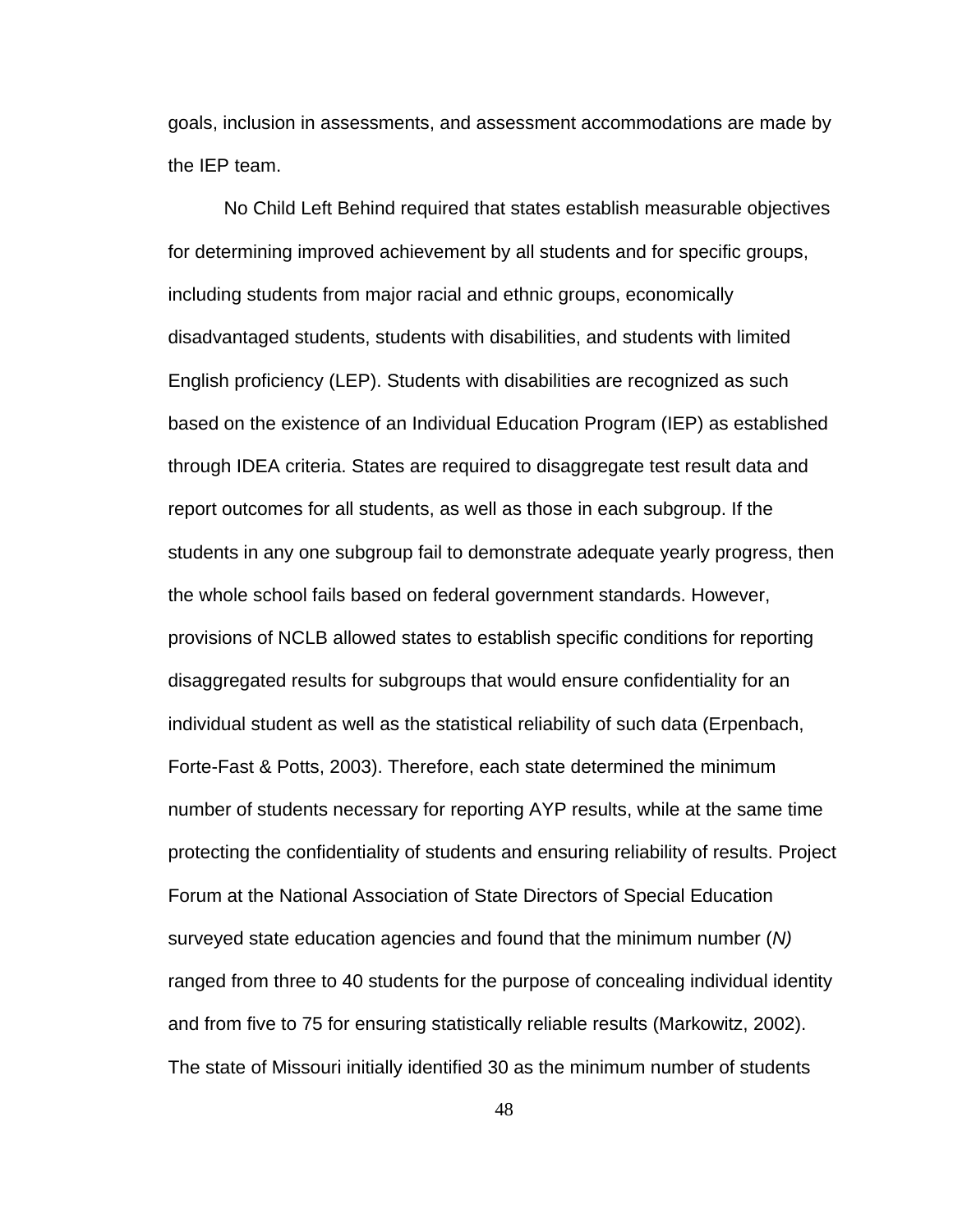needed to ensure confidentiality and provide statistical reliability when reporting test results. Revision (Maddox, 2004) to cell-size requirements maintained 30 as the minimum cell size for racial/ethnic groups and the free or reduced-price lunch subgroup but increased the cell size requirement to 50 for reporting results of students with IEPs and students with limited English proficiency.

 A recent survey of Virginia special education administrators revealed support for the involvement of students with disabilities in high-stakes assessment (Defur, 2002). The author proposed two underlying assumptions as the basis of this support. The first assumption anticipated that including students with disabilities in educational reform efforts resulted in higher expectations because students gained access to the general curriculum, participated in state assessments, and demonstrated higher achievement. Each of these elements resulted in the acquisition of a broader range of skills and knowledge, accountability, and mastery of standards respectively. The second assumption stated that high-stakes assessments led to data-based decisions that resulted in improved teaching, academic and nonacademic success, and enhanced educational experiences and opportunities. Despite these two assumptions, the author suggested that a philosophical conflict existed between the belief that disability does not lesson the right of individuals to participate in society and a system of standards that separates individuals into those who can and those who cannot participate.

 Allbritten, Mainzer, and Ziegler (2004) suggested that elements of NCLB conflict with federal and state requirements for students with disabilities. Parents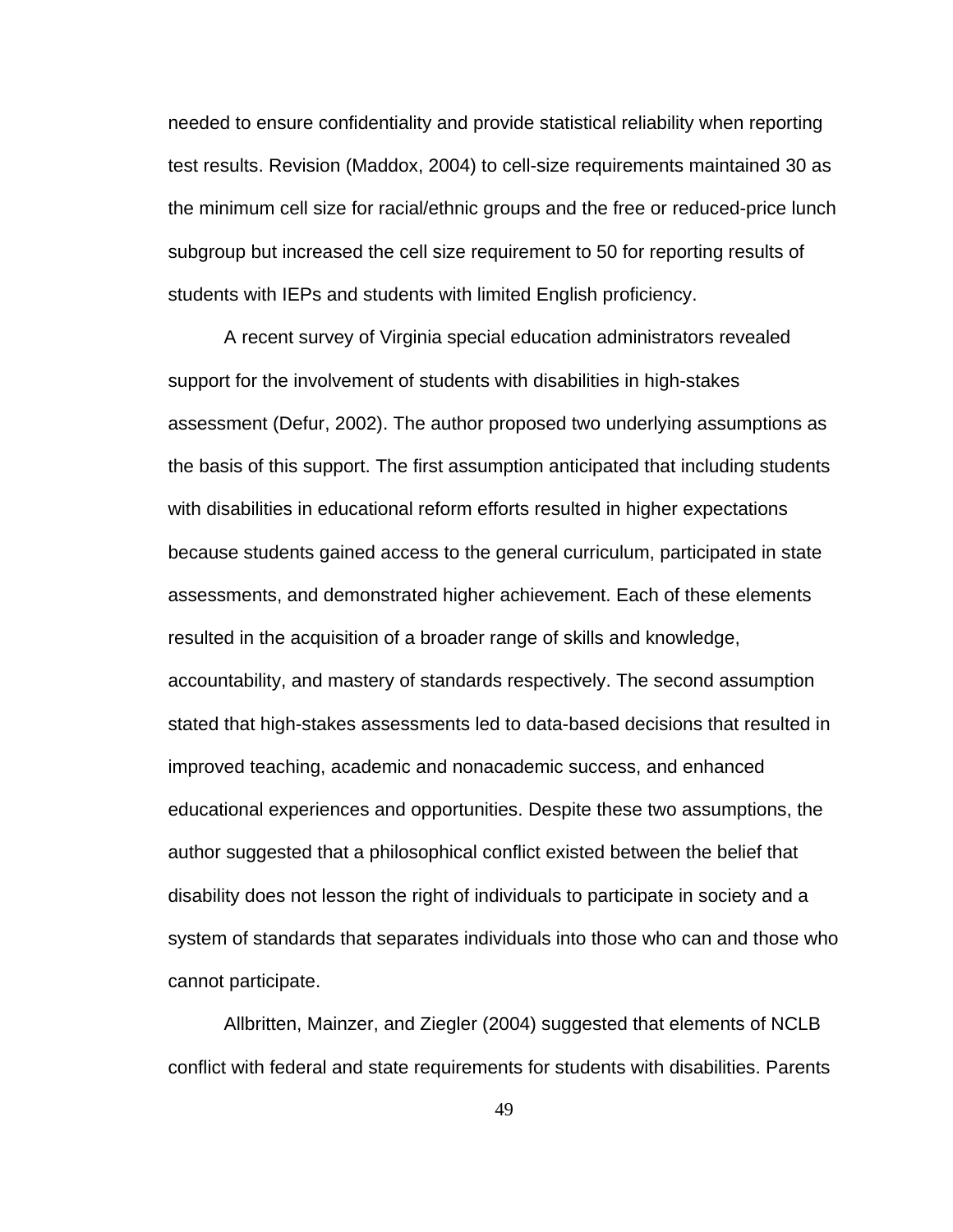and teachers of students with disabilities have the latitude to establish learning outcomes based on individual student needs, which may not align with narrowly defined grade level assessments. The NCLB requirement that 1% of students with disabilities may participate in alternative forms of assessment conflicts with the requirement that inclusion is an IEP team decision. The authors described recommendations from the Council for Exceptional Children that AYP determinations included progress of students with disabilities based on drop out rates, graduation rates, and grade promotions. No Child Left Behind assumes research-based instructional practices have been identified that will surmount the deficits of students with disabilities. The reality of the situation, as described by the authors, is that the Federal What Works Clearinghouse designed to identify such practices is only in its first year. The program has yet to establish the criteria and procedures used to recognize effective, research-based instructional practices. Allbritten, Mainzer, and Ziegler equated NCLB mandates to a normative model much like that found in an industrial hierarchy. This top-down model expected all students to reach an identical level of quality in a specified amount of time. Special education programs were non-normative, child-centered systems created in response to a general education normative system that did not fit the needs of students with disabilities. The authors believed that special educators welcome the inclusion of students with disabilities and the promise of improved educational services but that there are a significant number of unintended consequences and that not all aspects of NCLB are based on scientific knowledge.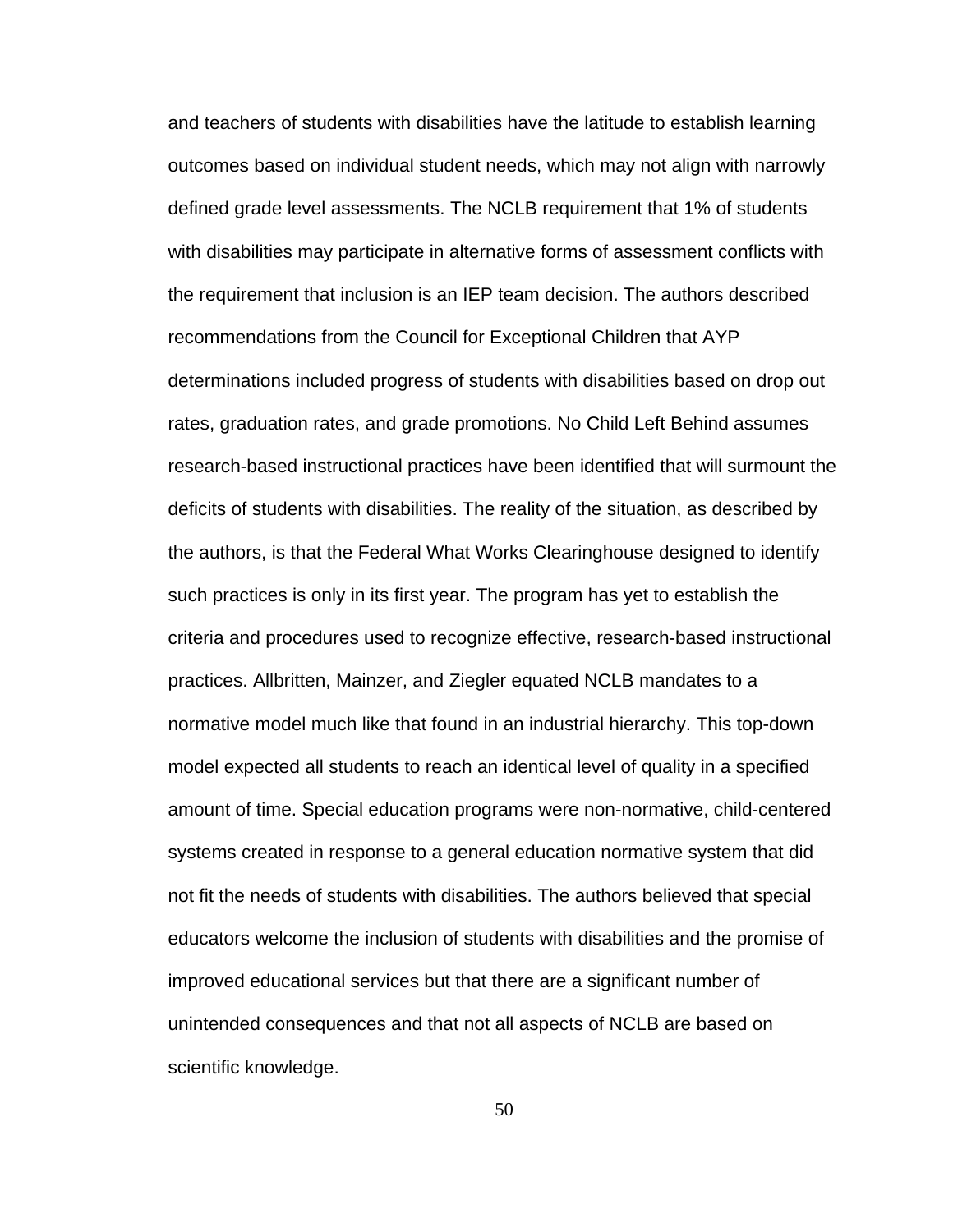McDermott and McDermott (2002) studied the effects of a high-stakes testing program in Alaska that required students to pass an exit exam in order to earn a diploma. The authors used two categories for students with disabilities, including those with primarily physical disabilities (i.e., orthopedic disabilities, speech impairment, visual impairment, health impairment, and the hard of hearing, deaf, or deaf/blind) and those with cognitive-processing or emotional disabilities (i.e., mentally retarded, learning disabled, emotionally disturbed, multiple handicapped, developmentally delayed, autistic, and traumatic brain injury). In the area of reading, 75% of all students earned passing scores while 52% of students with physical exceptionalities and 39% of students with cognitive/emotional disabilities passed. Forty-eight percent of all students passed in the area of writing, while 25% of students with physical exceptionalities and 6% of those with cognitive/emotional disabilities passed. In the area of mathematics, 5% of students with cognitive/emotional disabilities and 9% of students with physical exceptionalities passed, whereas 33% of all students passed the state high school exit exam. The authors stated that considerable differences between the special education and the general school population raised significant concerns. In addition, the authors noted that parents and legislators often maintained that special education students did not receive effective instruction.

 Although opinions regarding the validity of including students with disabilities in high-stakes assessments vary, the fact is that regulations established by NCLB mandate it. Therefore, it is the responsibility of educators to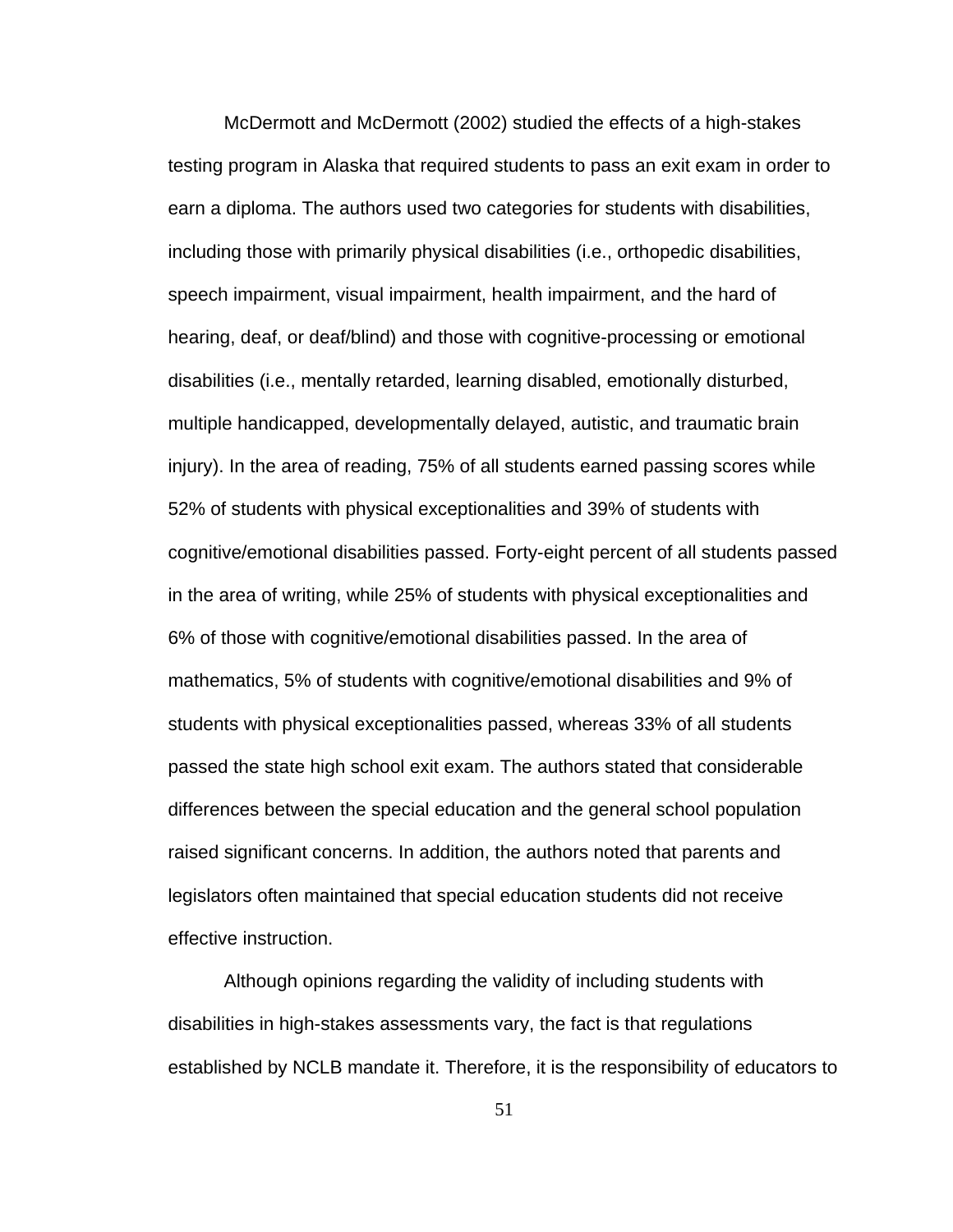become knowledgeable. Washburn-Moses (2003) stated that special educators could take charge of a difficult situation by working to maintain high academic expectations, increase student motivation, and prepare students in an open and honest manner. The authors made several recommendations, beginning with the need to become knowledgeable regarding the accommodations available to students with disabilities. Because students with disabilities participate in highstakes testing and have access to the general education curriculum, collaboration with both general and special education teachers is imperative. The author recommended that educators seek out information and training in test administration as well as the availability of alternative exams. Finally, many legal and ethical issues surround high-stakes testing. Teachers need to be knowledgeable of issues involving the accommodations and waivers, test validity, test bias, and the balance between academic and vocational or functional skills training. The final recommendation Washburn-Moses made is that educators need to take part in the ongoing debate regarding the involvement of students with disabilities in the high-stakes assessment associated with No Child Left Behind.

### **Summary**

As followers of policy, leaders should not restrict their awareness to building or district level concerns. Leaders must examine the social and economic implication and impact of changes in policy (Fowler, 2000; Louis & Miles, 1990). Flanigan and Marion (2003) suggested that a period of great change in school systems for four to five years will follow the implementation of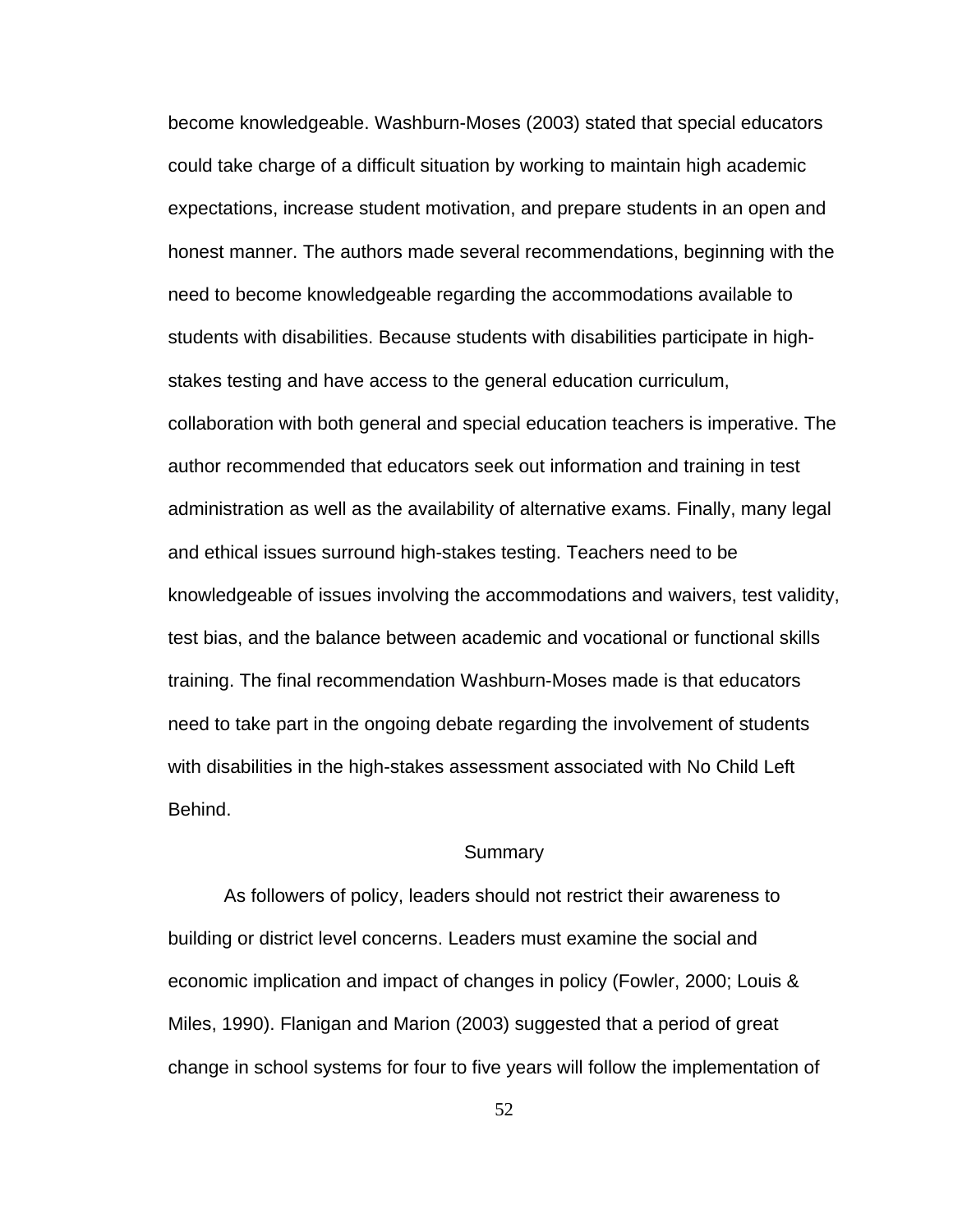guidelines related to No Child Left Behind legislation. Several studies report a lack of consistency as states struggle to implement the mandates of No Child Left Behind and establish greater accountability for student performance (Linn, Baker, & Betebenner, 2002; Olson, 2004; Popham, 2003). Goertz and Duffy (2003) believed that an increasing number of schools will fail to meet state improvement goals as the 2013-2014 deadline approaches. The implementation of high stakes testing carries with it an increased risk for misuse and negative consequences (Abrams & Madaus, 2003; Sloane & Kelly, 2003; Amrein & Berliner, 2002) Therefore, it is time educators study factors related to the success of students on state examinations used to determine adequate yearly progress.

Kirkpatrick (2002) examined the effects of teachers' educational background, instructional practices, teaching experience, content knowledge and efficacy beliefs. The research demonstrated a positive relationship between student performance and years of experience. A negligibly lower level of achievement was associated with teachers holding advanced degrees. McDonald (2003) also found a significant link between teacher experience, teaching efficacy and content knowledge, and the use of reform practices, which, in turn, affected student performance. Guidelines established by the NCLB definition of a highly qualified teacher suggest a belief that teachers holding advanced degrees also have a significant impact on student achievement.

 Research related to teacher perceptions of high stakes testing concluded that teachers believed testing policies contributed to increased frustration, low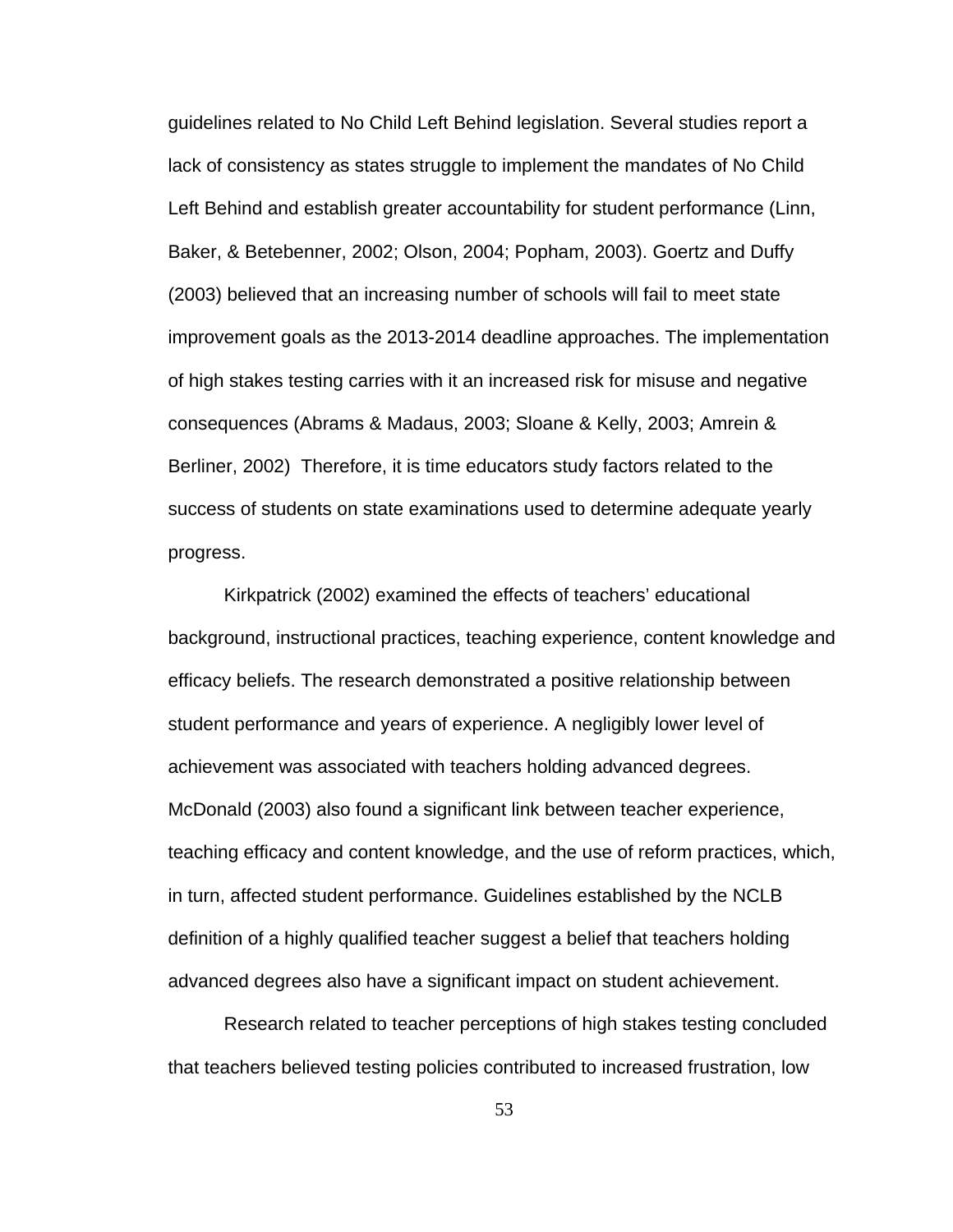morale, restricted curricular options and diminished student learning (Abrams, Pedulla & Madaus, 2003; Pedulla, 2003; Kubow & Debard, 2000). In an ERIC Digest, Goldhaber and Anthony (2003) summarized research on five indicators of teacher quality, including degree levels, preparation, licensure, years of experience, and academic proficiency. The authors failed to find conclusive evidence in current research to support a statistically significant relationship between student achievement and a teacher's degree level, preparation, licensure, and years of experience. Some researchers (Mc Donald, 2003; Kirkpatrick, 2002) found a positive effect between student achievement and years of experience while others (Hanushek, 1989, 1994; Ponders, 2001) found no significant effect.

Louis and Miles (1990) suggested that two-thirds of the problems associated with implementing new policy related to the availability and use of resources. Factors found to predict student achievement included percent of students on free or reduced-price lunch, percent of lone parent households, mean annual household income and per pupil expenditures (Hanushek, 1989, 1994; Maylone, 2002). Studies related to class size suggested that students participating in smaller class sizes outperform students in classes with larger student to teacher ratios (Miles & Darling-Hammond, 1997; Mosteller, 1995).

 The final area of review focused on assessments and high stakes testing as related to students with IEPs. McDermott and McDermott (2002) reviewed studies that showed little difference between learning disabled and non-disabled students in mathematics achievement as well as studies that showed that high-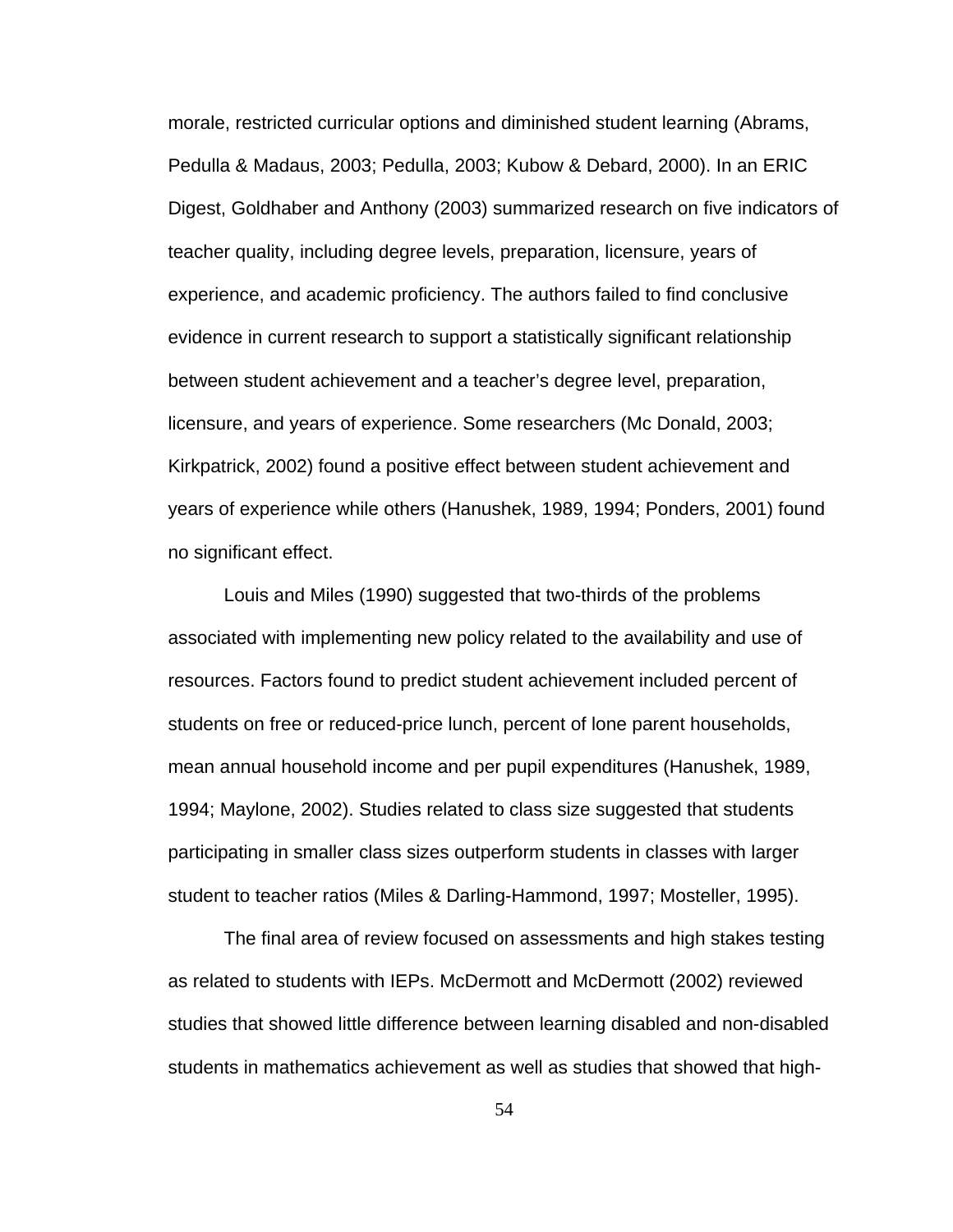stakes testing had a negative impact on students with disabilities. On the other hand, Defur (2002) suggested that including students with disabilities in educational reform efforts resulted in higher expectations, increased access to general curriculum, and consequently higher achievement. Linn, Baker, and Betebenner (2002) argued that the possibility of 100% of the students reaching a proficient level of performance on state testing was unreasonable. Finally, Clark, Shore, Rhoades, Abrams, Miao and Li (2003) studied the perceived effects of state mandated testing and found adverse effects on the quality of classroom practices and negative impact on at-risk student populations.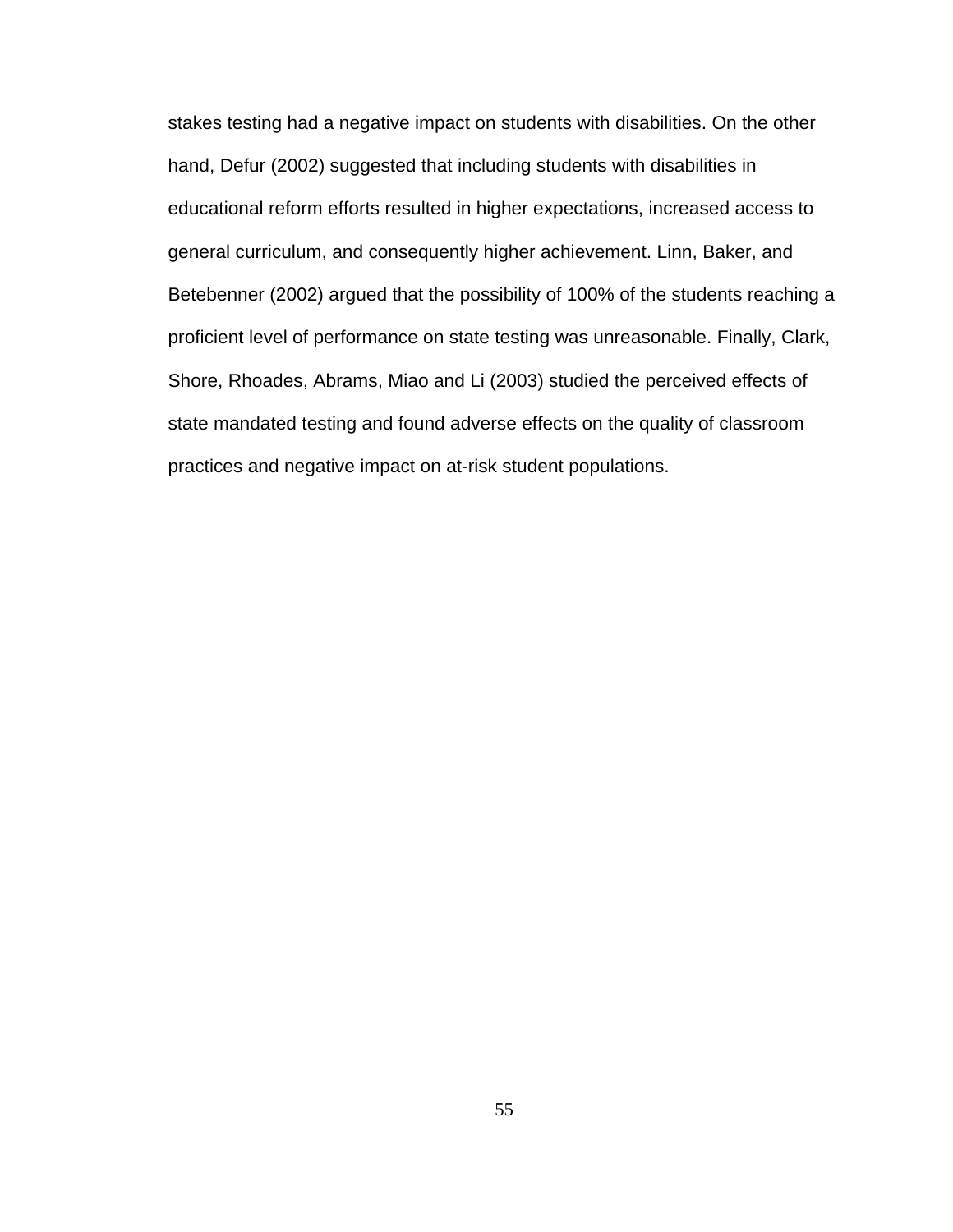# CHAPTER THREE

# RESEARCH DESIGN AND METHODOLOGY

 Missouri's Department of Elementary and Secondary Education (DESE) required the administration of Missouri Assessment Program examinations to third, seventh, and eleventh grade students in the area of communication arts and fourth, eighth, and tenth grade students in mathematics to meet the requirements of No Child Left Behind (NCLB). The state of Missouri established annual proficiency goals in communication arts and mathematics for determining adequate yearly progress toward the NCLB requirement that all children demonstrate proficiency by 2014 (Beck, 2003). Reports of testing results posted on the Department of Elementary and Secondary Education website included scores of several disaggregated subgroups of students including Asian, Black, Hispanic, Indian, Pacific Islander, White, Other/Non-Response, Free or Reduced-Price Lunch, Students with an Individual Education Program (IEP), and Students with Limited English Proficient (LEP) students. A review of available data demonstrated limited ability of students with IEPs to meet the state's annual proficiency goal.

Missouri began implementing a performance-based assessment system in the spring of 1997 (Missouri Department of Elementary and Secondary Education, 2005b). The 73 standards created by Missouri educators described the skills and knowledge graduates of the state's public schools must acquire. The MAP assessments incorporated three types of questions to evaluate student achievement, including multiple-choice; short answer, referred to as constructed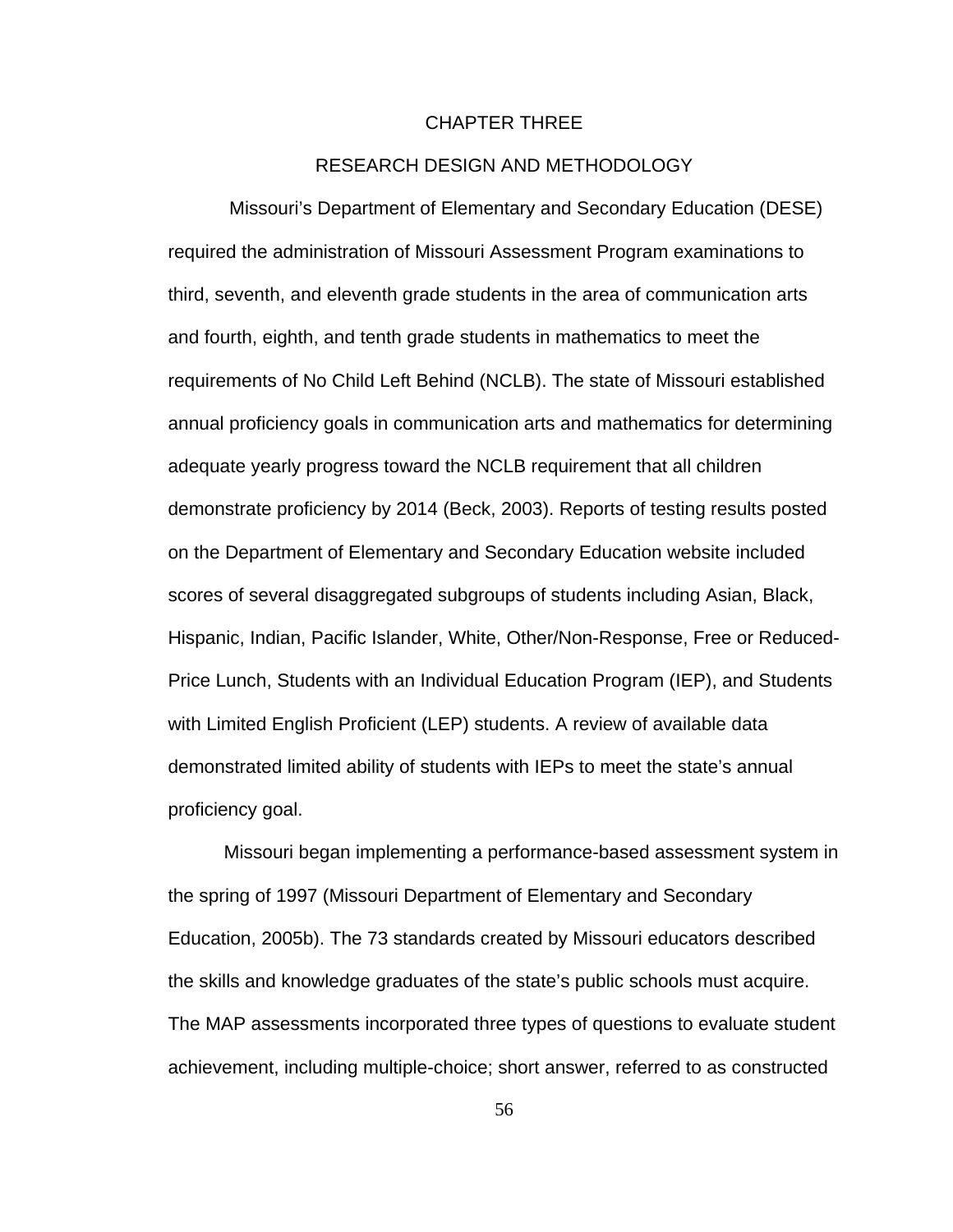response; and performance events. Constructed response items required students to supply an appropriate response, and performance events required students to work through more complicated problems or issues. As an integral part of the test development, Missouri educators wrote and piloted MAP items. In addition, each item of the MAP was field tested to ensure reliability and validity of the items and scoring criteria. Mathematics testing with the MAP was first required in 1998.

The purpose of this study was to examine middle school mathematics scores on the Missouri Assessment Program assessments for the students with and without IEPs. Testing results from 2004 indicated that of the 96 middle schools with 30 or more eighth grade students with IEPs, only two met the state proficiency goal in math. Additionally, the subgroup of students with IEPs demonstrated lower MAP Index scores than any other disaggregated subgroup. The purpose of this study was to examine the relationships between the performance of students with and without IEPs on the MAP examinations and socioeconomic factors and teacher characteristics. Variables included teacher characteristics (percent of teachers with advanced degrees and average years of experience), and socioeconomic factors (per pupil expenditures, number of students on free or reduced-price lunch, and annual mean district household income).

The review of literature related to teacher characteristics suggested a possible relationship between student achievement and teachers' years of experience (Kirkpatrick, 2002) as well as student achievement and teachers'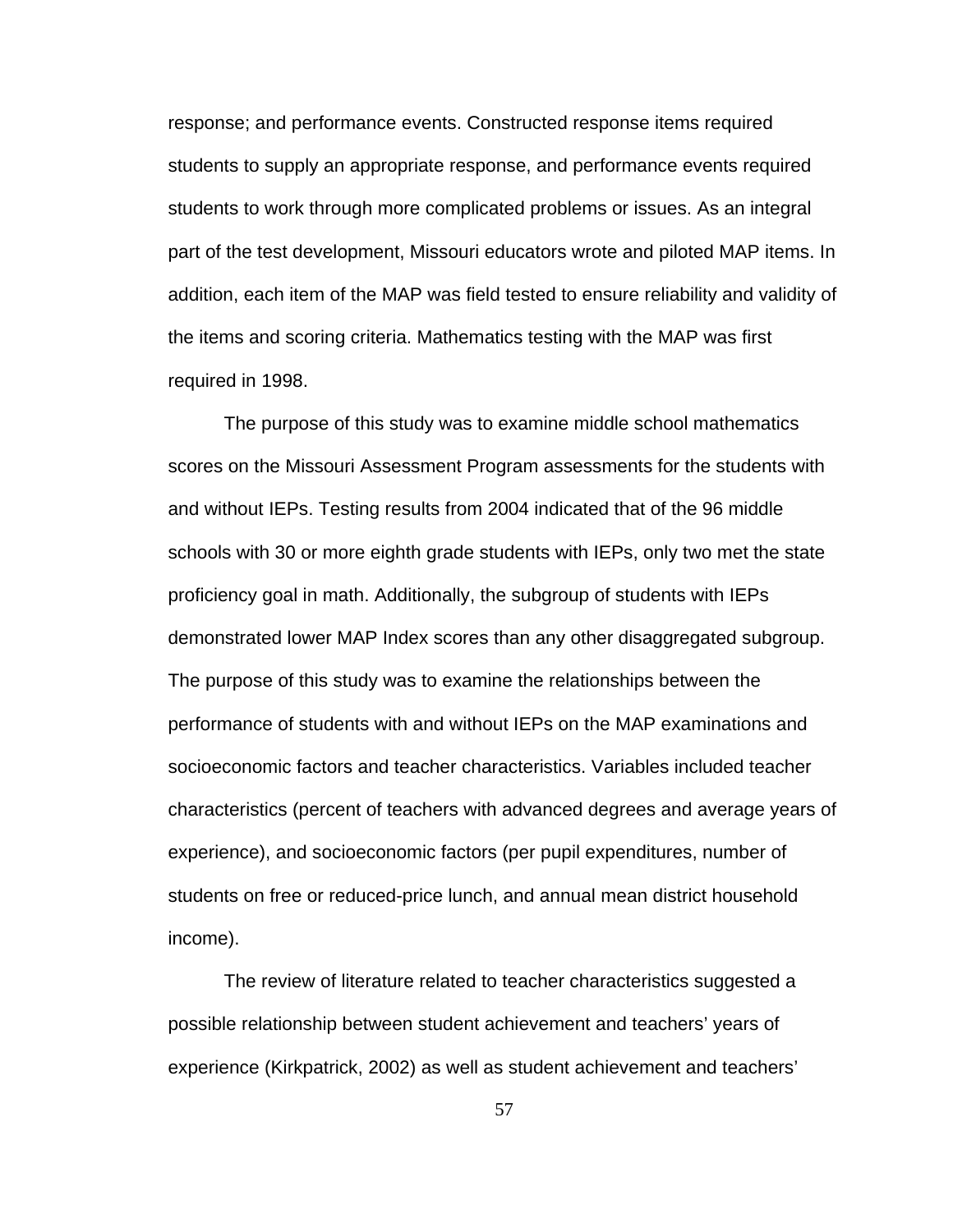level of education (Paige, 2002). Socioeconomic factors affecting student achievement included the number of students on free or reduced-price lunch, and mean annual income (Maylone, 2002) and per pupil expenditures (Eaton, 2004; Hanushek, 1994, 1989).

# Definition of Population and Sample

 The population for this study included 340 public middle schools or junior high schools in Missouri. Charter and private schools were not included. For the purpose of this study, a middle school was defined as any school housing students in grades six, seven, and eight, or a configuration of those grade levels. While middle school students were administered MAP examinations in the areas of communication arts, mathematics, social studies, and science, this study examined eighth grade mathematics test results only. Based on regulations associated with NCLB, the Department of Elementary and Secondary Education (DESE) established 30 as the minimum number of students required for reporting results of a subgroup. The sample for this study consisted of 96 middle schools with 30 or more eighth grade students with IEPs taking the MAP examination in mathematics. Data files provided by the Department of Elementary and Secondary Education and public information from the DESE website supplied the necessary information for identifying the sample.

# Variables Studied

Five levels defined student performance on the MAP examinations: Step 1, Progressing, Nearing Proficient, Proficient, and Advanced. Appendix A provides a more complete description of the criteria for each level of performance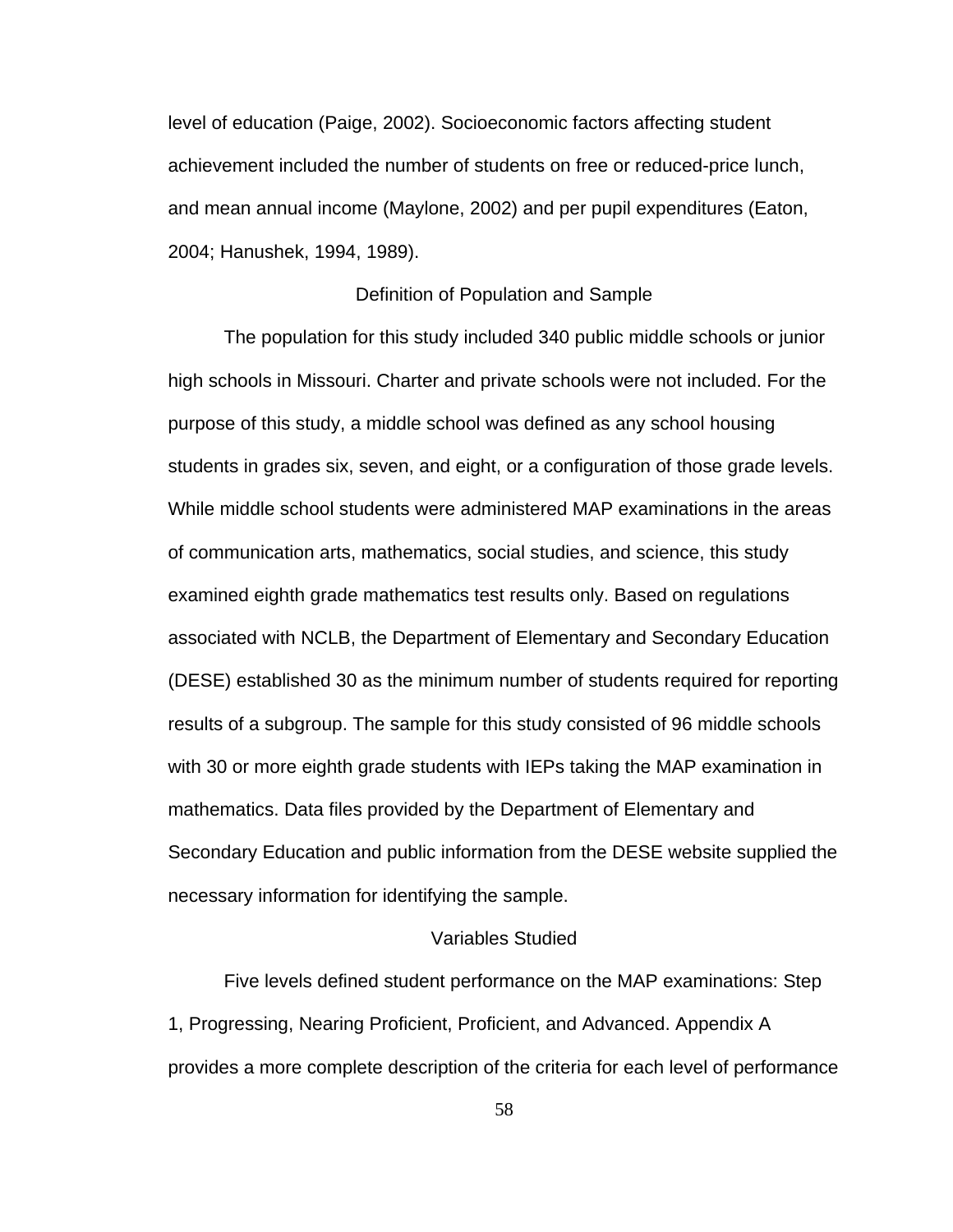on the examinations. The Department of Elementary and Secondary Education calculated a mathematics MAP Index score for each school by first multiplying the percent of students scoring at each achievement level by the following values: Advanced by 3, Proficient by 2.5, Nearing Proficient by 2, Progressing by 1.5, and Step 1 by 1. The sum of these products produced the final MAP Index score, which could range from 100 to 300. The dependent variables examined in the study were the MAP Index score in mathematics for students with and without IEPs. The MAP Index score represented as a continuous variable.

 The first independent variable examined was the average years of experience for teachers at each school building. The second variable studied was the percentage of teachers with a master's degree or higher. Independent variables used to examine socioeconomic factors included per pupil expenditures, average annual household income, and percentage of students on free or reduced-price lunch. Data analyzed in the study were continuous in nature and available from the Missouri Department of Secondary and Elementary Education. While the data were available from the DESE website, information was obtained in cooperation with the Division of Special Education Data Coordination office.

# Research Questions

This study examined variables that may affect eighth grade mathematics index scores for students with and without IEPs. Questions addressed in this study include: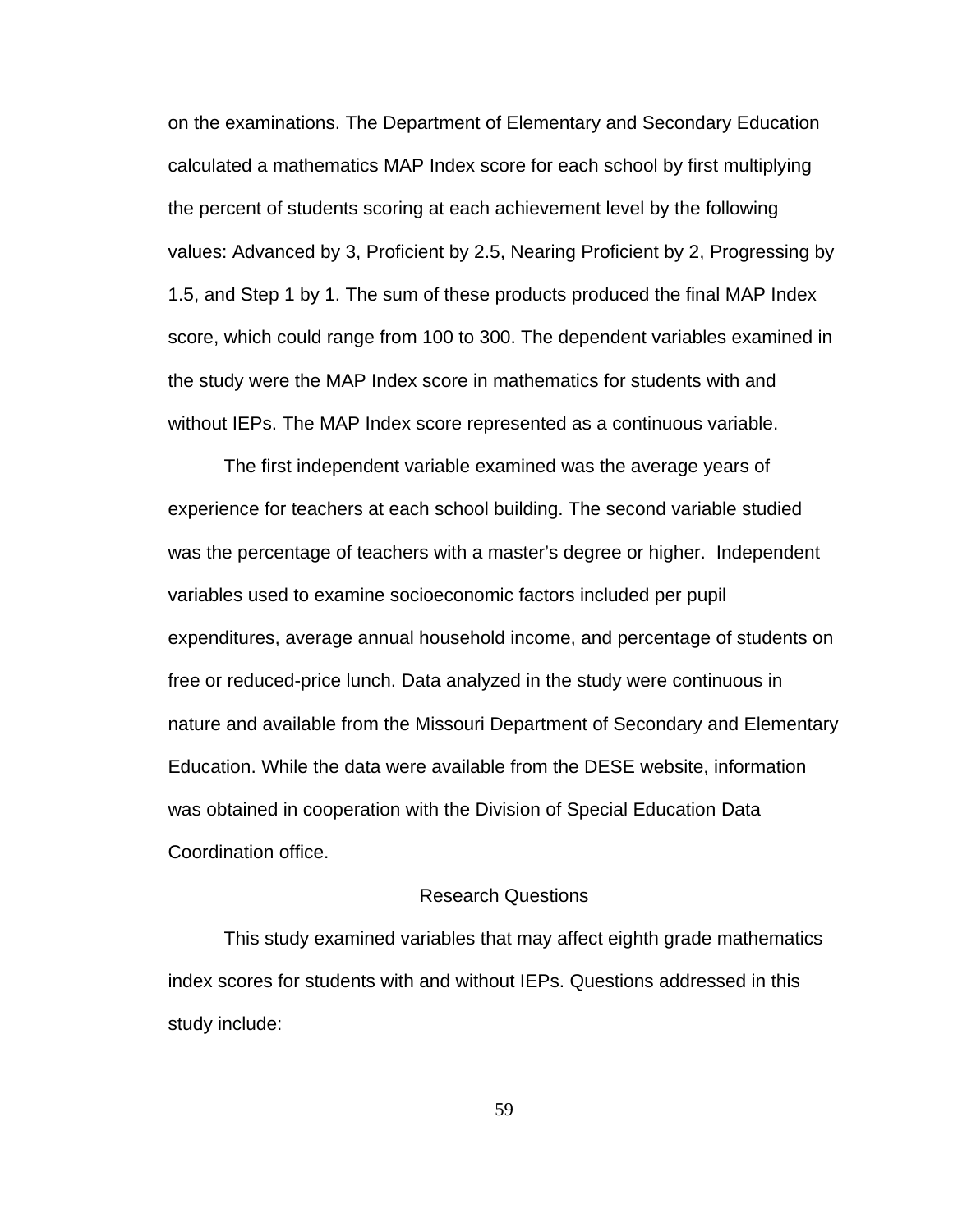- 1. What is the relationship between teacher experience and mathematics achievement for students with and without IEPs as measured by eighth grade mathematics MAP Index scores?
- 2. What is the relationship between teacher level of education and mathematics achievement for students with and without IEPs as measured by eighth grade mathematics MAP Index scores?
- 3. What is the relationship between per pupil expenditures and mathematics achievement for students with and without IEPs as measured by eighth grade mathematics MAP Index scores?
- 4. What is the relationship between average annual household income and mathematics achievement for students with and without IEPs as measured by eighth grade mathematics MAP Index scores?
- 5. What is the relationship between the percentage of students on free or reduced-price lunch and mathematics achievement for students with and without IEPs as measured by eighth grade mathematics MAP Index scores?
- 6. What combination of the five variables (teacher experience, teacher level of education, per pupil expenditure, average annual household income, and the percentage of free or reduced-price lunch), predict achievement for students with and without IEPs as measured by eighth grade mathematics MAP index scores?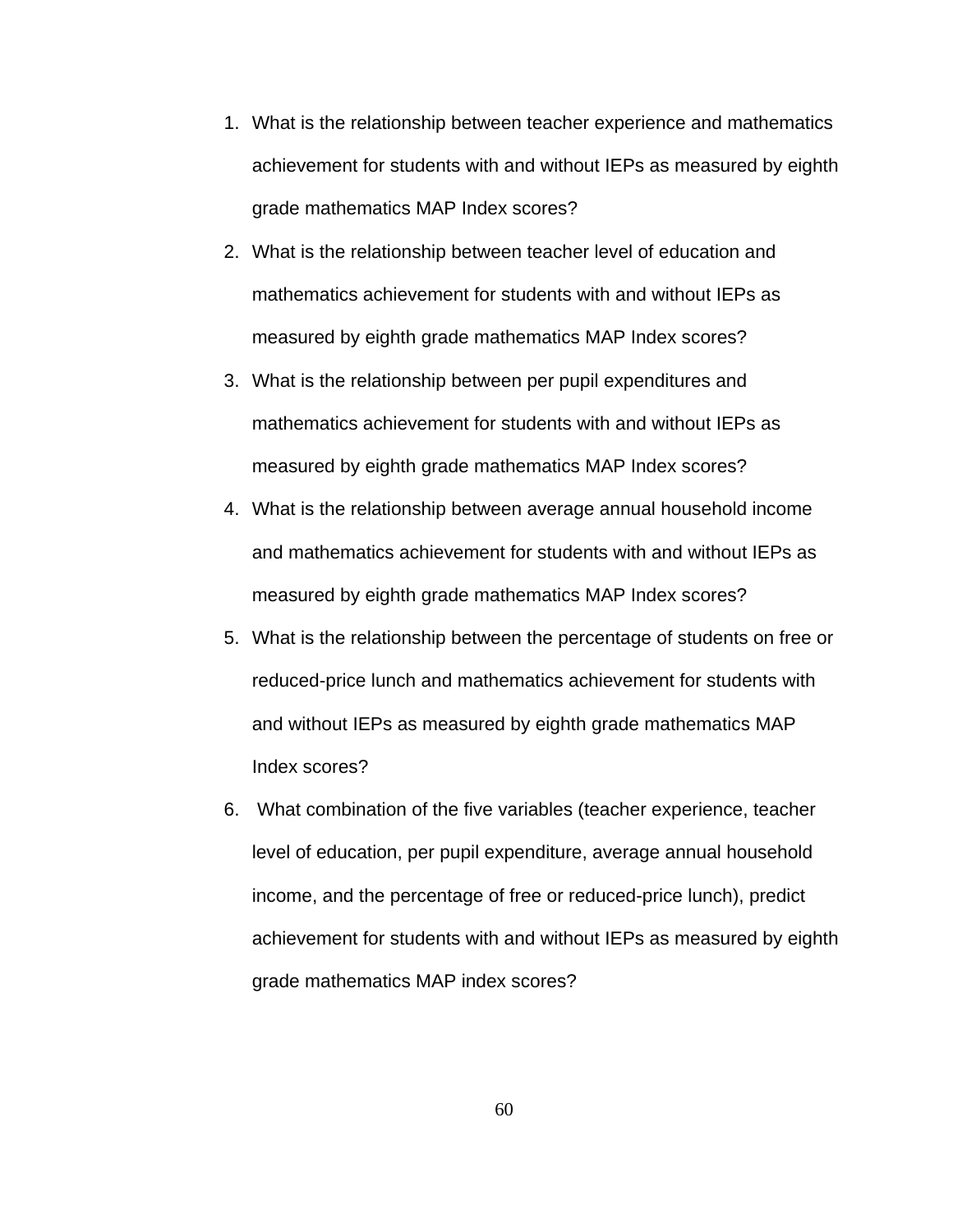# Hypotheses

To address the research questions, the following null hypotheses were tested:

- $Ho_1$ : There is no statistically significant correlation at the .05 level between teacher experience and mathematics achievement for students with IEPs as measured by eighth grade mathematics MAP Index scores.
- Ho<sub>2</sub>: There is no statistically significant correlation at the .05 level between teacher experience and mathematics achievement for students without IEPs as measured by eighth grade mathematics MAP Index scores.
- Ho<sub>3</sub>: There is no statistically significant correlation at the  $.05$  level between teacher level of education and mathematics achievement for students with IEPs as measured by eighth grade mathematics MAP Index scores.
- Ho<sub>4</sub>: There is no statistically significant correlation at the .05 level between teacher level of education and mathematics achievement for students without IEPs as measured by eighth grade mathematics MAP Index scores.
- Ho<sub>5</sub>: There is no statistically significant correlation at the  $.05$  level between per pupil expenditures and mathematics achievement for students with IEPs as measured by eighth grade mathematics MAP Index scores.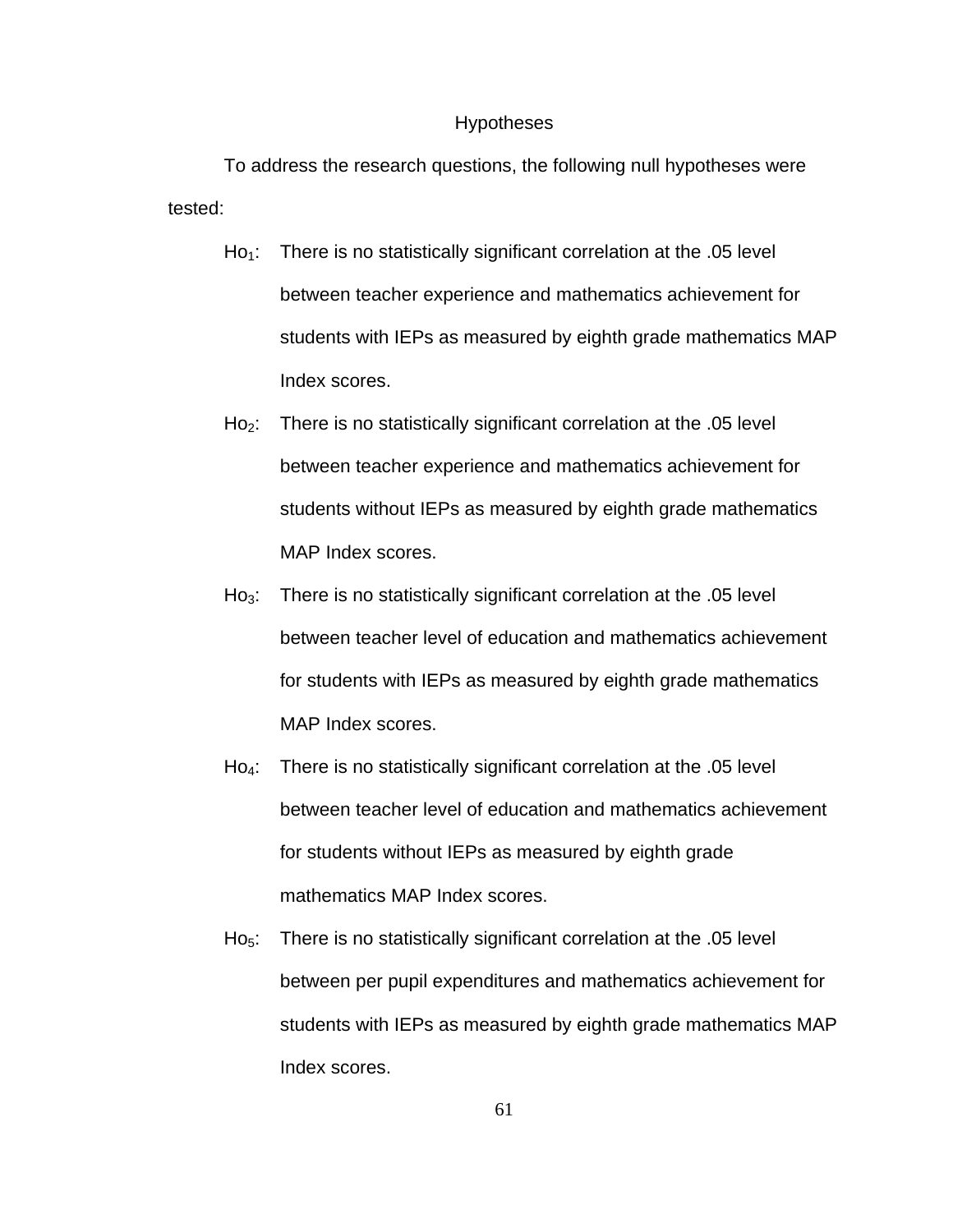- $Ho<sub>6</sub>$ : There is no statistically significant correlation at the .05 level between per pupil expenditures and mathematics achievement for students without IEPs as measured by eighth grade mathematics MAP Index scores.
- $Ho<sub>7</sub>:$  There is no statistically significant correlation at the .05 level between average annual household income and mathematics achievement for students with IEPs as measured by eighth grade mathematics MAP Index scores.
- $Ho<sub>8</sub>$ : There is no statistically significant correlation at the  $.05$  level between average annual household income and mathematics achievement for students without IEPs as measured by eighth grade mathematics MAP Index scores.
- Ho<sub>9</sub>: There is no statistically significant correlation at the .05 level between the percentage of students on free or reduced-price lunch and mathematics achievement for students with IEPs as measured by eighth grade mathematics MAP Index scores.
- $Ho_{10}$ : There is no statistically significant correlation at the .05 level between the percentage of students on free or reduced-price lunch and mathematics achievement for students without IEPs as measured by eighth grade mathematics MAP Index scores.
- $Ho<sub>11</sub>:$  There is no statistically significant relationship between a linear combination of the five predictor variables of teacher experience, teacher level of education, per pupil expenditure, average annual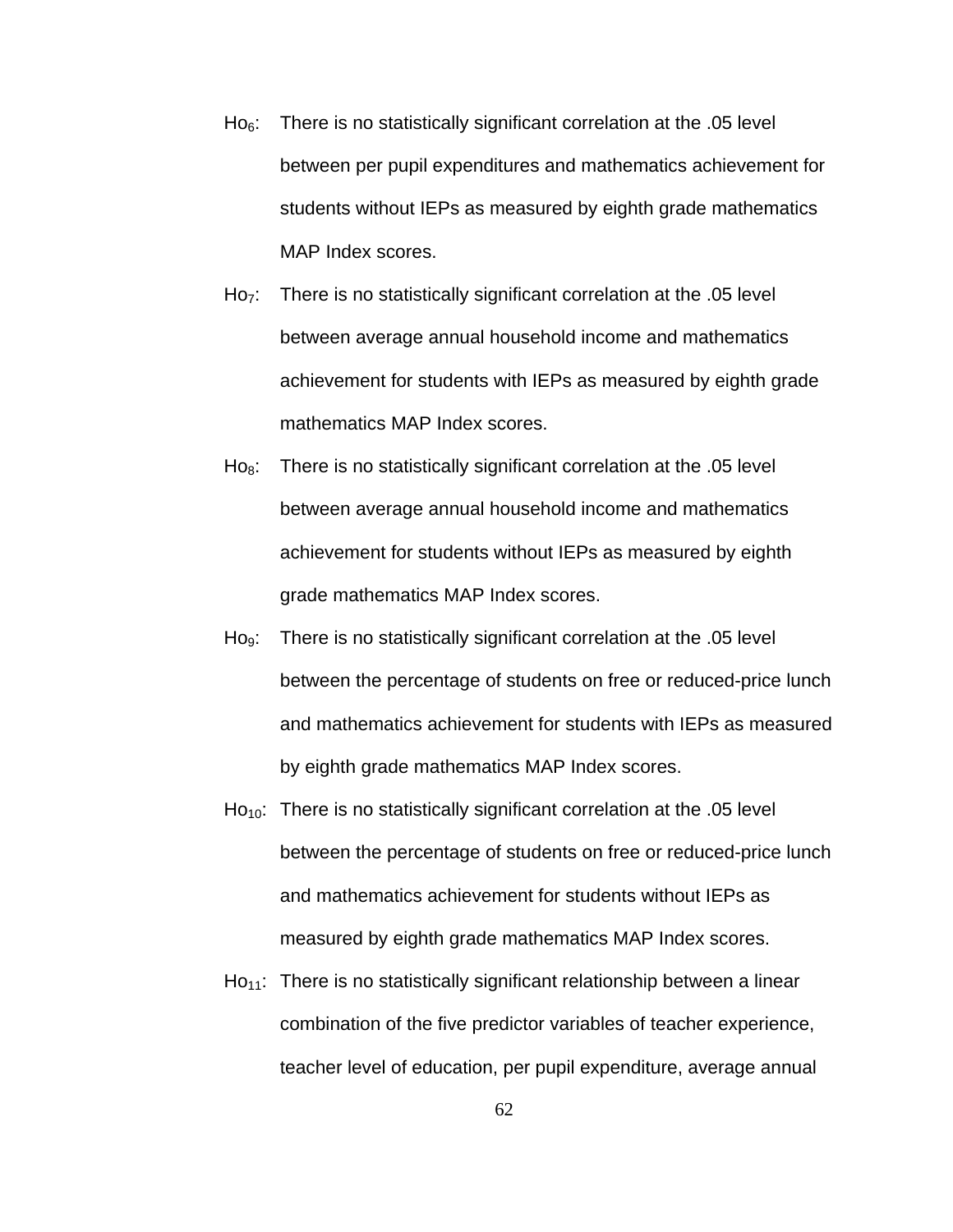household income, and the percentage of free or reduced-price lunch and mathematics achievement for students with IEPs as measured by eighth grade mathematics MAP Index scores.

 $Ho_{12}$ : There is no statistically significant relationship between a linear combination of the five predictor variables of teacher experience, teacher level of education, per pupil expenditure, average annual household income, and the percentage of free or reduced-price lunch and mathematics achievement for students without IEPs as measured by eighth grade mathematics MAP Index scores.

#### Data Analysis

#### *Descriptive Statistics*

 Data analysis began with summarizing the data using descriptive statistical techniques. The distribution of data for the independent and dependent variables was examined for measures of central tendency, including range and mean. The study employed univariate analysis to examine distribution frequencies for each variable including range and standard deviation.

#### *Hypothesis Testing*

The study utilized Pearson r as a means for examining the correlation between MAP Index scores for students both with and without IEPs and teachers' average years of experience, percentage of teachers with advanced degrees, per pupil expenditures, average annual household income, and the percentage of students on free or reduced-price lunch. A forward stepwise regression identified the optimum combination of parameters to include in the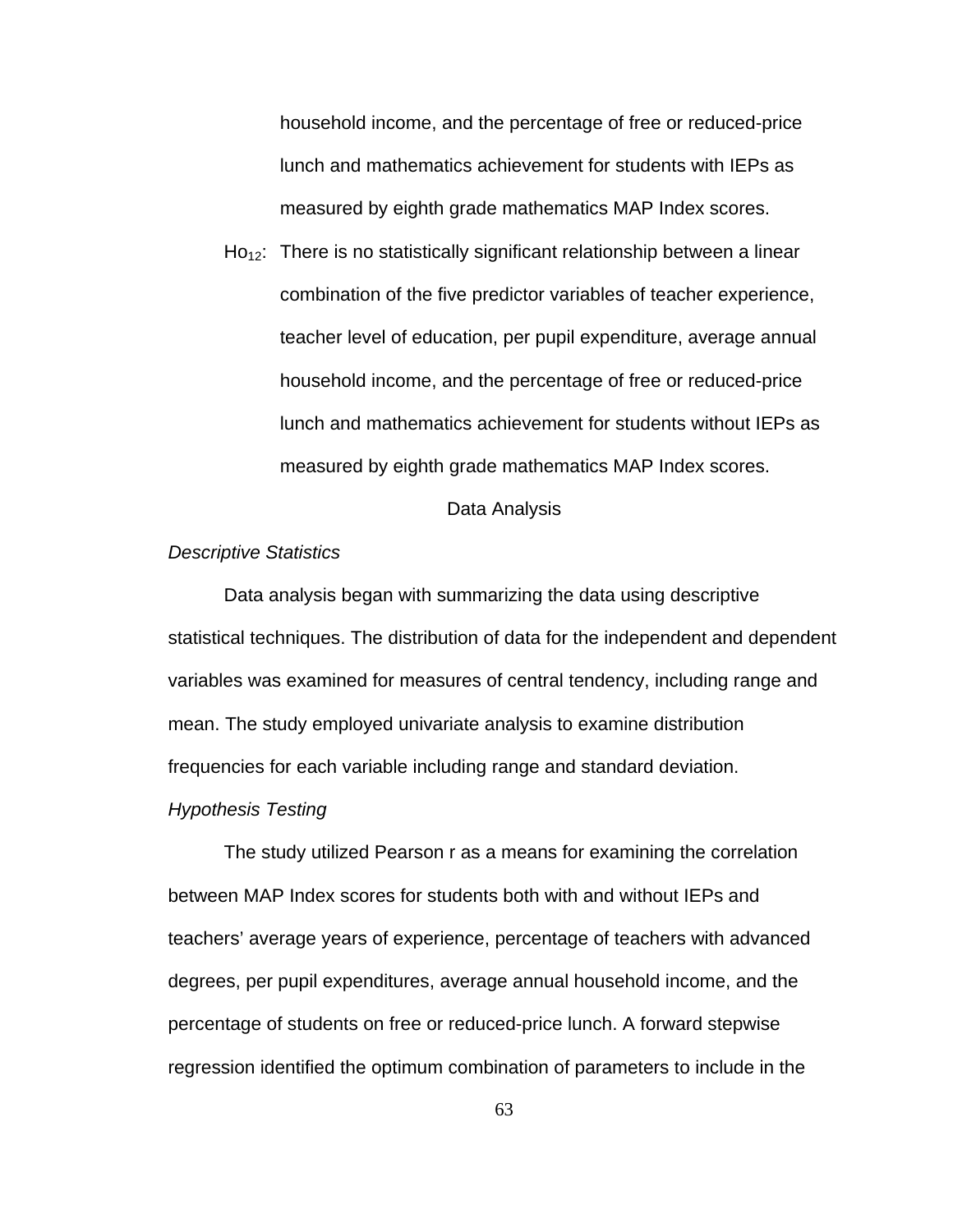model for predicting MAP Index scores. At each step, the variable with the most statistically significant term (the one with the highest F statistic or lowest p-value) was added until none were left. The study used SPSS statistical software for all analyses. The resulting correlations established a measure for determining whether to reject or fail to reject null hypotheses one through ten at the .05 level of probability.

#### Summary

 The study examined middle school mathematics scores on the Missouri Assessment Program assessments for the subgroup of students with and without IEPs. Requirements of NCLB required schools with 30 or more students with IEPs to disaggregate results for that group. This requirement provided a sample, which included of 96 of the 340 middle schools or junior highs in Missouri. The dependent variable included MAP Index scores for students with and without IEPs. Independent variables included teachers' average years of experience, the percent of teacher with advanced degrees, per pupil expenditures, mean annual household income, and the percent of students receiving free or reduced-price lunch. Descriptive statistics identified the mean, range and standard deviation for each variable. Analyses included Pearson r correlations to determine the relationship between the dependent and independent variables, and a forward stepwise regression to identify the optimum combination of parameters to include in a model for predicting MAP Index scores.

 Chapter 4 presents the procedures employed to analyze the data collected from the study, the study design that contains the research questions,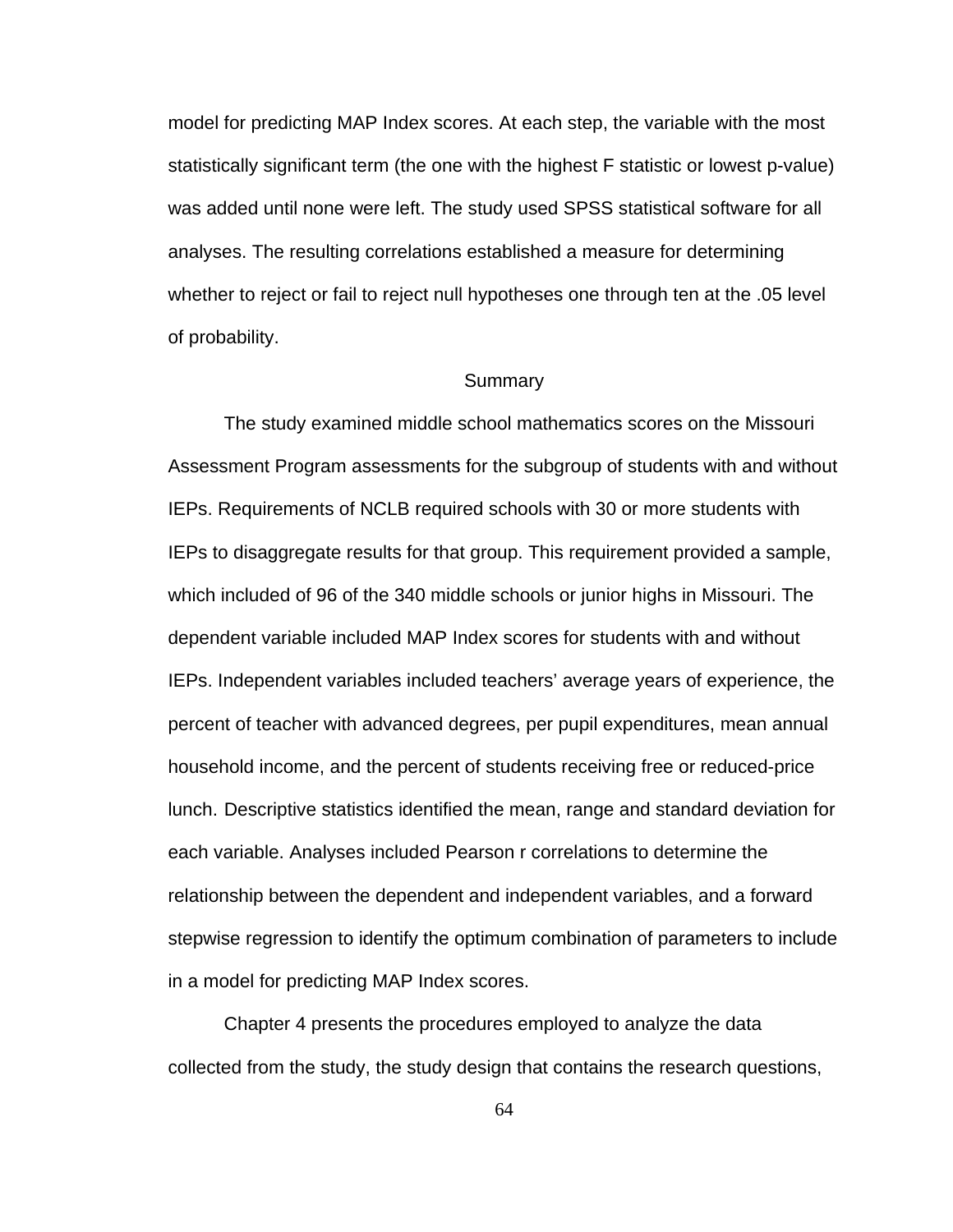null hypotheses, population sample, data collection, and method of analysis. Presented next are the descriptive findings that contain school demographic data, hypotheses testing, and summary of findings.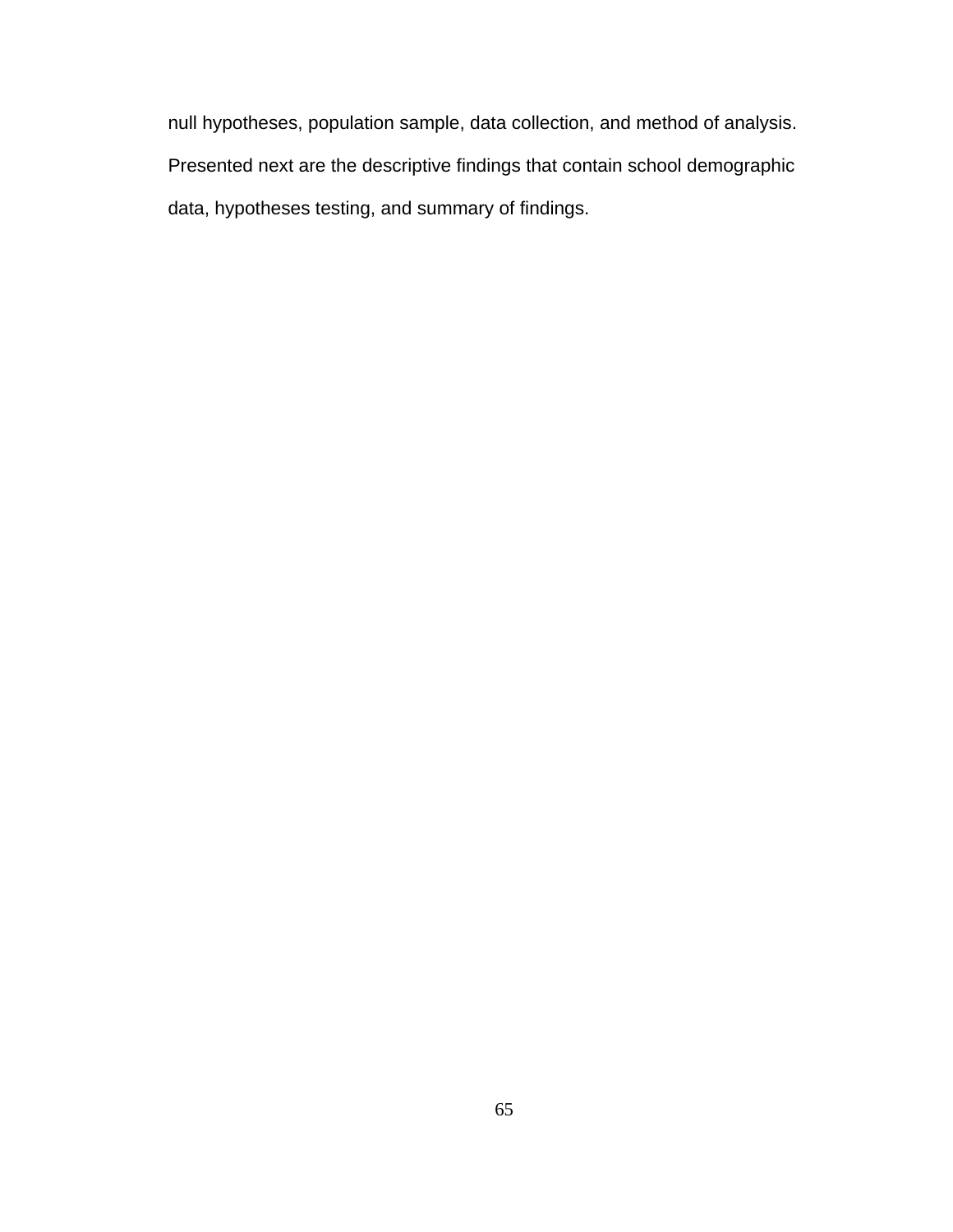#### CHAPTER FOUR

## PRESENTATION AND ANALYSIS OF DATA

The purpose of this study was to examine the relationship between MAP mathematics examination performance of students with and without IEPs related to socioeconomic factors, and teacher characteristics. Variables examined included teacher characteristics (level of education and years of teaching experience), and socioeconomic factors (per pupil expenditures, number of students on free or reduced-price lunch, and annual mean district household income).

## Study Design

## *Research Questions*

This study examined variables that may correlate to eighth grade mathematics MAP Index scores for students with and without IEPs. Students with IEPs include those students qualifying or having a disability under the Individuals with Disabilities Education Act and receiving special education services.

Questions addressed in this study included:

- 1. What is the relationship between teacher experience and mathematics achievement for students with and without IEPs as measured by eighth grade mathematics MAP Index scores?
- 2. What is the relationship between teacher level of education and mathematics achievement for students with and without IEPs as measured by eighth grade mathematics MAP Index scores?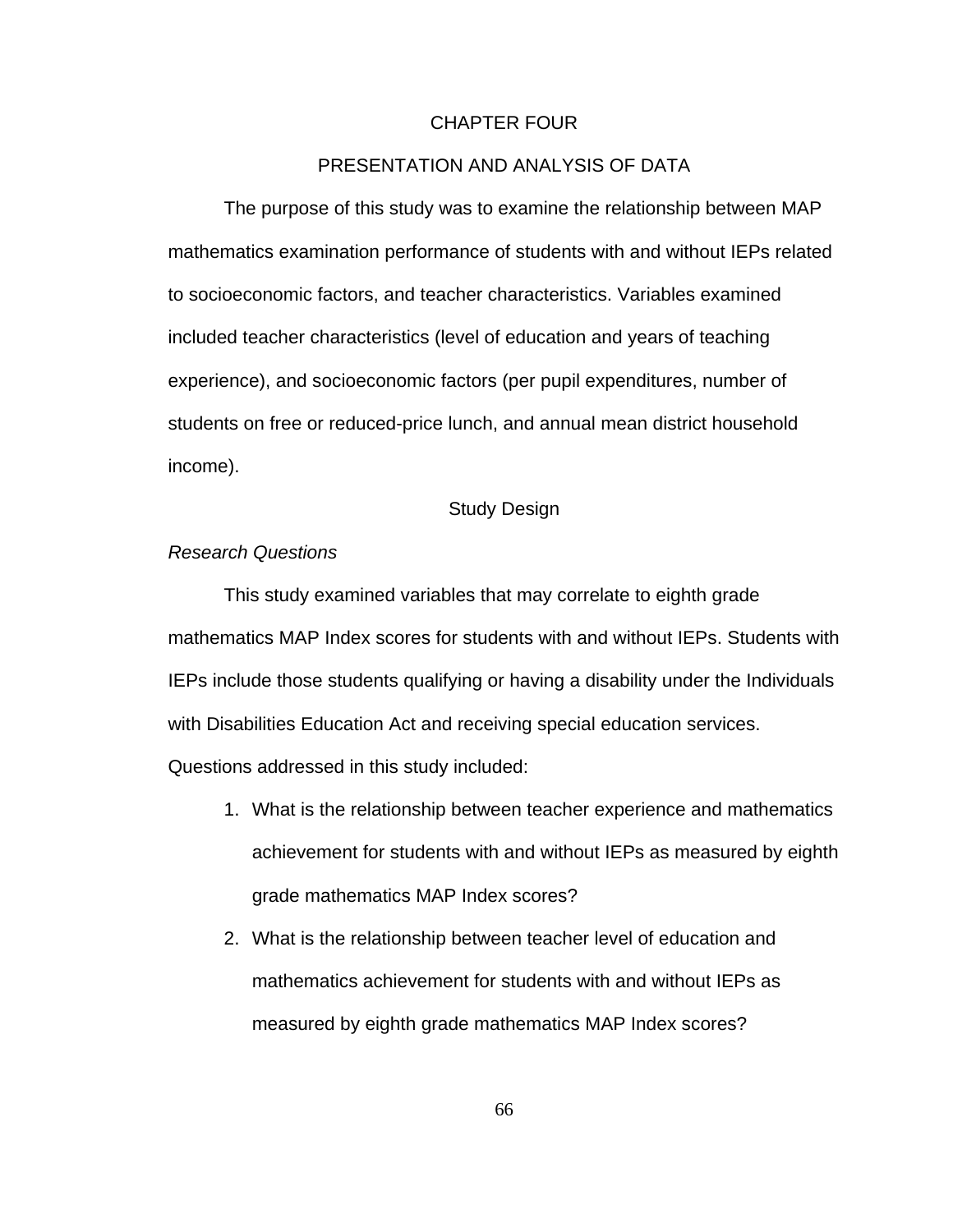- 3. What is the relationship between per pupil expenditures and mathematics achievement for students with and without IEPs as measured by eighth grade mathematics MAP Index scores?
- 4. What is the relationship between average annual household income and mathematics achievement for students with and without IEPs as measured by eighth grade mathematics MAP Index scores?
- 5. What is the relationship between the percentage of students on free or reduced-price lunch and mathematics achievement for students with and without IEPs as measured by eighth grade mathematics MAP Index scores?
- 6. What combination of the five variables (teacher experience, teacher level of education, per pupil expenditure, average annual household income, and the percentage of free or reduced-price lunch), predict achievement for students with and without IEPs as measured by eighth grade mathematics MAP index scores?

## *Hypotheses*

The study utilized the following null hypotheses to address the research questions:

 $Ho_1$ : There is no statistically significant correlation at the .05 level between teacher experience and mathematics achievement for students with IEPs as measured by eighth grade mathematics MAP Index scores.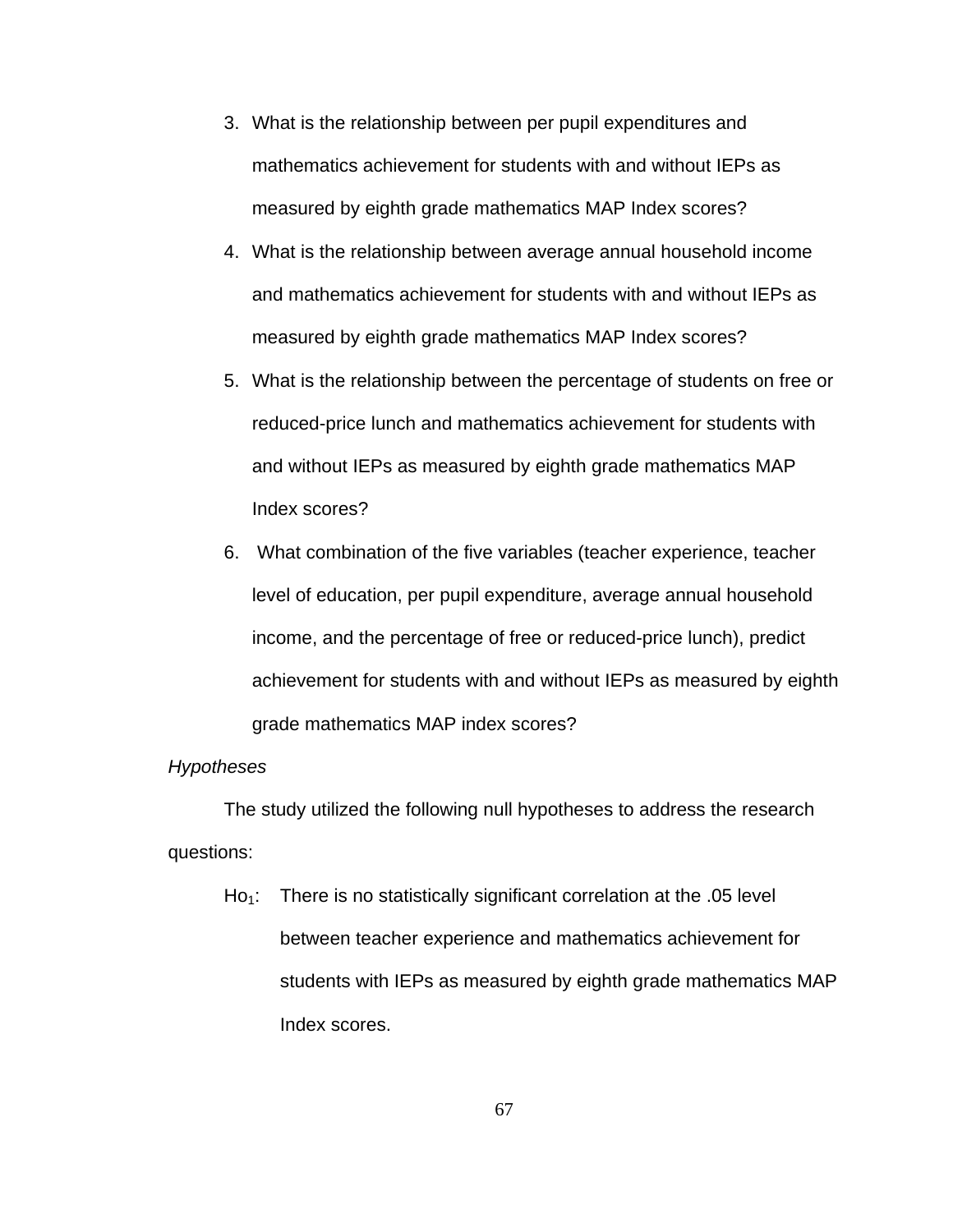- $Ho<sub>2</sub>:$  There is no statistically significant correlation at the .05 level between teacher experience and mathematics achievement for students without IEPs as measured by eighth grade mathematics MAP Index scores.
- Ho<sub>3</sub>: There is no statistically significant correlation at the  $.05$  level between teacher level of education and mathematics achievement for students with IEPs as measured by eighth grade mathematics MAP Index scores.
- Ho<sub>4</sub>: There is no statistically significant correlation at the .05 level between teacher level of education and mathematics achievement for students without IEPs as measured by eighth grade mathematics MAP Index scores.
- Ho<sub>5</sub>: There is no statistically significant correlation at the .05 level between per pupil expenditures and mathematics achievement for students with IEPs as measured by eighth grade mathematics MAP Index scores.
- $Ho<sub>6</sub>:$  There is no statistically significant correlation at the .05 level between per pupil expenditures and mathematics achievement for students without IEPs as measured by eighth grade mathematics MAP Index scores.
- Ho<sub>7</sub>: There is no statistically significant correlation at the .05 level between average annual household income and mathematics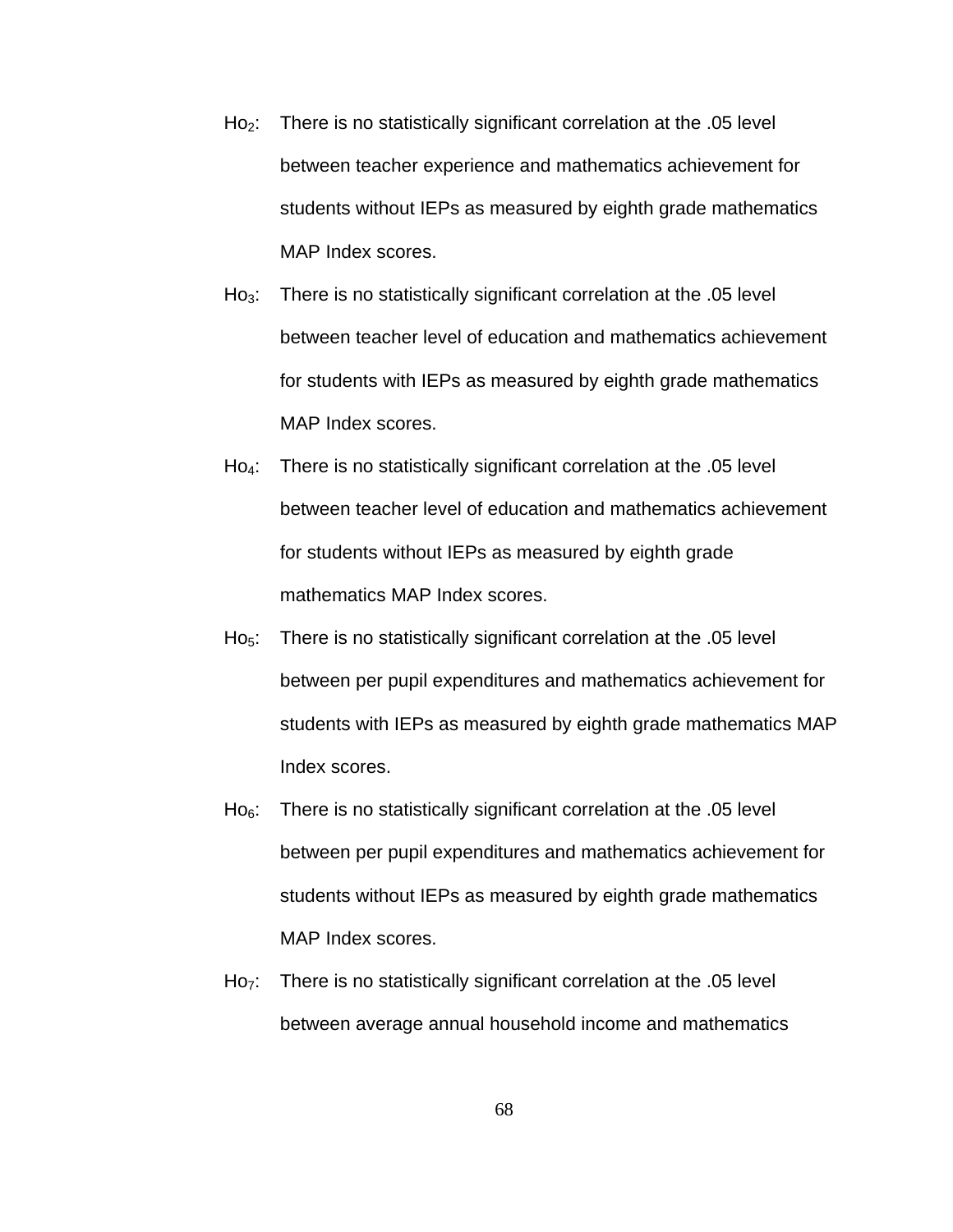achievement for students with IEPs as measured by eighth grade mathematics MAP Index scores.

- $H<sub>08</sub>$ : There is no statistically significant correlation at the .05 level between average annual household income and mathematics achievement for students without IEPs as measured by eighth grade mathematics MAP Index scores.
- Ho<sub>9</sub>: There is no statistically significant correlation at the  $.05$  level between the percentage of students on free or reduced-price lunch and mathematics achievement for students with IEPs as measured by eighth grade mathematics MAP Index scores.
- $Ho_{10}$ : There is no statistically significant correlation at the .05 level between the percentage of students on free or reduced-price lunch and mathematics achievement for students without IEPs as measured by eighth grade mathematics MAP Index scores.
- $Ho_{11}$ : There is no statistically significant relationship between a linear combination of the five predictor variables of teacher experience, teacher level of education, per pupil expenditure, average annual household income, and the percentage of free or reduced-price lunch and mathematics achievement for students with IEPs as measured by eighth grade mathematics MAP Index scores.
- $Ho_{12}$ : There is no statistically significant relationship between a linear combination of the five predictor variables of teacher experience, teacher level of education, per pupil expenditure, average annual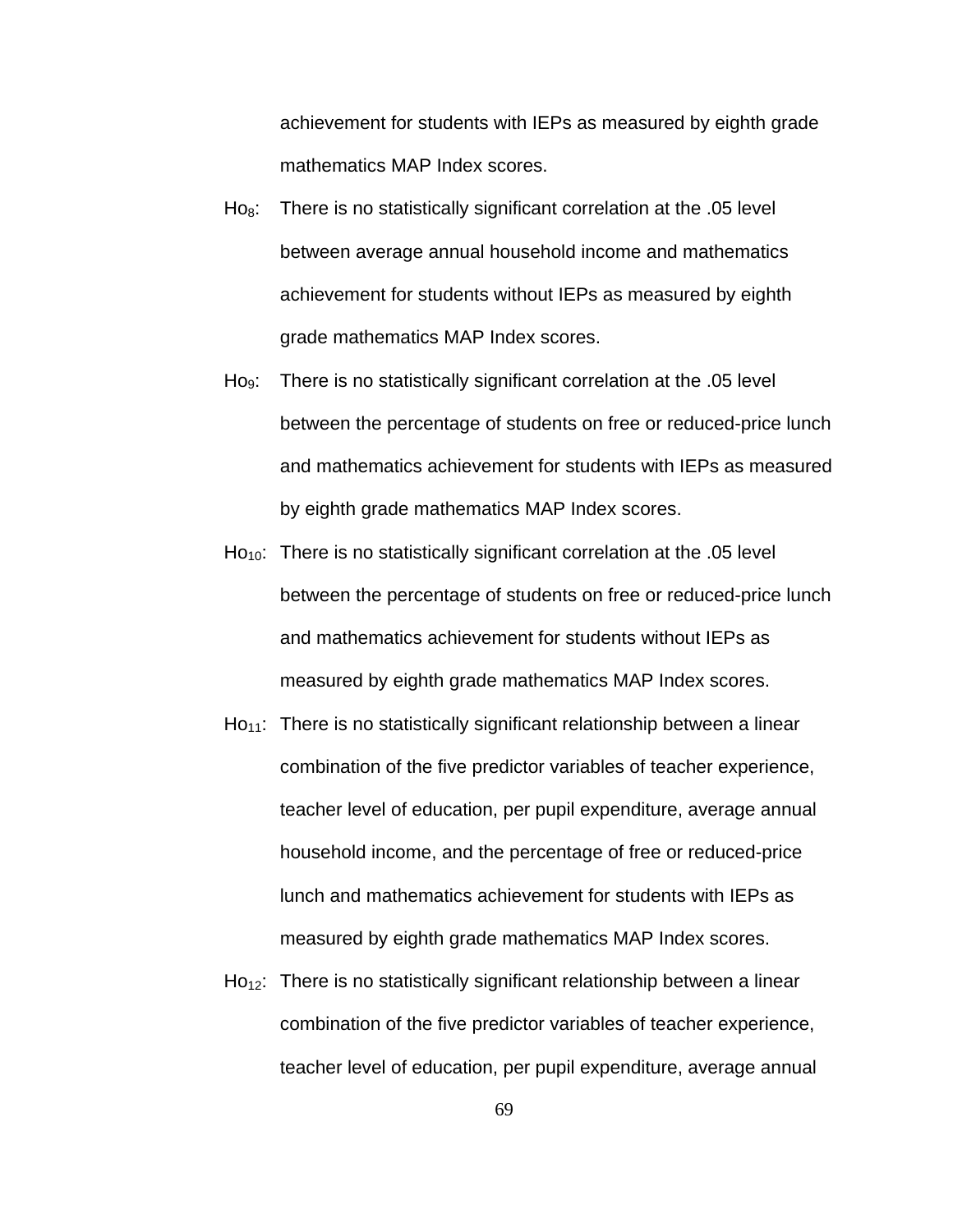household income, and the percentage of free or reduced-price lunch and mathematics achievement for students without IEPs as measured by eighth grade mathematics MAP Index scores.

## *Population and Sample*

 The population for this study included 340 public middle schools or junior high schools in Missouri. Charter and private schools were not included. For the purpose of this study, a middle school was defined as any school housing students in grades six, seven, and eight, or a configuration of those grade levels. While middle school students were administered MAP examinations in the areas of communication arts, mathematics, social studies, and science, this study examined eighth grade mathematics test results only. Based on regulations associated with NCLB, the Department of Elementary and Secondary Education (DESE) established 30 as the minimum number of students required for reporting results of a subgroup. With this definition in mind, the sample for this study included 96 middle schools with 30 or more eighth grade students with IEPs taking the MAP examination in mathematics. Data files provided by the Department of Elementary and Secondary Education and public information from the DESE website supplied the necessary information for identifying the sample. *Data Collection*

 Five levels defined student performance on the examinations, including Step 1, Progressing, Nearing Proficient, Proficient, and Advanced. A MAP Index Score is also calculated by first multiplying the percent of students scoring at each achievement level for each subject and each year by the following values: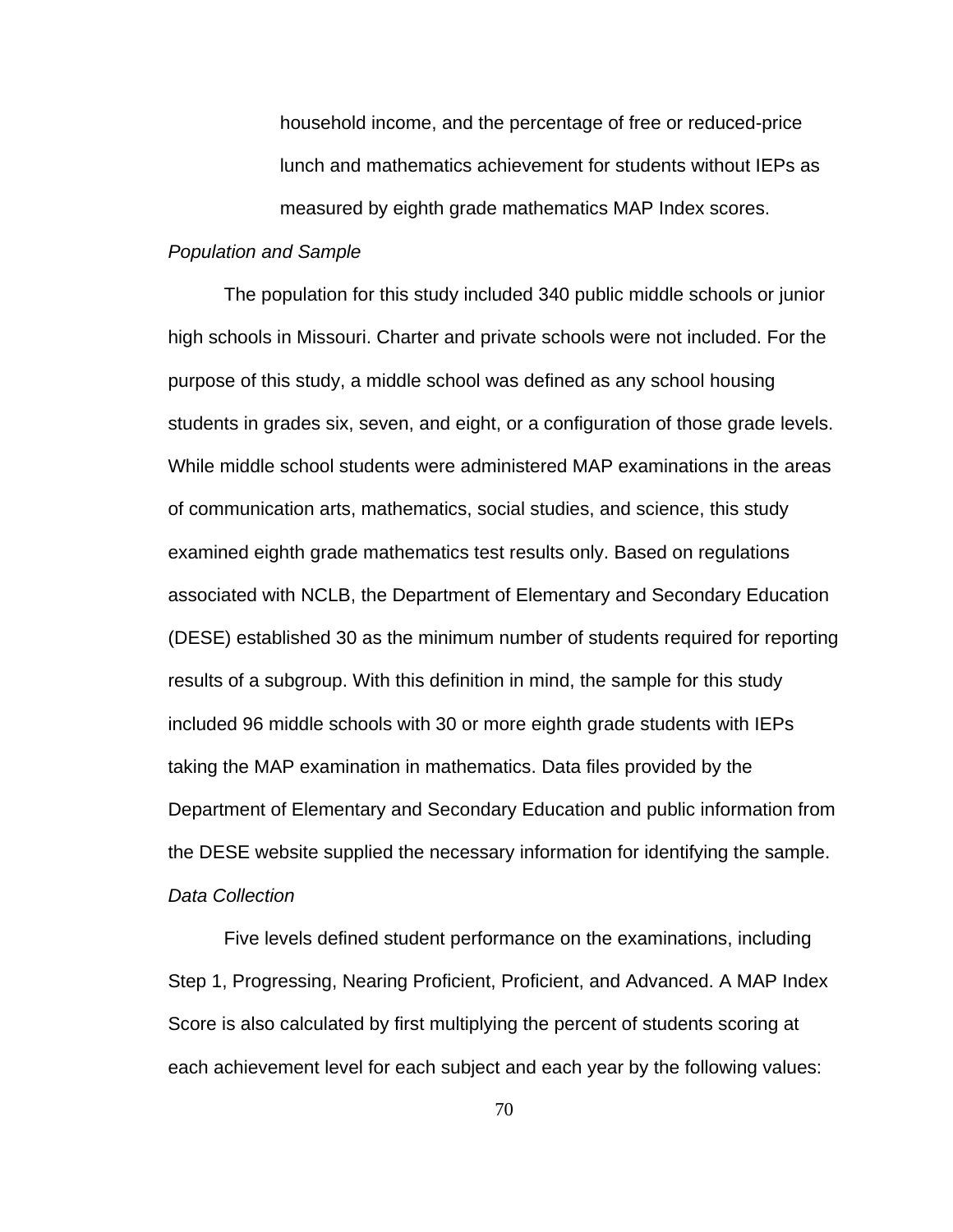Advanced by 3, Proficient by 2.5, Nearing Proficient by 2, Progressing by 1.5, and Step 1 by 1. The sum of the products produces the MAP Index Score. The minimum index score possible was 100 and the maximum index score was 300. The director for the Missouri Department of Elementary and Secondary Education Division of School Improvement – Data Analysis & Reporting provided MAP results in spreadsheet format. The files contained MAP Index Scores for students with and without IEPs from the 214 schools that contained 30 or more students with IEPs in 2004.

Sorting the data provided a revised listed of schools that included results for eighth grade students only. The final sorted list provided a sample that included 96 of the state's middle and junior high schools. Additional data, downloaded from the Missouri Department of Elementary and Secondary Education website, contained data files for the sample schools related to the independent measures including percentage of teachers with advanced degrees, teachers' average years of experience, percentage of students on free or reduced-price lunch, and per pupil expenditures. Files from the DESE Demographic Data Access Application from the Office of Social and Economic Data Analysis website supplied information related to Annual Household Income for each district in the sample. Appendix B contains a table of all information collected for the study. All data were transformed into an Excel spreadsheet and then transferred into the Statistical Package for Social Sciences (SPSS), version 13.0 for analysis.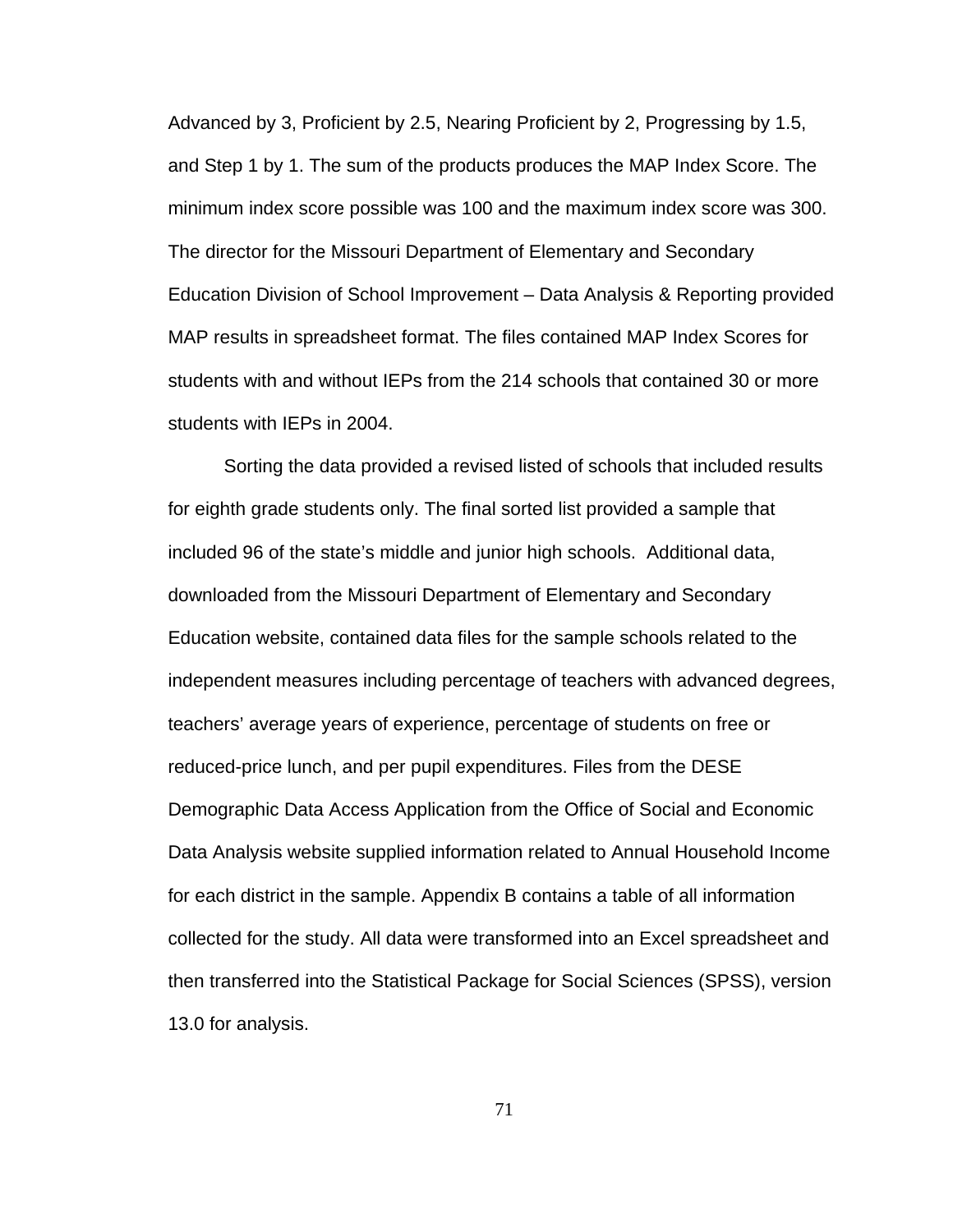## *Method of Statistical Analysis*

 Data analysis began with summarizing the data using descriptive statistical techniques. The distribution of data for the independent and dependent variables were examined for measures of central tendency, including mode, median, and mean. The study employed univariate analysis to examine distribution frequencies for each variable including range and standard deviation.

The study utilized Pearson r as a means for examining the correlation between MAP Index scores for students both with and without IEPs and teachers' average years of experience, percentage of teachers with advanced degrees, per pupil expenditures, average annual household income, and the percentage of students on free or reduced-price lunch. A forward stepwise regression identified the optimum combination of parameters to include in the model for predicting MAP Index scores. At each step, the variable with the most statistically significant term (the one with the highest F statistic or lowest p-value) was added until none were left. The study used SPSS statistical software for all analyses. The resulting correlations established a measure for determining whether to accept or reject the null hypotheses at the .05 level of probability.

#### Descriptive Findings

 The data from sample schools represented a total of 3,002 students with IEPs and 16,789 students without IEPs. Demographic data presented in Table 2 includes the mean, range, and standard deviation for each of the variables examined.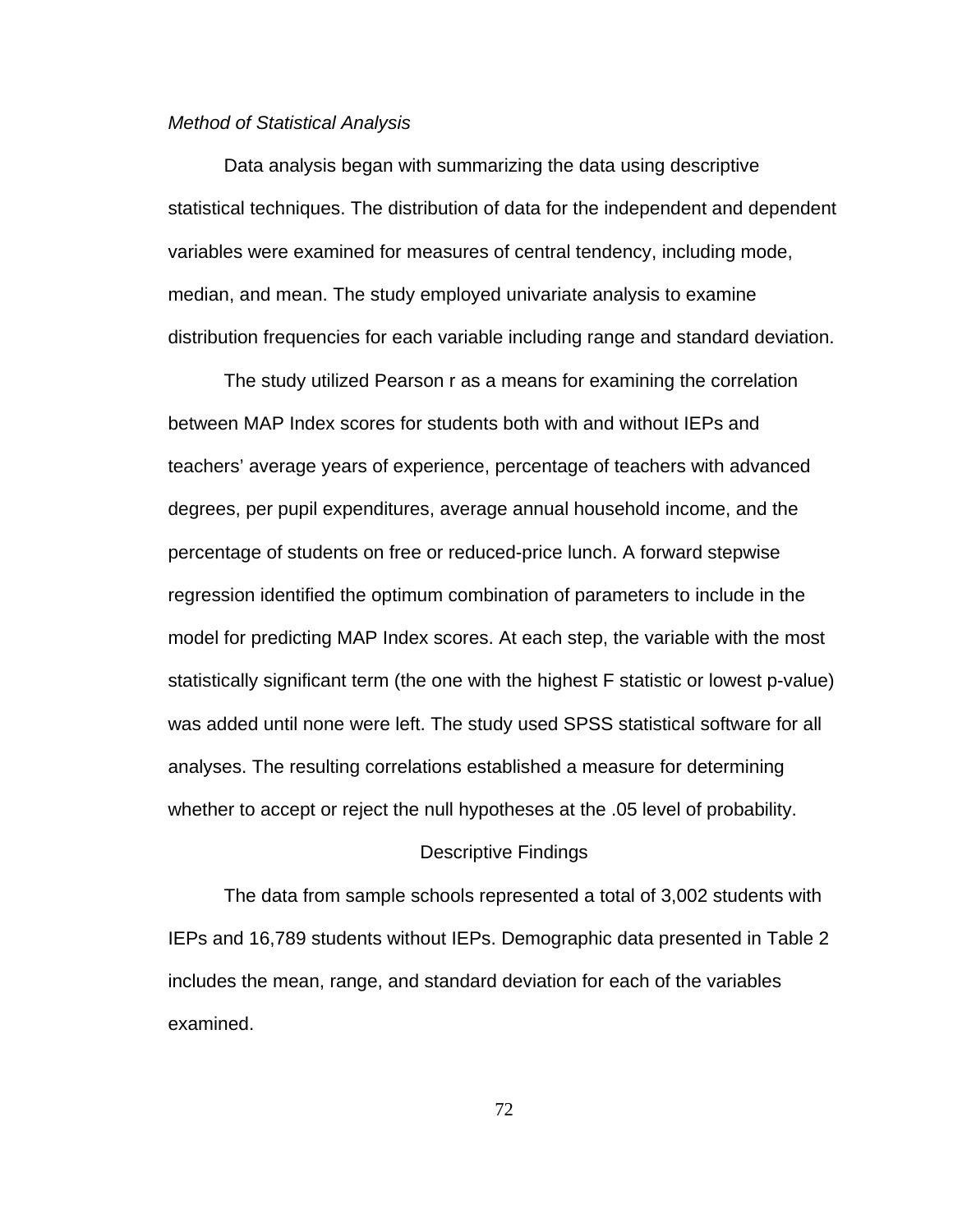## Table 2

## *Descriptive Statistics for All Variables*

| <b>Descriptive Statistics</b>    |          |                |        |  |  |  |  |
|----------------------------------|----------|----------------|--------|--|--|--|--|
| Variable                         | Mean     | Std. Deviation | Range  |  |  |  |  |
| <b>IEP Index Score</b>           | 137.55   | 15.68          | 67.5   |  |  |  |  |
| <b>NonIEP Index Score</b>        | 179.74   | 23.66          | 104.7  |  |  |  |  |
| Mean Household Income            | 59578.02 | 20360.12       | 103141 |  |  |  |  |
| % Teachers w/Advanced Degrees    | 53.36    | 14.64          | 62.3   |  |  |  |  |
| Average Years of Experience      | 12.65    | 3.70           | 33.8   |  |  |  |  |
| % Students on Free/Reduced Lunch | 36.49    | 25.91          | 95.3   |  |  |  |  |
| Per Pupil Expenditures           | 7858.90  | 1837.50        | 8830   |  |  |  |  |

The mean MAP Index Score for schools with 30 or more student with IEPs was 137.55 with a range of 67.5 and a standard deviation of 15.68, while the mean MAP Index Score for students without IEPs in the same schools was 179.74 with a range of 104.7 and a standard deviation of 23.66. The mean household income for all schools in the sample was \$59,578.02 with a range of \$103,141.00 and a standard deviation of \$20,360.12. The mean percentage of teachers with advanced degrees was 53.36 with a range of 62.3 and a standard deviation of 14.64. Teachers' average years of experience demonstrated a mean of 12.65, range of 33.8, and a standard deviation of 3.70. The percentage of students receiving free or reduced-price lunch yielded a mean of 36.49, a range of 95.3,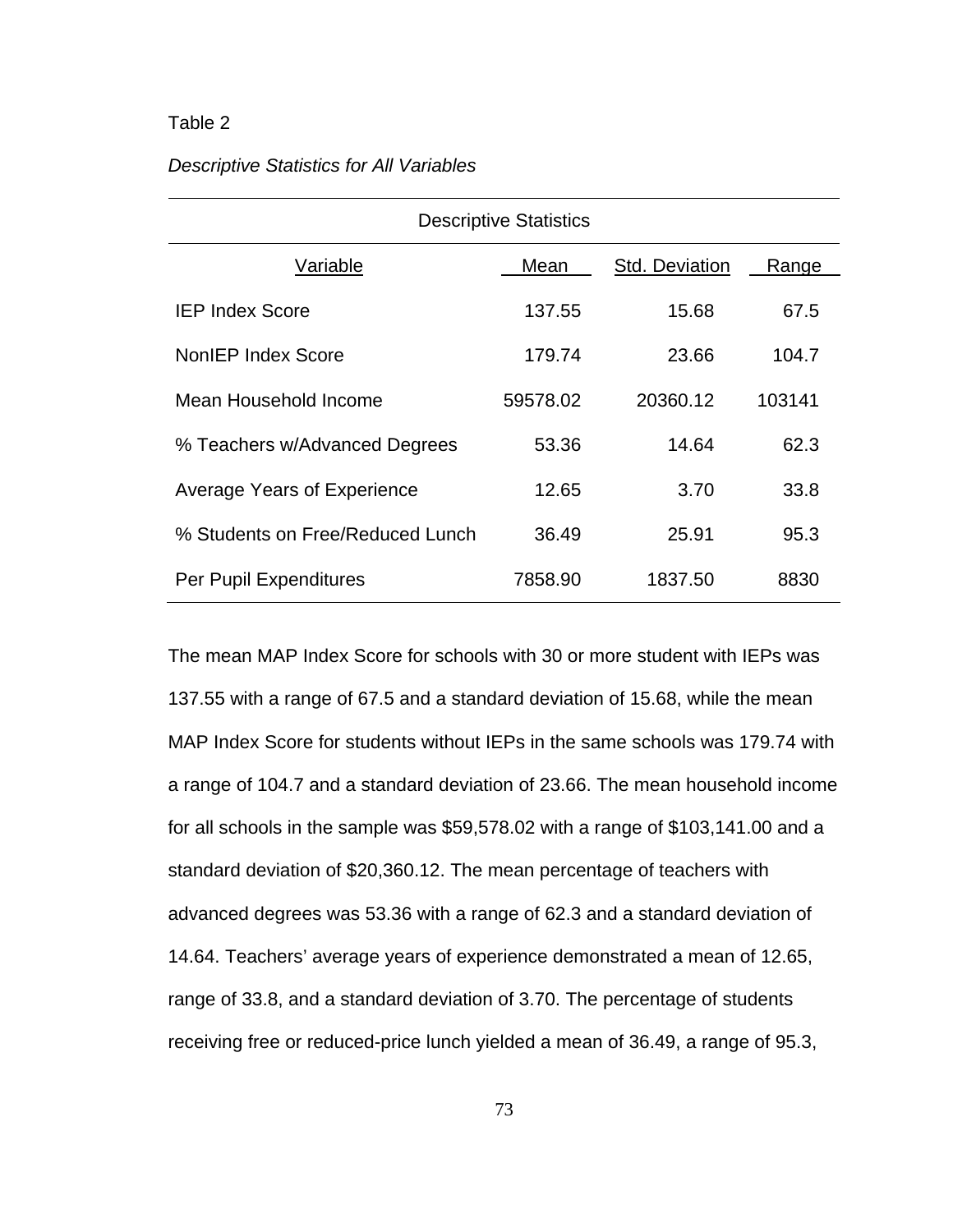and a standard deviation of 25.91. The mean per pupil expenditures was \$7858.90, with a range of \$8830.00, with a standard deviation of \$1837.50.

## Quantitative Findings

Table 3 provides the statistical results of the Pearson r correlation coefficient between students with and without IEPs and each of the independent variables tested for the study including teachers' average years of experience, the percentage of teachers with advanced degrees, per pupil expenditures, means annual household income, and the percentage of students receiving free or reduced-price lunch. Appendix C and Appendix D contain results of correlations between all variables.

The first null hypothesis proposed no statistically significant correlation at the .05 level between teacher experience and mathematics achievement for students with IEPs as measured by eighth grade mathematics MAP Index scores. Based on data presented in Table 3, the study failed to reject the null hypothesis Ho<sub>1</sub> based on a Pearson r of  $-115$ , which is not significant at the .05 level of probability. The study also failed to reject the second null hypothesis,  $Ho<sub>2</sub>$ that proposed no statistically significant correlation at the .05 level between teacher experience and mathematics achievement for students without IEPs as measured by eighth grade mathematics MAP Index score. Results yielded a Pearson r of .000, which is not significant at the .05 level of probability.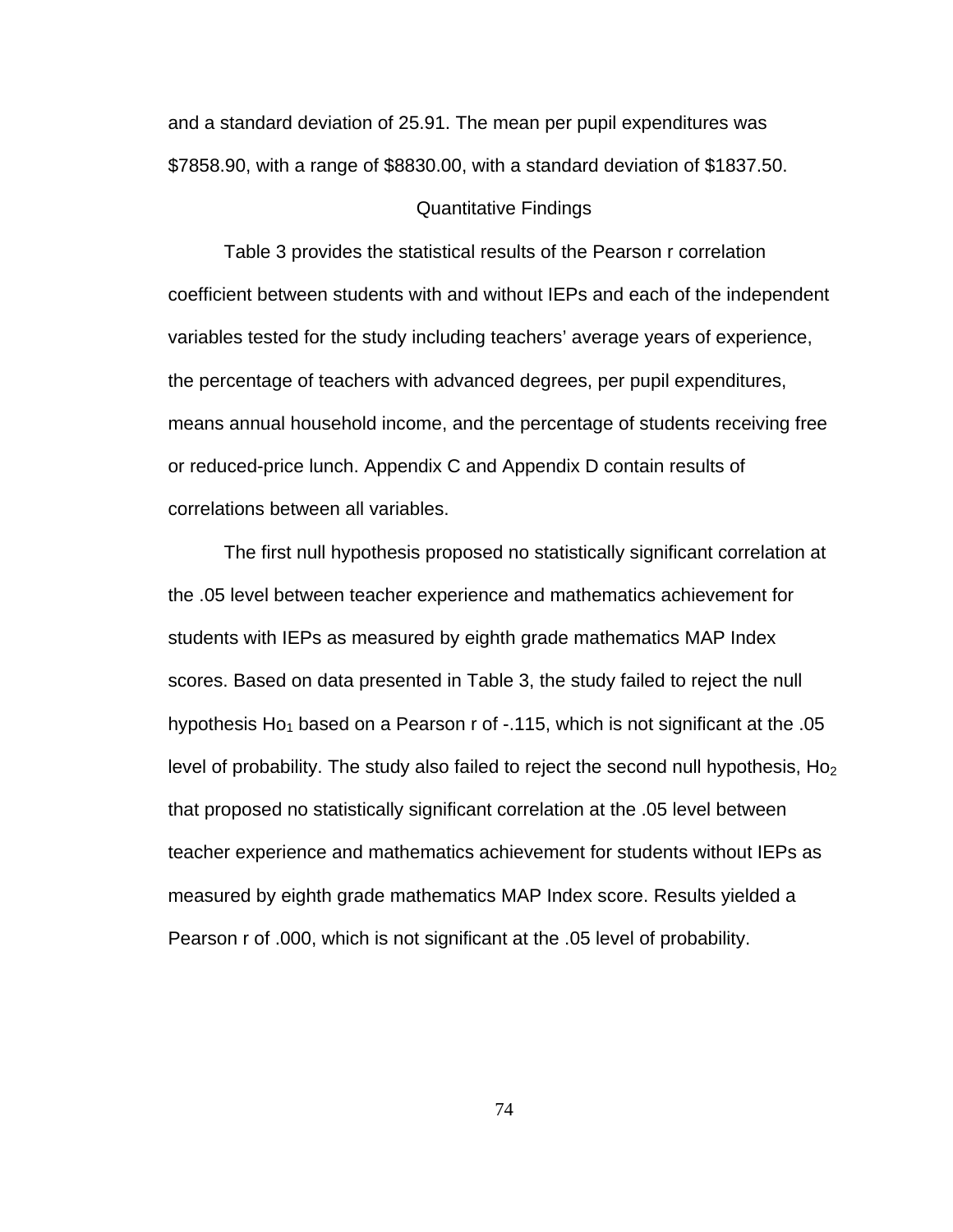# Table 3

## *Pearson r Correlations*

|                                                     | <b>Pearson r Correlations</b>                      |                                  |                                     |  |  |  |  |
|-----------------------------------------------------|----------------------------------------------------|----------------------------------|-------------------------------------|--|--|--|--|
| <b>Variable</b>                                     |                                                    | <b>IEP</b><br><b>Index Score</b> | <b>NonIEP</b><br><b>Index Score</b> |  |  |  |  |
| Average Years of<br>Experience                      | <b>Pearson Correlation</b><br>Sig. (2-tailed)<br>N | $-115$<br>.267<br>95             | .000<br>.999<br>95                  |  |  |  |  |
| Percent of Teachers with<br><b>Advanced Degrees</b> | <b>Pearson Correlation</b><br>Sig. (2-tailed)<br>N | $.282**$<br>.006<br>95           | .482**<br>.000<br>95                |  |  |  |  |
| Per Pupil Expenditures                              | <b>Pearson Correlation</b><br>Sig. (2-tailed)<br>N | $-.261*$<br>.011<br>95           | $-0.336**$<br>.001<br>96            |  |  |  |  |
| Mean Annual Household<br>Income                     | <b>Pearson Correlation</b><br>Sig. (2-tailed)<br>N | .012<br>.910<br>95               | .064<br>.536<br>96                  |  |  |  |  |
| Free and Reduced-Price<br>Lunch                     | <b>Pearson Correlation</b><br>Sig. (2-tailed)<br>N | $-594**$<br>.000<br>95           | $-.819**$<br>.000<br>95             |  |  |  |  |

\*\*. Correlation is significant at the 0.01 level (2-tailed).

\*. Correlation is significant at the 0.05 level (2-tailed).

Findings suggested a positive relationship between the percentage of teachers with advanced degrees and the achievement of students with and without IEPs. Based on information presented in Table 3, the study rejected  $H_0$ <sub>3</sub> and Ho4. Statistical analysis revealed a Pearson r of .282 when comparing the percentage of teachers with advanced degrees and mathematics achievement for students with IEPs as measured by eighth grade mathematics MAP Index scores, which is significant at the .01 level of probability. Findings yielded a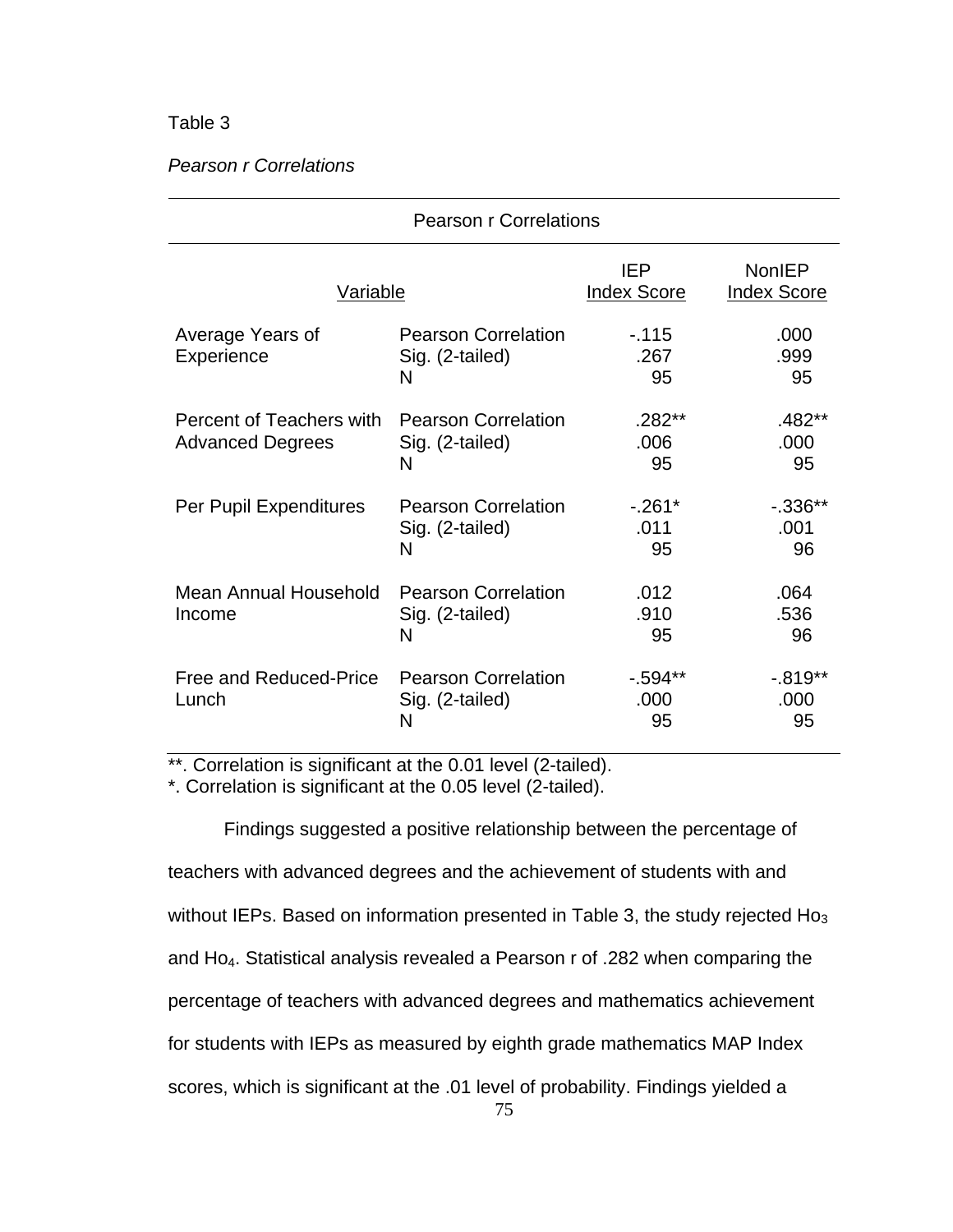Pearson r of .482, which is also significant at the .01 level of probability for the correlation between the percentage of teachers with advanced degrees and mathematics achievement for students without IEPs as measured by eighth grade mathematics MAP Index scores.

The correlation between per pupil expenditures and achievement for students with and without IEPs as measured by eighth grade mathematics MAP Index scores indicated a negative relationship. Based on the Pearson r of -.261 presented in Table 3, the study rejected the null hypothesis  $Ho<sub>5</sub>$  due to a significant correlation at the .05 level between per pupil expenditures and mathematics achievement for students with IEPs as measured by eighth grade mathematics MAP Index scores. Ho $<sub>6</sub>$  stated that there is no statistically significant</sub> correlation at the .05 level between per pupil expenditures and mathematics achievement for students without IEPs as measured by eighth grade mathematics MAP Index scores. The study also rejected this null hypothesis based on a Pearson r of .064, which was significant at the .01 level of probability.

Mean annual household income failed to demonstrate a significant correlation to achievement for students with and without IEPs as measured by eighth grade mathematics MAP Index scores. Based on the Pearson r of .012 presented in Table 3, the study failed to reject the null hypothesis  $Ho<sub>7</sub>$  which projected no statistically significant correlation at the .05 level between average annual household income and mathematics achievement for students with IEPs as measured by eighth grade mathematics MAP Index scores. Ho $_8$  stated that there is no statistically significant correlation at the .05 level between average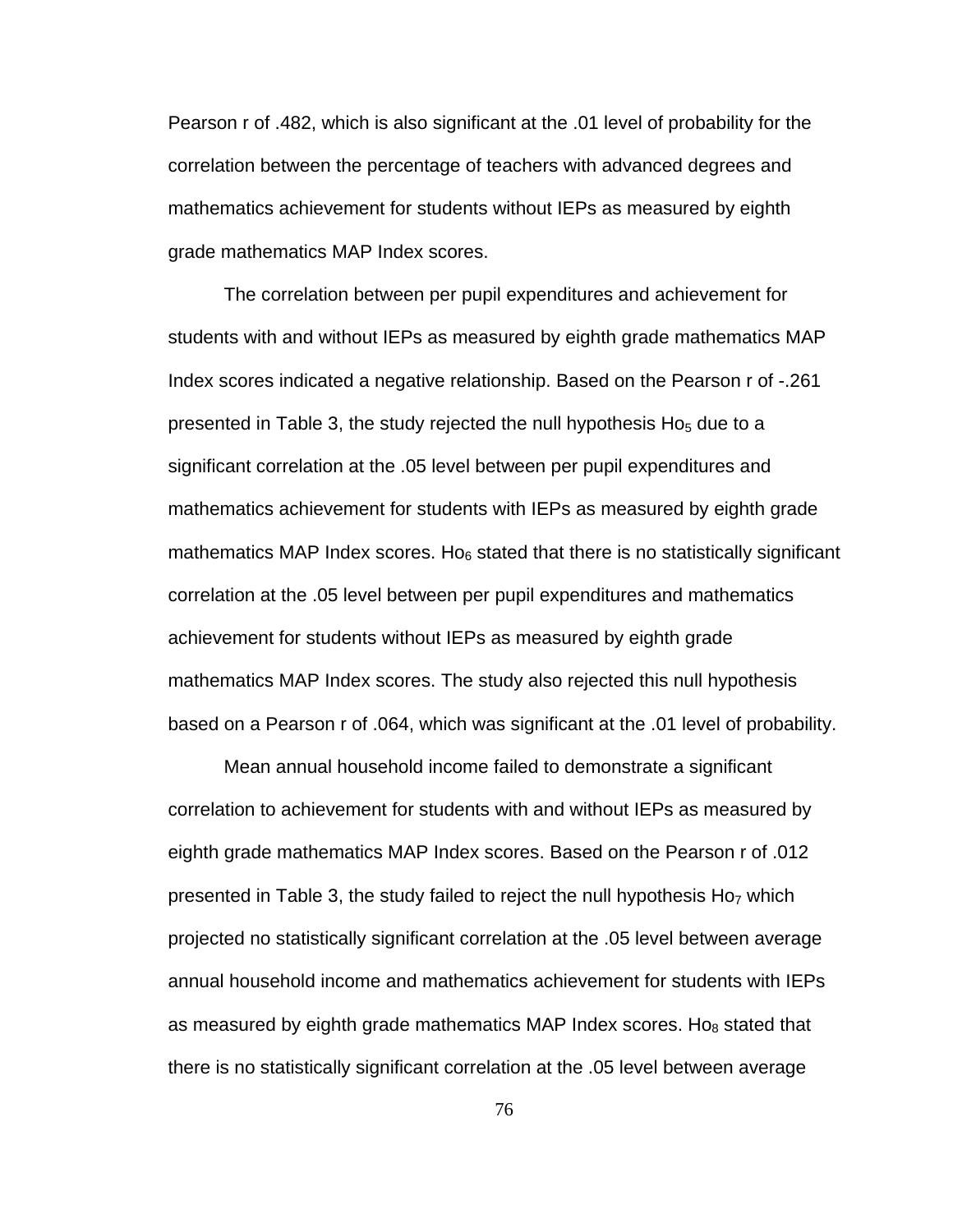annual household income and mathematics achievement for students without IEPs as measured by eighth grade mathematics MAP Index scores. The study failed to reject the hypothesis based on a Pearson r of .064, which is not significant at the .05 level of probability.

Findings suggested a negative relationship between the percentage of students receiving free or reduced-price lunch and the achievement of students with and without IEPs. Based on information presented in Table 3, the study rejected Ho<sub>9</sub> and Ho<sub>10</sub>. Statistical analysis revealed a Pearson r of -.594 when comparing the percentage of students receiving free or reduced-price lunch and mathematics achievement for students with IEPs as measured by eighth grade mathematics MAP Index scores, which is significant at the .01 level of probability. Findings yielded a Pearson r of -.819, which is also significant at the .01 level of probability for the correlation between the percentage of students receiving free or reduced-price lunch and mathematics achievement for students without IEPs as measured by eighth grade mathematics MAP Index scores.

The study utilized a forward stepwise regression to determine the optimum combination of parameters to include in a model for predicting MAP Index scores. Results of the regression analysis provided in Tables 4 and 5 failed to reject  $Ho_{11}$ : There is no significant relationship between a linear combination of the five predictor variables and mathematics achievement of students with IEPs as measured by eighth grade mathematics MAP Index scores.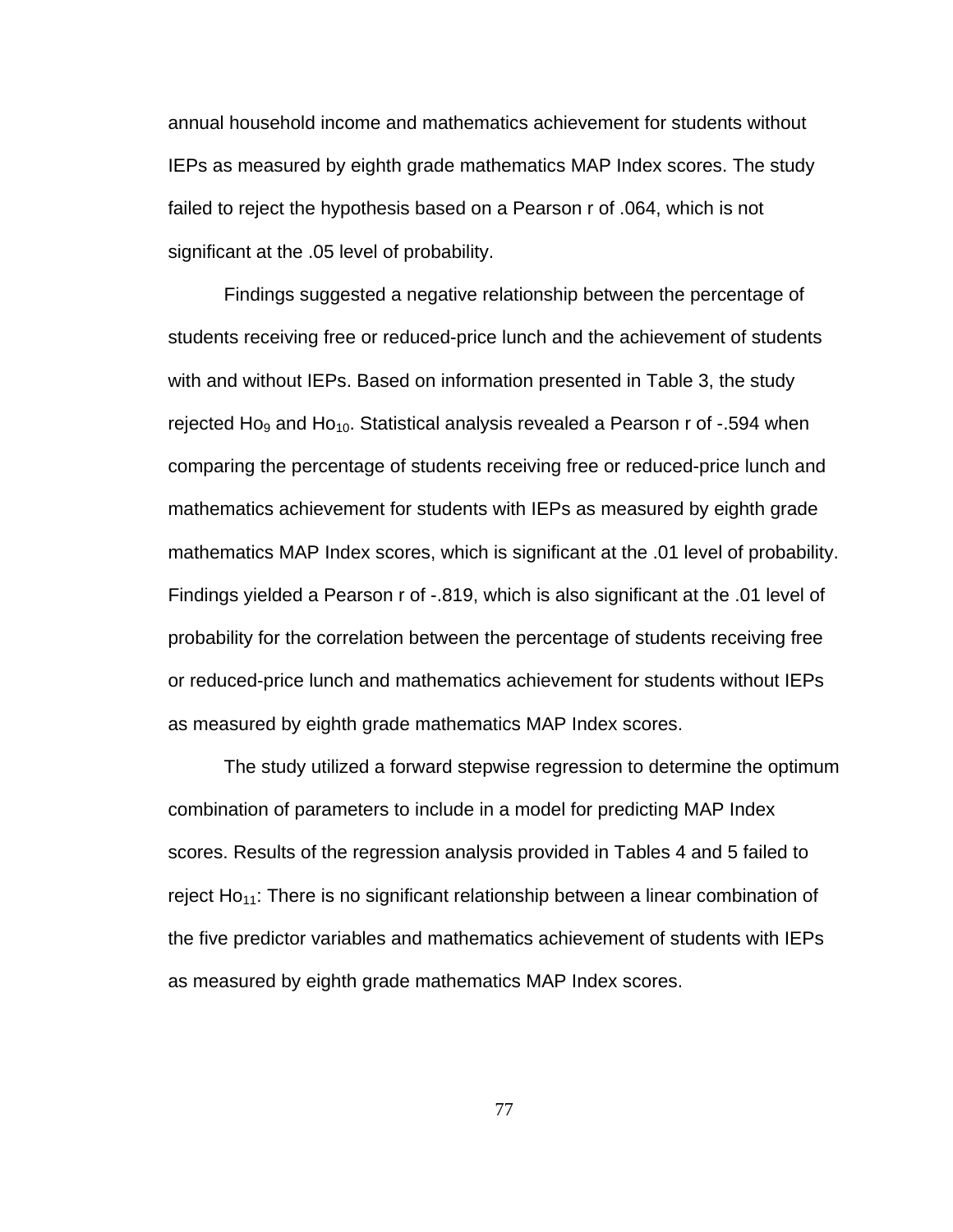## Table 4

## *Regression Model Summary – IEP Index Scores*

|                                              |       | <b>Model Summary</b> |                      |                               |
|----------------------------------------------|-------|----------------------|----------------------|-------------------------------|
| Model                                        |       | R Square             | Adjusted R<br>Square | Std. Error of<br>the Estimate |
| % Students on Free or<br>Reduced-Price Lunch | .594ª | .353                 | .346                 | 12.68                         |

a. Predictors: (Constant), % Students on Free or Reduced-Price Lunch

### Table 5

*Regression Model, Excluded Variables – IEP Index Scores* 

| <b>Excluded Variables</b>        |                   |         |      |                                  |      |  |
|----------------------------------|-------------------|---------|------|----------------------------------|------|--|
|                                  | Beta In           | $t_{-}$ | Sig. | Partial<br>Correlation Tolerance |      |  |
| % Teachers w/Advanced<br>Degrees | $-.043a$          | $-432$  | .667 | $-.045$                          | .723 |  |
| Per Pupil Expenditures           | .028 <sup>a</sup> | .296    | .768 | .031                             | .774 |  |
| Average Year of<br>Experience    | $-.055a$          | $-650$  | .517 | $-068$                           | .990 |  |
| Mean Household Income            | $-.081a$          | $-.962$ | .338 | $-100$                           | .976 |  |

The model summary identified the percent of students on free or reducedprice lunch with an R<sup>2</sup> = .353, R<sup>2</sup><sub>adjusted</sub> = .346, F (1, 93) = 50.71, *p* < .000 as the only significant predictor of mathematics achievement for students without IEPs as measured by eighth grade mathematics MAP Index scores. The percent of students receiving free or reduced-price lunch accounted for 35% of the variance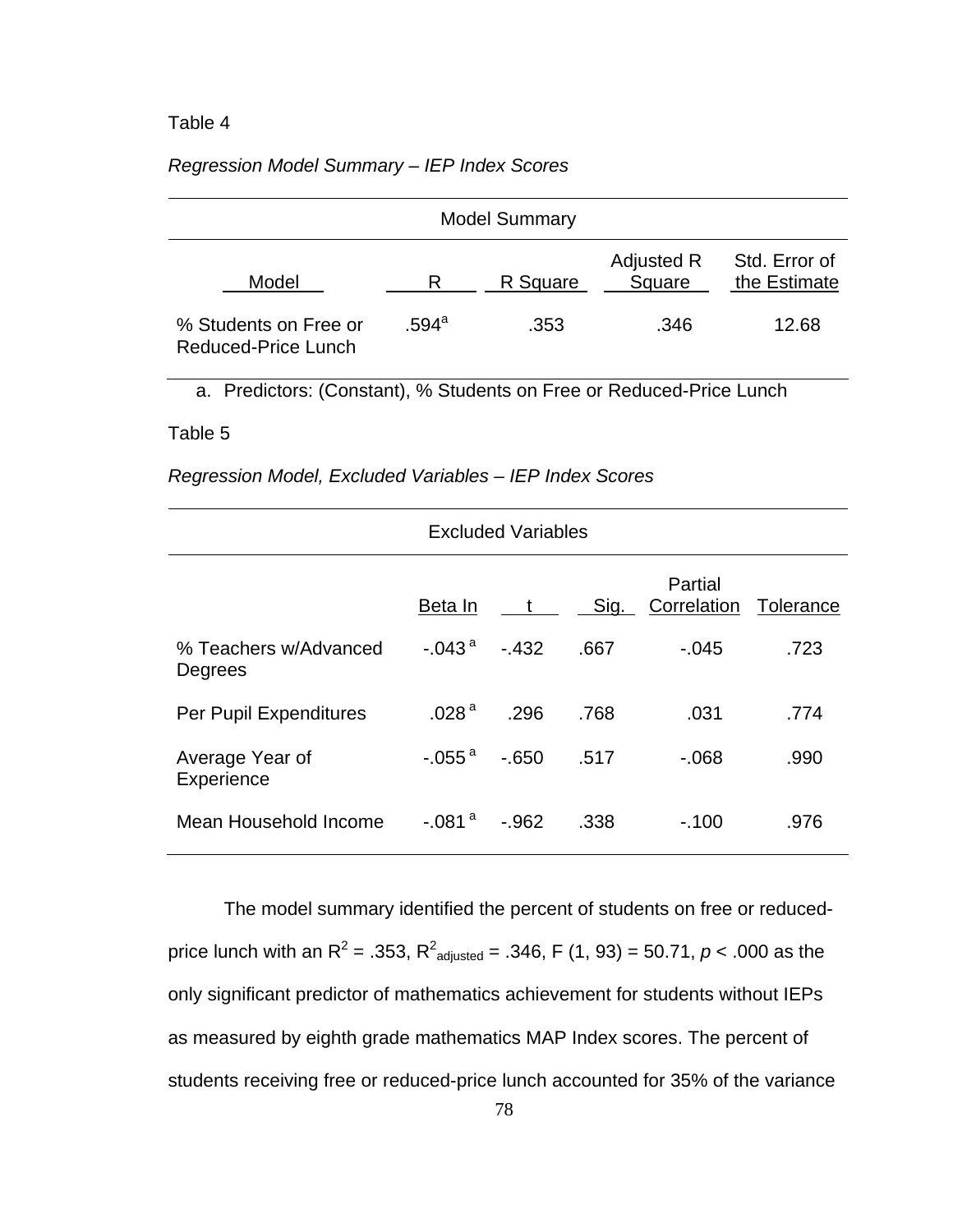in MAP Index scores for students with IEPs. Appendix E contains complete results of the stepwise regression for students with IEPs.

Results of the regression analysis failed to reject  $Ho_{12}$ : There is no significant relationship between a linear combination of the five predictor variables and mathematics achievement of students with IEPs as measured by eighth grade mathematics MAP Index scores. The model summary presented in Table 6 and 7 identified the percent of students on free or reduced-price lunch with an R<sup>2</sup> = .671, R<sup>2</sup><sub>adjusted</sub> = .667, F (1, 93) = 189.67, *p* < .000 as the only significant predictor of mathematics achievement for students without IEPs as measured by eighth grade mathematics MAP Index scores. The percent of students receiving free or reduced-price lunch accounted for 67% of the variance in MAP Index scores for students without IEPs. Appendix F contains complete results of the stepwise regression for students without IEPs.

Table 6

| <b>Regression Model Summary - NonIEP Students</b> |  |  |  |  |
|---------------------------------------------------|--|--|--|--|
|---------------------------------------------------|--|--|--|--|

|                                                     |      | <b>Model Summary</b> |                      |                               |
|-----------------------------------------------------|------|----------------------|----------------------|-------------------------------|
| Model                                               | R    | R Square             | Adjusted R<br>Square | Std. Error of<br>the Estimate |
| % Students on Free or<br><b>Reduced-Price Lunch</b> | .819 | .671                 | .667                 | 13.05                         |

b. Predictors: (Constant), % Students on Free or Reduced-Price Lunch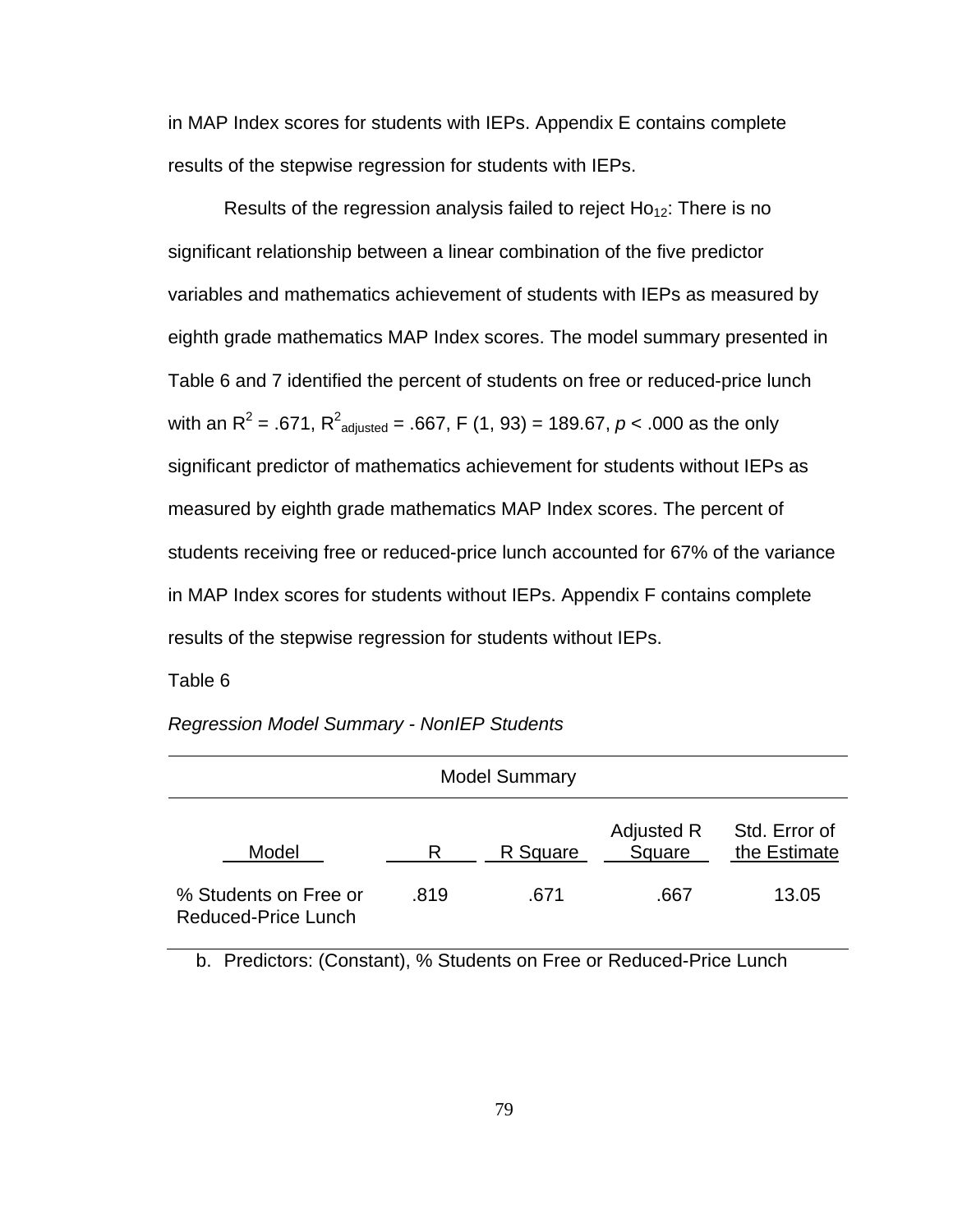## Table 7

|                                  | <b>Excluded Variables</b> |        |      |                        |           |  |  |
|----------------------------------|---------------------------|--------|------|------------------------|-----------|--|--|
|                                  | Beta In                   | t      | Sig. | Partial<br>Correlation | Tolerance |  |  |
| Mean Household Income            | $-0.038$ <sup>a</sup>     | $-628$ | .531 | $-065$                 | .976      |  |  |
| % Teachers w/Advanced<br>Degrees | .070 <sup>a</sup>         | 1.00   | .320 | .104                   | .723      |  |  |
| Per Pupil Expenditures           | .085 <sup>a</sup>         | 1.43   | .157 | .147                   | .990      |  |  |
| Average Year of<br>Experience    | .109 $^{\rm a}$           | 1.63   | .107 | $-167$                 | .774      |  |  |

# *Regression Model, Excluded Variables – NonIEP Students*

### Summary of Findings

Presented in this chapter were the descriptive data obtained for each of the variables tested. The data collected represented 96 middle or junior high schools. The mean MAP Index score for students with IEPs was 137.55 and the mean MAP Index score for students without IEPs was 179.74. Based on Pearson r correlations, teachers' average years of experience and mean annual household income failed to demonstrate a significant correlation to the achievement of students either with and without IEPs as measured by eighth grade mathematics MAP Index scores. Pearson r correlations demonstrated a significantly negative correlation between the achievement of students with IEPs and per pupil expenditures at the .05 level of probability and for students without IEPs at the .01 level of probability. There was a significantly negative correlation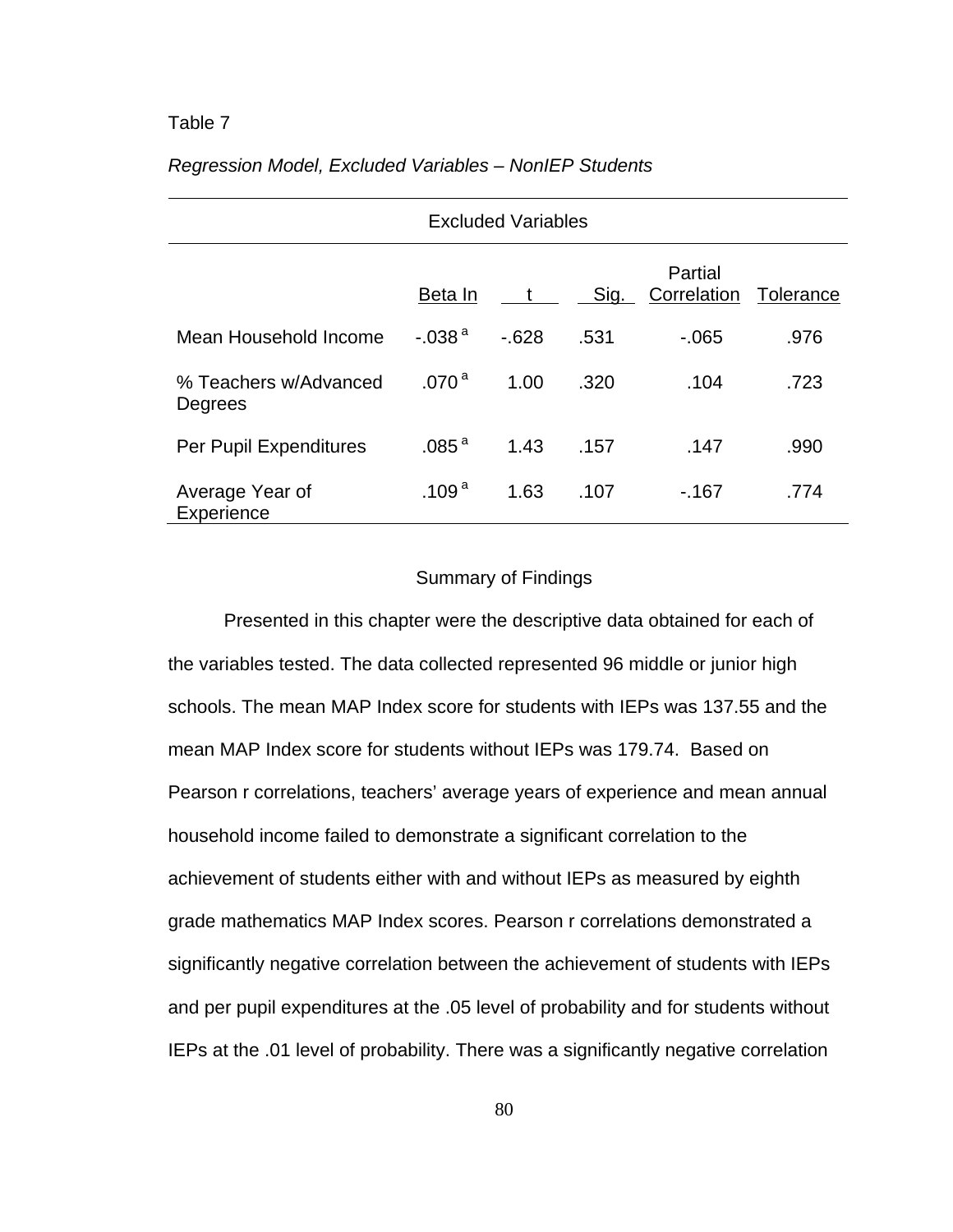between the percent of student receiving free or reduced-price lunch and the achievement of students both with and without IEPs at the .01 level of probability. Findings indicated a significantly positive relationship between the percent of teachers with advanced degrees and the achievement of students both with and without IEPs at the .01 level of probability.

Provided in Chapter Five are the summary, discussion, conclusions, and recommendations that resulted from this study.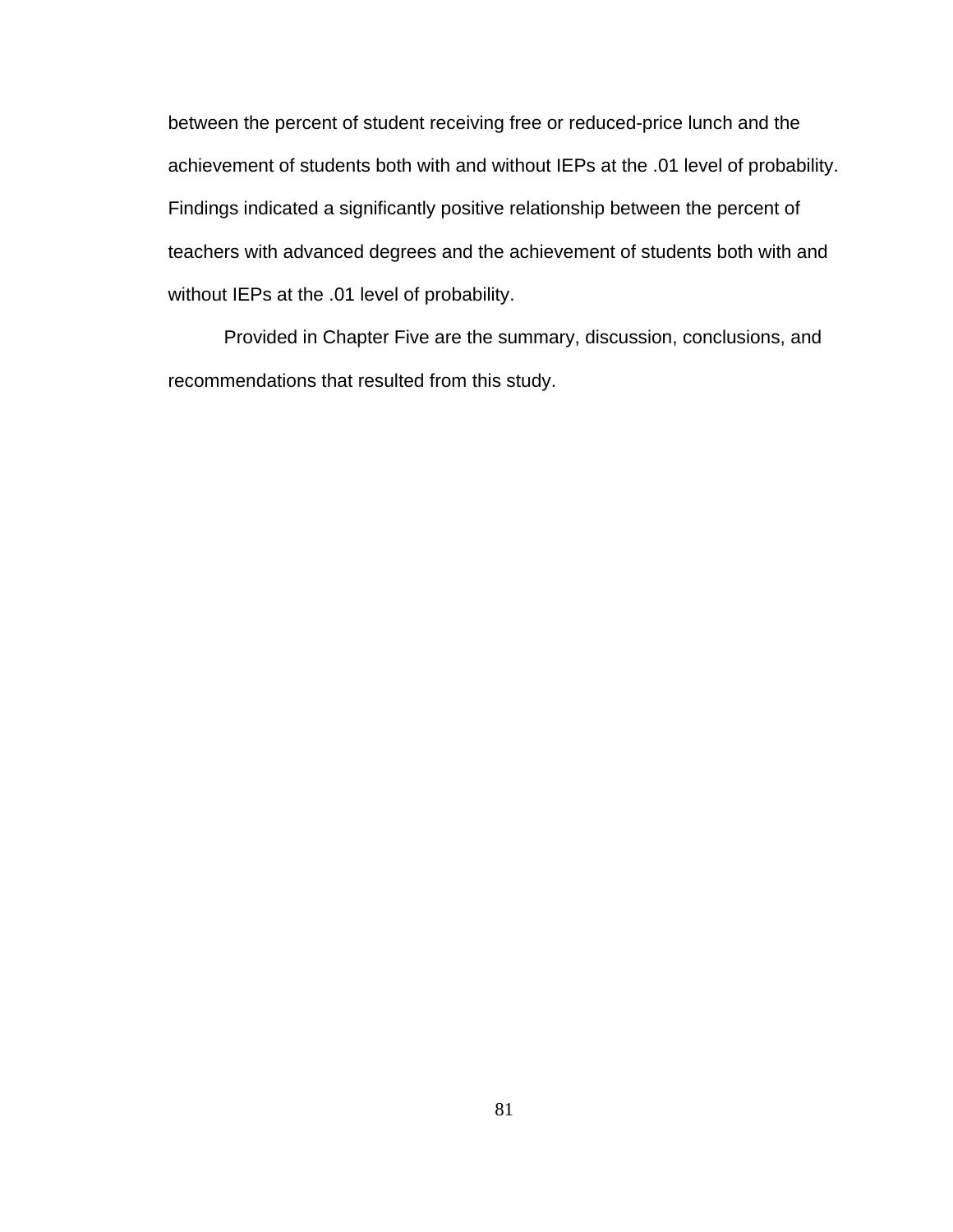#### CHAPTER FIVE

# SUMMARY, DISCUSSION, CONCLUSIONS, AND RECOMMENDATIONS **Summary**

Adequate Yearly Progress expectations of NCLB required all students, including those with disabilities, to demonstrate proficiency in reading and math by the 2013-2014 school year. Proficiency requirements of No Child Left Behind represented a particularly difficult impediment for students receiving special education services (Simpson, LaCava, & Graner, 2004). The approximately 6.6 million students nation-wide with disabilities and the educators responsible for their learning faced the challenge of meeting rigorous expectations for achievement.

The percentage of students with IEPs that met the Missouri proficiency goal in mathematics (grades 4, 8, and 10) for years 2002, 2003, and 2004 are 7.3, 8.3 and 9.0, respectively. Results from the eighth grade level for the years 2002, 2003, and 2004 indicated that the percentage of eighth grade students with IEPs that met the state proficiency goals are 1.3, 1.6, and 1.8, respectively. MAP Index scores are lower than results for all other disaggregated subgroups. This failure to meet the state proficiency goal demonstrated the need for research in this area as well as the importance of findings on future practice. While several studies examined the impact on students in general, few studies focused on possible correlations for students with IEPs as a specific group.

This study was designed to investigate factors that led to differential achievement of students with and without IEPs in mathematics as measured by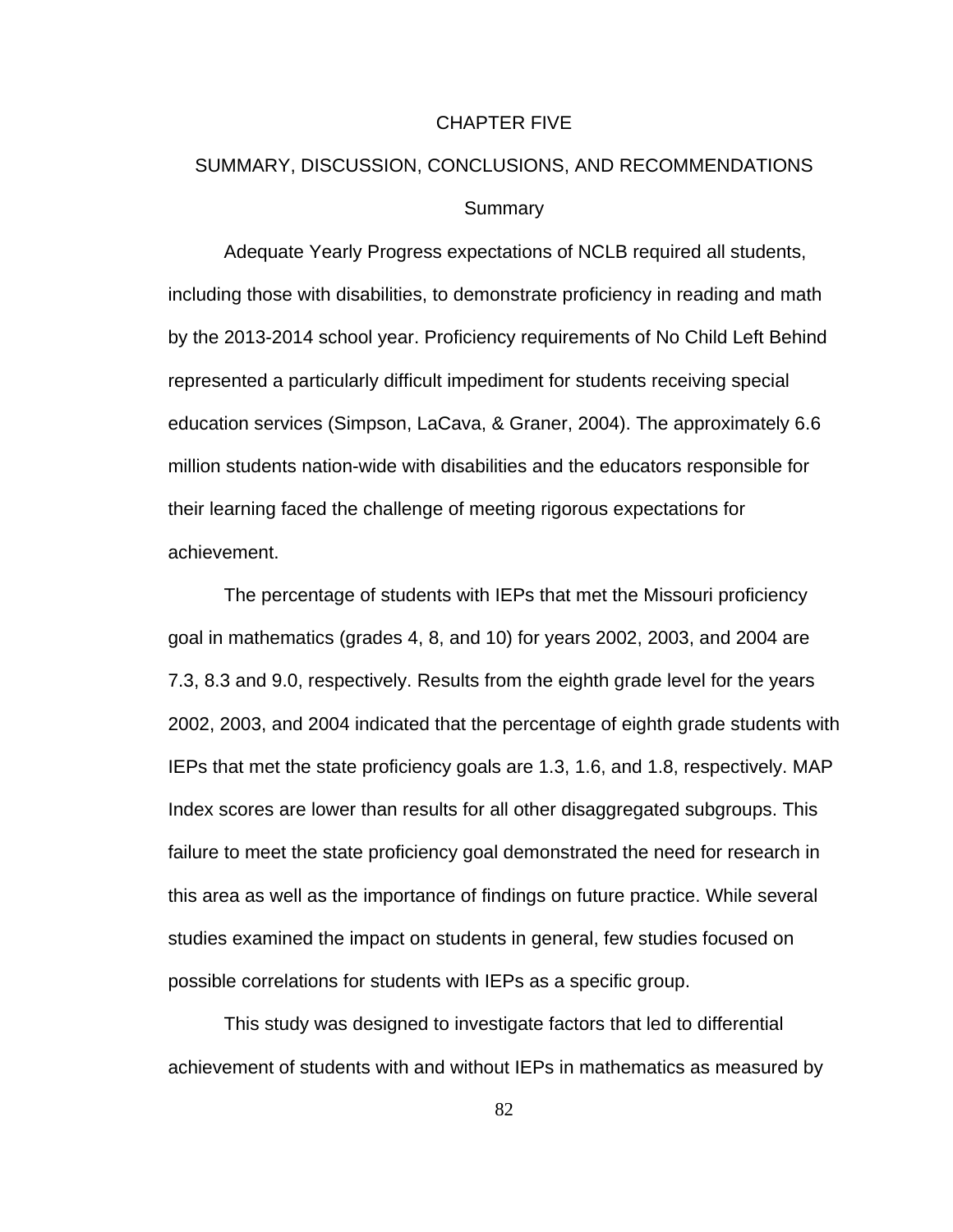the MAP assessments. Research by McCall, Kingsbury, and Olson, (2004) cited limitations of the current method, which may reflect demographics more than effectiveness of instruction or student progress. Therefore, the current study examined teacher characteristic and socioeconomic factors that contributed the mathematics success of students with and without IEPs.

The study reviewed literature and research that provided information on the following: (1) research on policy implementation, (2) high-stakes testing and accountability, (3) teacher factors affecting achievement, (4) socioeconomic factors and school expenditures, and (5) special education issues associated with achievement testing. Information collected through the Missouri Department of Elementary and Secondary Education provided the data that formed the basis for the analysis. The study employed descriptive statistics, correlations, and linear regressions to determine patterns and relationships that affect the achievement of students with and without IEPs.

### **Discussion**

As suggested by McDonald (2003), students with disabilities are not demonstrating the same level of performance as students without disabilities. Results of the study suggest that MAP Index scores for students with IEPs were significantly lower than MAP Index scores for students without IEPs. The mean score for students with IEPs was 1.63 standard deviations below the mean for students without IEPs. Students with IEPs failed to demonstrate the same levels of performance and progress as students without IEPs. This trend suggests that the possibility of students with IEPs maintaining adequate yearly progress and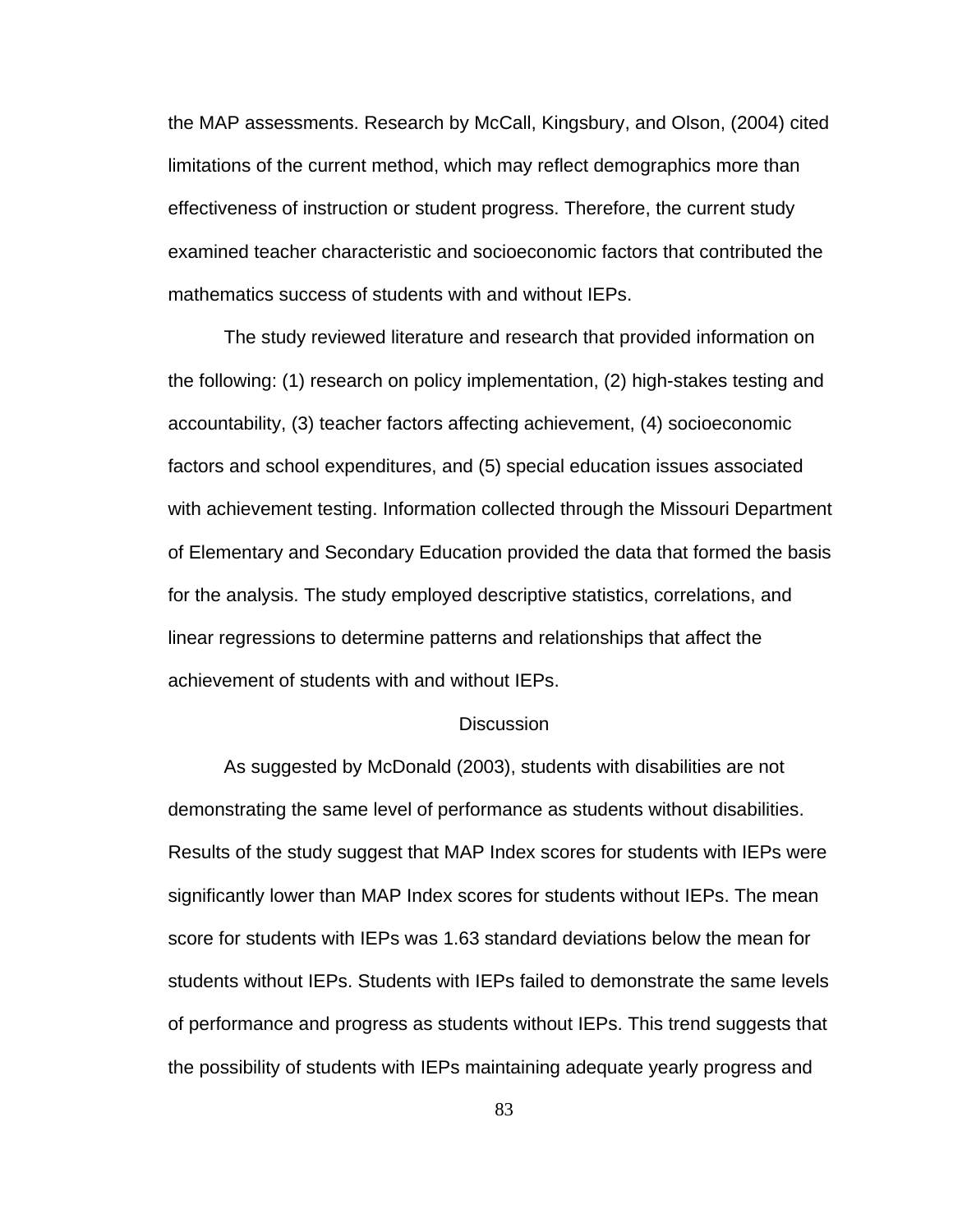meeting the goal of 100% of students demonstrating proficient skills by the year 2014 as established by NCLB is extremely unlikely.

When examining the overall demographics of the sample schools, analyses indicated a large variability in teacher characteristics examined. The percent of teachers with advanced degrees ranged from 18.6 to 80.9 while the average years of experience ranged from 6.4 to 40.2. One unanticipated finding was the large variability in the percent of students on free or reduced-price lunch as indicated by a range of 95.3. The least percent of students on free or reducedprice lunch was 4.7% while the greatest amount was 100%. As a measure of socioeconomic conditions, this indicated a significant amount in variance in the status of students within the state.

Given these variations in the demographic profile of students and teachers, it is evident that the conditions under which students are expected to demonstrate adequate yearly progress are not equitable. In fact, while not tested as part of the hypotheses, results of the analysis indicated a significant and negative relationship between the percent of teachers with advanced degrees and the percent of students receiving free or reduced-price lunch. There are fewer teachers with advanced degrees teaching in schools with a higher percentage of students receiving free or reduced-price lunch.

 Based on results of the study, the performance of students without IEPs did not appear to be significantly affected by teachers' average years of experience or mean annual household income. However the study revealed a significantly positive relationship between the percent of teachers with advanced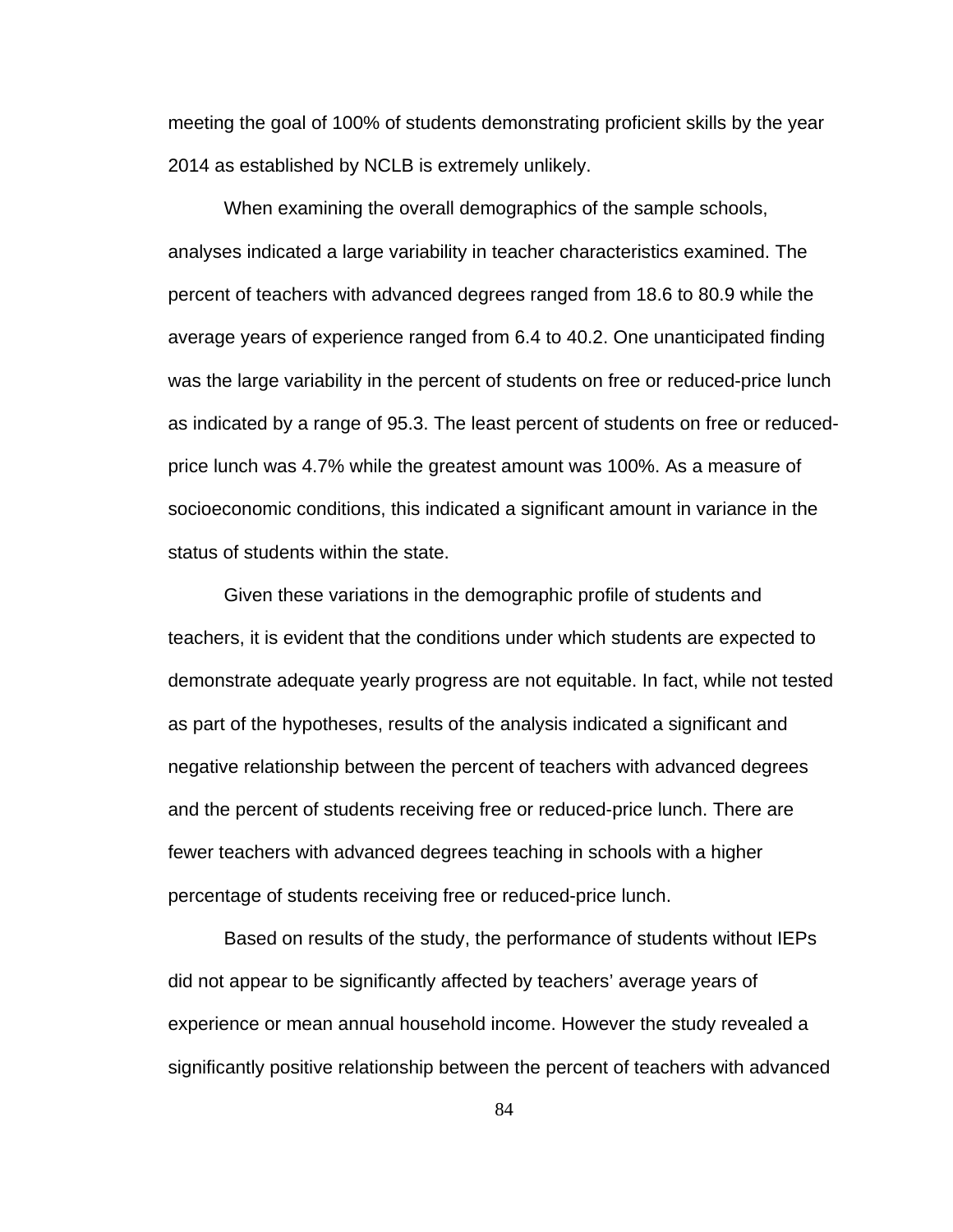degrees and MAP Index scores for students without IEPs. Conversely, MAP Index scores for students without IEPs demonstrate a negative relationship or dropped as per pupil expenditures increased and as the percent of students receiving free or reduced-price lunch increased.

 Results from the study yielded a similar profile for students with IEPs. Teachers' average years of experience and mean annual household income did not significantly affect the performance of students with IEPs. However there was a positive correlation between the performance and the percent of teachers with advanced degrees as measured by the MAP Index score. Students with IEPs performed better in schools with a higher percent of teachers holding advanced degrees. On the other hand results of the study determined that as per pupil expenditures increased and the percent of students receiving free or reducedprice lunch increased the MAP Index scores for students with IEPs actually decreased.

A multiple regression analysis sought to identify the combination of the five variables (teacher experience, teacher level of education, per pupil expenditure, average annual household income, and the percentage of free or reduced-price lunch), that might predict achievement for students with and without IEPs as measured by eighth grade mathematics MAP index scores. One of the more significant findings to emerge from this study is the resulting model that identified the percent of students receiving free or reduced-price lunch as the only significant contributor to the model. The percent of students receiving free or reduced-price lunch accounted for 35% of the variance in MAP Index scores for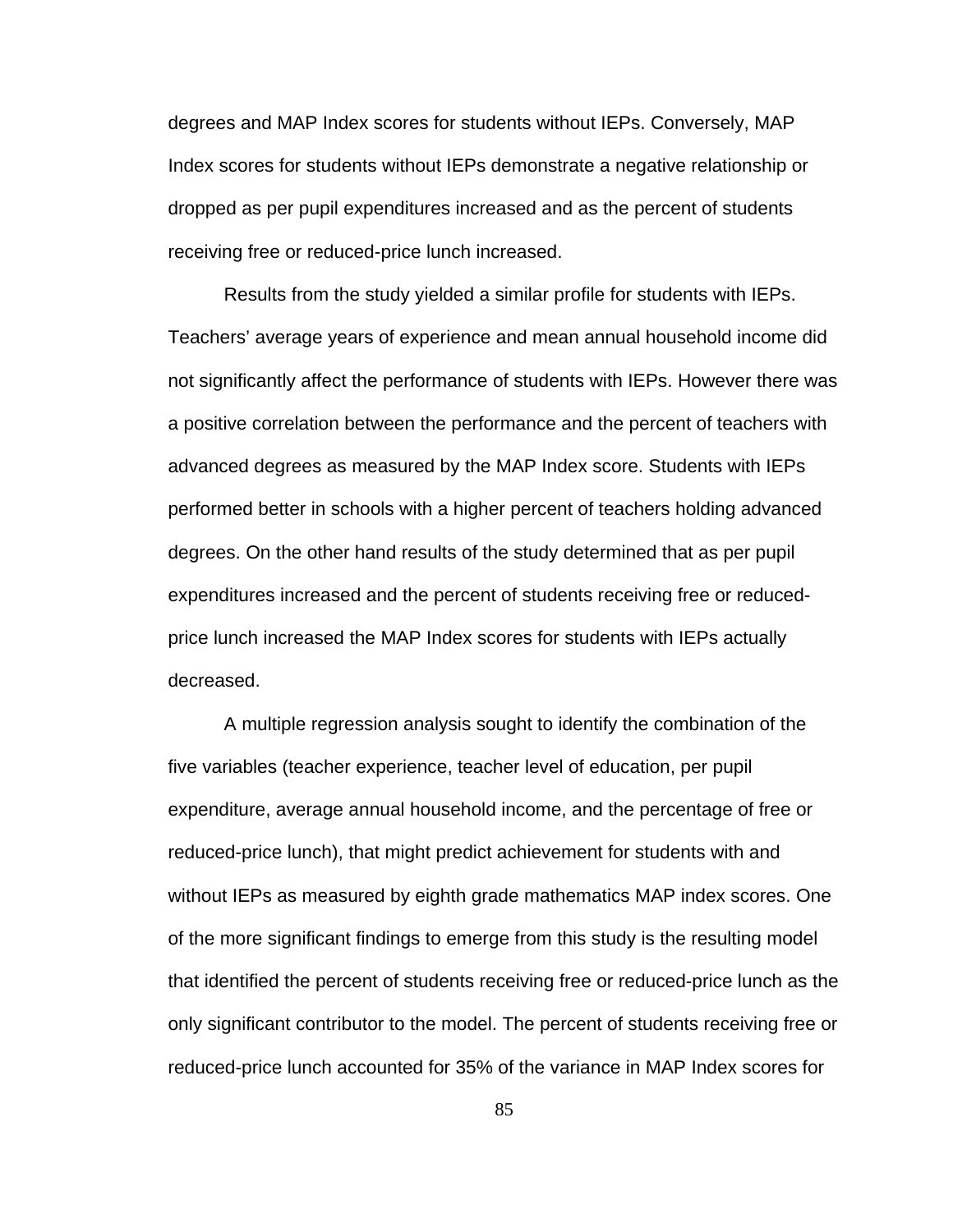students with IEPs and 67% of the variance for students without IEPs. The model excluded all other variables as not being significant contributors to the variance in MAP Index scores.

## **Conclusion**

This study set out to determine the relationship between teacher characteristics, socioeconomic factors and student achievement for students with and without IEPs as measured by eighth grade mathematics MAP Index scores. The current study indicated that students with IEPs are performing at a lower level than students without IEPs on measures of mathematics achievement as measured by the MAP Index scores. These findings are consistent with those of McDonald (2003) that identified significant differences between achievement scores for disabled and non-disabled students. The gap between the performance of students with and without IEPs may be a sign that educational practice and remedial instruction targeted at students with disabilities do not appear to meet the needs of students with IEPs as measured by performance on mathematics MAP examinations.

Some researchers (Mc Donald, 2003; Kirkpatrick, 2002) found a positive effect between student achievement and years of experience while others (Hanushek, 1989, 1994; Ponders, 2001) found no significant effect. The current study examined the relationship between teacher experience and mathematics achievement for students with and without IEPs. Results supported findings that indicate that the average years of experience for teachers does not significantly affect student performance. Teacher factors that did appear to have a positive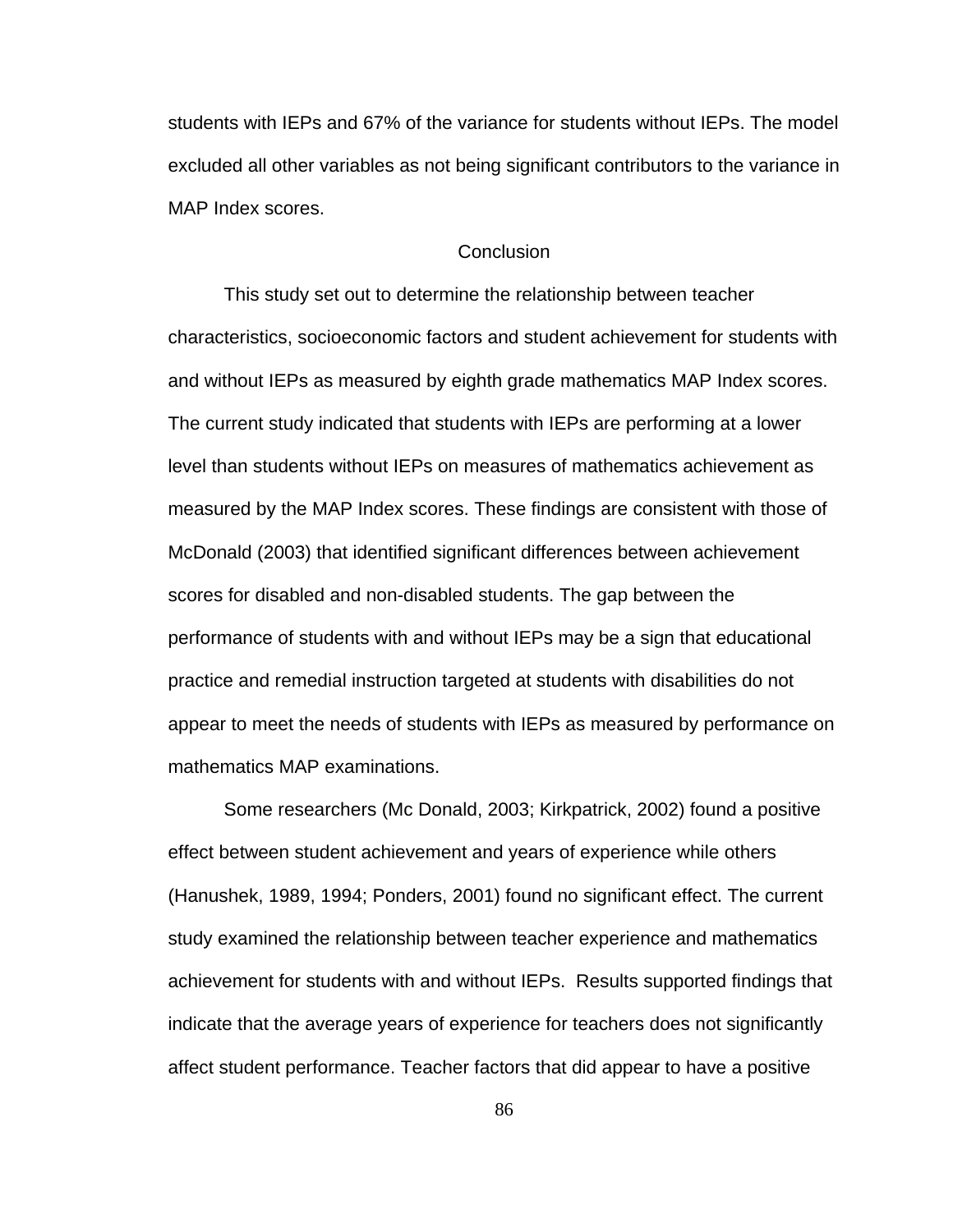affect on mathematics achievement included the percent of teachers with advanced degrees. Student performance increased for both students with and without IEPs in schools with a greater percent of teachers holding advanced degrees. While not addressed in the present study, findings also suggested that there were greater percentages of teachers with advanced degrees in schools with fewer students receiving free or reduced-price lunch decreased.

Socioeconomic factors in the research included mean annual household income, per pupil expenditures and the percent of students on free or reducedprice lunch. Previous studies have shown that factors found to predict student achievement included percent of students on free or reduced-price lunch, percent of lone parent households, mean annual household income and per pupil expenditures (Hanushek, 1989, 1994; Maylone, 2002). In contrast to earlier findings, data did not identify a relationship between mean annual household income and performance in mathematics for student with or without IEPs. Student performance on mathematics measures demonstrated a negative correlation to per pupil expenditures indicating that achievement for students with and without IEPs actually decreased as per pupil expenditures increased. Similarly, achievement for students with and without IEPs decreased as the percent of students receiving free or reduced-price lunch increased. Despite the various levels of correlation between the variables and student achievement, the percent of students receiving free or reduced-price lunch appeared to be the only predictor of student achievement.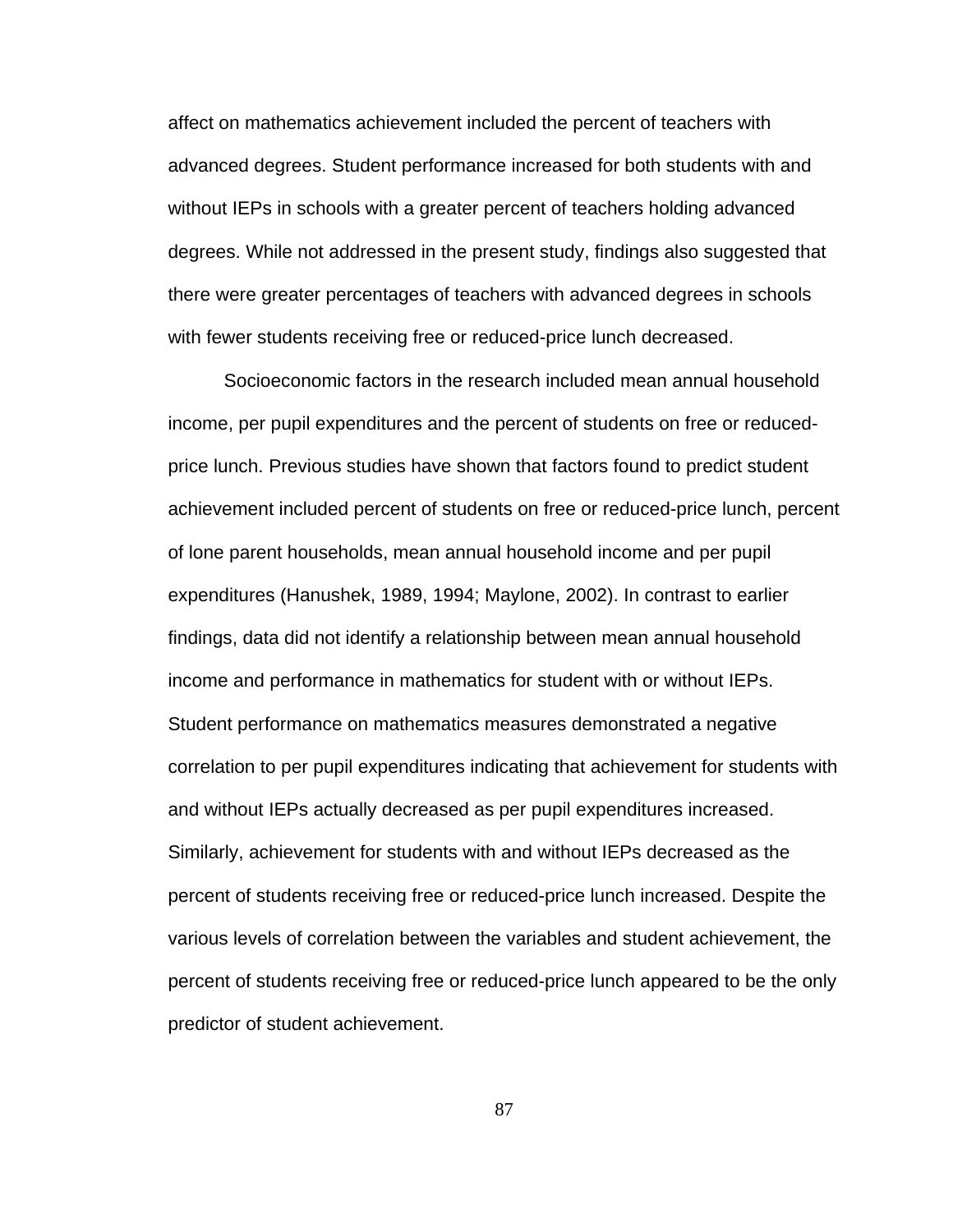### **Implications**

 The present study was designed to investigate factors that may lead to differential achievement of students with and without IEPs in mathematics as measured by the MAP assessments. Findings from this study supported research by McCall, Kingsbury, and Olson (2004) suggesting that limitations of the current methods of assessment, which may reflect demographics more than effectiveness of instruction or student progress. Findings also added substantially to an understanding of factors contributing the ability of schools to meet the adequate yearly progress standard established by No Child Left Behind legislation.

Significant factors included the number of students receiving free or reduced-price lunch, per pupil expenditures, and the percent of teachers with advanced degrees all had a significant affect on student achievement. In order for schools to continue to progress toward the expectation that all students perform at the proficient level or above by the year 2014, educators must examine options for addressing demographic differences between districts. Educational practice and remedial instruction need to be examined in an effort to identify the most effective practices for remediating learning difficulties experienced by students with disabilities.

Educators should examine the manner in which funds are being distributed in schools and recognize that more money does not always equal increased achievement. Based on the fact that students in schools with a higher percentage of teachers with higher degrees out performed students with fewer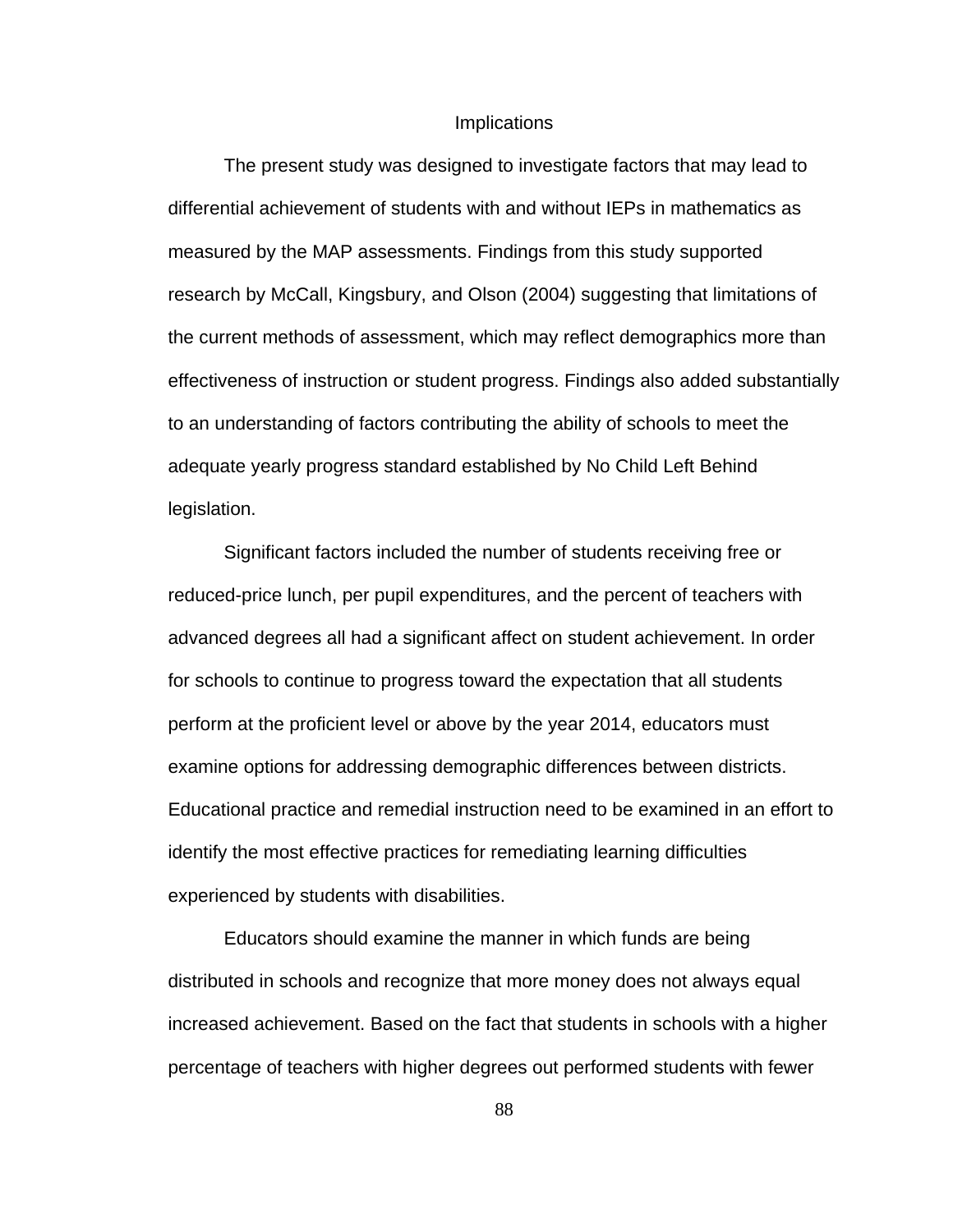teachers with advanced degrees, educators should examine methods for promoting teacher training and professional development. However, the most significant impact may be seen by addressing the number of students living at a low socioeconomic status as indicated by eligibility for the free or reduced-price lunch program. While providing free or reduced-price lunch programs addresses one aspect of the needs of student living at a lower socioeconomic level it does not address the educational delays identified by this study. Educators need to develop programs that take a proactive approach to providing programs or supports for students that have demonstrated a history of failing to demonstrate adequate yearly progress as mandated by No Child Left Behind.

## Recommendations for Future Research

 Results and limitations of this study call attention to the following recommendations for future study:

- 1. Additional research should include an examination of all subgroups required for disaggregation, including students in the identified ethnic groups, students receiving free or reduced-price lunch, and students with limited English proficiency (LEP).
- 2. Based on current findings, a paired study of schools with high and low percentages of students receiving free or reduced-price lunch should be utilized to investigate factors affecting student performance.
- 3. Additional research, using a case study methodology to examine factors at the individual student level, is recommended.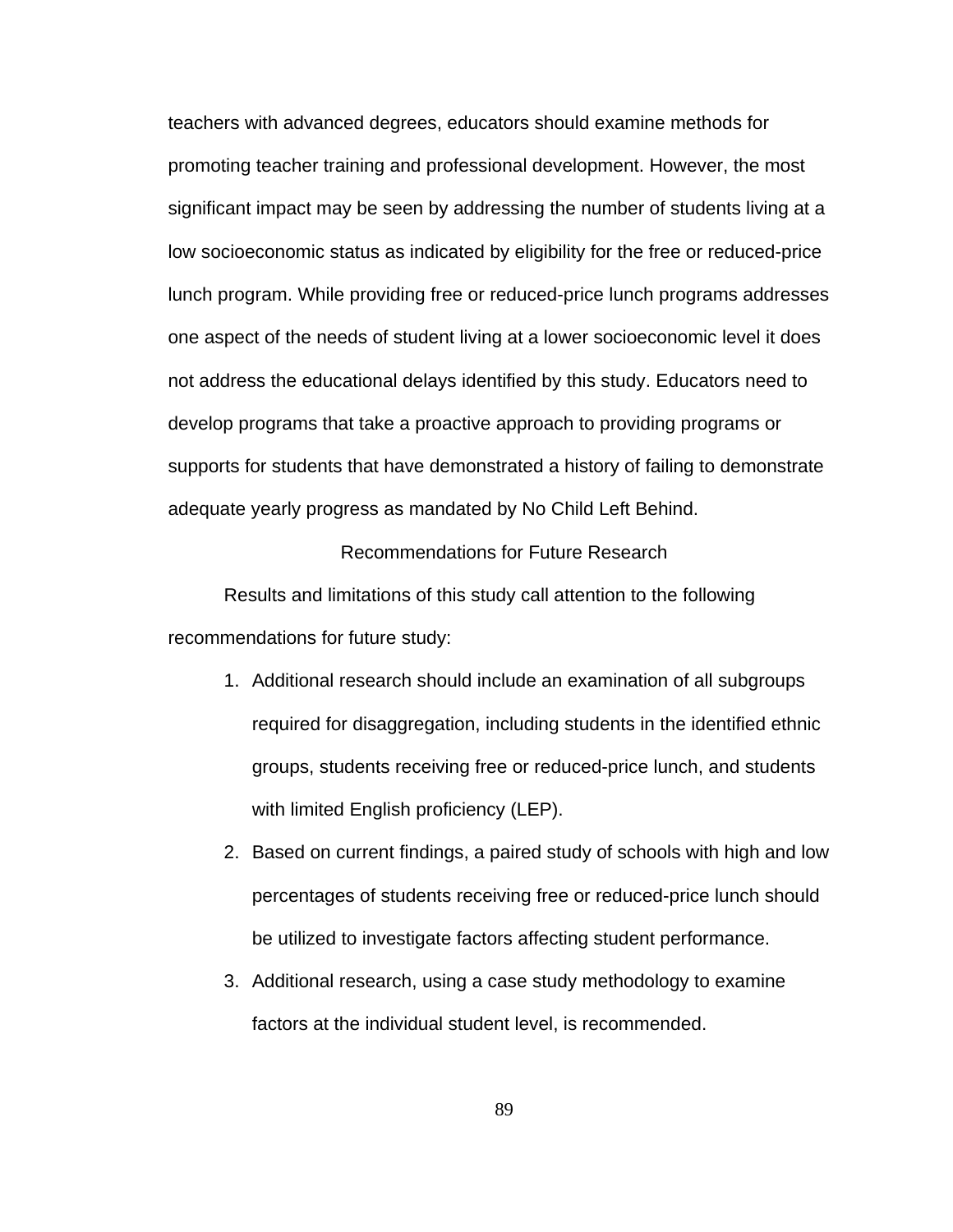- 4. Based on the significantly lower scores for student with IEPs additional research should examine student performance based on disabling conditions for relationships.
- 5. Further research should investigate assessment results in other areas of the country to identify factors affecting student performance.

 Adequate Yearly Progress expectations of NCLB require all students, including those in disaggregated subgroups, to demonstrate proficiency in reading and math by the 2013-2014 school year. Proficiency requirements of No Child Left Behind represented a particularly difficult impediment for students receiving special education services (Simpson, LaCava, & Graner, 2004). Maylone (2002) suggested that policies focused on decreasing child poverty held greater potential for increasing student achievement than did accountability plans and high stakes testing. Results of the current study also suggested that socioeconomic factors had the greatest impact on student performance. While socioeconomic status is not something that educators can directly control or change for students, findings from this study do not present an excuse for failure. Instead, findings from this study demonstrate the need for further investigation. Educators must set aside old paradigms and accept the responsibility to continue the search for supports and programs for students at-risk for failure to meet the adequate yearly progress standards.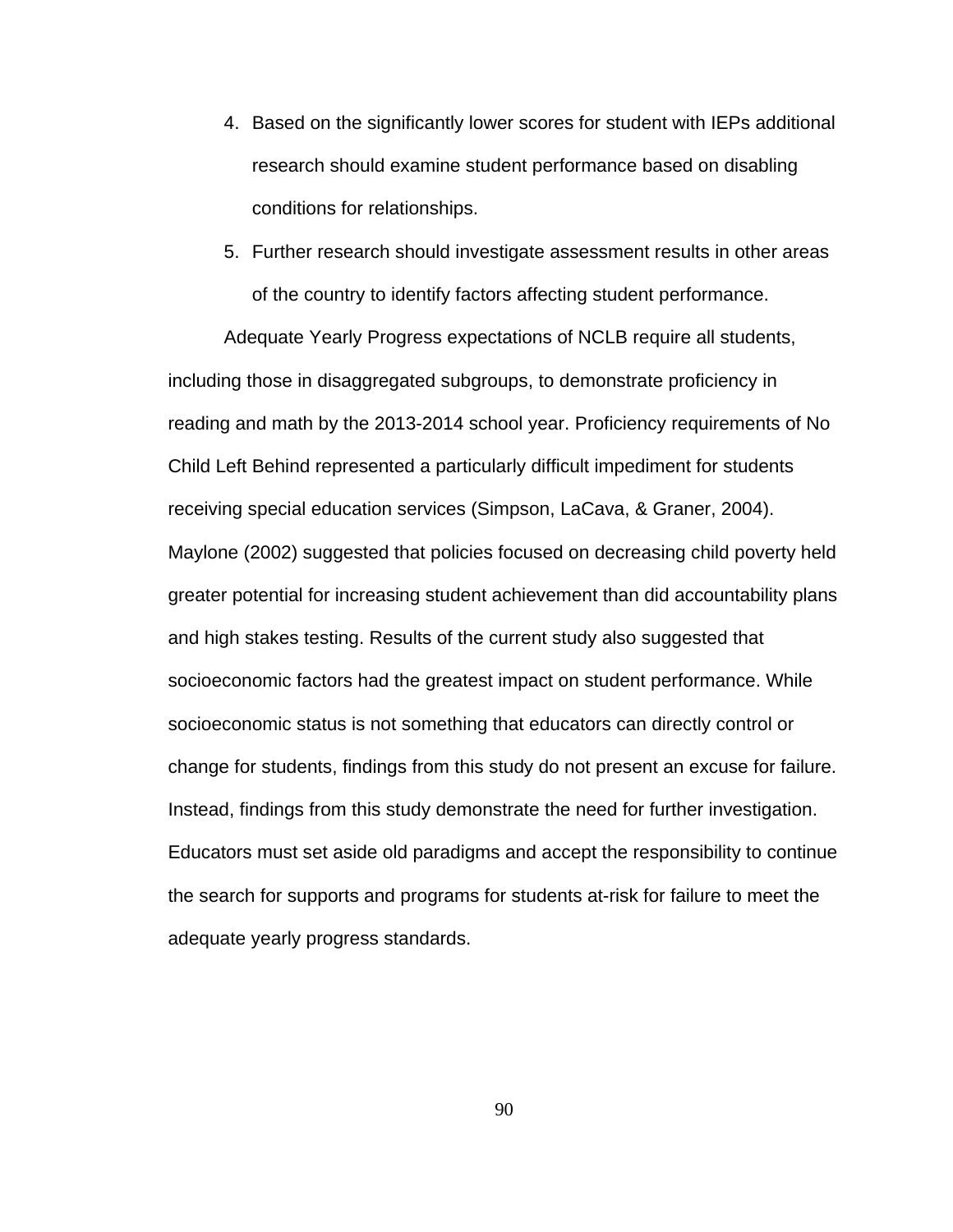APPENDICES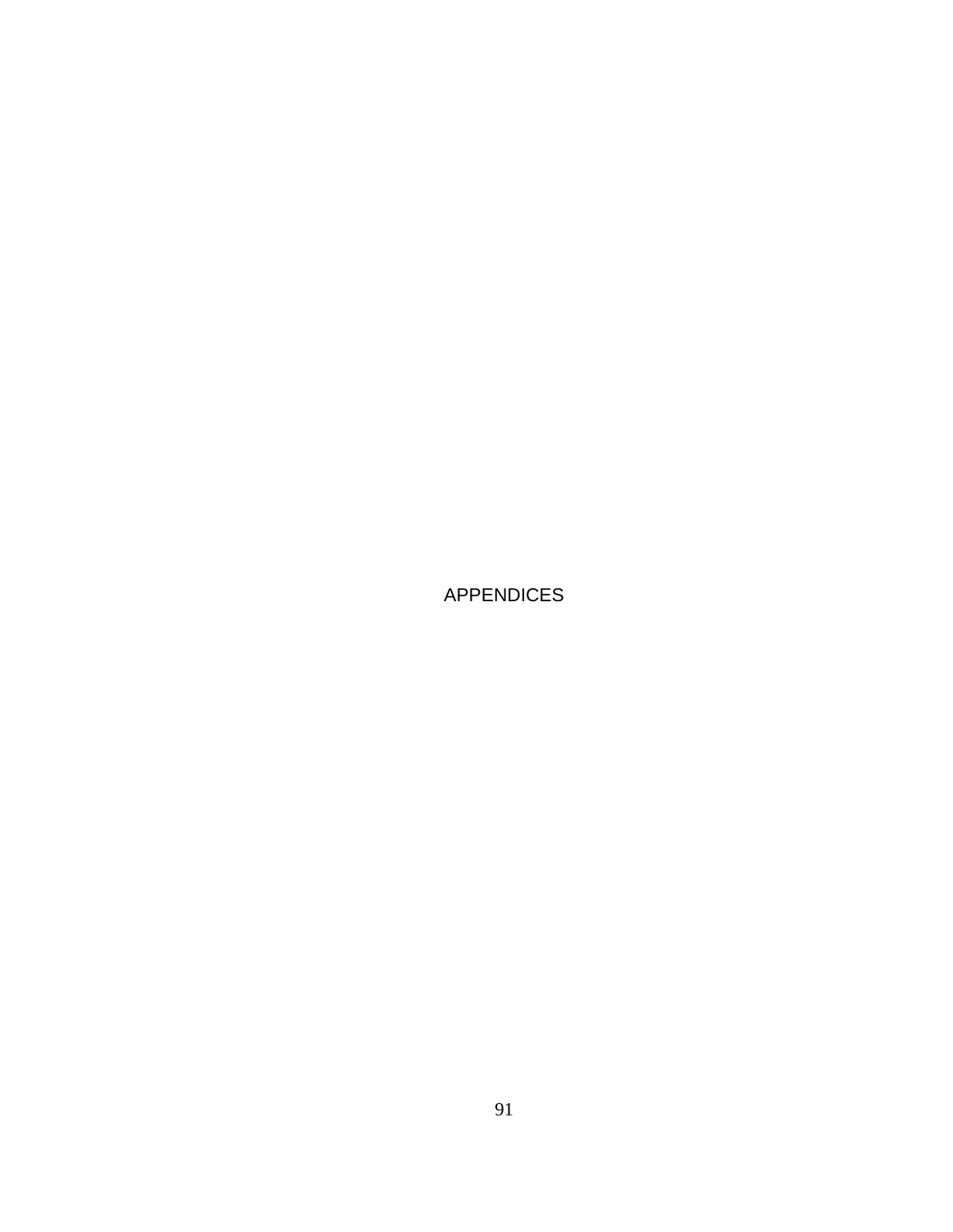# APPENDIX A

Grade 8 Mathematics Abbreviated Achievement-Level Descriptors

**Step 1 -** Students perform basic operations with whole numbers; solve simple word problems with whole numbers; identify, describe, compare, and classify geometric figures; read information from tables, graphs, and charts; recognize and extend simple numeric patterns; and order integers. *MAP score range: 541-667.*

**Progressing -** Students perform basic operations of rational numbers; solve simple word problems using rational numbers; use protractor and ruler to measure; identify lines of symmetry; interpret information from tables, graphs, and charts; find measures of central tendency; extend pictorial patterns; solve equations using a replacement set; order rational numbers; and interpret simple Venn diagrams.

*MAP score range: 668-707.* 

**Nearing Proficiency -** Students solve problems with decimals, percents; identify congruent, similar figures; find elapsed time; convert measurements; find area, perimeter, volume; find probability; use sampling procedure; find measure of central tendency; solve equations; use order of operations; find, order equivalent fractions, decimals; create tree diagrams; generalize patterns; use deductive, inductive reasoning.

*MAP score range: 708-743.* 

**Proficient -** Students show processes; apply ratios, proportions, percents; use concepts of congruent, similar shapes; show rotations, reflections, translations; apply perimeter, area, volume; predict from data displays; apply measures of central tendency; describe patterns, relationships, using algebraic equations; apply properties of real numbers; identify primes, multiples, factors, exponents. *MAP score range: 744-784.* 

**Advanced -** Students justify answers; use scale drawings; apply transformation in coordinate grid; compare theoretical and experimental probability; defend data predictions; recognize dependent, independent variables; describe patterns, relationships using algebraic inequalities; use diagrams, patterns, functions in problem solving; apply primes, factors, multiples, exponents; solve problems using strategies.

*MAP score range: 785-915.*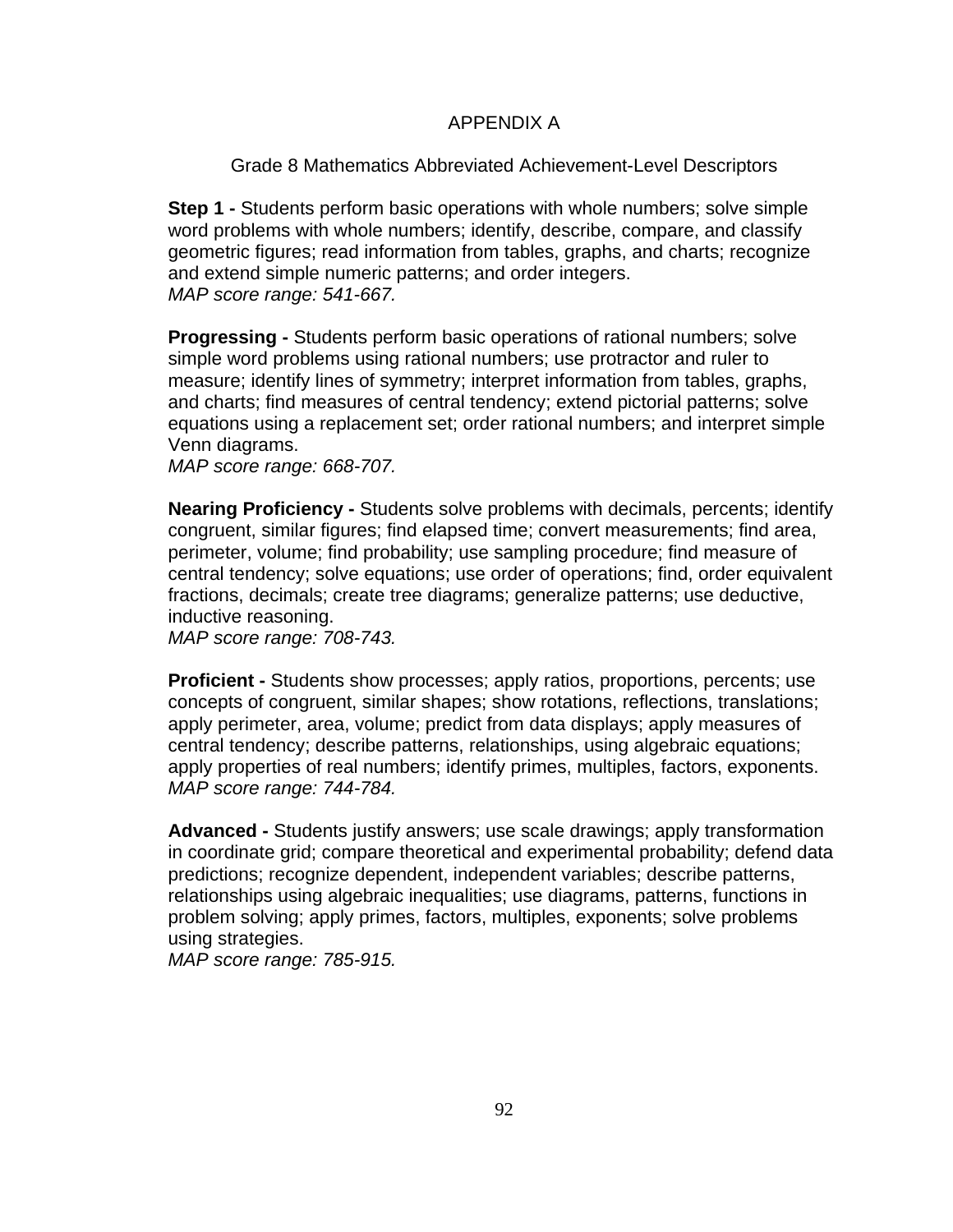# Appendix B

# Master Data

|                    | IEP   | IEP  | IEP                | <b>NonIEP</b> | NonIEP | <b>NonIEP</b> |            |             |            |            |            |
|--------------------|-------|------|--------------------|---------------|--------|---------------|------------|-------------|------------|------------|------------|
| <b>School Code</b> | Acct. | Rptd | Index              | Acct.         | Rptd   | Index         | <b>MHI</b> | <b>ADVD</b> | <b>YRS</b> | <b>FRL</b> | <b>PPE</b> |
| 96098-3000         | 34    | 34   | 157.4              | 166           | 166    | 181.3         | 43251      | 56.4        | 11.7       | 26.9       | 7,552      |
| 19152-3000         | 37    | 35   | 124.3              | 319           | 319    | 169.9         | 49576      | 29.7        | 11.2       | 30.2       | 6,658      |
| 48068-3060         | 40    | 39   | 152.6              | 300           | 297    | 197.5         | 54706      | 70.6        | 12.7       | 12.9       | 6,892      |
| 15002-3000         | 40    | 39   | 152.6              | 335           | 329    | 196.0         | 45466      | 45.5        | 14         | 43.7       | 7,222      |
| 16096-2050         | 51    | 48   | 121.9              | 299           | 294    | 173.6         | 107454     | 49.4        | 14.7       | 39.3       | 7,220      |
| 96102-3000         | 33    | 30   | 140.0              | 166           | 165    | 205.5         | 37362      | 80.9        | 14.1       | 19.2       | 13,739     |
| 10093-2060         | 63    | 62   | 119.4              | 337           | 333    | 177.3         | 49775      | 42.6        | 8          | 37.4       | 7,719      |
| 10093-2075         | 59    | 57   | 141.2              | 424           | 422    | 194.1         | 53716      | 62.5        | 15.3       | 19         | 7,719      |
| 50014-2050         | 46    | 46   | 152.2              | 170           | 170    | 196.8         | 52276      | 31.7        | 14         | 33.3       | 6,557      |
| 94078-3000         | 44    | 44   | 133                | 211           | 209    | 192.1         | 55856      | 61.6        | 14.5       | 40.8       | 6,357      |
| 96089-3030         | 75    | 75   | 129.3              | 316           | 315    | 170.2         | 95704      | 45.8        | 16.2       | 37.4       | 8,543      |
| 96089-3050         | 100   | 97   | 111.3              | 296           | 295    | 150.8         | 95704      | 54.2        | 13.1       | 63.3       | 8,543      |
| 48066-3000         | 62    | 62   | 130.6              | 335           | 334    | 174.6         | 63232      | 56.8        | 13.9       | 37.8       | 6,827      |
| 92087-3050         | 35    | 35   | 128.6              | 288           | 287    | 186.6         | 69239      | 48.7        | 10.7       | 14         | 6,290      |
| 92087-3000         | 53    | 46   | 153.3              | 301           | 299    | 193.8         | 69239      | 46.9        | 11.1       | 14         | 6,290      |
| 92087-3070         | 46    | 45   | 137.8              | 295           | 294    | 194.4         | 69288      | 45.6        | 14.8       | 8.2        | 6,290      |
| 92087-3090         | 62    | 60   | 141.7              | 322           | 321    | 194.1         | 42871      | 53.8        | 9.9        | 12.1       | 6,290      |
| 50012-2050         | 37    | 34   | 152.9              | 225           | 221    | 193.7         | 57829      | 39.7        | 7.9        | 25.3       | 6,760      |
| 50012-2100         | 37    | 37   | 168.9              | 244           | 244    | 190.4         | 57829      | 45.9        | 7.4        | 28.5       | 6,760      |
| 50012-2150         | 48    | 47   | 161.7              | 330           | 326    | 187.9         | 46871      | 53.1        | 10.9       | 18.5       | 6,760      |
| 92088-3000         | 42    | 39   | 117.9              | 272           | 272    | 180.7         | 64176      | 61.3        | 11.4       | 13.9       | 7,244      |
| 92088-3400         | 42    | 41   | 137.8              | 277           | 275    | 185.1         | 53695      | 54.7        | 9.6        | 7          | 7,244      |
| 92088-3200         | 47    | 47   | 141.5              | 253           | 253    | 197.0         | 64176      | 62.5        | 15         | 4.7        | 7,244      |
| 92088-3100         | 48    | 48   | 130.2              | 261           | 260    | 185.6         | 64176      | 66.8        | 11.4       | 8.8        | 7,244      |
| 92088-3300         | 49    | 47   | 131.9              | 258           | 258    | 185.3         | 64176      | 71.6        | 14.4       | 5          | 7,244      |
| 64075-3000         | 46    | 40   | 121.3              | 228           | 224    | 186.2         | 43033      | 35.8        | 12.9       | 51.6       | 5,963      |
| 96088-2050         | 82    | 81   | 147.5              | 475           | 470    | 176.5         | 68073      | 36.5        | 10.5       | 20.8       | 7,202      |
| 96088-2100         | 126   | 119  | 112.6              | 498           | 490    | 130.5         | 68073      | 29          | 9.6        | 51.7       | 7,202      |
| 48077-3050         | 77    | 76   | 124.3              | 814           | 808    | 173.4         | 72580      | 55.2        | 10.3       | 32.4       | 7,166      |
| 26006-3000         | 41    | 41   | 141.5              | 270           | 268    | 185.3         | 48309      | 38.9        | 15.7       | 38.5       | 7,173      |
| 26006-3020         | 44    | 39   | 162.8              | 284           | 282    | 199.8         | 50427      | 35.6        | 14         | 35.5       | 7,173      |
| 49148-3030         | 43    | 38   | 119.7              | 188           | 186    | 187.6         | 42646      | 43.4        | 15.1       | 49.9       | 5,566      |
| 48078-3120         | 45    | 43   | 122.1              | 147           | 144    | 155.2         | 72580      | 38.8        | 13         | 83.9       | 10,702     |
| 48078-3100         | 43    | 42   | 109.5              | 220           | 218    | 128.9         | 72580      | 37.7        | 16.7       | 91.3       | 10,702     |
| 48078-3035         |       |      |                    | 118           | 112    | 109.4         | 72580      |             |            |            | 10,702     |
| 96092-3000         | 39    | 38   | 153.9              | 158           | 157    | 197.1         | 42828      | 66.4        | 15.4       | 23.4       | 9,203      |
| 96092-3025         | 42    | 42   | 164.3              | 162           | 161    | 203.1         | 42828      | 76.7        | 13.8       | 21.3       | 9,203      |
| 96106-3000         | 52    | 51   | 149                | 215           | 215    | 204.4         | 37362      | 44.3        | 14.9       | 9.4        | 12,608     |
| 48071-3000         | 45    | 42   | 154.8              | 491           | 490    | 204.1         | 54706      | 55.8        | 12.6       | 11         | 7,064      |
| 48071-3080         | 40    | 38   | 146.1              | 385           | 385    | 206.5         | 54706      | 47.4        | 12.6       | 10         | 7,064      |
| 96093-3070         | 91    | 90   | $\overline{1}61.1$ | 374           | 371    | 202.8         | 40799      | 73.1        | 12.5       | 18.1       | 7,732      |
| 97129-3000         | 39    | 36   | 136.1              | 177           | 176    | 181.3         | 37362      | 66          | 16.4       | 52.6       | 6,953      |
| 96094-3060         | 55    | 55   | 142.7              | 251           | 250    | 183.8         | 97496      | 73.6        | 9.3        | 23.1       | 6,974      |
| 96094-3000         | 31    | 29   | 134.5              | 234           | 228    | 167.3         | 40799      | 66.2        | 13.3       | 40.2       | 6,974      |
| 96094-3020         | 46    | 44   | 152.3              | 219           | 219    | 195.0         | 97496      | 70.5        | 14.5       | 13.6       | 6,974      |
| 96094-3040         | 44    | 43   | 141.9              | 188           | 188    | 190.7         | 97496      | 71.5        | 14.5       | 21.7       | 6,974      |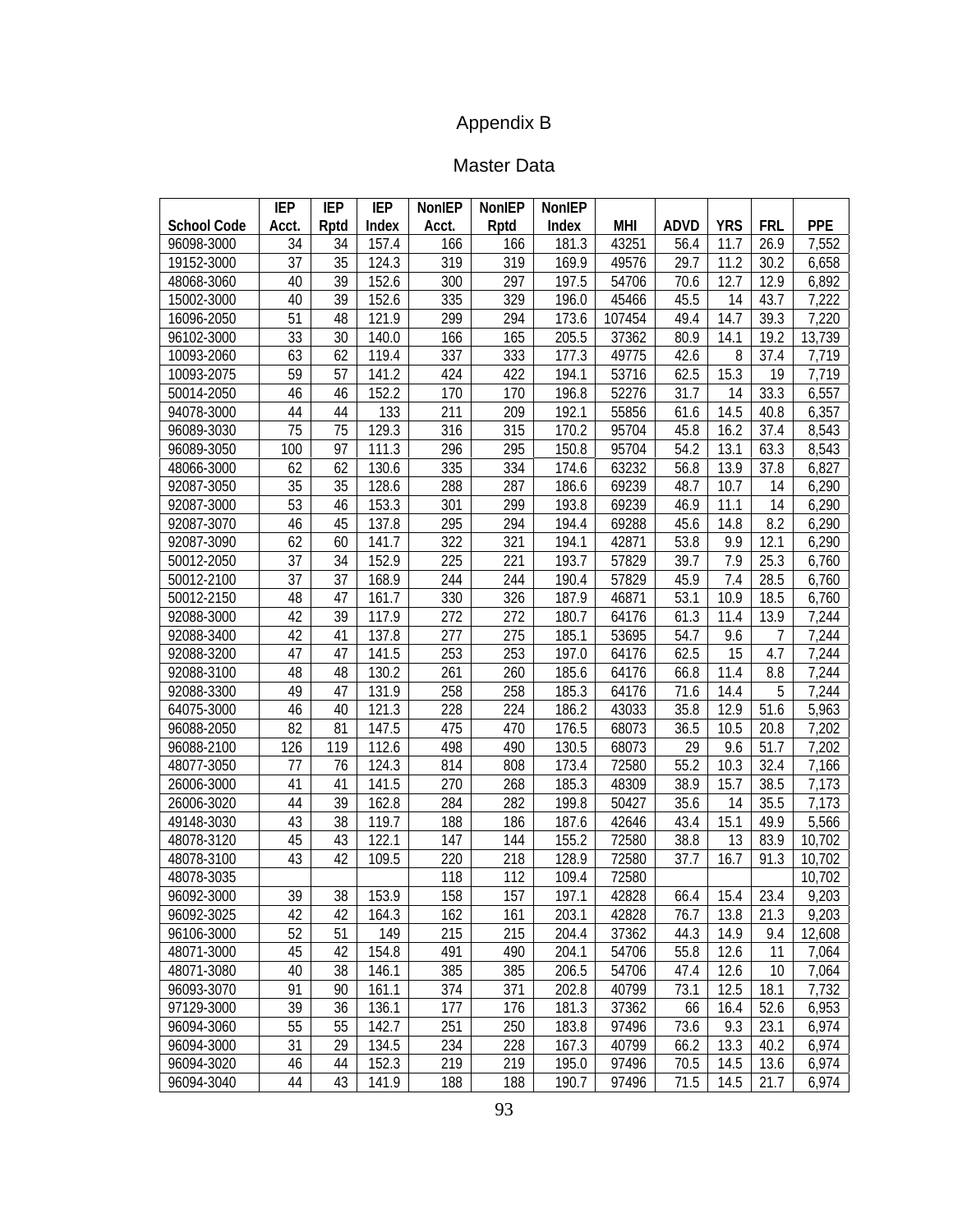# Appendix B (continued)

| <b>School Code</b> | IEP             | IEP             | <b>IEP</b> | <b>NonIEP</b> | NonIEP | NonIEP | MHI    | <b>ADVD</b> | <b>YRS</b> | FRL  | <b>PPE</b> |
|--------------------|-----------------|-----------------|------------|---------------|--------|--------|--------|-------------|------------|------|------------|
|                    | Acct.           | Rptd            | Index      | Acct.         | Rptd   | Index  |        |             |            |      |            |
| 36126-3000         | 44              | 43              | 140.7      | 253           | 251    | 174.3  | 63232  | 61.2        | 11.7       | 39.1 | 5,448      |
| 22089-3000         | 38              | 36              | 154.2      | 263           | 261    | 184.1  | 49576  | 40.1        | 11         | 21.3 | 5,225      |
| 96109-3000         | 104             | 98              | 113.3      | 325           | 312    | 134.0  | 37362  | 44.3        | 13.2       | 76.4 | 9,453      |
| 24093-3000         | 32              | 32              | 143.8      | 257           | 257    | 197.5  | 45652  | 78.2        | 14.6       | 20.6 | 7,329      |
| 24093-3100         | 52              | 50              | 133        | 210           | 207    | 166.4  | 41165  | 60.2        | 11.6       | 52.3 | 7,329      |
| 24093-3150         | 44              | 42              | 132.1      | 192           | 192    | 168.5  | 48309  | 64.4        | 11.9       | 35.3 | 7,329      |
| 83005-3030         | 61              | 50              | 151        | 331           | 329    | 188.4  | 82884  | 66.8        | 10.1       | 16.9 | 8,008      |
| 83005-3000         | 40              | 39              | 135.9      | 313           | 312    | 190.9  | 82884  | 70.4        | 13.7       | 16.8 | 8,008      |
| 96095-3020         | 54              | 51              | 146.1      | 272           | 272    | 200.6  | 97496  | 70.4        | 14.2       | 18   | 8,746      |
| 96095-3040         | 80              | 74              | 133.1      | 284           | 281    | 187.7  | 97496  | 68.9        | 14.5       | 19.3 | 8,746      |
| 96095-3060         | 47              | 47              | 145.7      | 206           | 203    | 201.5  | 54941  | 71          | 14.1       | 17   | 8,746      |
| 96095-3000         | 53              | 52              | 136.5      | 237           | 237    | 198.3  | 97496  | 77          | 15.8       | 19   | 8,746      |
| 96095-3080         | 84              | 83              | 149        | 281           | 279    | 205.6  | 54941  | 78.5        | 14.9       | 18.2 | 8,746      |
| 96090-3025         | 50              | 47              | 144.7      | 203           | 203    | 184.5  | 95704  | 70.6        | 12.7       | 41.7 | 10,904     |
| 96090-3050         | 38              | 37              | 140.5      | 194           | 193    | 193.8  | 95704  | 54.2        | 10.6       | 30.3 | 10,904     |
| 79077-3000         | 43              | 42              | 136.9      | 127           | 127    | 172.4  | 43033  | 53.4        | 12.7       | 43.2 | 6,768      |
| 12109-2050         | 41              | 40              | 126.3      | 295           | 293    | 163.0  | 45456  | 48.2        | 14.4       | 54.2 | 5,486      |
| 48073-3000         | 40              | 39              | 134.6      | 343           | 338    | 178.3  | 72580  | 68.2        | 13.1       | 38.7 | 6,586      |
| 96110-3000         | 65              | 58              | 121        | 215           | 214    | 163.6  | 37362  | 61.1        | 11         | 55.4 | 7,817      |
| 96110-3050         | 62              | 60              | 139.2      | 220           | 218    | 168.1  | 37362  | 61.8        | 9.2        | 55.3 | 7,817      |
| 96111-4040         | 49              | 48              | 118.7      | 177           | 172    | 143.3  | 37362  | 63.6        | 9.5        | 79.7 | 6,918      |
| 96111-3000         | 83              | 78              | 128.2      | 318           | 312    | 148.4  | 37362  | 64          | 11.8       | 74.3 | 6,918      |
| 96091-3020         | 56              | 53              | 140.6      | 317           | 317    | 206.2  | 53377  | 62.7        | 9.9        | 11.8 | 7,351      |
| 96091-3040         | 66              | 65              | 152.3      | 211           | 211    | 201.9  | 53377  | 54.6        | 11         | 16.3 | 7,351      |
| 96091-3080         | 39              | 37              | 143.2      | 193           | 193    | 198.4  | 50419  | 57.4        | 9.5        | 20.4 | 7,351      |
| 96091-3060         | 56              | 54              | 142.6      | 278           | 276    | 202.9  | 38957  | 59.2        | 11.7       | 17.7 | 7,351      |
| 96091-3000         | 30              | 30              | 153.3      | 243           | 243    | 210.5  | 95704  | 60.9        | 13.4       | 10.9 | 7,351      |
| 96091-3050         | 43              | 41              | 140.2      | 229           | 229    | 199.1  | 42674  | 63.4        | 10.8       | 15.2 | 7,351      |
| 92090-3000         | 45              | 45              | 148.9      | 180           | 180    | 172.5  | 55856  | 34.1        | 9.6        | 34.9 | 8,109      |
| 92090-3010         | 44              | 44              | 147.7      | 191           | 191    | 197.1  | 55856  | 38.8        | 15.6       | 22.1 | 8,109      |
| 11082-3050         | 43              | 42              | 170.2      | 174           | 174    | 175.3  | 68601  | 36.1        | 13.2       | 56.1 | 6,137      |
| 80125-3000         | 43              | 42              | 107.1      | 273           | 269    | 172.1  | 43033  | 22.6        | 10.5       | 97.7 | 11,289     |
| 115115-3020        | 31              | 31              | 161.3      | 118           | 115    | 123.0  | 48980  | 30.8        | 11.1       | 78.1 | 11,289     |
| 115115-3070        | 38              | 38              | 106.6      | 159           | 159    | 163.8  | 45652  | 46.9        | 17         | 84.3 | 11,289     |
| 115115-3230        | 37              | 37              | 102.7      | 178           | 176    | 146.0  | 61109  | 36.5        | 6.4        | 100  | 11,289     |
| 115115-3210        | $\overline{37}$ | $\overline{36}$ | 119.4      | 79            | 79     | 110.8  | 41751  | 33.6        | 12.8       | 99.8 | 11,289     |
| 115115-3240        | 52              | 52              | 109.6      | 81            | 79     | 155.7  | 42779  | 29.7        | 10.7       | 100  | 11,289     |
| 115115-3280        | 38              | 38              | 103.9      | 77            | 76     | 147.4  | 73787  | 44.9        | 40.2       | 89.5 | 11,289     |
| 115115-3540        | 57              | 55              | 118.2      | 96            | 94     | 125.0  | 45983  | 26.3        | 10.2       | 94.8 | 11,289     |
| 115115-3310        | 32              | 32              | 131.3      | 187           | 178    | 136.0  | 66953  | 18.6        | 8.9        | 98.3 | 11,289     |
| 115115-3420        | 52              | 47              | 137.2      | 115           | 115    | 126.5  | 66953  | 52.2        | 14.4       | 44.1 | 5,673      |
| 57003-3000         | 58              | 58              | 137.1      | 364           | 363    | 185.7  | 43347  | 52.9        | 11.3       | 29   | 4,909      |
| 109003-2050        | 46              | 40              | 132.5      | 198           | 195    | 179.2  | 40131  | 26.4        | 7.6        | 31.2 | 5,193      |
| 51159-3000         | 44              | 42              | 147.6      | 212           | 212    | 199.3  | 52276  | 52.8        | 11.8       | 27.7 | 6,129      |
| 36139-3000         | 61              | 58              | 135.3      | 243           | 243    | 193.2  | 63232  | 59.2        | 13.4       | 19.4 | 6,769      |
| 85046-3000         | 35              | 32              | 148.4      | 213           | 213    | 205.2  | 140503 | 58.7        | 14.7       | 31.3 | 7,225      |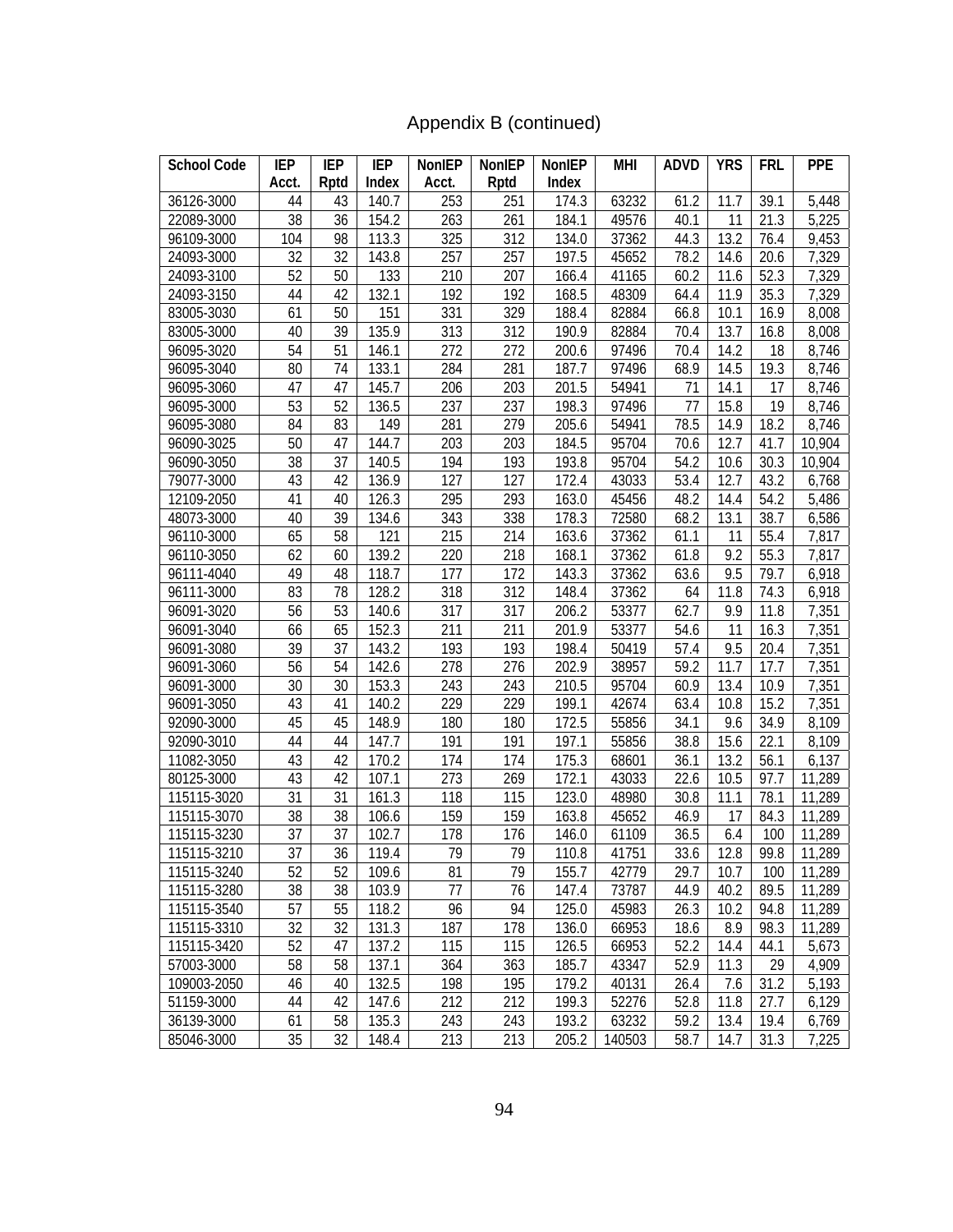# Appendix C

# Correlations – Students with IEPs

|                                              | Pearson Correlation - Students with IEPs |                                         |                      |                                         |                         |                                         |                                      |
|----------------------------------------------|------------------------------------------|-----------------------------------------|----------------------|-----------------------------------------|-------------------------|-----------------------------------------|--------------------------------------|
|                                              |                                          | <b>IEP</b><br>Index<br>Score            | <b>MHHI</b>          | ADVD                                    | <b>YOE</b>              | <b>FRL</b>                              | <b>PPE</b>                           |
| <b>IEP Index Score</b>                       | Correlation<br>Sig. (2-tailed)<br>N      | 1<br>95                                 | .012<br>.910<br>95   | $.282$ (**)<br>.006<br>95               | $-115$<br>.267<br>95    | $-.594$ <sup>(**)</sup> )<br>.000<br>95 | $-.261*$<br>.011<br>95               |
| Mean Household<br>Income (MHHI)              | Correlation<br>Sig. (2-tailed)<br>N      | .012<br>.910<br>95                      | 1<br>96              | .175<br>.089<br>95                      | .179<br>.083<br>95      | $-153$<br>.138<br>95                    | .027<br>.795<br>96                   |
| % Teachers<br>w/Advanced Degree<br>(ADVD)    | Correlation<br>Sig. (2-tailed)<br>N      | $.282$ <sup>**</sup> )<br>.006<br>95    | .175<br>.089<br>95   | 1<br>95                                 | .149<br>.148<br>95      | $-.527$ (**)<br>.000<br>95              | $-0.108$<br>.300<br>95               |
| Average Years of<br>Experience (YOE)         | Correlation<br>Sig. (2-tailed)<br>N      | $-0.115$<br>.267<br>95                  | .179<br>.083<br>95   | .149<br>.148<br>95                      | 1<br>95                 | .102<br>.324<br>95                      | $.206(*)$<br>.046<br>95              |
| % Students on<br>Free/Reduced Lunch<br>(FRL) | Correlation<br>Sig. (2-tailed)<br>Ν      | $-.594$ <sup>(**)</sup> )<br>.000<br>95 | $-153$<br>.138<br>95 | $-.527$ <sup>(**)</sup> )<br>.000<br>95 | .102<br>.324<br>95      | 1<br>95                                 | $.476$ <sup>**</sup> )<br>.000<br>95 |
| Per Pupil<br>Expenditures (PPE)              | Correlation<br>Sig. (2-tailed)<br>N      | $-.261(*)$<br>.011<br>95                | .027<br>.795<br>96   | $-0.108$<br>.300<br>95                  | $.206(*)$<br>.046<br>95 | $.476$ <sup>**</sup> )<br>.000<br>95    | 1<br>96                              |

\*\* Correlation is significant at the 0.01 level (2-tailed).

\* Correlation is significant at the 0.05 level (2-tailed).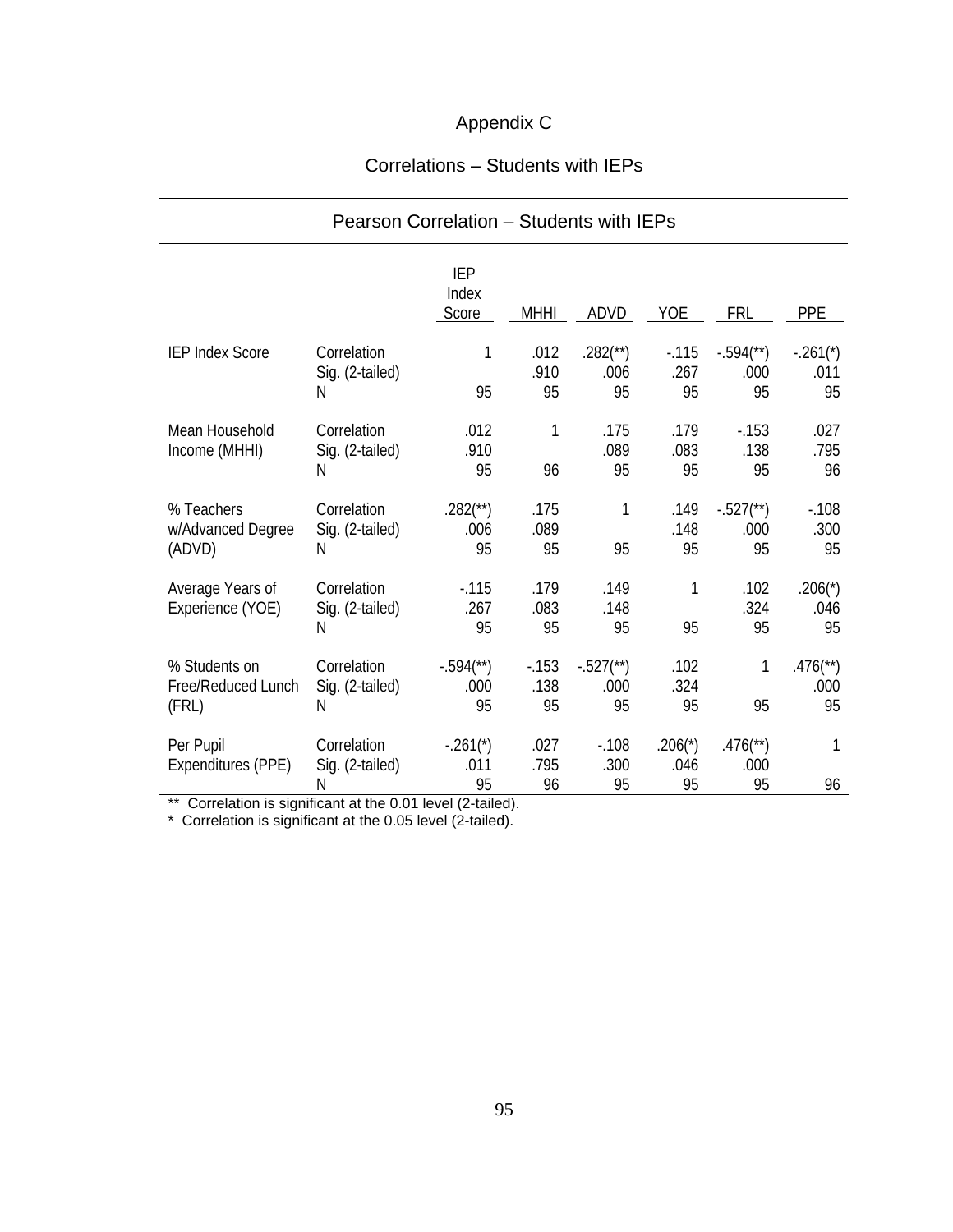# Appendix D

# Correlations – Students without IEPs

|                                              | Pearson Correlation - Students without IEPs |                                        |                      |                                       |                         |                                       |                                      |
|----------------------------------------------|---------------------------------------------|----------------------------------------|----------------------|---------------------------------------|-------------------------|---------------------------------------|--------------------------------------|
|                                              |                                             | NonIEP<br>Index<br>Score               | <b>MHHI</b>          | ADVD                                  | <b>YOE</b>              | <b>FRL</b>                            | <b>PPE</b>                           |
| NonIEP Index Score                           | Correlation<br>Sig. (2-tailed)<br>N         | 1<br>96                                | .064<br>.536<br>96   | $.482$ <sup>**</sup> )<br>.000<br>96  | .000<br>.999<br>95      | $-.819$ <sup>**</sup> )<br>.000<br>95 | $-.336$ (**)<br>.001<br>96           |
| Mean Household<br>Income (MHHI)              | Correlation<br>Sig. (2-tailed)<br>N         | .064<br>.536<br>96                     | 1<br>96              | .175<br>.089<br>95                    | .179<br>.083<br>95      | $-153$<br>.138<br>95                  | .027<br>.795<br>96                   |
| % Teachers<br>w/Advanced Degree<br>(ADVD)    | Correlation<br>Sig. (2-tailed)<br>N         | $.482$ <sup>**</sup> )<br>.000<br>96   | .175<br>.089<br>95   | 1<br>95                               | .149<br>.148<br>95      | $-.527$ <sup>**</sup> )<br>.000<br>95 | $-0.108$<br>.300<br>95               |
| Average Years of<br>Experience (YOE)         | Correlation<br>Sig. (2-tailed)<br>N         | .000<br>.999<br>95                     | .179<br>.083<br>95   | .149<br>.148<br>95                    | 1<br>95                 | .102<br>.324<br>95                    | $.206(*)$<br>.046<br>95              |
| % Students on<br>Free/Reduced Lunch<br>(FRL) | Correlation<br>Sig. (2-tailed)<br>N         | $-.819$ <sup>**</sup> )<br>.000<br>95  | $-153$<br>.138<br>95 | $-.527$ <sup>**</sup> )<br>.000<br>95 | .102<br>.324<br>95      | 1<br>95                               | $.476$ <sup>**</sup> )<br>.000<br>95 |
| Per Pupil<br>Expenditures (PPE)              | Correlation<br>Sig. (2-tailed)<br>N         | $-.336$ <sup>(**</sup> )<br>.001<br>96 | .027<br>.795<br>96   | $-108$<br>.300<br>95                  | $.206(*)$<br>.046<br>95 | $.476$ <sup>**</sup> )<br>.000<br>95  | 1<br>96                              |

\*\* Correlation is significant at the 0.01 level (2-tailed).

\* Correlation is significant at the 0.05 level (2-tailed).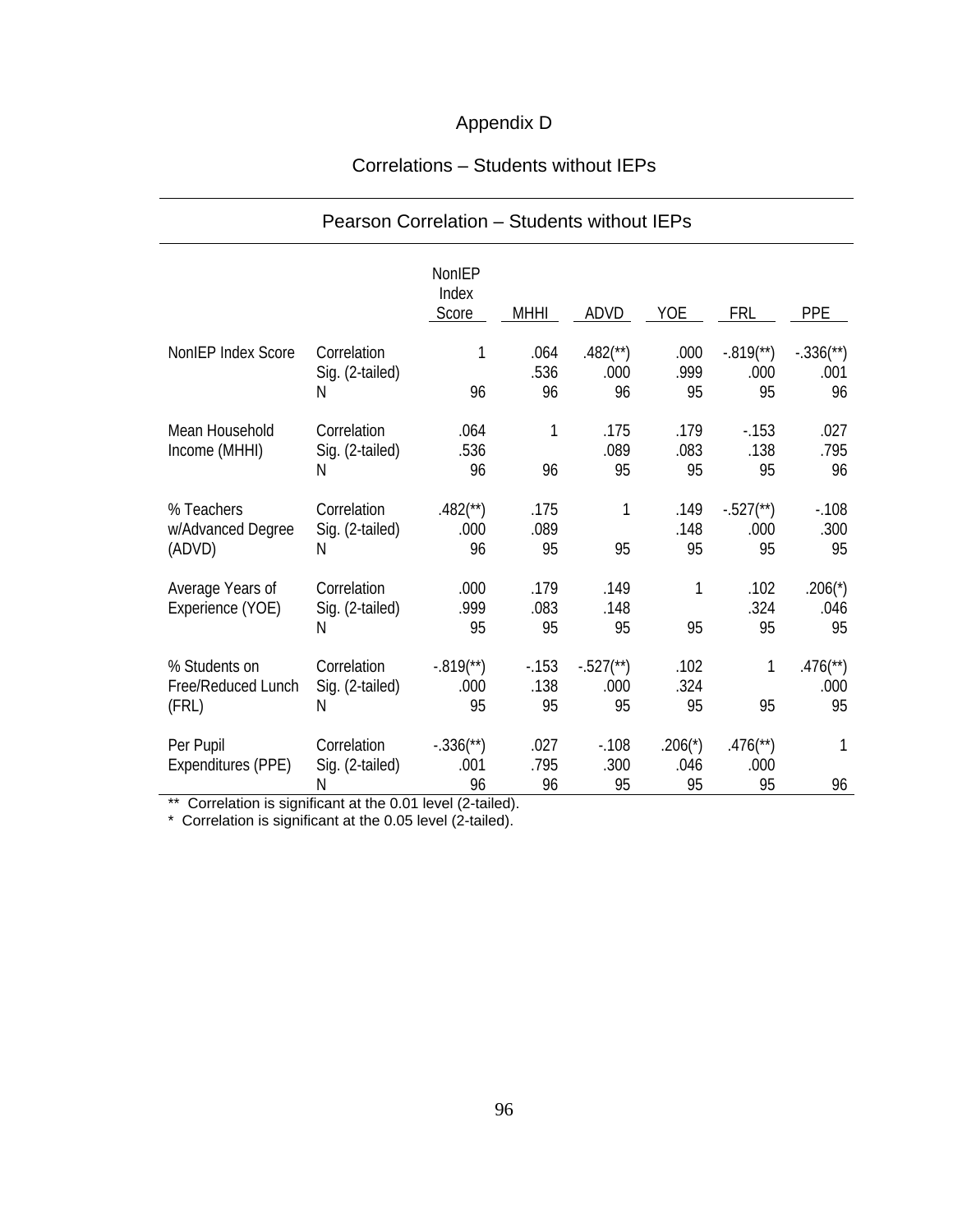# Appendix E

# Stepwise Regression – Students with IEPs

# **Variables Entered/Removed <sup>a</sup>**

| Model | Variables<br>Entered                   | Variables<br>Removed | Method                                                                                                   |
|-------|----------------------------------------|----------------------|----------------------------------------------------------------------------------------------------------|
|       | % Students on<br>Free/Reduced<br>Lunch |                      | Stepwise (Criteria:<br>Probability-of-F-to-enter $\leq$ .050,<br>Probability-of-F-to-remove $>= .100$ ). |

a. Dependent Variable: IEP Index Score

#### **Model Summary**

| Model |       | R Square | Adiusted<br>R Square | Std. Error of<br>the Estimate |
|-------|-------|----------|----------------------|-------------------------------|
|       | .594ª | .353     | .346                 | 12.6793                       |

a. Predictors: (Constant), % Students on Free/Reduced Lunch

# **ANOVAb**

| Model |            | Sum of<br>Squares | df | Mean Square |        | Sig.              |
|-------|------------|-------------------|----|-------------|--------|-------------------|
|       | Regression | 8152.623          |    | 8152.623    | 50.712 | .000 <sup>a</sup> |
|       | Residual   | 14951.11          | 93 | 160.765     |        |                   |
|       | Total      | 23103.74          | 94 |             |        |                   |

a. Predictors: (Constant), % Students on Free/Reduced Lunch

b. Dependent Variable: IEP Index Score

#### **Coefficients <sup>a</sup>**

|       |                                     | Unstandardized<br>Coefficients |            | Standardized<br>Coefficients |          |      |
|-------|-------------------------------------|--------------------------------|------------|------------------------------|----------|------|
| Model |                                     |                                | Std. Error | <b>Beta</b>                  |          | Sig. |
|       | (Constant)                          | 150.670                        | 2.255      |                              | 66.815   | .000 |
|       | % Students on<br>Free/Reduced Lunch | $-.359$                        | .050       | $-.594$                      | $-7.121$ | .000 |

a. Dependent Variable: IEP Index Score

**Excluded Variables <sup>b</sup>**

|       |                                  |             |         |      | Partial     | Collinearity<br><b>Statistics</b> |
|-------|----------------------------------|-------------|---------|------|-------------|-----------------------------------|
| Model |                                  | Beta In     |         | Sig. | Correlation | Tolerance                         |
|       | % Teachers w/Advanced<br>Degrees | $-.043^{a}$ | $-432$  | .667 | $-.045$     | .723                              |
|       | Per Pupil Expenditures           | .028a       | .296    | .768 | .031        | .774                              |
|       | Average Years of<br>Experience   | $-.055^{a}$ | $-650$  | .517 | $-068$      | .990                              |
|       | Mean Household Income            | $-.081a$    | $-.962$ | .338 | $-.100$     | .976                              |

a. Predictors in the Model: (Constant), % Students on Free/Reduced Lunch

b. Dependent Variable: IEP Index Score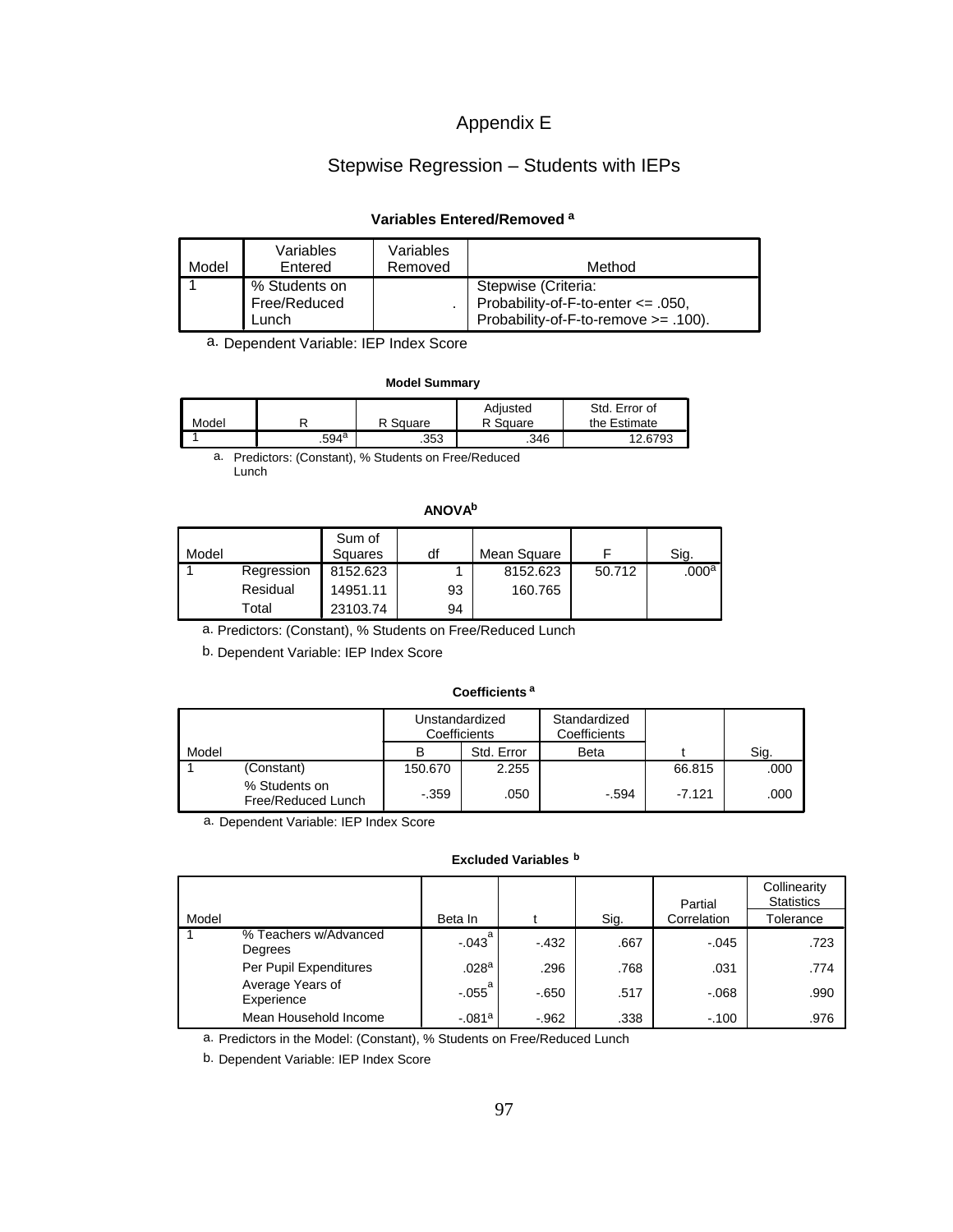# Appendix F

# Stepwise Regression – Students without IEPs

## **Variables Entered/Removed <sup>a</sup>**

| Model | Variables<br>Entered                   | Variables<br>Removed | Method                                                     |
|-------|----------------------------------------|----------------------|------------------------------------------------------------|
|       | % Students on<br>Free/Reduced<br>Lunch |                      | Forward (Criterion: Probability-of-F-to-enter $\leq$ .050) |

a. Dependent Variable: NonIEP Index Score

## **Model Summary**

|       |       |          | Adiusted | Std. Error of |
|-------|-------|----------|----------|---------------|
| Model |       | R Square | R Square | the Estimate  |
|       | .819ª | 671      | .667     | 13.0535       |

a. Predictors: (Constant), % Students on Free/Reduced Lunch

## **ANOVA <sup>b</sup>**

| Model |            | Sum of<br>Squares | df | Mean Square |         | Sig.    |
|-------|------------|-------------------|----|-------------|---------|---------|
|       | Regression | 32319.19          |    | 32319.185   | 189.672 | $000^a$ |
|       | Residual   | 15846.75          | 93 | 170.395     |         |         |
|       | Total      | 48165.93          | 94 |             |         |         |

a. Predictors: (Constant), % Students on Free/Reduced Lunch

b. Dependent Variable: NonIEP Index Score

#### **Coefficients <sup>a</sup>**

|       |                                     |         | Unstandardized<br>Coefficients | Standardized<br>Coefficients |           |      |
|-------|-------------------------------------|---------|--------------------------------|------------------------------|-----------|------|
| Model |                                     | в       | Std. Error                     | Beta                         |           | Sig. |
|       | (Constant)                          | 206.597 | 2.322                          |                              | 88.990    | .000 |
|       | % Students on<br>Free/Reduced Lunch | $-716$  | .052                           | $-819$                       | $-13.772$ | .000 |

a. Dependent Variable: NonIEP Index Score

### **Excluded Variables <sup>b</sup>**

|       |                                  |                     |        |      | Partial     | Collinearity<br><b>Statistics</b> |
|-------|----------------------------------|---------------------|--------|------|-------------|-----------------------------------|
| Model |                                  | Beta In             |        | Sig. | Correlation | Tolerance                         |
|       | Mean Household Income            | $-.038a$            | $-628$ | .531 | $-065$      | .976                              |
|       | % Teachers w/Advanced<br>Degrees | .070 <sup>a</sup>   | 1.000  | .320 | .104        | .723                              |
|       | Average Years of<br>Experience   | $.085$ <sup>a</sup> | 1.427  | .157 | .147        | .990                              |
|       | Per Pupil Expenditures           | .109a               | 1.625  | .107 | .167        | .774                              |

a. Predictors in the Model: (Constant), % Students on Free/Reduced Lunch

b. Dependent Variable: NonIEP Index Score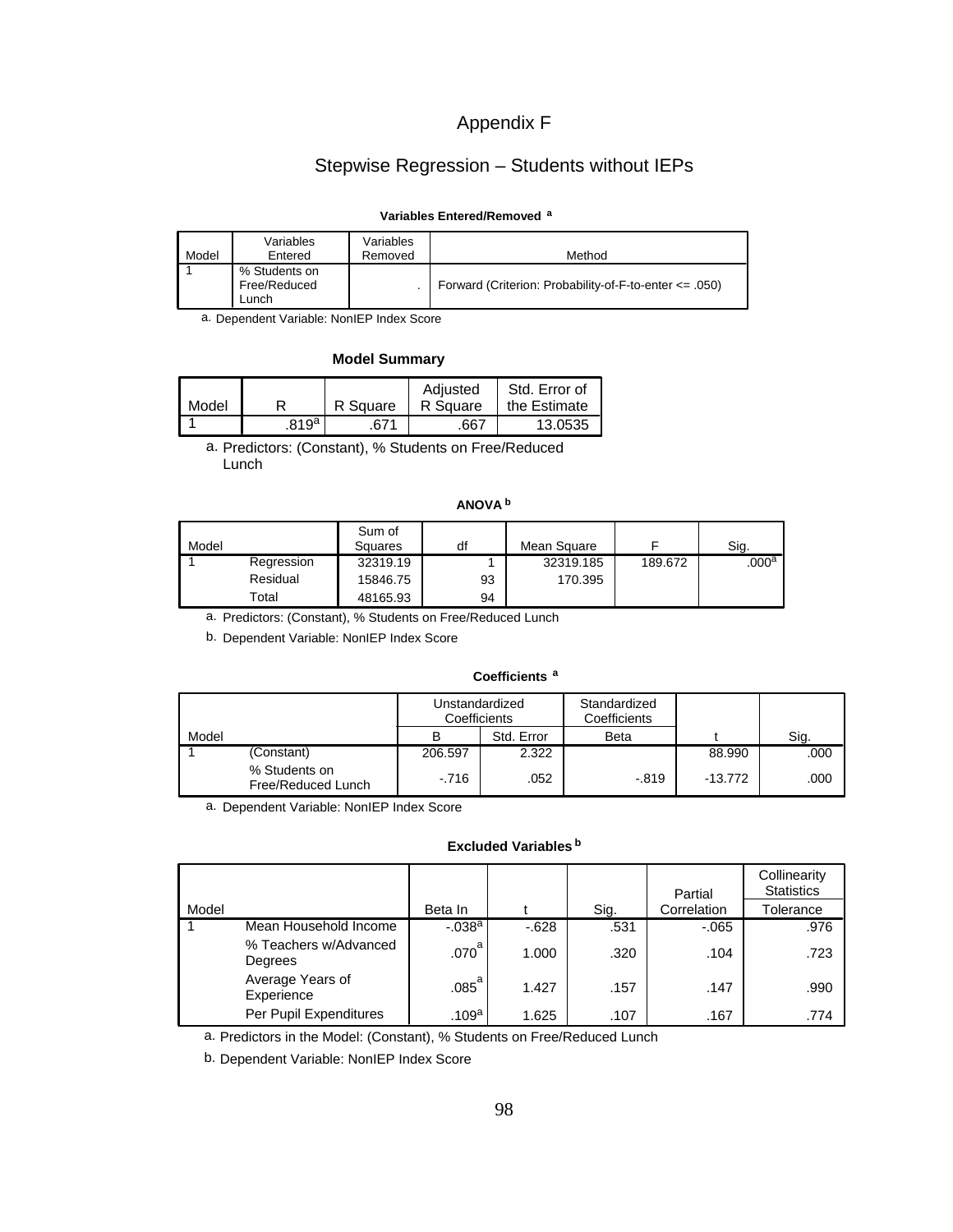#### REFERENCES

- Abrams, L. M. & Madaus, G. F. (2003). The lessons of high-stakes testing [Electronic version]. *Educational Leadership, 61*(3), 31-35.
- Abrams, L. M., Pedulla, J. J. & Madaus, G. F. (2003). Views from the classroom teachers' opinion of statewide testing programs [Electronic version]. *Theory into Practice, 42*(1), 18-29.
- Albrecht, S. F. & Joles, C. (2003). Accountability and access to opportunity: Mutually exclusive tenets under a high-stakes testing mandate [Electronic version]. *Preventing School Failure, 47*(2), 86-91.
- Allbritten, D., Mainzer, R., & Ziegler, D. (2004). Will students with disabilities be scapegoats for school failures [Electronic version]? *Teaching Exceptional Children, 36*(3), 74-75.
- Amrein, A. L. & Berliner, D. C. (2002). High-stakes testing, uncertainty, and student learning [Electronic version]. *Education Policy Analysis Archives, 10*(18).
- Beck, D. (2003, September). An overview of No Child Left Behind. *Missouri Innovations in Education, 31*(1), 1-3, 12.
- Braaten, S. & Gable, R. A. (1995). Public law 94-142: Twenty years and counting—where do we stand [ Electornic version]? *Preventing School Failure, 39*(3), 4-5.
- Chamblin. M. Y. G. (2003). High-stakes testing: One district's comparisons of student performance (Doctoral dissertation Columbia University Teachers College, 2003). *Dissertation Abstracts International, 64-09*, 3244.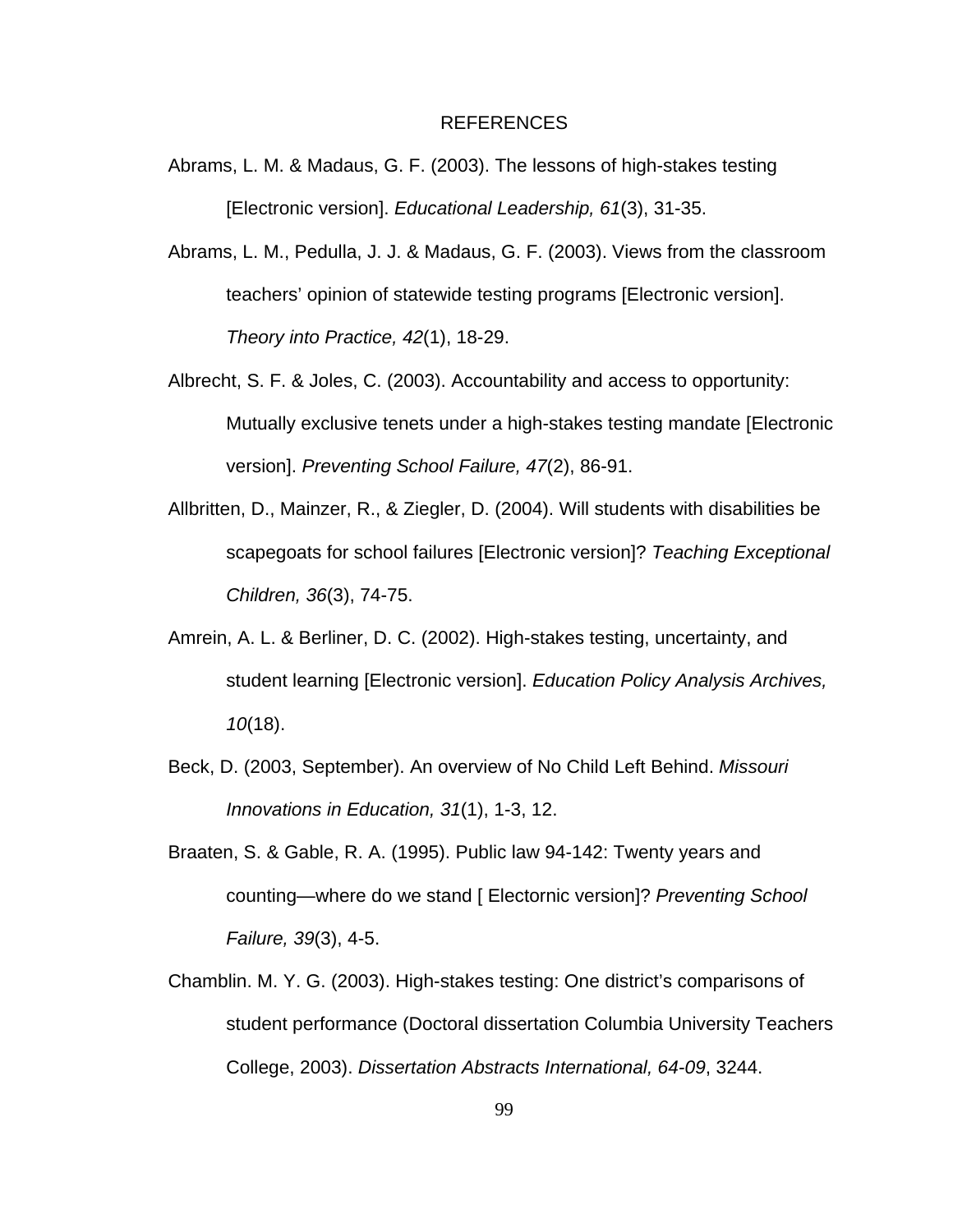Clark, M., Shore, A., Rhoades, K., Abrams, L., Miao, J,. & Li, L. (2003). *Perceived effects of state-mandated testing programs on teaching and learning: Finding from interviews with educators in low-, medium-, and high-stakes states.* Boston College, Lynch School of Education: National Board on Educational Testing and Public Policy.

- Darling-Hammond, L. & Youngs, P. (2002). Defining "highly qualified teacher": What does "scientifically-based research" actually tell us [Electronic version]. *Educational Researchers, 31*(9), 13-25.
- Defur, S. (2002). Education reform, high-stakes assessment, and students with disabilities [Electronic version]. *Remedial and Special Education, 23*(4), 203-211.
- Eaton, C. (2004). *The relationship between school-level resource allocation and student achievement*. Unpublished doctoral dissertation, University of Missouri, Columbia.
- Edmission, K. W., Jr. (1995). A study of characteristics of teachers of exceptional children as perceived by supervisors of special education (Doctoral dissertation Tennessee State University, 1995). *Dissertation Abstracts International, 58-10,* 3887.
- Elliott, M. (1998). School finance and opportunities to learn: Does money well spent enhance students' achievement [Electronic version]? *Sociology of Education, 71*(3), 223-245.
- Erpenbach, W. J., Forte-Fast, E. & Potts, A. (2003). *Statewide educational accountability under NCLB: Central issues arising from an examination of*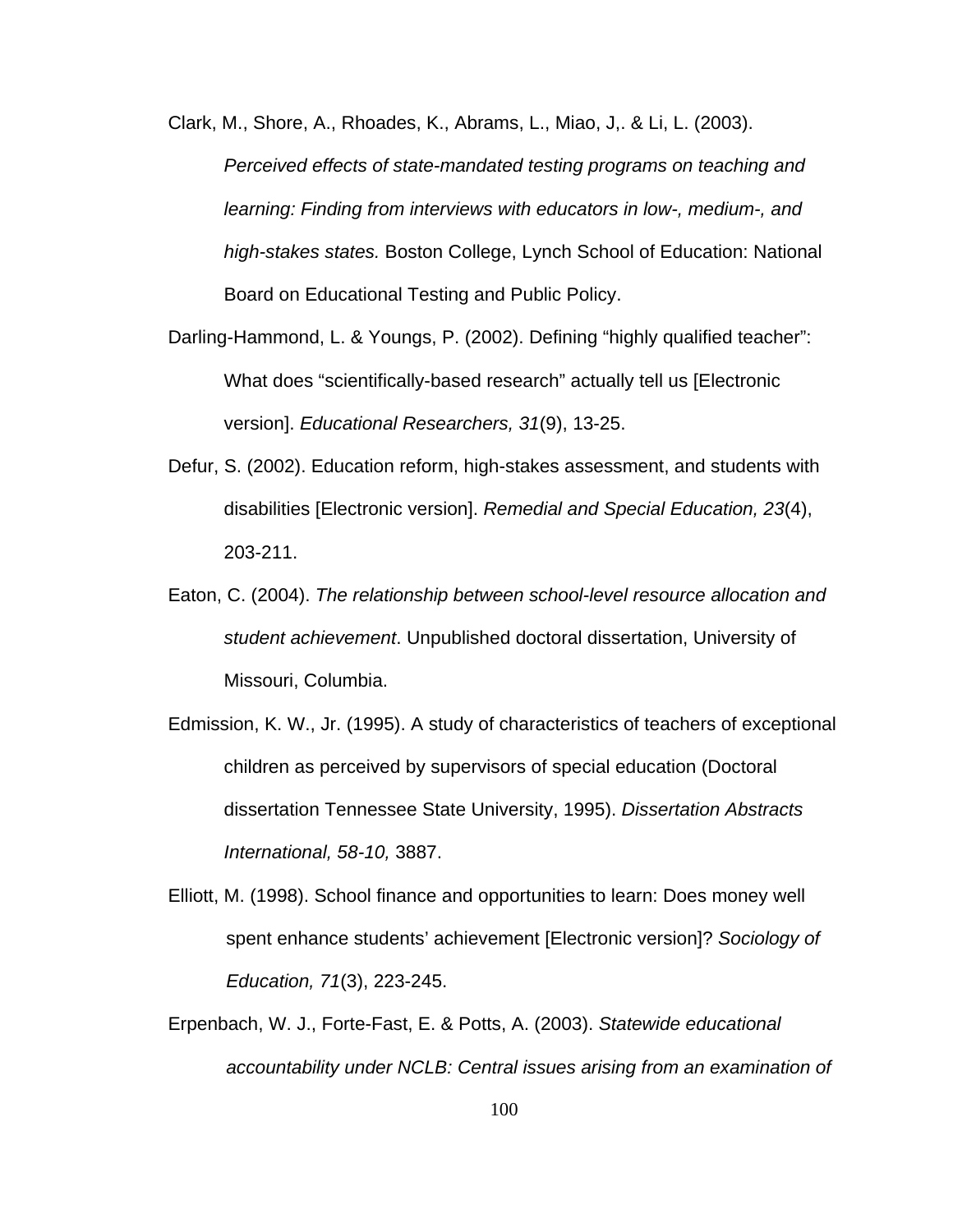*state accountability workbooks and U.S. Department of Education reviews under the No Child Left Behind act of 2001.* Washington, D.C.: Council of Chief State School Officers.

- Felton, R. ((2005). A new IDEA [Electronic version]. *Principal Leadership, 5*(7), 57-61.
- Flanigan, J. L. & Marion, R. (2003, October). *Good times or bad? The truth about the No Child Left Behind.* Paper presented at the meeting of the Southern Regional Council on Educational Administration, Little Rock, AR.
- Fowler, F. C. (2000). *Policy studies for educational leaders: An introduction.* Upper Saddle River, New Jersey: Merrill.
- Fullan, M. G. & Miles, M. B. (1992). Getting reform right: What works and what doesn't. *Phi Delta Kappan, 73*(10), 745-752.
- Gallagher, H. A. (2002). The relationship between measures of teacher quality and student achievement: The case of Vaughn Elementary (Doctoral dissertation Tennessee State University, 2002). *Dissertation Abstracts International, 63-07*, 2423.
- Goertz, M. & Duffy, M. (2003). Mapping the landscape of high stakes testing and accountability programs [Electronic version]. *Theory into Practice, 42*(1), 4-11.
- Greenwald, R., Hedges, L. V., & Laine, R. D. (1996). Interpreting research on school resources and student achievement: A rejoinder to Hanushek [Electronic version]. *Review of Educational Research, 66*(3), 411-16.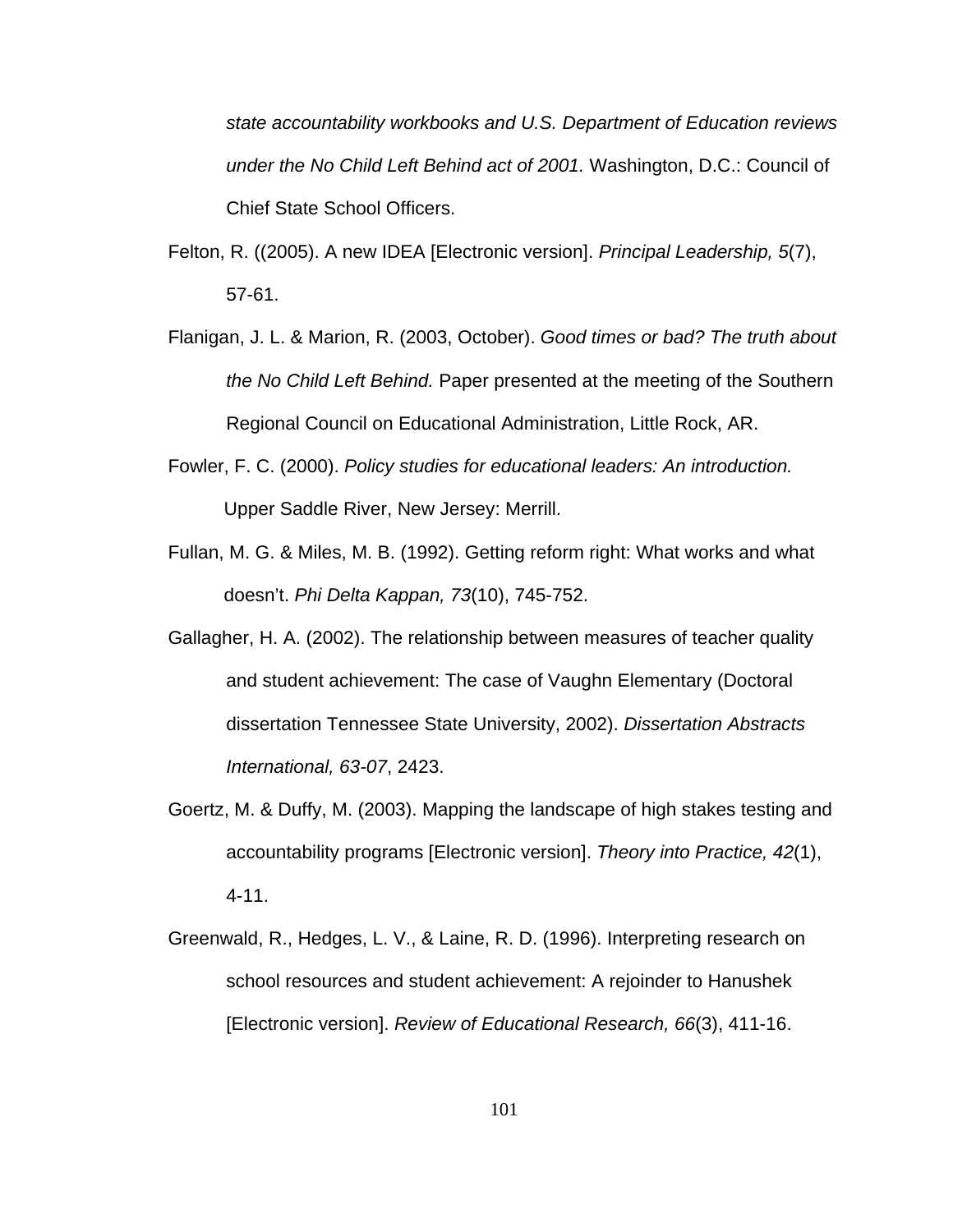- Hanushek, E. A. (1989). The impact of differential expenditures on school performance. *Educational Researcher 18*(4), 45-65.
- Hanushek, E. A. (1994). Money might matter somewhere: A response to Hedges, Laine, and Greenwald. *Educational Researcher 23*(4), 5-8.
- Hedges, L. V. and Nowell, A. (1999). Changes in the black-white gap in achievement test scores [Electronic version]. *Sociology of Education, 72*(2), 111-135.
- Individuals with Disabilities Education Improvement Act of 2004, Pub. L. No. 108- 446, § 118 Stat. 2647 (2004).
- Kirkpatrick, N. D. (2002). The effects of teacher quality variables on students' mathematics achievement (Doctoral dissertation University of Houston, 2002). *Dissertation Abstracts International, 63-10*, 3502
- Koretz, D. & Barron, S. (1998). *The validity gains on the Kentucky instructional results information system (KIRIS).* Santa Monica, CA: RAND.
- Kubow, P. K. & DeBard, R. (2000). Teacher perceptions of proficiency testing: A winning Ohio suburban school district expresses itself [Electronic version]. *American Secondary Education, 29*(2), 16-25.
- Linn, R. L. (2003). Accountability: Responsibility and reasonable expectations [Electronic version]. *Educational Researcher 32*(7), 3-13.
- Linn, R. L., Baker, E. L., & Betebenner, D. W., (2002). Accountability systems: Implications of requirements of the No Child Left Behind act of 2001 [Electronic version]. *Educational Researcher, 31*(6), 3-16.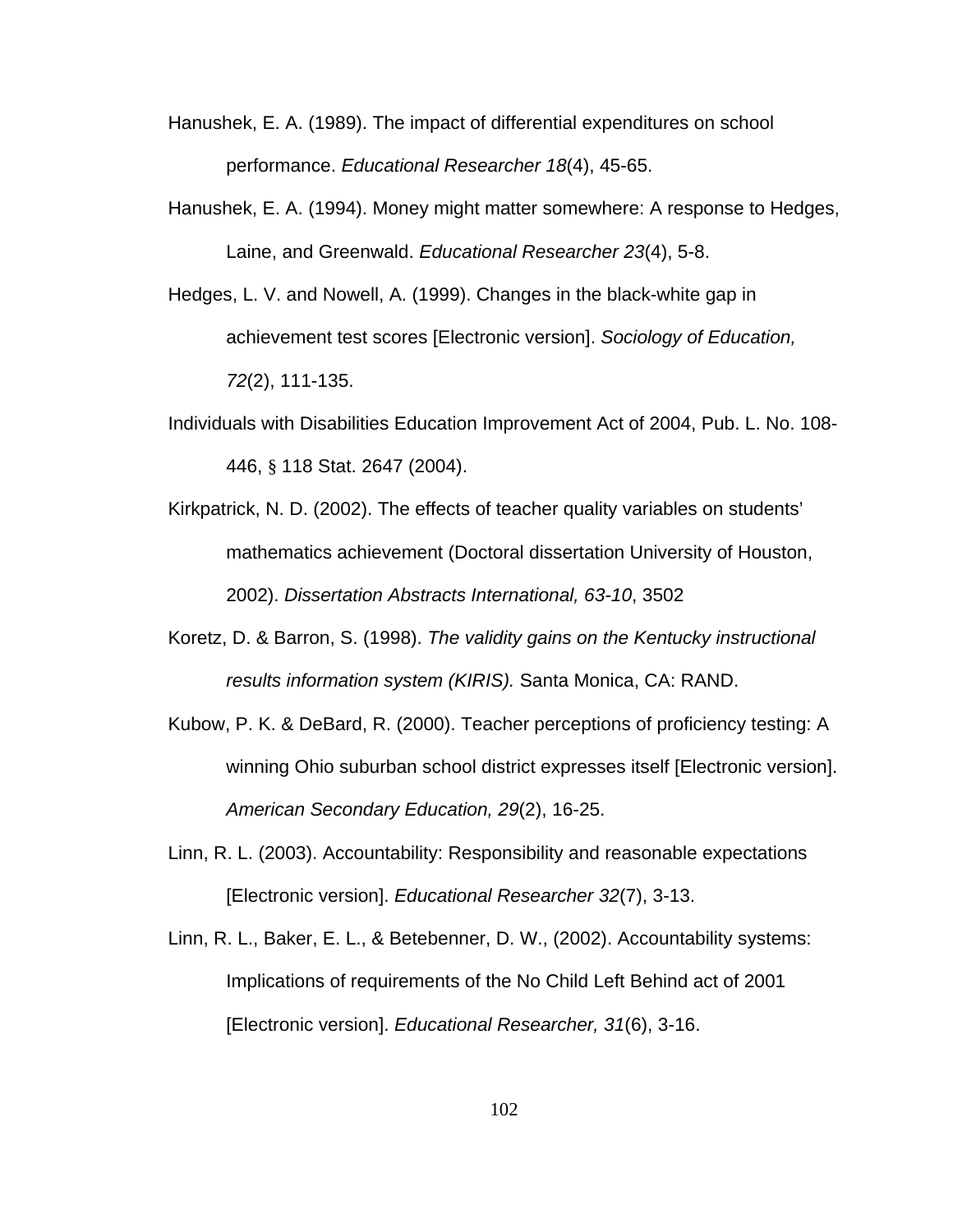- Louis, K. S. & Miles, M. B. (1990). *Improving the urban high school.* New York: Teachers College Press.
- Maddox, D. (2004). Summary of revised requirements and procedures for determining adequate yearly progress (AYP) in 2004. Letter posted to Division School Improvement website, archived at http://dese.mo.gov/divimprove/curriculum/Archive/listserv/8.20.04AYPdete rmine.pdf
- Markowitz, J. (December, 2002). Subgroup size Confidentiality and statistical reliability. *Project FORUM*, National Association of State Directors of Special Education.
- Marzano, R. J. (2003). *What works in schools: Translating research into action.*  Alexandria, VA: Association for Supervision and Curriculum Development.
- Maylone, N. J. (2002). The relationship of socioeconomic factors and district scores on the Michigan educational assessment program tests: An analysis (Doctoral dissertation Eastern Michigan University, 2002). *Dissertation Abstracts International, 64-05*, 1617.
- McCall, M. S., Kingsbury, G. G., & Olson, A. (2004). *Individual growth and school success: A technical report from the NWEA growth research database.*  Northwest Evaluation Association.
- McCoy, L. P. (2005). Effect of demographic and personal variables on achievement in eighth grade algebra [Electronic version]. *Journal of Educational Research, 98* (3), 131-135.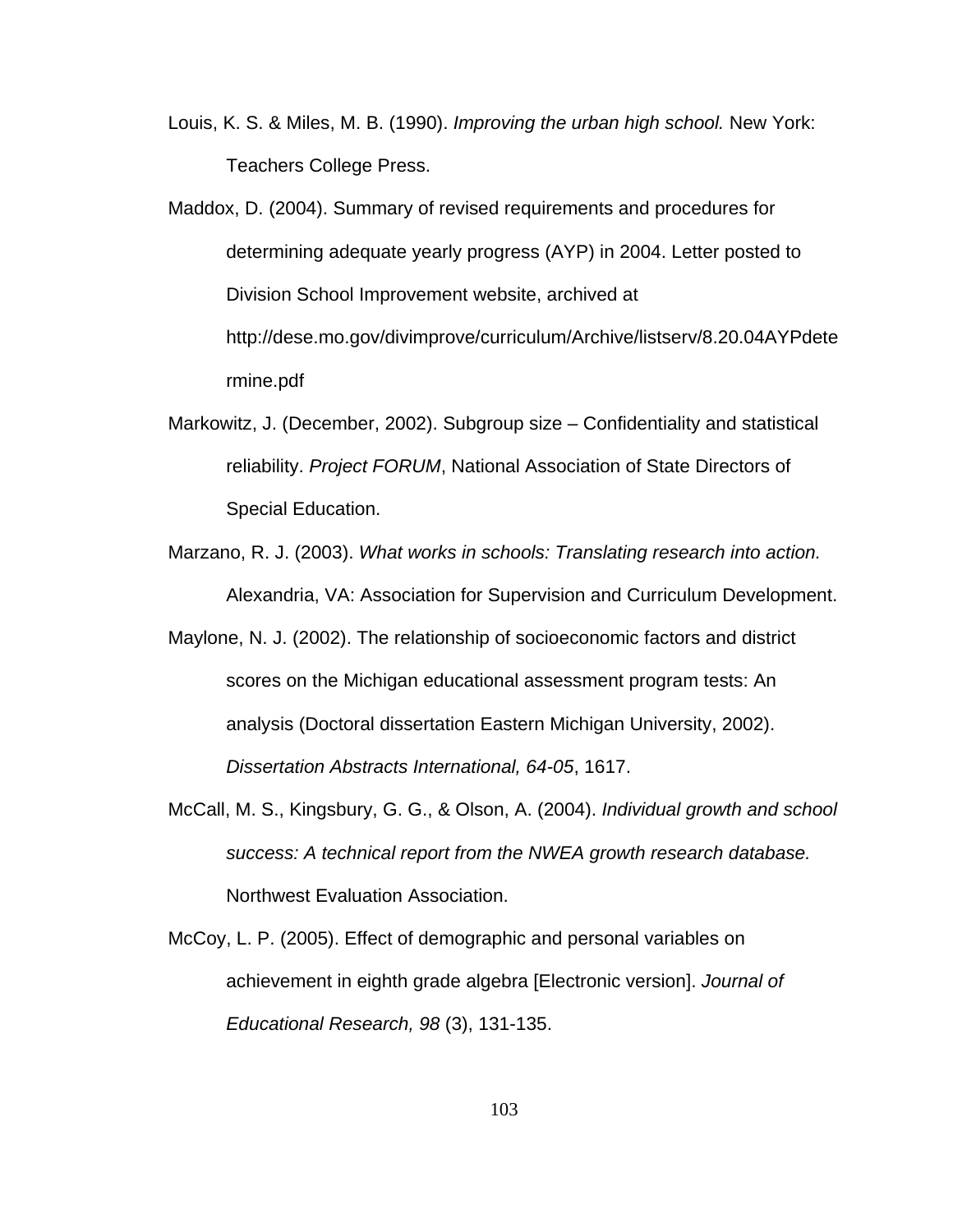- McDermott, D. F. & McDermott, T. K. (2002). High-stakes testing of students with special needs [Electronic version]. *Phi Delta Kappan, 83*(7), 504-505, 544.
- McDonald, M. N. (2003). Performance of students with learning disabilities and non-disabled students on standards-based assessments: A differential item functioning analysis (Doctoral dissertation Rutgers The State University of New Jersey, 2003). *Dissertation Abstracts International, 64- 04*, 1219.
- Miles, K. H. & Darling-Hammond, L. (1997). *Rethinking the allocation of teaching resources: Some lessons from high performing schools.* Consortium for Policy Research in Education, University of Pennsylvania (CPRE Research Report Series: RR-38).
- Missouri Department of Elementary and Secondary Education (2005). MAP state results. Retrieved July 8, 2005, from

http://www.dese.mo.gov/divimprove/assess/stateresults.html.pdf

Missouri Department of Elementary and Secondary Education (2005). *Update 2005: The missouri assessment program.* Retrieved July 8, 2005, from http://dese.mo.gov/divimprove/assess/Update\_2004.pdf

Mosteller, F. (1995). The Tennessee study of class size in the early school grades. *The Future of Children: Critical Issues for Children 5*(2), 113-127.

No Child Left Behind (n.d.). *New No Child Left Behind flexibility: Highly qualified teachers.* Retrieved July 8, 2005, from

http://www.ed.gov/nclb/methods/teachers/hqtflexibility.pdf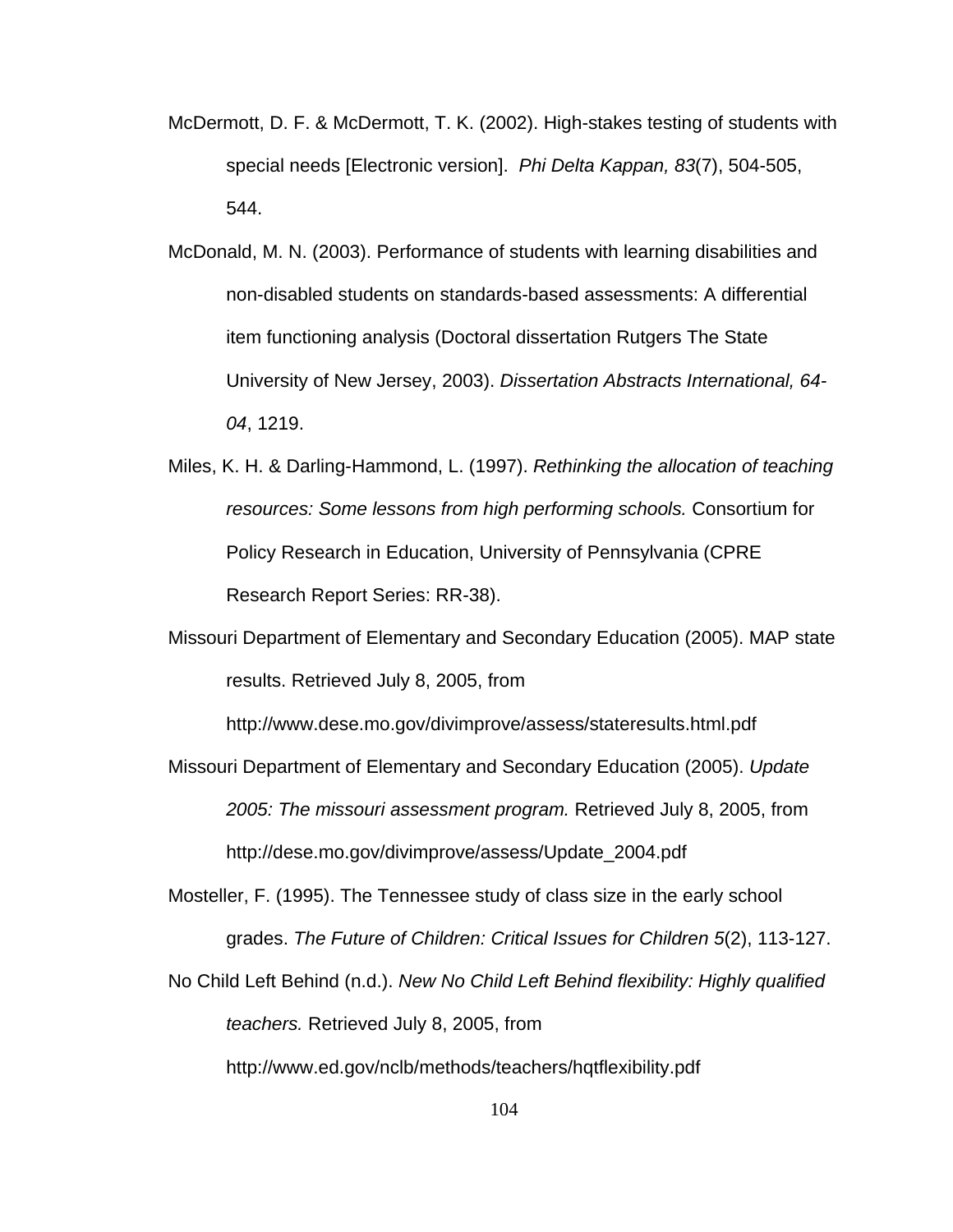- No Child Left Behind, Accountability and Adequate Yearly Progress (AYP) (2003, February 1). [PowerPoint Presentation to the National Title I Directors' Conference 2003] Retrieved March 5, 2006 from http://www.ed.gov.admins/lead/accoutn/ayp203/edlite-index.html
- Okpala, C. O., Okpala, A. O., & Smith, F. E. (2001). Parent involvement, instructional expenditures, family socioeconomic attributes, and student achievement [Electronic version]. *The Journal of Educational Research, 95*(2), 110-115.
- Olson, L. (2004, January 7). Data doubts plague states, federal law. *Education Week.*
- Paige, R. (2002). *Meeting the highly qualified teacher challenge: The secretary's annual report on teacher quality.* Washington, DC: U.S. Department of Education.
- Pedulla, J. J. (2003). State-mandated testing: What do teachers think [Electronic version]? *Educational Leadership, 61*(3), 42-46.
- Phillips, J. R. (2002). The relationship of ethnicity, socioeconomic status, computer access, early learning experiences, and teacher turnover to student achievement (Doctoral dissertation Saint Louis University, 2002). *Dissertation Abstracts International, 64-09*, 3154.
- Ponders, V. E. (2001). The influence of teacher characteristics and preparation on student achievement in publicly funded Detroit schools [Electronic version]. *Dissertation Abstracts International, 62-01, 0084*.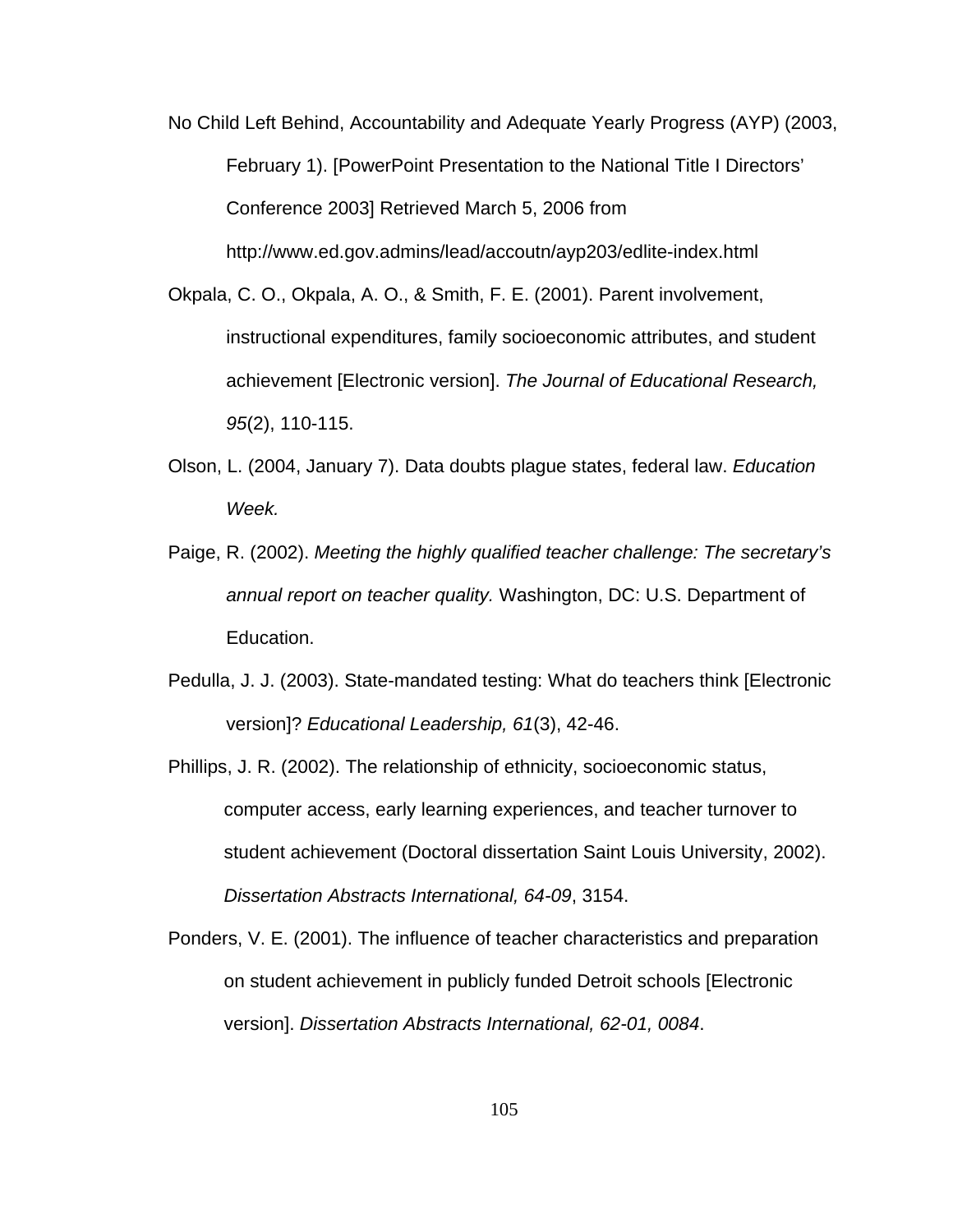- Popham, W. J. (2003, September 24). The 'no child' noose tightens but some states are slipping it. *Education Week.*
- Powers, J. M. (2003). An analysis of performance-based accountability: Factors shaping school performance in two urban school districts [Electronic version]. *Educational Policy, 17*(5), 558-585.
- Robelen, E. W. (2004, February 4). More school districts feeling the effects of 'no child' law. *Education Week.*
- Robelen, E. W. (2003, September 3). State reports on progress vary widely. *Education Week.*
- Robertson, J. (2003, September 3). Missouri schools get failing grades. *The Kansas City Star.* Retrieved February 28, 2004, from

http://www.kansascity.com

Rose, L. C. & Gallup, A. M. (2003). *The 35th annual phi delta kappa/gallup poll of the public's attitudes toward the public schools* [Electronic version]. Retrieved August 22, 2005 from

http://www.pdkintl.org/kappan/k0309pol.pdf.

Schwartzbeck. T. D. (2003). Targeting subgroups [Electronic version]. *School Administrator, 60*(11), 16-20.

Schmitz, S. A. (2003). The development and testing of a compendium of model strategies for performance improvement of special education personnel of k-12 schools (Doctoral dissertation Iowa State University, 2003). *Dissertation Abstracts International, 64-04*, 1150.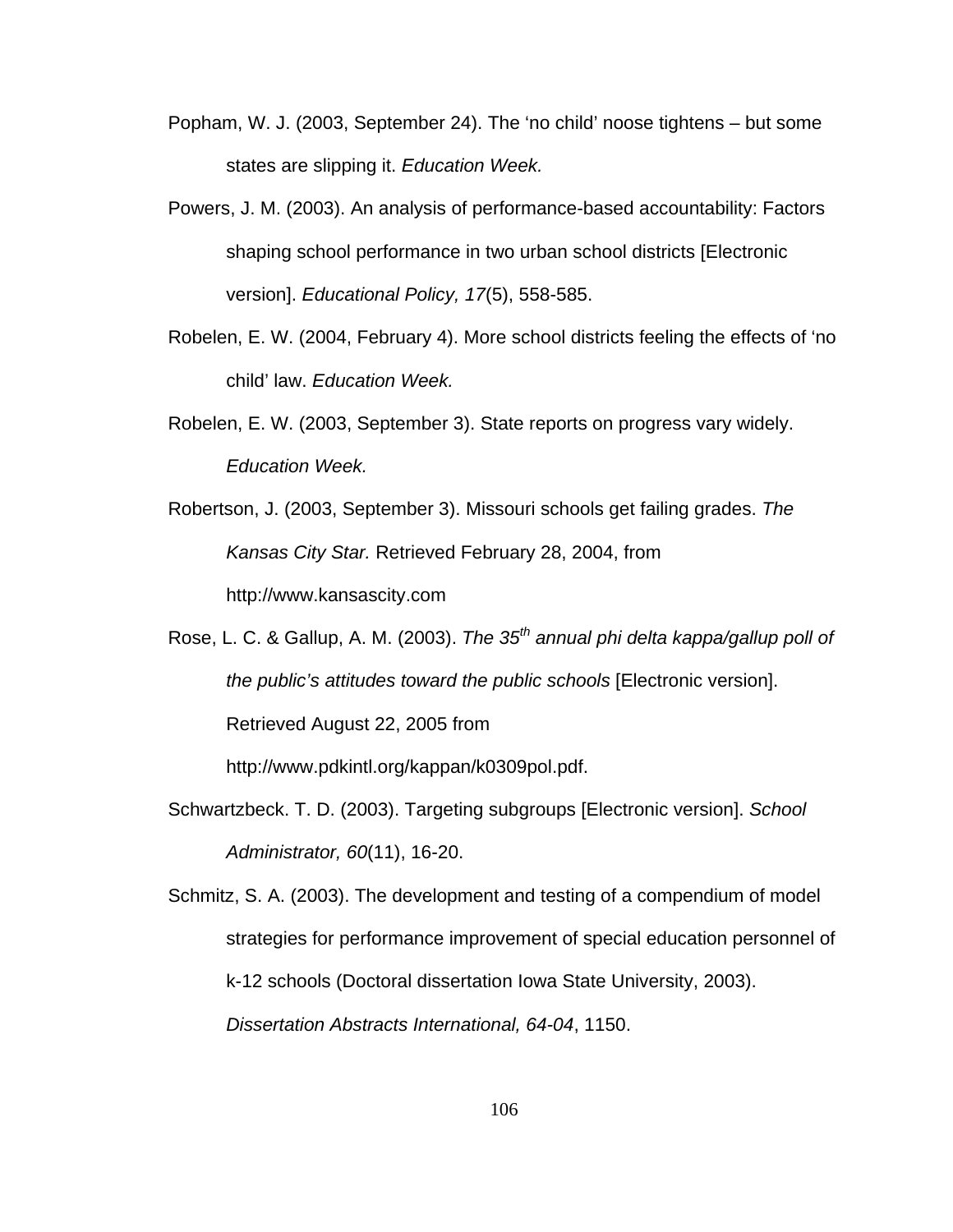- Simpson, R. L., LaCava, P. G., & Graner, P. S. (2004). The No Child Left Behind act: Challenges and implications for educators [Electronic version]. *Intervention in School and Clinic, 40*(2), 67-75.
- Sloane, F. C. & Kelly, A. E. (2003). Issues in high-stakes testing programs [Electronic version]. *Theory Into Practice, 42*(1), 12-17.
- Stecher, B., Hamilton, L., & Gonzalez, G. (2003). *Working smarter to leave no child behind: Practical insights for school leaders*. Santa Monica: RAND.
- Sutton, A. & Soderstrom, I. (1999). Predicting elementary and secondary school achievement with school-related and demographic factors [Electronic version]. *The Journal of Educational Research, 92*(6), 330-338.
- Thurlow, M. L. (2000). *Including special needs students in standards-based reform: A report on McREL's diversity roundtable III* [Electronic version]. Retrieved August 22, 2005 from

http://www.mcrel.org/PDF/Diversity/5007IR\_DiversityRT3.pdf.

- Walstad, W. B. (1984). Analyzing minimal competency test performance. *Journal of Educational Research, 77*(5), 261-266.
- Washburn-Moses, L. (2003). What every special educator should know about high-stakes testing [Electronic version]. *Teaching Exceptional Children, 35*(4), 12-15.
- Wayne, A. J. & Youngs, P. (2003). Teacher characteristics and student achievement gains: A review [Electronic version]. *Review of Educational Research, 73*(1), 89-122.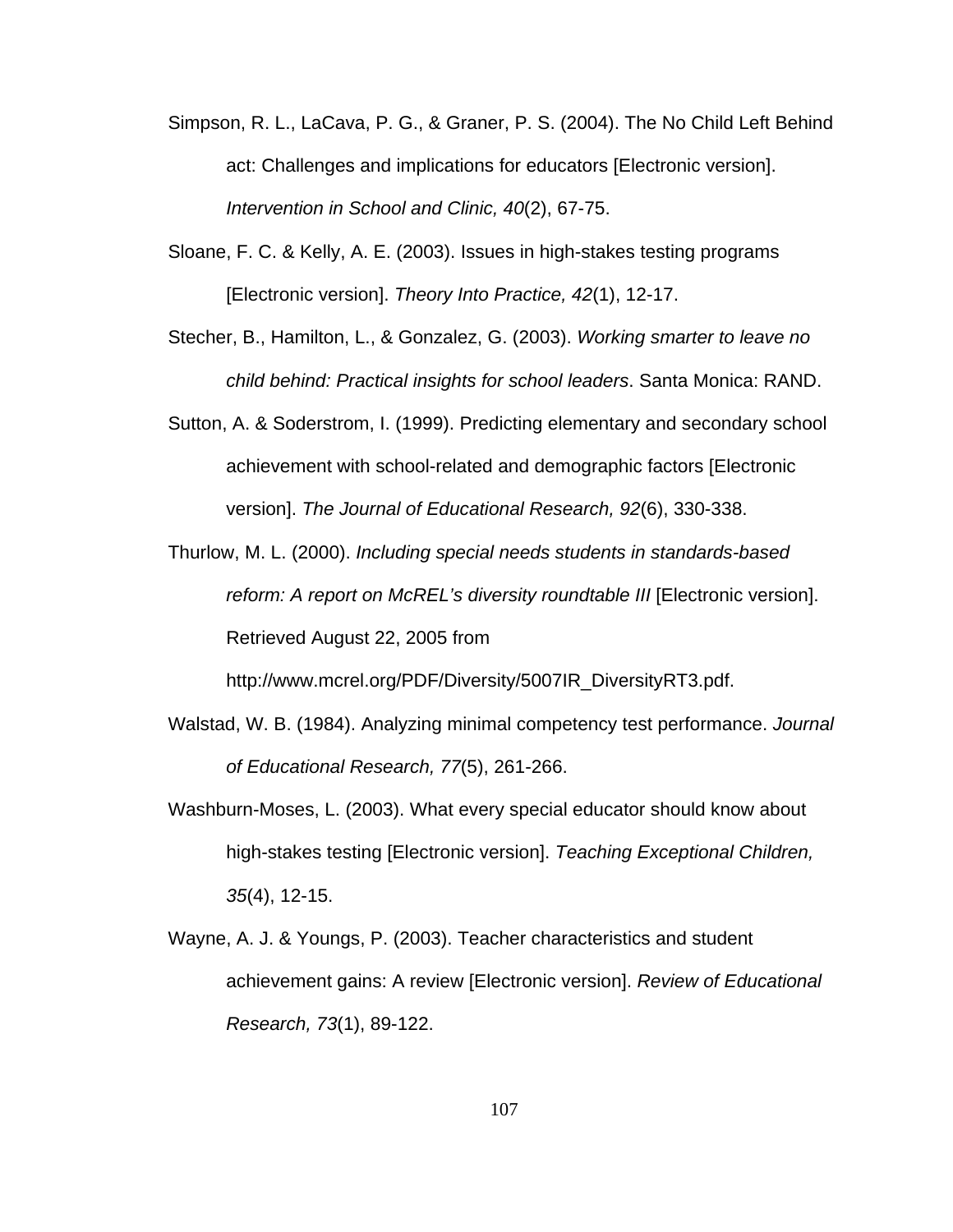- Wenglinsky, H. (1997). How money matters: The effect of school district spending on academic achievement [Electonic version]. *Sociology of Education, 70*(3), 221-237.
- Yell, M. L. (2003). *Changes in federal education law.* Presentation at the Title I Directors Meeting.
- Ziegler, D. A. (2002, September 5). Response to proposed rule for title I improving the academic achievement of the disadvantaged [Letter to Acting Director Student Achievement and School Accountability Programs, U.S. Department of Education] Retrieved July 19, 2004 from http://www.cec.sped.org/pp/pp\_docs/CEC\_Resp\_to\_NCLBnprm1008.doc